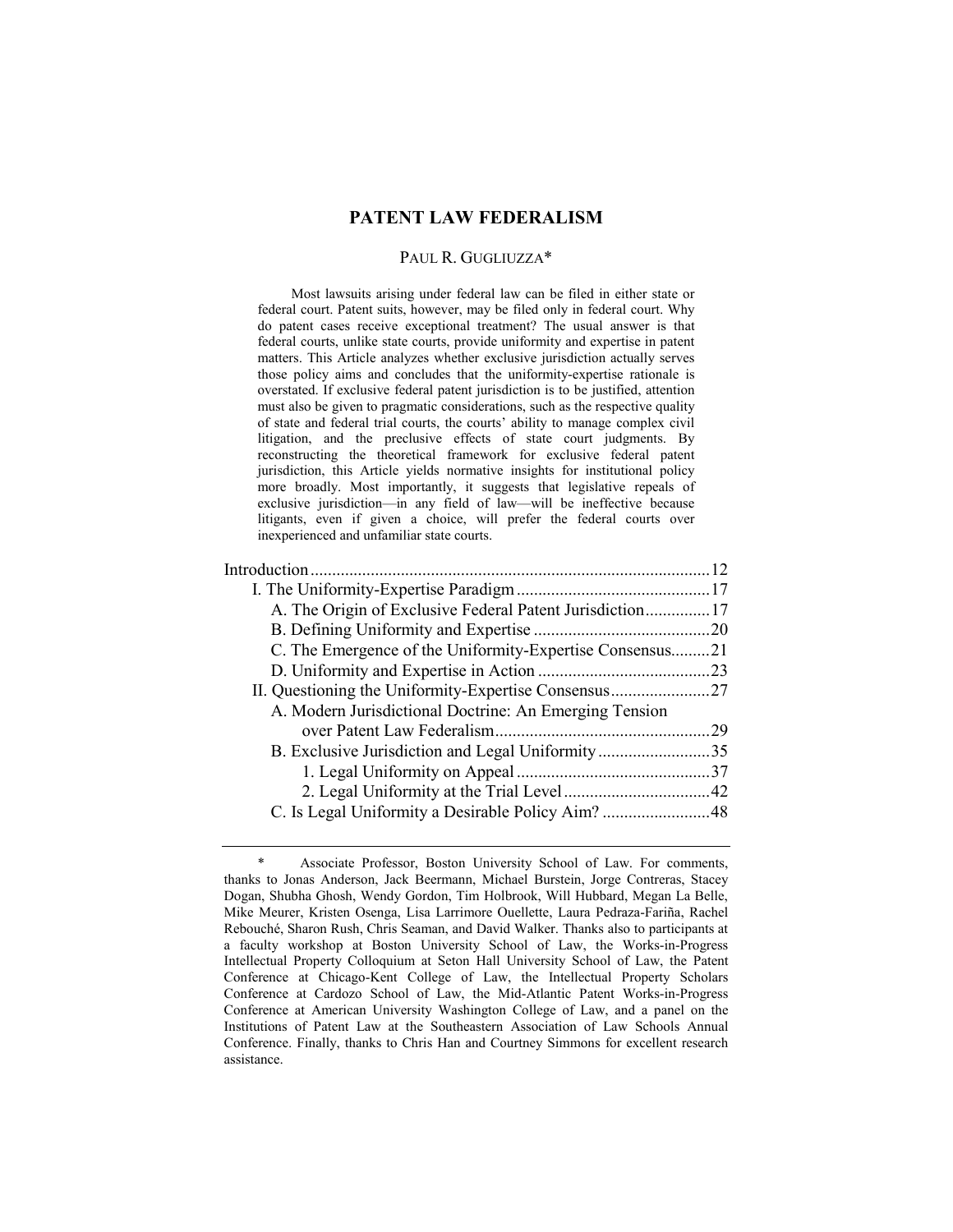## **INTRODUCTION**

Patents are usually thought to be a concern of the federal government, not state governments. The federal Patent Act preempts state laws offering patent-like rights for inventions not patentable under federal law.<sup>1</sup> Also, the federal courts have long had exclusive jurisdiction over cases arising under the patent laws.<sup>2</sup> In the America Invents Act of 2011, Congress further restricted the ability of state courts to hear patent-related cases, extending exclusive federal jurisdiction to disputes in which a patent issue appears only in a counterclaim.<sup>3</sup>

Yet the federal government's absolute authority over the patent system has recently been called into question. In May 2013, the State of Vermont enacted the first-ever statute explicitly prohibiting bad faith assertions of patent infringement,<sup>4</sup> and several other states are poised to enact similar laws.<sup>5</sup> Over the past year, attorneys general in several states have taken steps to fight so-called patent trolls, entities that often obtain

 <sup>1.</sup> *Bonito Boats, Inc. v. Thunder Craft Boats, Inc.*, 489 U.S. 141, 156–57 (1989).

 <sup>2.</sup> *See* 28 U.S.C. § 1338(a) (2012).

 <sup>3.</sup> *See* Leahy-Smith America Invents Act, Pub. L. No. 112-29, § 19(a), 125 Stat. 284, 331 (2011) (codified at 28 U.S.C. § 1338(a)) (abrogating *Holmes Grp., Inc. v. Vornado Air Circulation Sys., Inc.*, 535 U.S. 826 (2002)).

 <sup>4.</sup> *See* H. 299 § 6, Gen. Assemb., 2013–14 Legis. Sess. (Vt. 2013) (codified at VT. STAT. ANN. tit. 9, §§ 4195–99). Among other things, the Vermont statute creates a civil claim for parties who are the target of bad faith infringement assertions and authorizes the state attorney general to investigate and sue patent holders who make those assertions. *See id.* 

 <sup>5.</sup> As of early March 2014, Oregon had already enacted a ban on bad faith assertions of infringement, *see* S.B. 1540, 77th Leg., Reg. Sess. (Or. 2014), and bills regulating infringement assertions were pending in several other states, *see, e.g.*, S.B. 116, 2014 Gen. Assemb., 14th Reg. Sess. (Ky. 2014); S. Paper 654, 126th Leg., 2d Reg. Sess. (Me. 2014); Leg. B. 677, 103d Leg., 2d Sess. (Neb. 2014); S.B. 1222, 2014 Gen. Assemb., Reg. Sess. (Pa. 2014); S.B. 150, 2014 Gen. Assemb., Reg. Sess. (Va. 2014); H.B. 375, 2014 Gen. Assemb., Reg. Sess. (Va. 2014); Assemb. B. 656, 2013–14 Leg., 101st Reg. Sess. (Wis. 2014).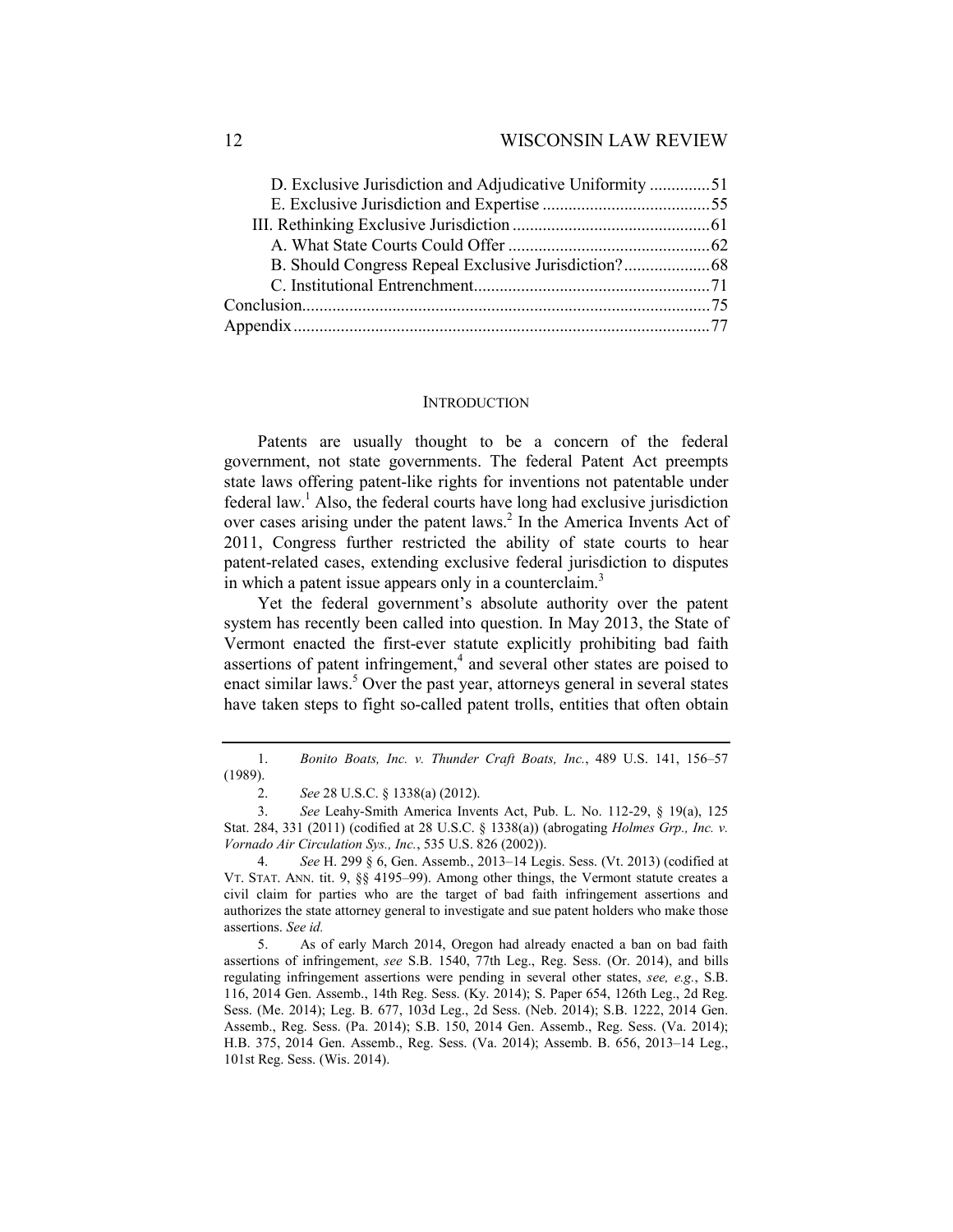quick settlements by threatening prohibitively expensive infringement litigation.<sup>6</sup> And the U.S. Supreme Court in *Gunn v. Minton*<sup>7</sup> ruled that the federal courts do not have exclusive jurisdiction simply because a legal claim raises an issue of patent law. $8$  Specifically, the Court held that a state court could hear a state law malpractice case against a patent attorney even though the court would have to determine whether, but for the attorney's alleged negligence, the patent's validity would have been upheld in infringement litigation.<sup>9</sup> The scope of the *Gunn* decision has quickly become controversial in the Federal Circuit, which has exclusive jurisdiction over appeals in patent cases.<sup>10</sup> The court has suggested that much of its jurisdictional case law, which severely limits the ability of state courts to decide state law cases involving patents, "may well have survived the Supreme Court's decision."<sup>11</sup>

Amid this growing tension over patent law federalism, scholars have begun to debate what role—if any—state and local governments should play in formulating patent law and policy.<sup>12</sup> This Article adds to

 10. *See generally* Paul R. Gugliuzza, *Rethinking Federal Circuit Jurisdiction*, 100 GEO. L.J. 1437, 1453–64 (2012) (providing background on the Federal Circuit).

 11. *Forrester Envtl. Servs., Inc. v. Wheelabrator Techs., Inc.*, 715 F.3d 1329, 1334 (Fed. Cir. 2013).

 12. *See, e.g.*, Camilla A. Hrdy, *Dissenting State Patent Regimes*, 3 IP THEORY 78 (2013); Camilla A. Hrdy, *State Patents as a Solution to Underinvestment in Innovation*, 62 U. KAN. L. REV. 487 (2013); Xuan-Thao Nguyen, *Dynamic Federalism and Patent Law Reform*, 85 IND. L.J. 449 (2010); Shubha Ghosh, *Short-Circuiting Contract Law: The Federal Circuit's Contract Law Jurisprudence and IP Federalism*

 <sup>6.</sup> *See* News Release, Attorney General Jon Bruning, Attorney General Bruning Investigating "Patent Trolls" (July 18, 2013), *available at*  http://www.ago.ne.gov/resources/dyn/files/1069520z2e735d6e/\_fn/071813+Bruning+ Patent+Troll+Release+.pdf (describing an investigation by the Attorney General of Nebraska into a law firm that represents patent trolls); Press Release, Office of the Attorney Gen., Vermont Attorney General Sues "Patent Troll" in Groundbreaking Lawsuit (May 22, 2013), *available at* http://www.atg.state.vt.us/news/vermont-attorneygeneral-sues-patent-troll-in-groundbreaking-lawsuit.php; *Massachusetts AG Coakley Takes Aim at 'Patent Trolls'*, INS. J. (Nov. 12, 2013), http://www.insurancejournal.com/ news/east/2013/11/12/310941.htm (noting that the Attorney General of Massachusetts is "exploring ways to end baseless patent trolling," including litigation and state legislation); Julie Samuels, *Minnesota: Patent Trolls Are Not Welcome Here*, ELECTRONIC FRONTIER FOUND. (Aug. 21, 2013), https://www.eff.org/deeplinks/2013/08/ minnesota-patent-trolls-are-not-welcome-here (describing a settlement between the Minnesota Attorney General and the same entity sued by the Attorney General of Vermont). *See generally* Bernard Nash et al., *Taming the Troll Toll—AGs Heighten Scrutiny of Patent Trolls*, ST. AG MONITOR (Oct. 31, 2013), http://www.stateagmonitor.com/2013/10/31/taming-the-troll-toll-ags-heighten-scrutinyof-patent-trolls (summarizing state attorney general actions against patent trolls).

 <sup>7. 133</sup> S. Ct. 1059 (2013).

 <sup>8.</sup> *Id.* at 1065.

 <sup>9.</sup> *Id.*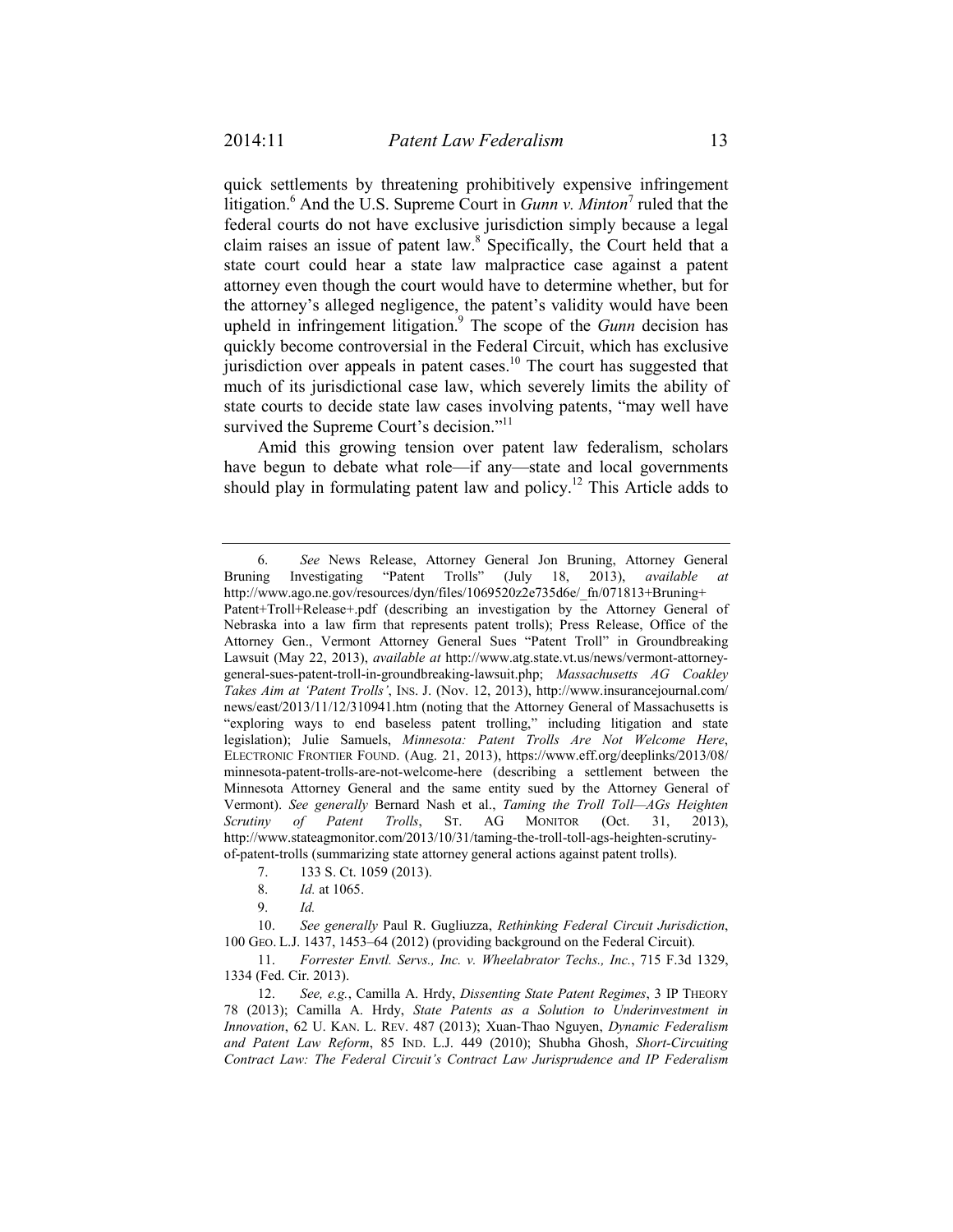that debate by asking a fundamental but surprisingly unanswered question: Why do federal courts have exclusive jurisdiction over patent cases? For most cases involving federal law, state and federal courts have concurrent jurisdiction.<sup>13</sup> If a plaintiff files a case in state court that is subject to federal jurisdiction, the defendant may choose to remove it to federal court.<sup>14</sup> But if both parties wish to litigate in state court, they are free to do so. Why are patent cases treated differently?

Commentators have generally criticized regimes of exclusive federal jurisdiction.15 Yet exclusive federal *patent* jurisdiction is often defended on the assumption that the federal courts provide uniformity in patent law and expertise in patent cases.<sup>16</sup> This Article argues that those assumptions are unjustified and develops a more nuanced framework for rationalizing exclusive patent jurisdiction. This framework, which draws on recent scholarship reconsidering the purpose of federal question jurisdiction more generally, $\frac{17}{2}$  emphasizes pragmatic concerns such as the respective quality of state and federal trial courts, the courts' ability to manage complex civil litigation, and the preclusive effects of state court

- 13. *See Tafflin v. Levitt*, 493 U.S. 455, 458 (1990).
- 14. *See* 28 U.S.C. § 1441(a) (2012).

 15. *See, e.g.*, RICHARD A. POSNER, THE FEDERAL COURTS: CHALLENGE AND REFORM 297 (1996) ("If both parties are content to remain in state court, the court probably is competent to decide the case. The argument for exclusive federal jurisdiction in such cases, and therefore generally, is weak."); Martin H. Redish, *Reassessing the Allocation of Judicial Business between State and Federal Courts: Federal Jurisdiction and "The Martian Chronicles*,*"* 78 VA. L. REV. 1769, 1811 (1992) (arguing that "virtually nothing" justifies exclusive jurisdiction); Michael E. Solimine, *Rethinking Exclusive Federal Jurisdiction*, 52 U. PITT. L. REV. 383, 386 (1991) ("[A]s a matter of policy, Congress should rarely provide for exclusive federal jurisdiction in any given private civil cause of action."); Note, *Exclusive Jurisdiction of the Federal Courts in Private Civil Actions*, 70 HARV. L. REV. 509, 517 (1957) (arguing that "exclusive jurisdiction should rarely be conferred").

 16. *See, e.g.*, AM. LAW INST., STUDY OF THE DIVISION OF JURISDICTION BETWEEN STATE AND FEDERAL COURTS 183 (1969) ("In patent and copyright cases the federal courts . . . have experience, which the state courts lack, and in these cases there is a federal interest in the monopoly conferred by the patent or copyright that is more important than the wishes of the parties."); MICHAEL E. SOLIMINE & JAMES L. WALKER, RESPECTING STATE COURTS: THE INEVITABILITY OF JUDICIAL FEDERALISM 84 (1999) ("[T]here seems little to be gained by permitting state courts to adjudicate admiralty, patent, or copyright actions. Those actions have long been solely litigated in federal courts, arguably have a greater need for uniformity, and for the most part lack significant analogies to state common law."); *see also infra* notes 87–93 and accompanying text (discussing additional sources).

 17. *See, e.g.*, John F. Preis, *Reassessing the Purposes of Federal Question Jurisdiction*, 42 WAKE FOREST L. REV. 247 (2007); Gil Seinfeld, *The Federal Courts as Franchise: Rethinking the Justifications for Federal Question Jurisdiction*, 97 CALIF. L. REV. 95 (2009).

<sup>(</sup>Univ. of Wisc. Legal Studies, Research Paper No. 1247, 2014), *available at* http://ssrn.com/abstract=2390214.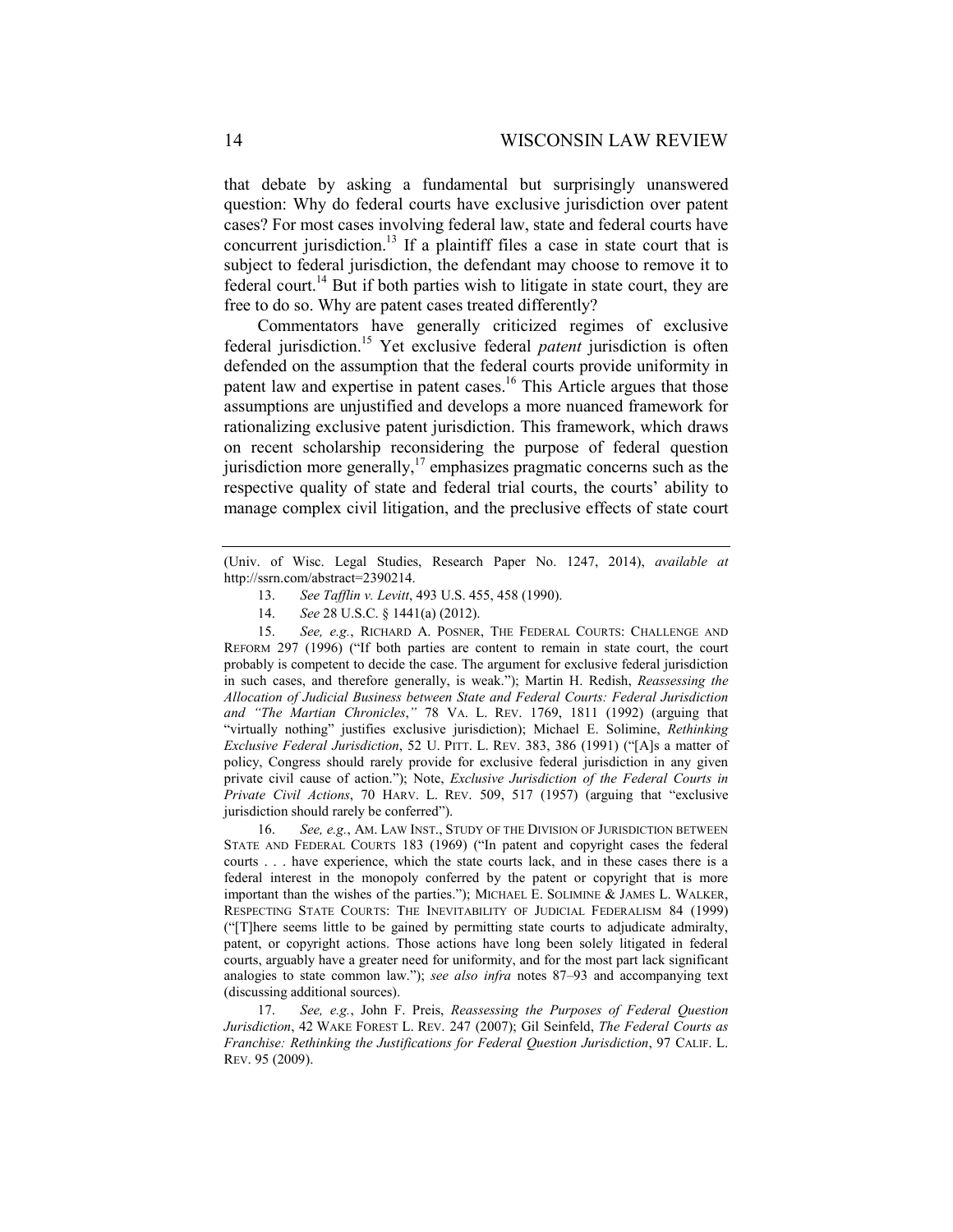judgments. The framework also acknowledges the potential benefits of concurrent state jurisdiction, such as opportunities for doctrinal percolation and institutional innovation that do not currently exist in the patent system.

Rethinking the state-federal divide in patent litigation yields several normative insights. On balance, this Article does not definitively argue for repealing exclusive federal jurisdiction. But suppose Congress disagreed and decided to treat patent cases like most other federal question cases: concurrent jurisdiction with a right of removal for defendants. What would be the consequence of that reform? That is, who would choose to litigate a patent case in state court? Probably no one. Litigants, if given a choice, would almost certainly prefer the federal courts—or, at least those federal courts that hear a substantial number of patent cases—because patent lawyers are unfamiliar with state courts. Future policy discussions about the creation or expansion of exclusive federal jurisdiction—in any field of law—should acknowledge this path dependence.

The entrenchment of exclusive federal patent jurisdiction and other institutional arrangements in patent law, such as the exclusive appellate jurisdiction of the Federal Circuit, has implications for current debates on patent reform. Because of disagreements among innovating industries about proposed changes to substantive patent law, reform efforts have focused mostly on matters of procedure and institutional design. For example, one common legislative proposal to combat patent trolls is to make the losing party responsible for the winner's attorneys' fees in patent litigation.<sup>18</sup> These structural changes may prove difficult to undo when they are no longer needed or if it turns out they were unwarranted in the first place. This potential for entrenchment should be weighed in the ongoing policy debates. $^{19}$ 

Before proceeding to the body of the Article, one disclaimer is in order: this Article's discussion of patent law federalism focuses mostly on *judicial federalism*, that is, the allocation of cases between state and

 <sup>18.</sup> The most notable proposal is the Innovation Act, H.R. 3309, 113th Cong. § 3 (2013), which passed the House in December 2013 and is pending in the Senate as this Article goes to press. *See* Timothy B. Lee, *Patent Reform Bill Passes the House 325 to 91*, WASH. POST (Dec. 5, 2013, 2:02 PM), http://www.washingtonpost.com/blogs/theswitch/wp/2013/12/05/the-house-votes-on-patent-reform-today-heres-what-you-need-toknow. Other recent fee-shifting proposals include the Patent Abuse Reduction Act of 2013, S. 1013, 113th Cong § 5 (2013), the Patent Litigation Integrity Act of 2013, S. 1612, 113th Cong. § 101 (2013), and the Saving High-Tech Innovators from Egregious Legal Disputes (SHIELD) Act of 2013, H.R. 845, 113th Cong. § 2 (2013).

 <sup>19.</sup> On the phenomenon of institutional entrenchment in the broader context of political decision making, see Daryl J. Levinson, *Parchment and Politics: The Positive Puzzle of Constitutional Commitment*, 124 HARV. L. REV. 657 (2011).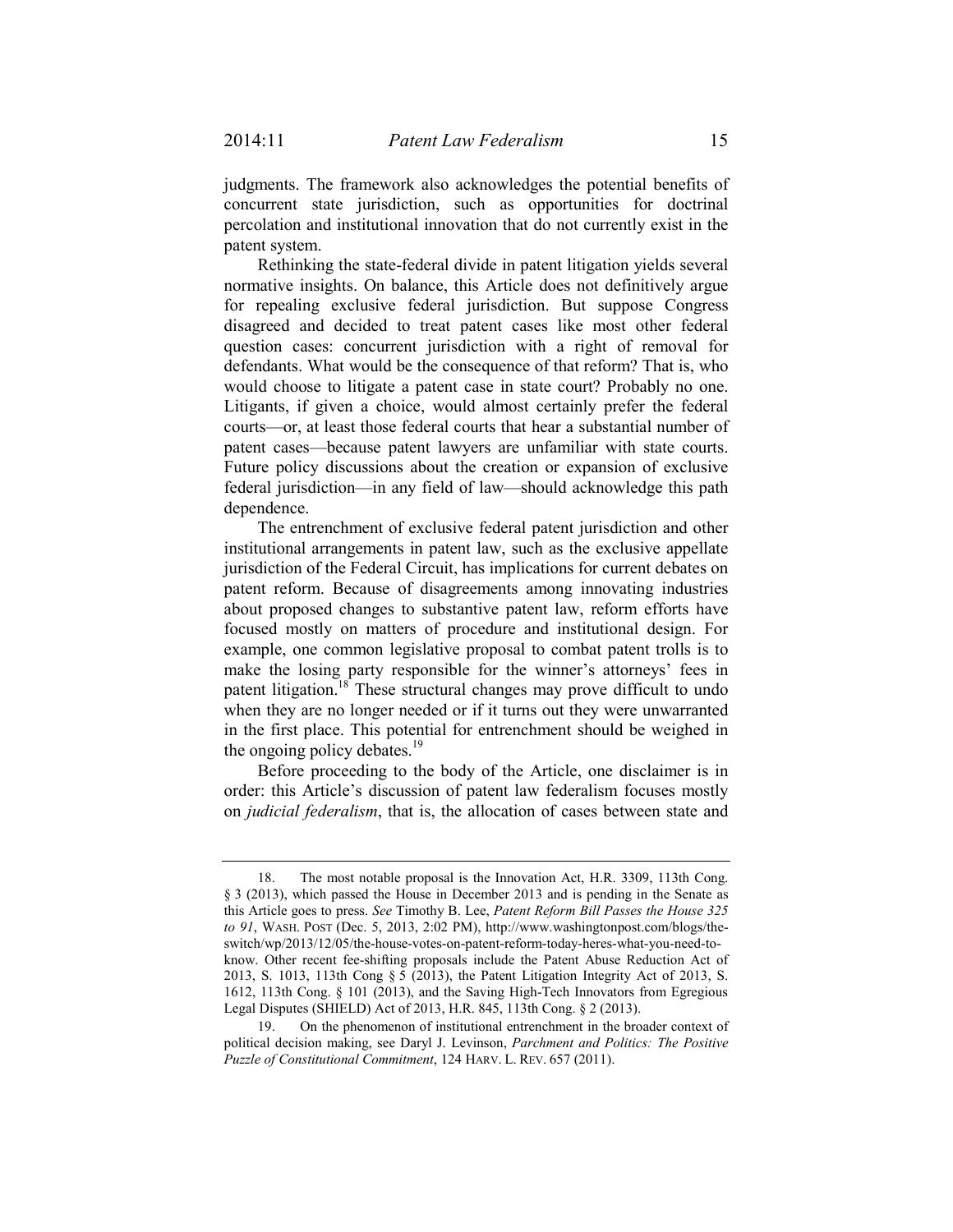federal courts.<sup>20</sup> It is certainly possible to consider patent law federalism outside the judicial sphere; the Vermont statute and state law-enforcement actions to fight abusive patent litigation are prime examples. Current preemption doctrine, however, greatly circumscribes the states' ability to regulate patent enforcement conduct.<sup>21</sup> Moreover, although federalism concerns pervade discussions of state law alternatives to patent rights (such as grants and tax incentives for  $innovation$ ,<sup>22</sup> a rich literature explores how fiscal policy affects innovation.<sup>23</sup> Judicial federalism in patent law, by contrast, has to date attracted less attention.<sup>24</sup>

This Article proceeds in three parts. Part I introduces the uniformity-expertise paradigm, showing how those policy objectives have dominated institutional design in patent law. It also introduces a novel and more nuanced terminology for discussing those objectives, highlighting that uniformity sometimes refers to legal uniformity (that is, the uniformity of patent doctrine) and at other times to adjudicative uniformity (the uniform treatment of a particular patent from one case to another). Likewise, expertise sometimes refers to judicial expertise in patent matters specifically and at other times to a general ability to manage complex litigation. Deploying this new vocabulary, Part II challenges the assumptions that legal uniformity and patent-specific expertise justify excluding state courts from hearing patent cases. Rather, pragmatic concerns about preclusion, litigation efficiency, and case management expertise make a stronger case for exclusive federal jurisdiction. Part III highlights possible benefits of concurrent state-federal jurisdiction and suggests that exclusive jurisdiction could be abolished without bringing chaos to the patent system. It also explores the difficulty of effectively repealing exclusive jurisdiction in any field of law, situating exclusive jurisdiction within a broader theory of

 <sup>20.</sup> *See* SOLIMINE & WALKER, *supra* note 16, at 4.

 <sup>21.</sup> *See infra* note 133 and accompanying text.

 <sup>22.</sup> *See, e.g.*, Daniel J. Hemel & Lisa Larrimore Ouellette, *Beyond the Patents-Prizes Debate*, 92 TEX. L. REV. 303, 320–26 (2013).

 <sup>23.</sup> *See, e.g.*, Shaun P. Mahaffy, Note, *The Case for Tax: A Comparative Approach to Innovation Policy*, 123 YALE L.J. 812, 814–15 nn.2–4 (2013) (collecting citations).

 <sup>24.</sup> There are two classic studies of state jurisdiction over patent cases: Donald Shelby Chisum, *The Allocation of Jurisdiction between State and Federal Courts in Patent Litigation*, 46 WASH. L. REV. 633 (1971), and Edward H. Cooper, *State Law of Patent Exploitation*, 56 MINN. L. REV. 313 (1972). These articles remain highly pertinent for their explorations of the history and justifications for exclusive federal patent jurisdiction. However, the legal developments of the past forty years, such as the creation of the Federal Circuit, the expansion of exclusive federal jurisdiction in the AIA, and the budding interests of state governments in regulating patent enforcement, make the issue of patent law federalism ripe for renewed consideration.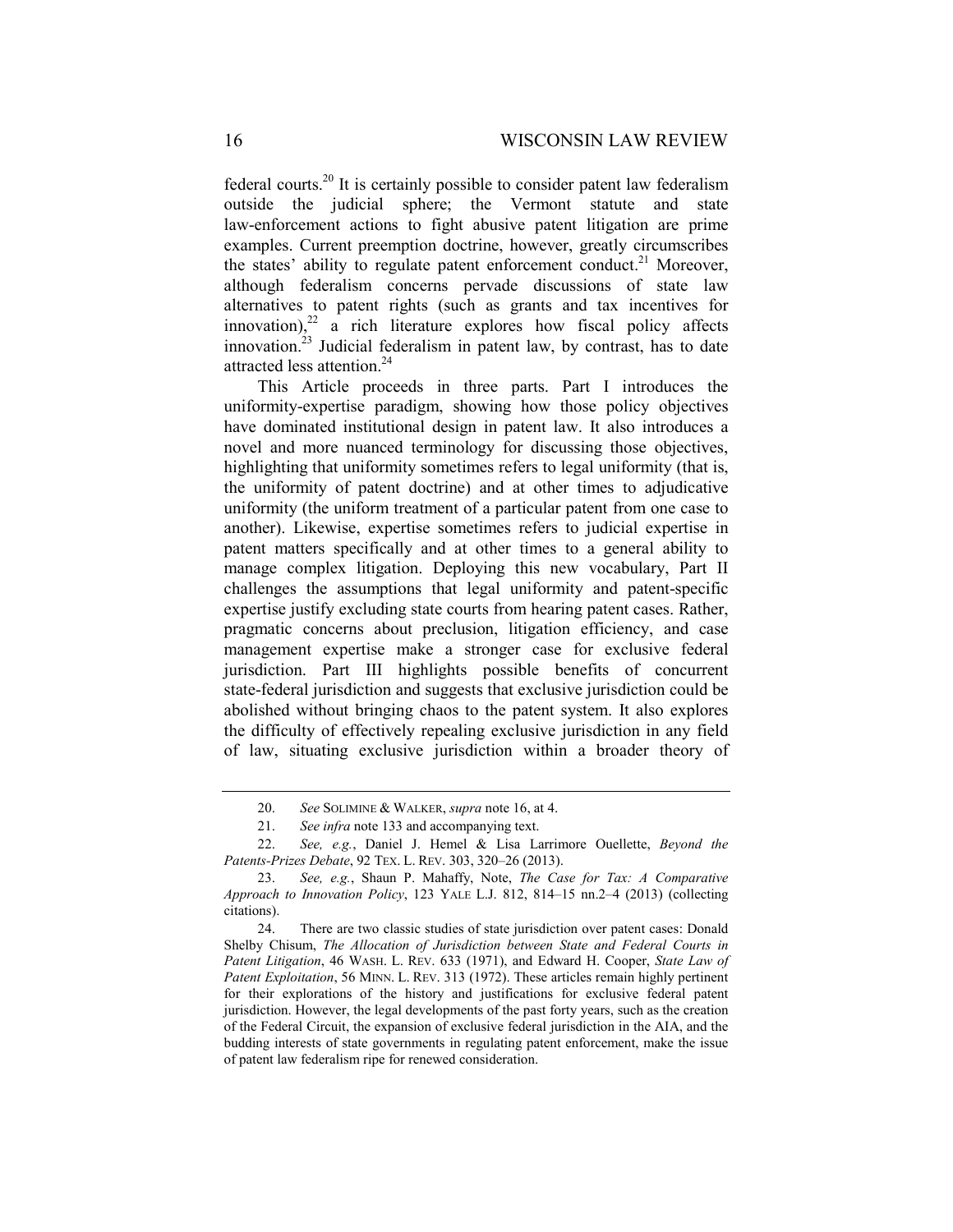institutional entrenchment. The Conclusion establishes a foundation for future work, noting that any normative assessment of exclusive jurisdiction should be tailored to the particular field of law being examined.

#### I. THE UNIFORMITY-EXPERTISE PARADIGM

There is little historical evidence that concerns about uniformity and expertise animated Congress's decision to give the federal courts exclusive jurisdiction over patent cases. Today, however, exclusive jurisdiction is usually assumed to serve those policy objectives. Moreover, concerns about uniformity and expertise have dictated critical decisions about the allocation of authority in the modern patent system.

#### *A. The Origin of Exclusive Federal Patent Jurisdiction*

The Supreme Court has long held that state courts are presumptively competent to hear cases arising under federal law.<sup>25</sup> The state and federal courts therefore share concurrent jurisdiction over federal claims unless Congress "affirmatively ousts" the state courts of jurisdiction or there is "a clear incompatibility between state-court jurisdiction and federal interests."26 Today, Section 1338(a) of the Judicial Code explicitly grants the federal courts exclusive jurisdiction over patent cases.<sup>27</sup> Interestingly, however, there is no consensus on exactly when the federal courts were first given exclusive jurisdiction, and there is scant evidence on why Congress chose to prohibit state courts from hearing patent cases.

A major reason it is difficult to understand the roots of exclusive jurisdiction is that the language of early jurisdictional statutes was unclear. The first patent law passed under the Constitution, the Patent Act of 1790, created a claim for patent infringement<sup>28</sup> but did not discuss court jurisdiction over those claims. The Patent Act of 1793, however, appeared to create concurrent jurisdiction over patent cases, providing that damages for patent infringement "may be recovered in an action on the case founded on this act, in the circuit court of the United States, *or any other court having competent jurisdiction*."29 In 1800, Congress

 <sup>25.</sup> *See, e.g.*, *Claflin v. Houseman*, 93 U.S. 130, 136–37 (1876).

 <sup>26.</sup> *Tafflin v. Levitt*, 493 U.S. 455, 459–60 (1990) (internal quotation marks omitted).

 <sup>27. 28</sup> U.S.C. § 1338(a) (2012) ("The district courts shall have original jurisdiction of any civil action arising under any Act of Congress relating to patents . . . . No State court shall have jurisdiction over any claim for relief arising under any Act of Congress relating to patents . . . .").

 <sup>28.</sup> Act of Apr. 10, 1790, ch. 7, § 4, 1 Stat. 109, 111.

 <sup>29.</sup> Act of Feb. 21, 1793, ch. 11, § 5, 1 Stat. 318, 322 (emphasis added).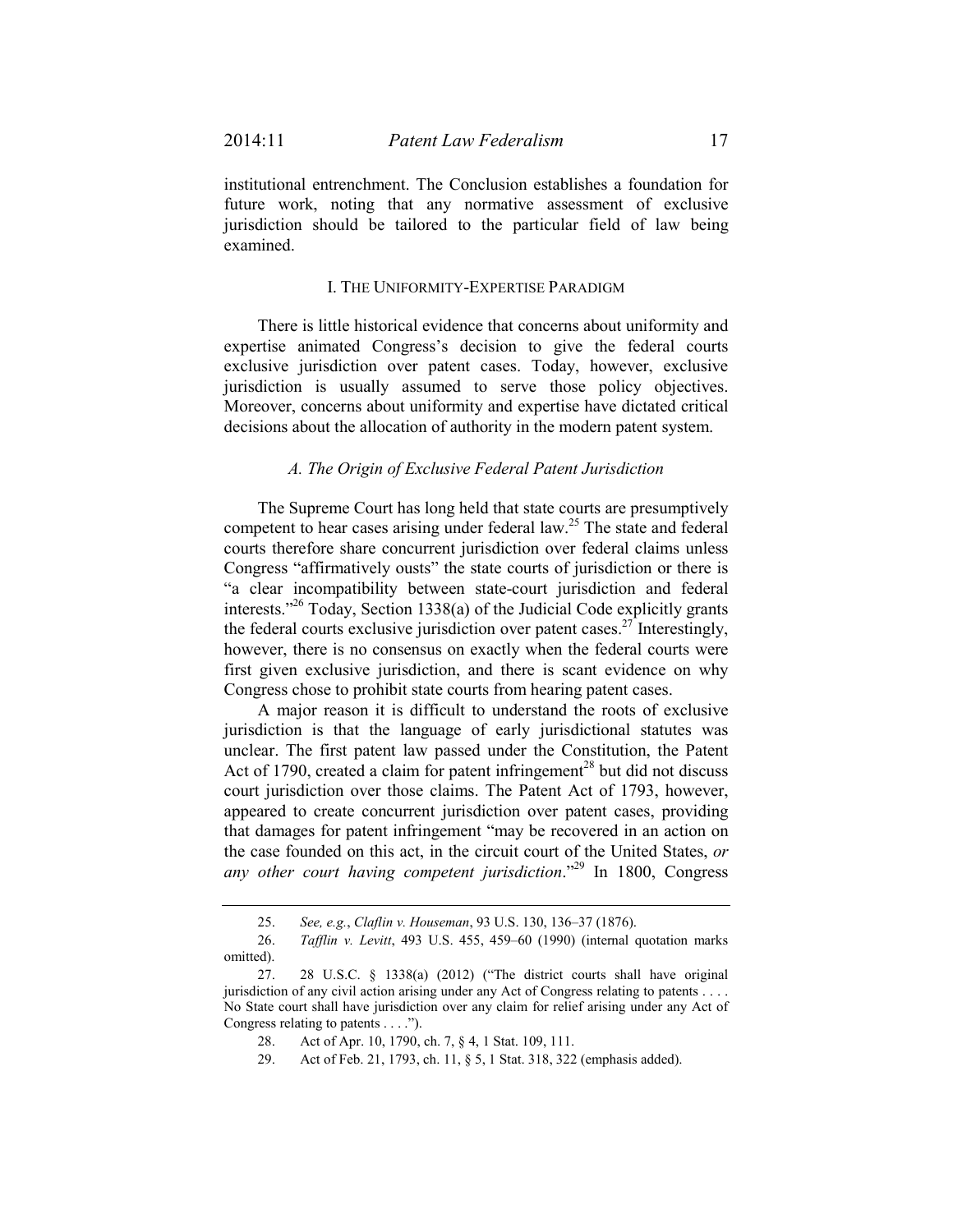revised the statute to eliminate the phrase "or any other court having competent jurisdiction."30 Although the resulting statute, which provided that damages for infringement "may be recovered . . . in the circuit court[s],"31 did not unambiguously divest the state courts of jurisdiction, most commentators have concluded that the amendment did in fact confer exclusive jurisdiction on the federal courts.<sup>32</sup> The Supreme Court never addressed the issue of state jurisdiction under the 1800 statute. However, in a case decided after Congress had revised the statute to make federal jurisdiction expressly exclusive, the Court noted in dicta that the 1800 statute "impl[ied]" that federal jurisdiction "was exclusive of the State courts."33

The jurisdictional analysis under the early statutes was further complicated because it was not until 1819 that Congress granted the federal courts jurisdiction over equity actions,  $34$  that is, lawsuits seeking injunctions against future infringement.<sup>35</sup> That year, Congress passed a statute providing that the federal circuit courts "shall have original cognisance, as well in equity as at law, of all actions, suits, controversies, and cases, arising under any law of the United States, granting or confirming to authors or inventors the exclusive right to their respective writings, inventions, and discoveries."<sup>36</sup> Some courts operating under the 1819 statute determined that the jurisdiction conferred was *not* exclusive.37 In the Patent Act of 1836, however, Congress changed the jurisdictional statute from its original language, which provided that the federal courts "shall have original cognisance" over equitable actions, to read that "all actions, suits, controversies, and cases arising under any law of the United States, granting or confirming to inventors the exclusive right to their inventions or discoveries, *shall be originally cognizable*, as well in equity as at law" in the federal courts.<sup>38</sup> As with

 <sup>30.</sup> Act of Apr. 17, 1800, ch. 25, § 3, 2 Stat. 37, 38.

 <sup>31.</sup> *Id.*

 <sup>32.</sup> *See* Chisum, *supra* note 24, at 636; Cooper, *supra* note 24, at 316; Note, *The Jurisdiction of State Courts over Cases Involving Patents*, 31 COLUM. L. REV. 461, 461–62 n.1 (1931).

 <sup>33.</sup> *Claflin v. Houseman*, 93 U.S. 130, 140 (1876).

 <sup>34.</sup> Act of Feb. 15, 1819, ch. 19, 3 Stat. 481.

 <sup>35.</sup> *See Livingston v. Van Ingen*, 15 F. Cas. 697, 700 (C.C.D.N.Y. 1811) (No. 8,420) (declining jurisdiction over a case seeking an injunction against patent infringement).

 <sup>36.</sup> Act of Feb. 15, 1819, ch. 19, 3 Stat. 481, 481.

 <sup>37.</sup> *See, e.g.*, *Burrall v. Jewett*, 2 Paige Ch. 134, 145–46 (N.Y. Ch. 1830) ("The act of the 15th February, 1819, extended the jurisdiction of the circuit courts of the United States to suits both at law and in equity arising under the patent laws; but there is nothing in that act which, either in terms or by necessary implication, renders that jurisdiction \*exclusive.").

 <sup>38.</sup> Act of July 4, 1836, ch. 357, § 17, 5 Stat. 117, 124 (emphasis added).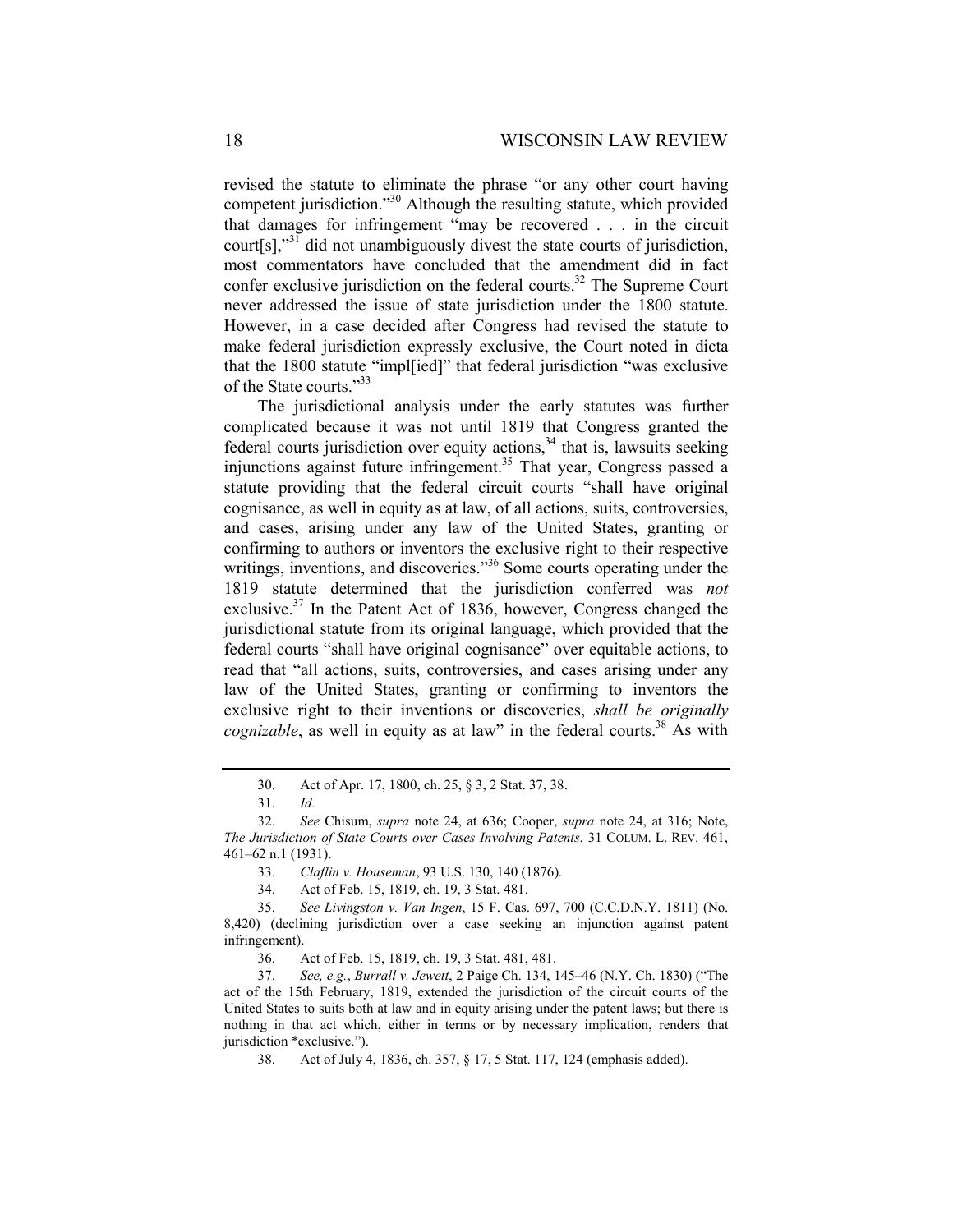the 1800 amendment to the jurisdictional statute for damages claims, this change in wording seems, at least from a modern perspective, to be far from an express divestment of state court jurisdiction. Nevertheless, the Supreme Court observed in 1881 that the relevant "section of the act of 1836 differs from the act of 1819 in one . . . particular only. It makes the jurisdiction in patent causes of the court[s] of the United States exclusive."39

There is little evidence about why Congress gave the federal courts exclusive jurisdiction over patent cases, as there is effectively no legislative history of these early jurisdictional provisions.<sup>40</sup> Edward Cooper, in his extensive survey of state court jurisdiction over patent cases, concluded "that there is very little indication that the original development of an exclusive federal jurisdiction reflected any studied conclusion that state courts should be kept distant from the area of patent law."<sup>41</sup> Nevertheless, a few inferences can be drawn from the historical record. Notably, Cooper observed that state courts, in finding federal jurisdiction to be exclusive under the early statutes, did not reason "that the federal courts had any particular expertise, ability to develop uniformity of doctrine, or position to protect the public interest." $\hat{A}^2$ Rather, the state courts offered more pragmatic reasons for declining federal jurisdiction. For example, state courts were reluctant to invalidate a patent issued by the federal government<sup>43</sup> and to enforce a statute that, because it imposed mandatory treble damages for infringement, appeared to be penal in nature. $44$ 

- 41. Cooper, *supra* note 24, at 316.
- 42. *Id.* at 317.

 43. *See, e.g.*, *Parsons v. Barnard*, 7 Johns. 144, 145 (N.Y. Sup. Ct. 1810) ("[A]s the act of Congress, on the subject of patent rights . . . gives the court power . . . to declare the patent void, the state courts have, of course, no jurisdiction in the case . . . .").

 44. *See, e.g.*, *Dudley v. Mayhew*, 3 N.Y. 9, 17 (1849) (noting that the treble damages provision, among others, was "inapplicable to our state courts, and . . . cannot be applied to them by congressional legislation"). The award of treble damages has not been mandatory since the Patent Act of 1836, which placed the decision to award

 <sup>39.</sup> *Root v. Ry. Co.*, 105 U.S. 189, 194 (1881).

 <sup>40.</sup> Other commentators have noted the difficulty of researching the history of these statutes. *See, e.g.*, Dutch D. Chung, Note, *The Preclusive Effect of State Court Adjudication of Patent Issues and the Federal Courts' Choice of Preclusion Laws*, 69 FORDHAM L. REV. 707, 721 (2000). I have been able to locate only one relevant committee report for the early patent acts: a report from a Senate committee regarding the Patent Act of 1836. *See* S. REP. NO. 24-338 (1836). That report contains no discussion of the Act's jurisdictional provision. Although there are records of Congressional debates regarding the various patent statutes, those records are incomplete because floor debates were not transcribed verbatim until 1851. *See Congressional Publications*, LIBR. CONGRESS, http://www.loc.gov/rr/program/bib/congress/congress-general.html (last visited Mar. 6, 2014). None of the records of debates I have located discuss the jurisdictional provisions.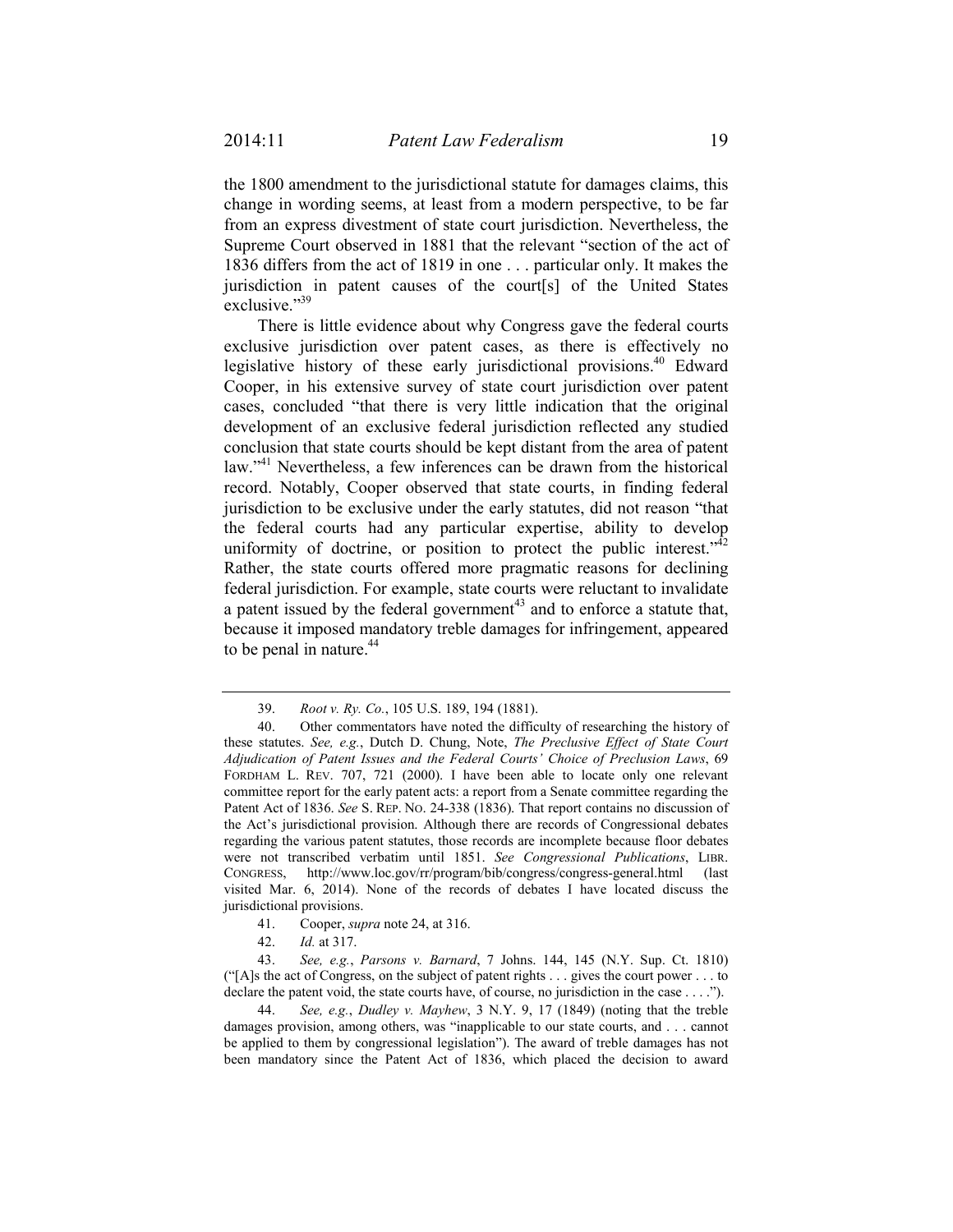Likewise, Donald Chisum, in his thorough historical examination, doubted whether Congress considered "the reasons frequently tendered by modern commentators" as justifying exclusive jurisdiction, such as uniformity and patent expertise.<sup>45</sup> Chisum explained that lawmakers in the early nineteenth century likely would not have believed "that state judges could not be relied upon to decide accurately questions of federal law, that federal judges were experts on federal law, and that greater uniformity in the decision of important issues of federal law could be achieved by concentrating litigation in the federal judiciary."46 After all, most cases involving federal law were still within the exclusive jurisdiction of the *state* courts.47 Instead, like Cooper, Chisum concluded that the reasons for conferring exclusive jurisdiction were likely "more prosaic."48 In particular, exclusive jurisdiction may have been animated by concerns about "allowing a state court to annul the act of a high federal officer" and the penal nature of the treble damages provision of the Patent Act.<sup>49</sup>

## *B. Defining Uniformity and Expertise*

Despite the murky historical record, concerns about uniformity and patent expertise are regularly invoked to rationalize exclusive federal jurisdiction and have come to dominate broader discussions of institutional policy in patent law. Before tracing the emergence of this uniformity-expertise consensus, it is helpful to carefully define the terms

46. *Id.* 

enhanced damages within the trial court's discretion. Act of July 4, 1836, ch. 357, § 14, 5 Stat. 117, 123; *see also* 35 U.S.C. § 284 (2012) (modern enhanced damages provision). Moreover, the Supreme Court has since held that state and federal courts share concurrent jurisdiction over civil RICO claims, *see Tafflin v. Levitt*, 493 U.S. 455, 467 (1990), even though the RICO statute provides for mandatory treble damages, *see* 18 U.S.C. § 1964(c) (2012).

 <sup>45.</sup> Chisum, *supra* note 24, at 636.

 <sup>47.</sup> *Id.* at 637. With the exception of a brief period in 1801–02, Congress did not grant general federal question jurisdiction to the federal courts until 1875. *See*  RICHARD H. FALLON, JR. ET AL., HART AND WECHSLER'S THE FEDERAL COURTS AND THE FEDERAL SYSTEM 744–45 (6th ed. 2009).

 <sup>48.</sup> Chisum, *supra* note 24, at 637.

 <sup>49.</sup> *Id.* (emphasis omitted). By quickly developing a regime under which the federal government would *issue* patents, Congress provided some nationwide security of patent rights, facilitating the development of national markets in patented goods. *See* B. ZORINA KHAN, THE DEMOCRATIZATION OF INVENTION: PATENTS AND COPYRIGHTS IN AMERICAN ECONOMIC DEVELOPMENT, 1790–1920, at 67 (2005). Exclusive jurisdiction, therefore, might also be understood as an adjunct to a larger project of economic nationalism, with any resulting uniformity or expertise a by-product, rather than an explicit aim, of that project. *Id.* at 69–70.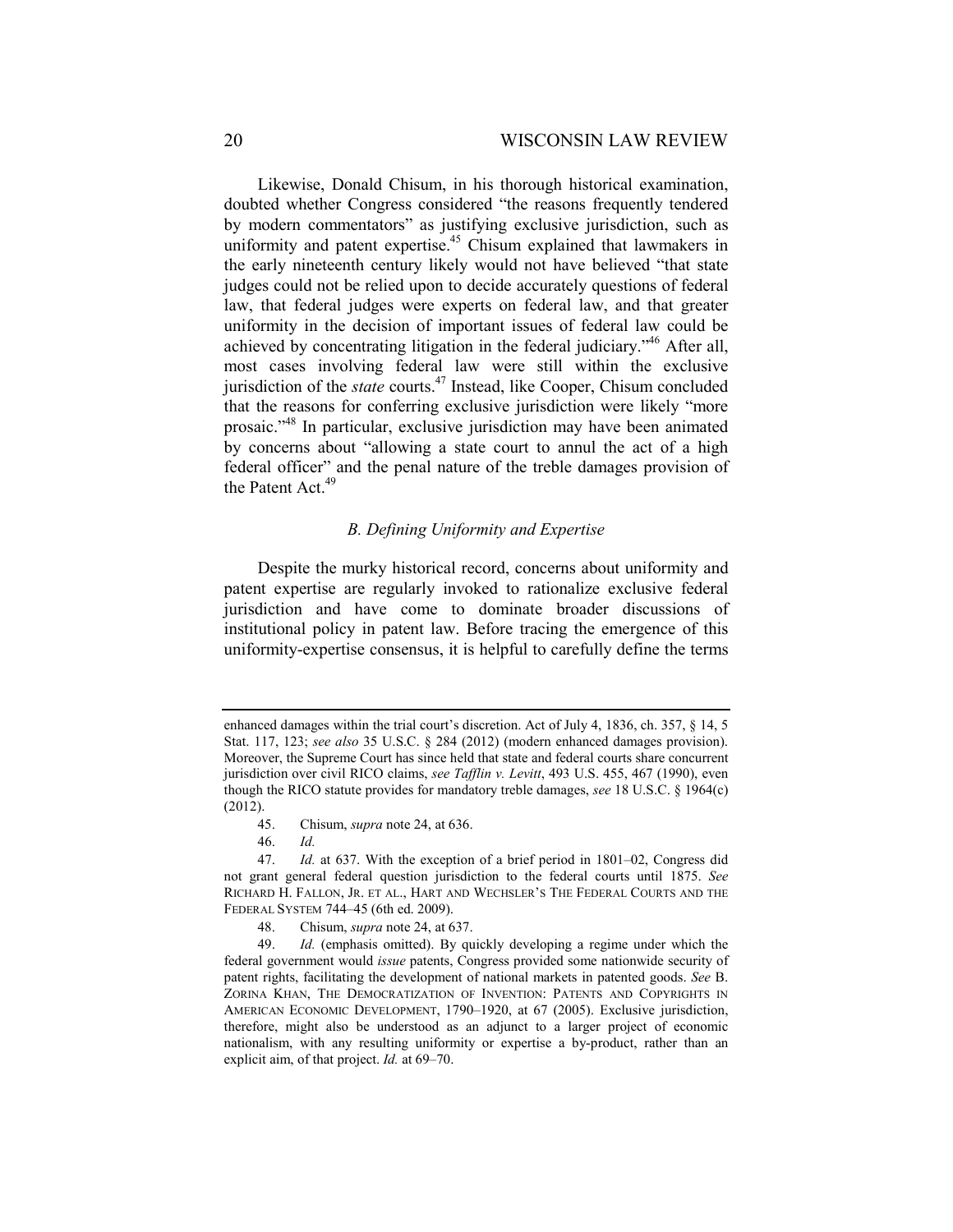*uniformity* and *expertise* because both terms, despite their ubiquity, are often invoked to refer to multiple, distinct concepts.

Uniformity, for instance, has two dimensions that are not always distinguished in the academic literature and policy debates. The first dimension, which I call *legal uniformity*, reflects the notion that the law governing patent rights should be articulated and applied consistently throughout the entire country. The second dimension, which I call *adjudicative uniformity*, reflects the notions that the claims of a particular patent should be construed similarly from one case to another and that courts should not reach inconsistent validity findings regarding the same patent.<sup>50</sup>

Expertise can also refer to two distinct concepts. Most discussions of institutional policy in patent law contemplate what I have been calling *patent expertise*: knowledge about patent law and the procedures relevant to patent disputes. Yet, in rethinking the justifications for exclusive federal jurisdiction, I offer the alternative concept of *case management*  expertise,<sup>51</sup> which refers to the generalized capability of a court and its judges to efficiently process complex litigation—patent litigation included.

#### *C. The Emergence of the Uniformity-Expertise Consensus*

As the federal judicial system came into its modern form after the Civil War, the policies of uniformity and expertise began to play leading roles in discussions about institutional reform in patent law. For example, as early as 1878, Congress considered bills to divert patent litigation to a specialized court,<sup>52</sup> and in 1900 a committee of the American Bar Association urged the creation of a national "Court of Patent Appeals."<sup>53</sup> Those proposals were animated both "by the threatened diversity of nine appellate courts of coördinate jurisdiction" on principles of patent law

 <sup>50.</sup> For a study distinguishing legal uniformity from adjudicative uniformity (although using different terms), see Eileen M. Herlihy, *Appellate Review of Patent Claim Construction: Should the Federal Circuit Be Its Own Lexicographer in Matters Related to the Seventh Amendment?*, 15 MICH. TELECOMM. & TECH. L. REV. 469, 513 (2009) (identifying, in the context of the standard of appellate review of patent claim construction, a distinction between "uniformity in the formulation of the law" and "uniformity in the application of the law in order to achieve 'correct' results in individual cases and for individual patents").

 <sup>51.</sup> *See infra* Part II.E.

 <sup>52.</sup> *See* FELIX FRANKFURTER & JAMES M. LANDIS, THE BUSINESS OF THE SUPREME COURT: A STUDY IN THE FEDERAL JUDICIAL SYSTEM 176–77 (1928) (summarizing early legislative efforts).

 <sup>53.</sup> *See* Am. Bar Ass'n, *Report of the Committee of the Section of Patent, Trade-mark, and Copyright Law*, *in* REPORT OF THE TWENTY-THIRD ANNUAL MEETING OF THE AMERICAN BAR ASSOCIATION 543, 547 (1900).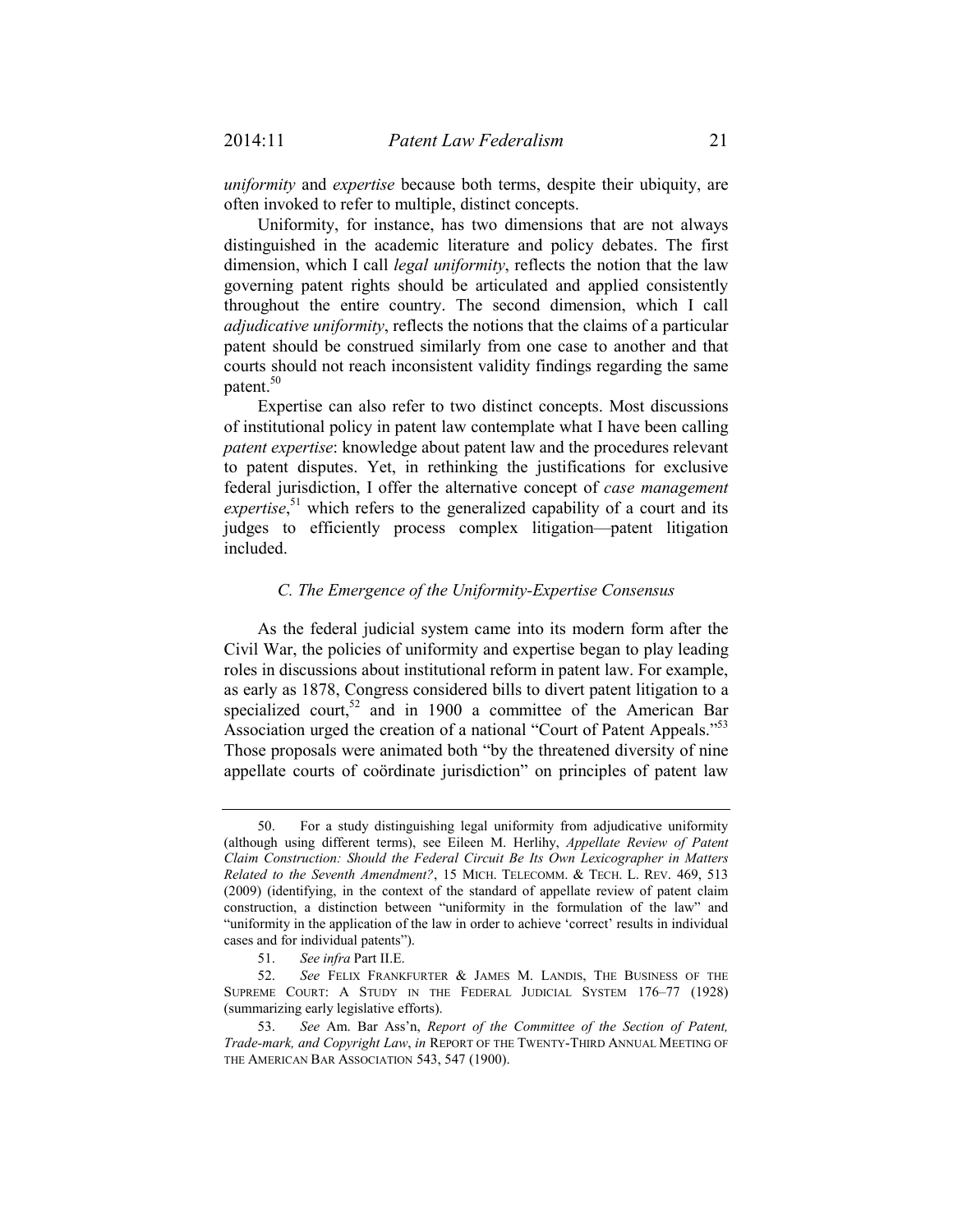(that is, concerns about a lack of legal uniformity) and by exemplary cases in which a patent had been found valid in one circuit and invalid in another (evidencing a lack of adjudicative uniformity). $^{54}$ 

A desire for patent expertise was important, too. Commentators studying early proposals sympathetically observed that a specialized patent court would be useful because "[f]ederal judges have not often had much experience at the patent bar" and patent litigation procedure was "the specialized concern of those professionally engaged in this most technical of the 'federal specialties.'"<sup>55</sup>

The earliest proposals for a specialized patent court failed, but in 1929, Congress granted the Court of Customs and Patent Appeals jurisdiction over appeals from patent application proceedings at the Patent and Trademark Office (PTO).<sup>56</sup> Throughout the twentieth century, commentators and judges continued to voice support for a specialized, expert bench to handle *all* patent litigation.<sup>57</sup> Although the organized bar dropped its support for a patent court during the mid-twentieth century,  $58$ that began to change in 1975, when an important congressional commission, convened primarily in response to the explosive growth of the federal courts' caseload in the 1960s and early 1970s, asserted that forum shopping was a major problem in patent cases.<sup>59</sup> The reason for this forum shopping, the commission concluded, was that the patent regime lacked legal uniformity—some circuits were believed to be

 <sup>54.</sup> FRANKFURTER & LANDIS, *supra* note 52, at 177–78 (citing cases); *see also*  Paul M. Janicke, *To Be or Not to Be: The Long Gestation of the U.S. Court of Appeals for the Federal Circuit (1887–1982)*, 69 ANTITRUST L.J. 645, 649 (2001) (concluding that "[w]hat seemed to be driving these early reform efforts was not particularly doctrinal, but rather the excessive time required to relitigate the same patent in every circuit where different infringers might appear").

 <sup>55.</sup> FRANKFURTER & LANDIS, *supra* note 52, at 175–76.

 <sup>56.</sup> Act of Mar. 2, 1929, ch. 488, 45 Stat. 1475, 1475–76.

 <sup>57.</sup> *See, e.g.*, *Parke-Davis & Co. v. H.K. Mulford Co.*, 189 F. 95, 115 (S.D.N.Y. 1911) (Hand, J.); HENRY J. FRIENDLY, FEDERAL JURISDICTION: A GENERAL VIEW 157 (1973). Not all distinguished commentators supported patent specialization, however. *See, e.g.*, William Howard Taft, President of the U.S., Address to Thirty-Fourth Annual Meeting of the American Bar Association (Aug. 31, 1911), *in* REPORT OF THE THIRTY-FOURTH ANNUAL MEETING OF THE AMERICAN BAR ASSOCIATION 53, 55 (1911) ("I regret to differ with some of my associates at the Bar who are patent lawyers in thinking that [a court of patent experts] would be the best kind of a court. I think it is a great deal better to take a first-hand lawyer and a first-class judge and make him a good patent expert than it is to take a patent expert and try to make him a first-class lawyer and a good judge  $\dots$ .").

 <sup>58.</sup> *See* John F. Duffy, *The* Festo *Decision and the Return of the Supreme Court to the Bar of Patents*, 2002 SUP. CT. REV. 273, 292–93.

 <sup>59.</sup> COMM'N ON REVISION OF THE FED. COURT APPELLATE SYS., STRUCTURE AND INTERNAL PROCEDURES: RECOMMENDATIONS FOR CHANGE, 67 F.R.D. 195, 220 (1975) [hereinafter HRUSKA COMMISSION REPORT].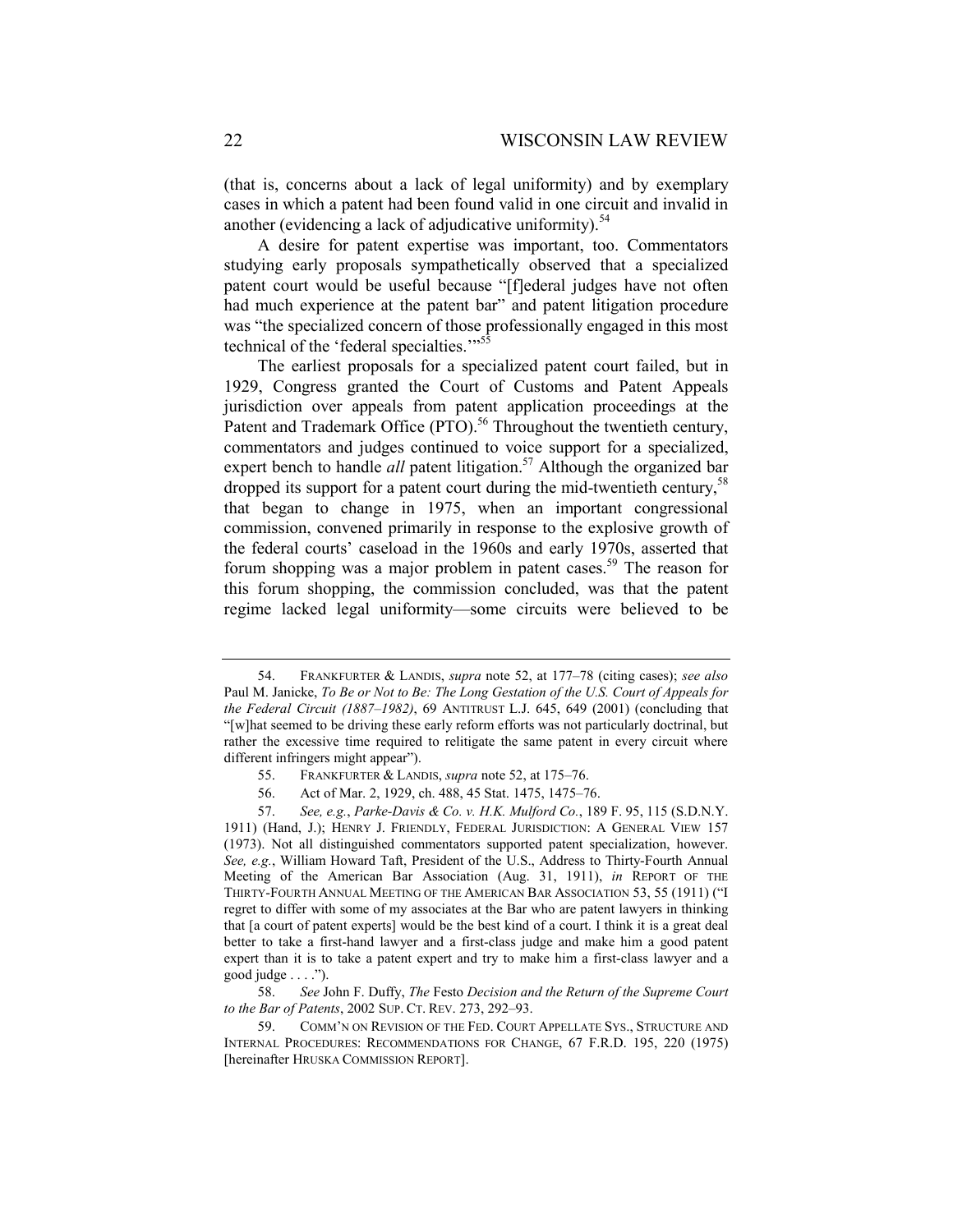hostile to patent rights and some were not.<sup>60</sup> The commission, popularly called the Hruska Commission in recognition of its chair, Senator Roman Hruska of Nebraska, saw the root of the problem as "the lack of guidance

and monitoring by a single court whose judgments are nationally binding."<sup>61</sup> The observations of the Hruska Commission cleared the way for critical decisions by both Congress and the courts to put modern patent law in the hands of a small number of institutions with patent expertise.

## *D. Uniformity and Expertise in Action*

The desire for uniformity and expertise in patent law is reflected in three modern legislative decisions about institutional structure and in many judicial opinions on important matters of patent doctrine. The first institutional development was the creation of the Federal Circuit in the early 1980s. By the late 1970s, in the wake of the Hruska Commission's report, a consensus emerged that patent law was unduly disuniform some regional circuits were perceived as "pro-patent," while others were "anti-patent."<sup>62</sup> This incoherence, according to influential observers, was diminishing the value of patent rights and ultimately harming the global competitiveness of American business.<sup>63</sup> Although some have since questioned the received wisdom about disuniformity in patent law,  $64$  in 1982, Congress passed the Federal Courts Improvement Act (FCIA), which created the Federal Circuit and gave the new court exclusive jurisdiction over all patent appeals nationwide, including appeals from patent litigation in the district courts, patent application proceedings at

 <sup>60.</sup> *Id.* 

 <sup>61.</sup> *Id.* (internal quotation marks omitted).

 <sup>62.</sup> *See, e.g.*, 127 CONG. REC. 27,792 (1981) (statement of Rep. Railsback) ("[W]e heard a great deal of testimony concerning the problem of forum-shopping which presently is practiced in many different district courts around the country. For example, if you wanted to bring a lawsuit which would have the effect of attacking the validity of an existing patent, you would most likely file such a lawsuit in the [E]ighth [C]ircuit. On the other hand, if you were trying to have a patent held valid, you would try and have the suit filed in the [F]ifth [C]ircuit."); *see also* HRUSKA COMMISSION REPORT, *supra* note 59, at 370 (report of the Commission's patent law consultants, James Gambrell and Donald Dunner, concluding "that the lack of uniformity in decisions on patent-related issues has been a widespread and continuing fact of life").

 <sup>63.</sup> *See* ADVISORY COMM. ON INDUS. INNOVATION, INDUS. ADVISORY SUBCOMM. ON PATENT & INFO. POLICY, REPORT ON PATENT POLICY 155 (1979). This report was prepared as part of a "domestic policy review" initiated by President Jimmy Carter in response to the economic malaise of the late 1970s. *See id.* at 147.

 <sup>64.</sup> *See, e.g.*, Cecil D. Quillen, Jr., *Innovation and the U.S. Patent System*, 1 VA. L. & BUS. REV. 207, 228 & nn.61–62 (2006).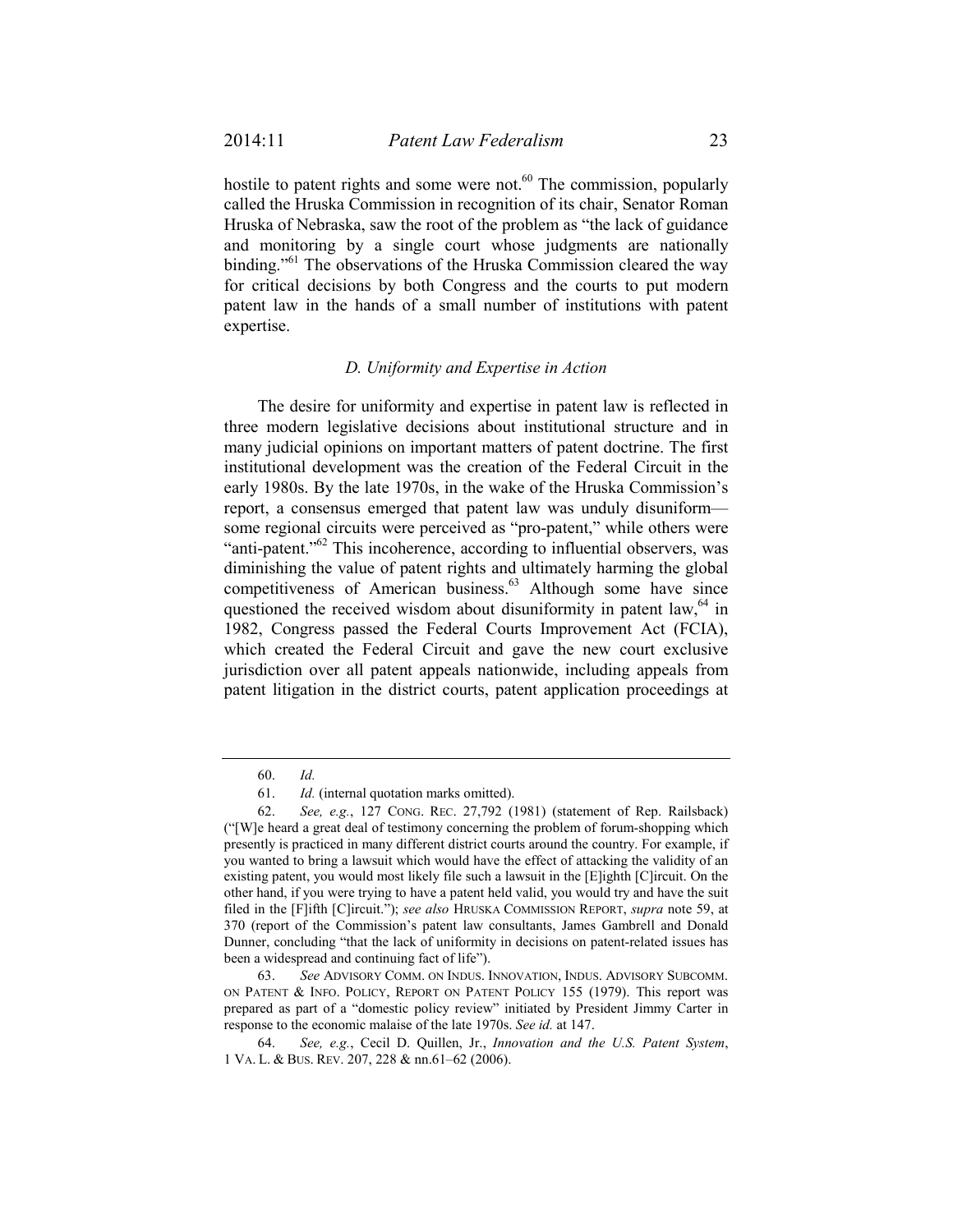the PTO, and investigations by the U.S. International Trade Commission  $(ITC)$  into the importation of goods alleged to infringe U.S. patents.<sup>65</sup>

Supporters of the FCIA, in accord with the uniformity-expertise consensus, emphasized that the Federal Circuit would improve the perceived incoherence in patent law and benefit the regional circuits by removing technically complex patent cases from their dockets.<sup>66</sup> The legislative history of the statute reinforces the primacy of legal uniformity, noting that "the central purpose [of the legislation] is to reduce the widespread lack of uniformity and uncertainty of legal doctrine that exist in the administration of patent law."<sup>67</sup> It also emphasizes that the Federal Circuit would provide "expertise in highly specialized and technical areas," such as patent law.<sup>68</sup>

The second institutional development fueled by the uniformity-expertise consensus was Congress's creation of a Patent Pilot Program in  $2011$ <sup>69</sup>. In the fourteen federal judicial districts participating in the program, judges can make a special request to hear patent cases.<sup>70</sup> Patent cases filed in those districts will still be assigned randomly among all the court's judges, but if the case is assigned to a judge who has not requested to hear patent cases, that judge may decline the assignment.<sup>71</sup>

 <sup>65.</sup> Federal Courts Improvement Act of 1982, Pub. L. No. 97-164, § 127, 96 Stat. 25, 37–38 (1982).

 <sup>66.</sup> *See* Daniel J. Meador, *Origin of the Federal Circuit: A Personal Account*, 41 AM. U. L. REV. 581, 585–88 (1992).

 <sup>67.</sup> H.R. REP. NO. 97-312, at 23 (1981).

 <sup>68.</sup> S. REP. NO. 97-275, at 6 (1981) (internal quotation marks omitted). The political economy of the Federal Circuit's creation helps explain *why* support for a centralized court for patent litigation finally coalesced in the late 1970s. In addition to the "neutral virtues" of uniformity, expertise, and accuracy prominent in the legislative history, Lawrence Baum has suggested that the creation of the court can be explained though a "process stream" perspective, under which social problems and legal solutions travel in separate streams and are joined together by entrepreneurial policymakers. LAWRENCE BAUM, SPECIALIZING THE COURTS 45 (2011). Under this view, the Federal Circuit can be perceived as a preexisting solution that could be attached to problems such as caseload growth and economic malaise. *Id.* at 179. In addition, once those problems were linked with the solution of a specialized court, invaluable political support came from those who expected to benefit most from the creation of a court with an incentive to strengthen patent rights: large corporations with extensive patent portfolios. *See*  Gugliuzza, *supra* note 10, at 1456–58 (citing additional sources).

 <sup>69.</sup> Pilot Program in Certain District Courts, Pub. L. No. 111-349, 124 Stat. 3674 (2011).

 <sup>70.</sup> *Id.* § 1(a)(1)(A), (b)(1), 124 Stat. at 3674. For a list of participating districts, see *District Courts Selected for Patent Pilot Program*, U.S. COURTS, (June 7, 2011), http://www.uscourts.gov/news/newsview/11-06-07/District\_Courts\_Selected\_for\_Patent\_ Pilot\_Program.aspx.

 <sup>71.</sup> Pilot Program § 1(a)(1)(B)–(C), 124 Stat. at 3674.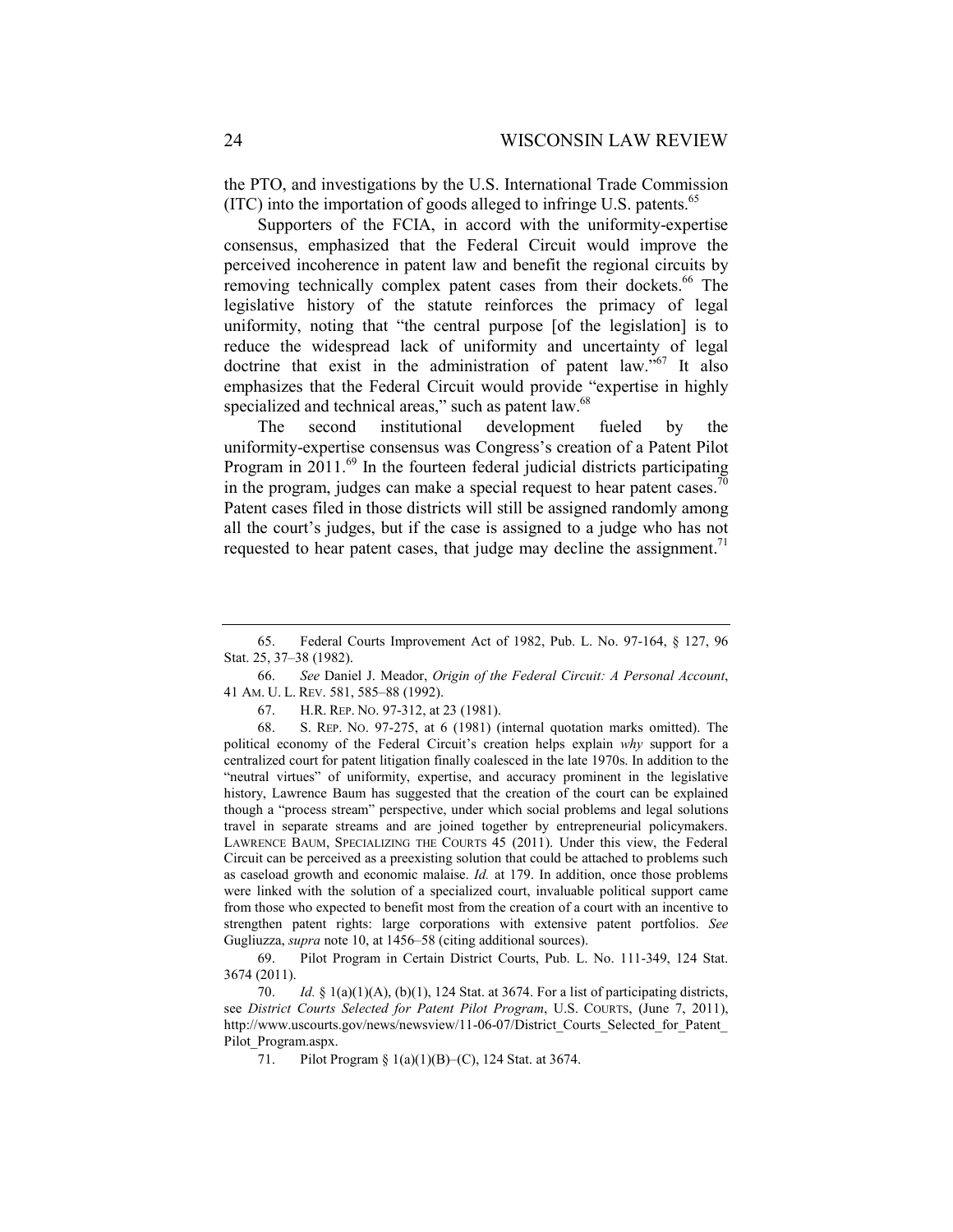In that event, the case will be reassigned to a judge who has requested to hear patent cases.<sup>72</sup>

The preamble to the statute creating the Pilot Program states that the program's purpose is to "encourage enhancement of expertise in patent cases among district judges."<sup>73</sup> The statute's legislative history also highlights the value of expertise, noting that patent cases at the trial level present "unique challenges" because "judges tend to be generalists and lay jurors tend to be unfamiliar with patent law concepts and untrained in the sophisticated technologies that frequently lie at the heart of litigation." $74$ 

A final institutional development highlighting the policy primacy of expertise and uniformity is a jurisdictional change made by the America Invents Act (AIA). As discussed, federal trial courts have long had exclusive jurisdiction over cases "arising under" the patent laws.<sup>75</sup> In its early days, the Federal Circuit held that this exclusive jurisdiction included not only cases in which the complaint presented an issue of patent law, but also cases in which the only patent issue appeared in a counterclaim.76 The Supreme Court eventually rejected that rule, holding that—as in other areas of federal law—the federal issue must appear in the plaintiff's well-pleaded complaint to establish federal jurisdiction.<sup>77</sup> So, for example, if a patentee was sued for state law fraud for allegedly stealing the invention he later patented and the patentee filed a counterclaim for patent infringement, that case would not arise under patent law and would be decided by a state court.<sup>78</sup> In the AIA, however, Congress extended exclusive federal jurisdiction to cases in which patent law issues appear only in a counterclaim.79 The legislative history of the AIA justifies this jurisdictional expansion by noting the potential for "forum-shopping among the . . . state courts" and "erosion in the

 <sup>72.</sup> *Id.* § 1(a)(1)(D).

 <sup>73.</sup> *Id.* pmbl.

 <sup>74.</sup> H.R. REP. NO. 109-673, at 3 (2006).

 <sup>75.</sup> *See supra* Part I.A.

 <sup>76.</sup> *See Aerojet-Gen. Corp. v. Machine Tool Works*, 895 F.2d 736, 745 (Fed. Cir. 1990) (en banc).

 <sup>77.</sup> *Holmes Grp., Inc. v. Vornado Air Circulation Sys., Inc.*, 535 U.S. 826, 830 (2002); *see also Louisville & Nashville R.R. Co. v. Mottley*, 211 U.S. 149, 152 (1908) (articulating the well-pleaded complaint rule).

 <sup>78.</sup> *See, e.g.*, *R.F. Shinn Contractors, Inc. v. Shinn*, No. 1:01CV00750, 2002 WL 31942135, at \*2 (M.D.N.C. Nov. 8, 2002); *see also Comins v. Flodesign, Inc.*, No. 3:05cv1193, 2006 WL 2349541, at \*5 (D. Conn. Aug. 14, 2006) (remanding to state court a case that presented a counterclaim to correct inventorship).

 <sup>79.</sup> Leahy-Smith America Invents Act, Pub. L. No. 112-29, § 19(a), 125 Stat. 284, 331 (2011) (codified at 28 U.S.C. § 1338(a)).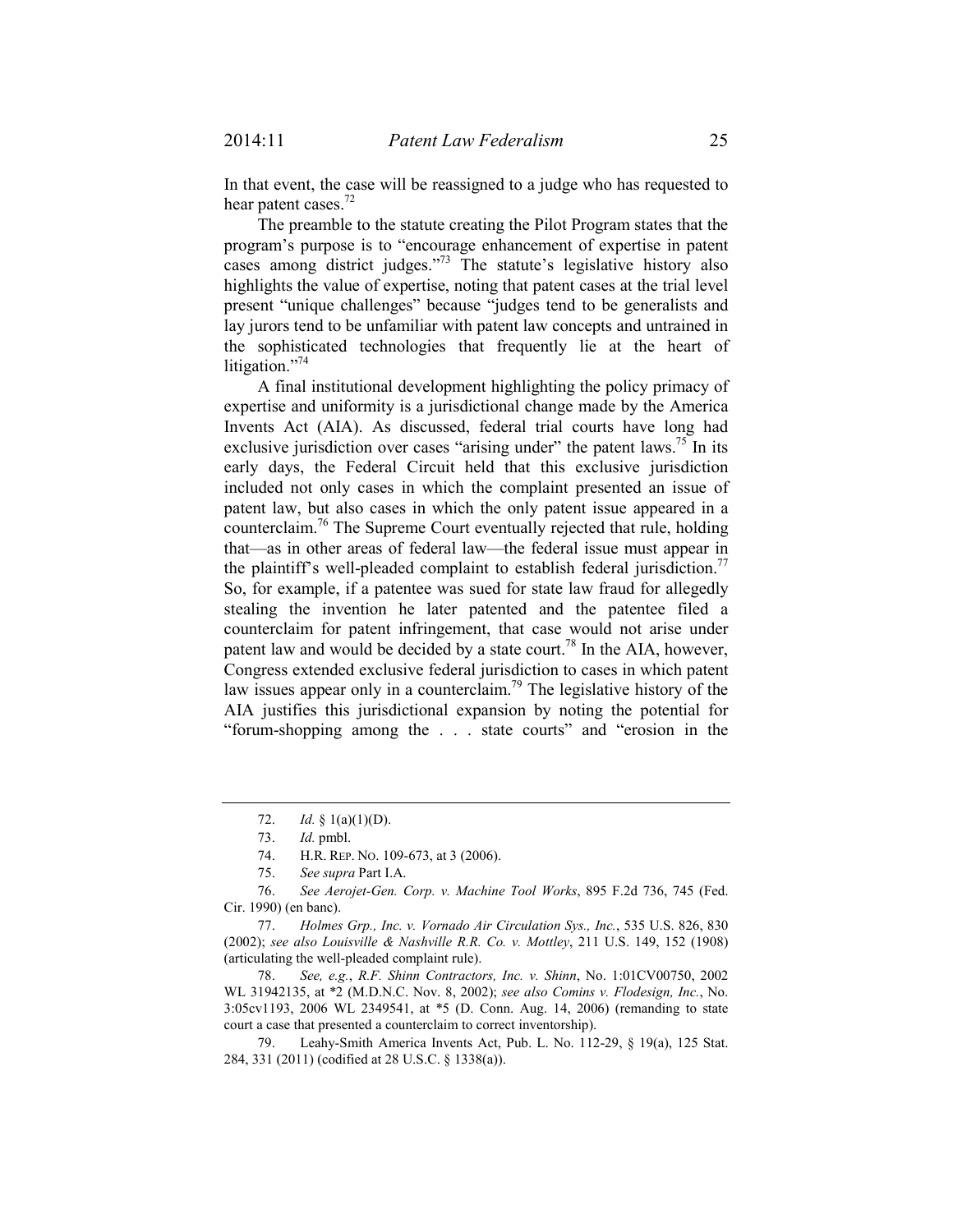uniformity or coherence in patent law that has been steadily building since the [Federal] Circuit's creation in 1982."80

The uniformity-expertise consensus has also influenced important judicial decisions about patent law. The Federal Circuit regularly invokes the policy goal of promoting legal uniformity, particularly in cases that allocate authority within the patent system. For example, in holding that the federal courts had exclusive jurisdiction over state law malpractice claims involving patents, the Federal Circuit emphasized that "Congress' intent to remove nonuniformity in the patent law" would be defeated by state court jurisdiction. $81$  Likewise, adjudicative uniformity has featured prominently in patent decisions by both the Supreme Court and the Federal Circuit. For example, in holding that the judge, not the jury, should interpret the claims of a patent, the Supreme Court emphasized "the importance of uniformity in the treatment of a given patent" from one case to another.82 And the Federal Circuit has touted the importance of adjudicative uniformity as a reason to limit appellate deference to the district courts.<sup>83</sup>

Finally, the policy aim of promoting patent expertise also influences decision making on the Federal Circuit. Sometimes the court explicitly extols the virtues of judicial expertise in patent law. For instance, in holding that federal courts had exclusive jurisdiction over patent-related malpractice claims, the court emphasized that "federal judges . . . have

 <sup>80.</sup> H.R. REP. NO. 109-407, at 5 (2006), *cited in* H.R. REP. NO. 112-98, at 54 n.60 (2011) (House Report on America Invents Act, erroneously referencing H.R. REP. NO. 109-405).

 <sup>81.</sup> *Immunocept, LLC v. Fulbright & Jaworski, LLP*, 504 F.3d 1281, 1285–86 (Fed. Cir. 2007), *abrogated by Gunn v. Minton*, 133 S. Ct. 1059 (2013); *see also Midwest Indus., Inc. v. Karavan Trailers, Inc.*, 175 F.3d 1356, 1360 (Fed. Cir. 1999) (en banc in relevant part) (overruling case law that had applied regional circuit law rather than Federal Circuit law to determine whether federal patent law preempted state law, noting the court's "obligation of promoting uniformity in the field of patent law"); *Nobelpharma AB v. Implant Innovations, Inc.*, 141 F.3d 1059, 1068 (Fed. Cir. 1998) (en banc in relevant part) (overruling case law that had applied regional circuit law rather than Federal Circuit law to determine whether patent-related conduct violated federal antitrust law, reasoning that applying Federal Circuit law would "avoid the danger of confusion [that] might be enhanced if this court were to embark on an effort to interpret the laws of the regional circuits" (internal quotation marks omitted)).

 <sup>82.</sup> *Markman v. Westview Instruments, Inc.*, 517 U.S. 370, 390 (1996). *But see infra* notes 113–15 and accompanying text (discussing the Court's recent decision in *Gunn*, 133 S. Ct. 1059, which discounted concerns about adjudicative uniformity in rejecting federal jurisdiction over patent-related state law claims).

 <sup>83.</sup> *See, e.g.*, *Cybor Corp. v. FAS Techs., Inc.*, 138 F.3d 1448, 1455 (Fed. Cir. 1998) (en banc) ("[T]his court's role in providing national uniformity to the construction of a patent claim . . . would be impeded if we were bound to give deference to a trial judge's asserted factual determinations incident to claim construction.").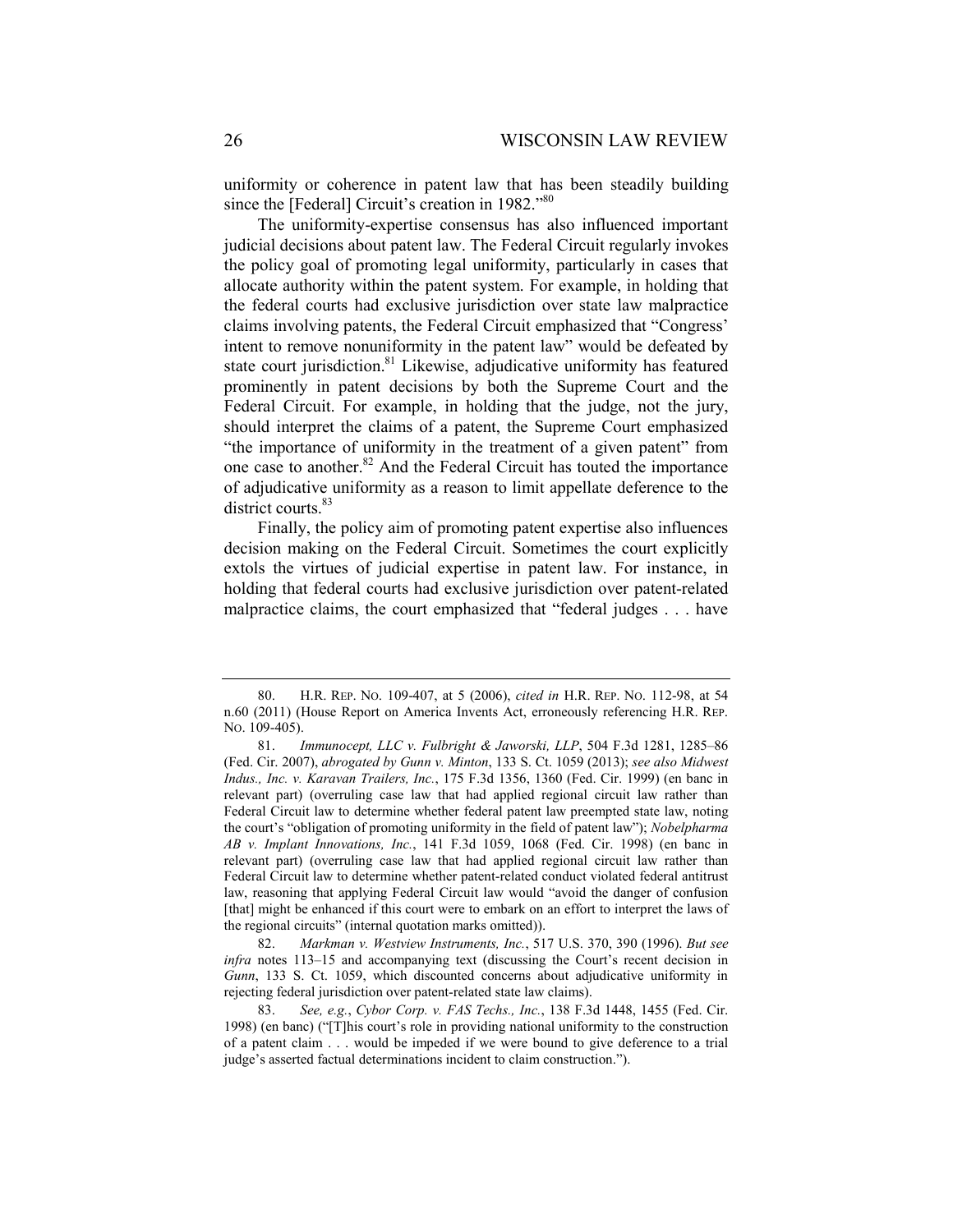experience in claim construction and infringement matters.<sup>84</sup> Often, though, the role of expertise is more implicit and reflects a particular normative conception about which institutions should have patent expertise. As my prior work has shown, the Federal Circuit has developed various doctrines of patent law, jurisdiction, and procedure that limit the power of district courts, the PTO, and the ITC and ensure that the Federal Circuit is the *only* expert patent institution.<sup>85</sup> Although the excluded institutions all have the potential to inject additional patent expertise into the system, that potential remains largely unrealized.

## II. QUESTIONING THE UNIFORMITY-EXPERTISE CONSENSUS

The policy premises that uniformity and expertise are normatively desirable in patent law have to date gone mostly uncontested.<sup>86</sup> The handful of observers to specifically consider the justifications for exclusive federal jurisdiction over patent cases have likewise cited the uniformity and expertise assumed to flow from exclusive jurisdiction. An influential study prepared by the American Law Institute in the late 1960s, for example, concluded that exclusive patent jurisdiction should continue because "the federal courts . . . have experience" in patent cases, "which the state courts lack,"<sup>87</sup> and other commentators have agreed that the patent expertise of the federal courts supports exclusive jurisdiction.<sup>88</sup> Scholars have also suggested that the "arguably . . . greater

87. AM. LAW INST., *supra* note 16, at 183.

 88. *See, e.g.*, Note, *supra* note 15, at 512 (arguing that "support for a grant of exclusive jurisdiction is furnished by the probability that the federal bench will be better equipped to cope with the technical problems inherent in actions under a particular statute," such as the Patent Act, and that "it would . . . seem desirable to place difficult

 <sup>84.</sup> *Air Measurement Techs., Inc. v. Akin Gump Strauss Hauer & Feld, L.L.P.*, 504 F.3d 1262, 1272 (Fed. Cir. 2007).

 <sup>85.</sup> *See* Paul R. Gugliuzza, *The Federal Circuit as a Federal Court*, 54 WM. & MARY L. REV. 1791, 1852 (2013).

 <sup>86.</sup> For two exceptions, see Craig Allen Nard & John F. Duffy, *Rethinking Patent Law's Uniformity Principle*, 101 NW. U. L. REV. 1619, 1623 (2007); Cecil D. Quillen, Jr., *Rethinking Federal Circuit Jurisdiction—A Short Comment*, 100 GEO. L.J. ONLINE 23, 24 (2012), *available at* georgetownlawjournal.org/files/2012/06/ QuillenOnlineFinal.pdf. It should be noted that the perceived desirability of uniformity and expertise is a phenomenon not unique to the United States. The European Union, for instance, recently agreed to create a Unified Patent Court with exclusive trial and appellate jurisdiction over cases involving certain European patents. *See generally Unified Patent Court*, EUR. PAT. OFF., http://www.epo.org/law-practice/unitary/patentcourt.html (last updated Mar. 6, 2013). The agreement, which awaits ratification as this Article goes to press, recites the objective of ameliorating "the significant variations between national court systems" and "ensur[ing] expeditious and high quality decisions" in patent cases. Agreement on a Unified Patent Court at 3–4, Eur. Union, Feb. 19, 2013, *available at* http://documents.epo.org/projects/babylon/eponet.nsf/0/ A1080B83447CB9DDC1257B36005AAAB8/\$File/upc\_agreement\_en.pdf.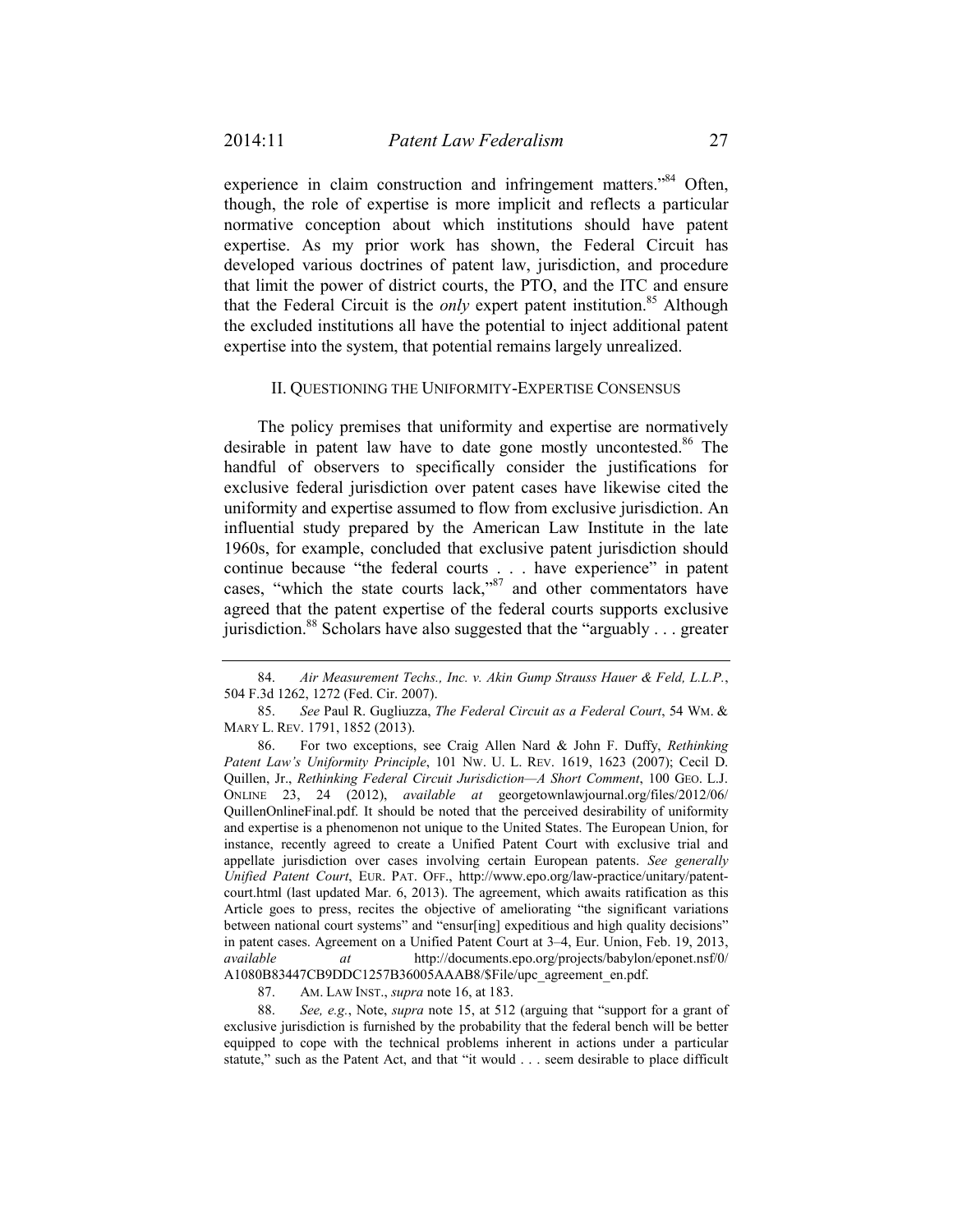need for uniformity" in patent law as compared to other areas of federal law justifies exclusive jurisdiction.<sup>89</sup> The Federal Circuit, too, has extended the concerns about uniformity that animated its creation<sup>90</sup> to justify the exclusive jurisdiction of the federal district courts. In particular, in decisions construing exclusive federal jurisdiction to cover patent-related claims created by state law, the court has regularly referred to "Congress' intent to remove non-uniformity in the patent law, as evidenced by its enactment of the Federal Courts Improvement Act of 1982."91 Even justices of the U.S. Supreme Court have invoked the uniformity-expertise paradigm to rationalize exclusive federal patent jurisdiction.<sup>92</sup>

In his noteworthy study of state court jurisdiction over patent cases, Professor Edward Cooper aptly summarized the prevailing rationale for

federal litigation," such as patent litigation, "exclusively before the federal bench, since limiting the number of courts through which litigation passes will serve to increase the experience and thus the competence of individual courts"); Note, *supra* note 32, at 468 (noting that the federal courts are "presumably more competent" in handling the "technical questions" that arise in patent litigation); *see also* POSNER, *supra* note 15, at 296 ("I have more sympathy with the argument that some federal statutes, well-illustrated by the antitrust and intellectual property (patent, copyright, and trademark) statutes, involve a high level of analytical difficulty that would baffle many state courts and lead to many erroneous decisions . . . .").

 <sup>89.</sup> SOLIMINE & WALKER, *supra* note 16, at 84; *accord* POSNER, *supra* note 15, at 296 ("Another factor [favoring exclusive federal jurisdiction] is the interest in national uniformity of legal obligation when, as is frequently the case in such fields as antitrust and intellectual property . . . a single business activity affects many states and so would bring the actor under the potential jurisdiction of many different state court systems, which might impose conflicting obligations . . . ."); Note, *supra* note 15, at 511 ("One result of the grant of exclusive patent jurisdiction may have been to diminish the likelihood of conflicting decisions on a particular patent.").

 <sup>90.</sup> *See supra* notes 66–68 and accompanying text.

 <sup>91.</sup> *Immunocept, LLC v. Fulbright & Jaworski,* LLP, 504 F.3d 1281, 1285 (Fed. Cir. 2007); *accord Hunter Douglas, Inc. v. Harmonic Design, Inc.*, 153 F.3d 1318, 1330–32 (Fed. Cir. 1998) ("In enacting the Federal Courts Improvement Act of 1982, which created this court, Congress made manifest its intent to effect 'a clear, stable, uniform basis for evaluating matters of patent validity/invalidity and infringement/noninfringement,' so as to 'render[] more predictable the outcome of contemplated litigation, facilitate[] effective business planning, and add[] confidence to investment in innovative new products and technology.' To achieve those goals, we conclude . . . that validity and enforceability represent federal interests of great stake over which  $\ldots$  we should exert our appellate jurisdiction under section 1295(a)(1) via section 1338(a) jurisdiction. To conclude otherwise would undermine Congress's expectations for this court." (citations omitted, alterations in original)).

 <sup>92.</sup> *See Fla. Prepaid Postsecondary Educ. Expense Bd. v. Coll. Sav. Bank*, 527 U.S. 628, 650 (1999) (Stevens, J., dissenting) (arguing that "[s]ound reasons" support exclusive federal patent jurisdiction: "[U]niformity, and familiarity with the extensive and relevant body of patent jurisprudence are matters of overriding significance in this area of law").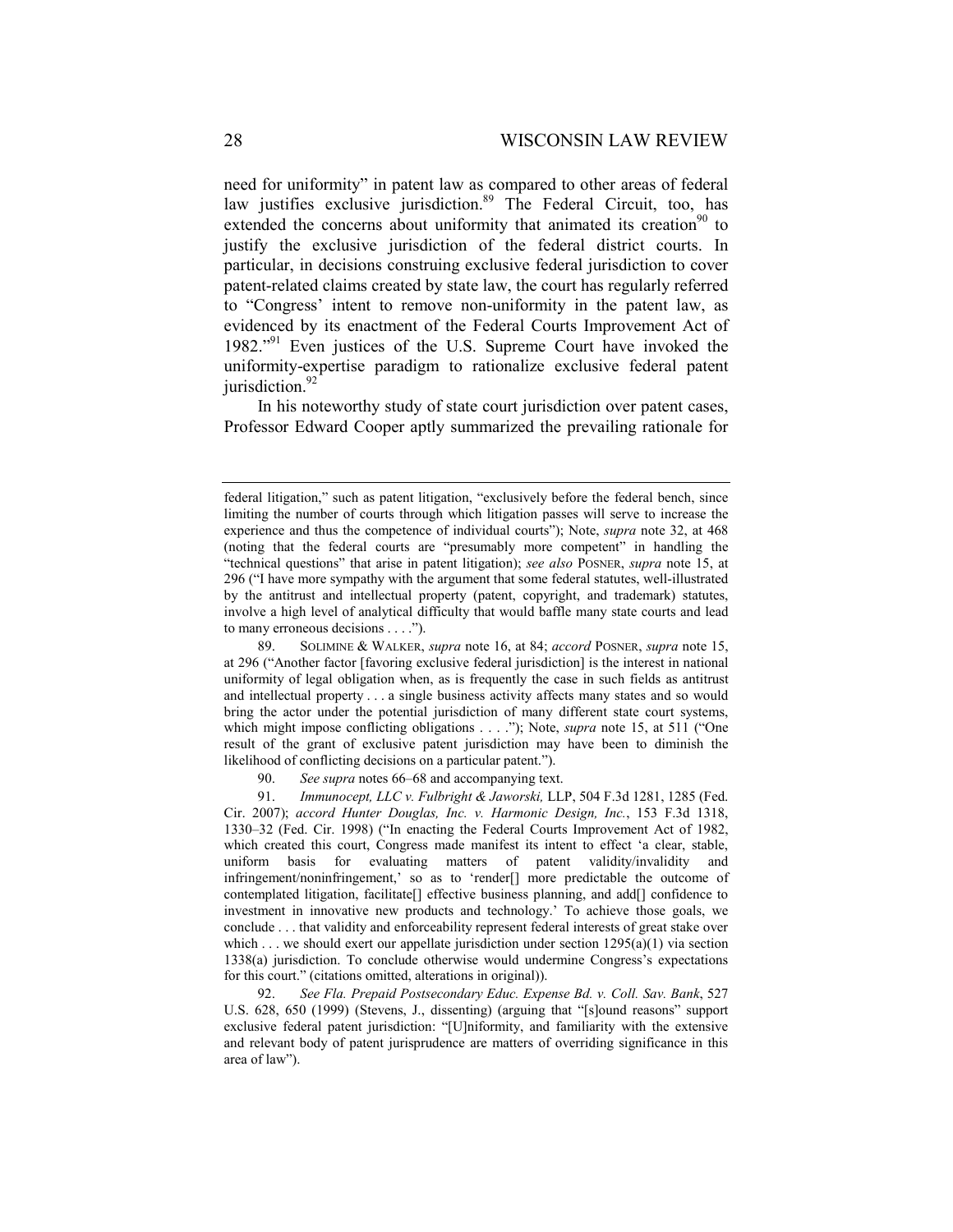exclusive federal jurisdiction, which emphasized, as usual, uniformity and expertise:

Exclusive jurisdiction is ordinarily attributed to suppositions that federal courts possess a greater expertise in the often highly technical questions raised by patent law; that uniform interpretation and application of patent law may be promoted by limiting the nature of the tribunals in which suit may be brought and by easing the availability of federal appellate review at some level; and that there is a strong public interest in correctly defining the limits of the rights conferred by a patent "monopoly" which increases the need for uniformity and expertise beyond the need arising from mere concern with the interests of the parties to the infringement suit. $93$ 

This Part questions the validity of the "suppositions" Cooper identified: that exclusive jurisdiction provides both uniformity and expertise. It concludes that pragmatic concerns about the preclusive effects of judgments in patent cases and the respective quality of state and federal trial courts provide a more complete case for keeping patent litigation exclusively in federal court.

# *A. Modern Jurisdictional Doctrine: An Emerging Tension over Patent Law Federalism*

A summary of modern jurisdictional doctrine helps set the stage for rethinking federal patent jurisdiction. It also illustrates the emerging policy tension about the optimal allocation of patent authority between the state and federal governments. On one side stand Congress and the Federal Circuit, which have been reluctant to allow state courts to decide patent issues. On the other side stand the Supreme Court, which recently narrowed federal jurisdiction in *Gunn v. Minton*, and states such as Vermont, Nebraska, and Minnesota, which have tried to combat abusive patent litigation.

By statute, the federal district courts have original jurisdiction over cases "arising under" federal law<sup>94</sup> and exclusive jurisdiction over cases "arising under" federal patent law.<sup>95</sup> The Supreme Court has interpreted the "arising under" language of both sections similarly.<sup>96</sup> Claims created by federal law, such as claims for patent infringement, almost always

 <sup>93.</sup> Cooper, *supra* note 24, at 315.

 <sup>94. 28</sup> U.S.C. § 1331 (2012).

 <sup>95. § 1338(</sup>a).

 <sup>96.</sup> *Christianson v. Colt Indus. Operating Corp.*, 486 U.S. 800, 808–09 (1988).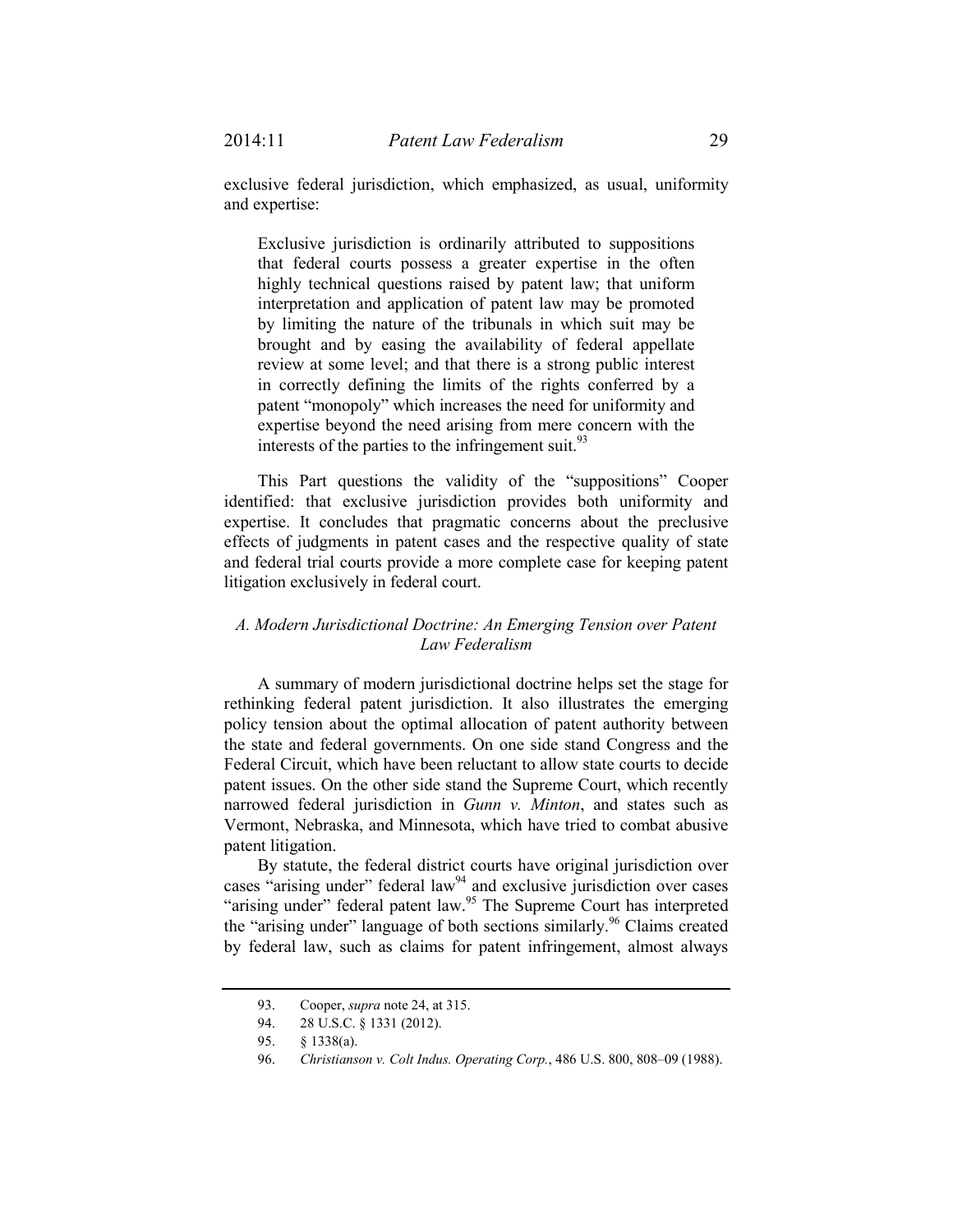cause a case to arise under federal law.  $97$  However, a case presenting only claims created by state law can still be subject to federal jurisdiction if the case involves "a federal issue [that] is: (1) necessarily raised, (2) actually disputed, (3) substantial, and (4) capable of resolution in federal court without disrupting the federal-state balance approved by Congress."98 For example, the Supreme Court held that a state law quiet title claim was subject to federal question jurisdiction when ownership of the property turned on the interpretation of a federal tax statute.<sup>99</sup>

As noted, Congress in the AIA expanded exclusive federal jurisdiction to encompass cases in which patent issues appear only in a counterclaim.100 The Federal Circuit has also embraced a broad view of the types of state law claims subject to exclusive federal jurisdiction, including practically any state law claim that raises an issue of patent validity, enforceability, or infringement. For example, the court has held that state law tort claims based on allegedly false accusations of patent infringement arise under patent law, $101$  as do state law breach of contract claims that require analysis of patent infringement.<sup>102</sup> Also, the Federal Circuit had held that effectively all claims for legal malpractice against patent attorneys arise under patent law because those claims usually require the court to assess what either the PTO or a federal court hearing an infringement case would have done but for the attorney's negligence.103

The Supreme Court rejected the Federal Circuit's malpractice case law in its 2013 decision in *Gunn*. 104 In that case, plaintiff Vernon Minton sued his former attorneys for malpractice under Texas law.<sup>105</sup> The attorneys had handled an earlier patent infringement case filed by Minton, and that case ended when the federal courts invalidated Minton's patent under the on-sale bar of the Patent Act, which forbids

 <sup>97.</sup> *See Mims v. Arrow Fin. Servs., LLC*, 132 S. Ct. 740, 748–49 (2012).

 <sup>98.</sup> *Gunn v. Minton*, 133 S. Ct. 1059, 1065 (2013).

 <sup>99.</sup> *Grable & Sons Metal Prods., Inc. v. Darue Eng'g & Mfg.*, 545 U.S. 308, 314–15 (2005).

 <sup>100.</sup> *See supra* notes 75–80 and accompanying text.

 <sup>101.</sup> *See, e.g.*, *Hunter Douglas, Inc. v. Harmonic Design, Inc*., 153 F.3d 1318, 1331 (Fed. Cir. 1998); *Additive Controls & Measurement Sys., Inc. v. Flowdata, Inc.*, 986 F.2d 476, 478 (Fed. Cir. 1993).

 <sup>102.</sup> *See, e.g.*, *Jang v. Boston Scientific Corp.*, 532 F.3d 1330, 1334 n.5 (Fed. Cir. 2008). A classic example of a contract claim that arises under patent law is a claim for breach of a patent license agreement. *See U.S. Valves, Inc. v. Dray*, 212 F.3d 1368, 1372 (Fed. Cir. 2000).

 <sup>103.</sup> *Air Measurement Techs., Inc. v. Akin Gump Strauss Hauer & Feld, L.L.P.*, 504 F.3d 1262, 1269–70 (Fed. Cir. 2007); *Immunocept, LLC v. Fulbright & Jaworski, LLP*, 504 F.3d 1281, 1285–86 (Fed. Cir. 2007).

 <sup>104.</sup> *Gunn v. Minton*, 133 S. Ct. 1059, 1063, 1065 (2013).

 <sup>105.</sup> *Id.* at 1062–63.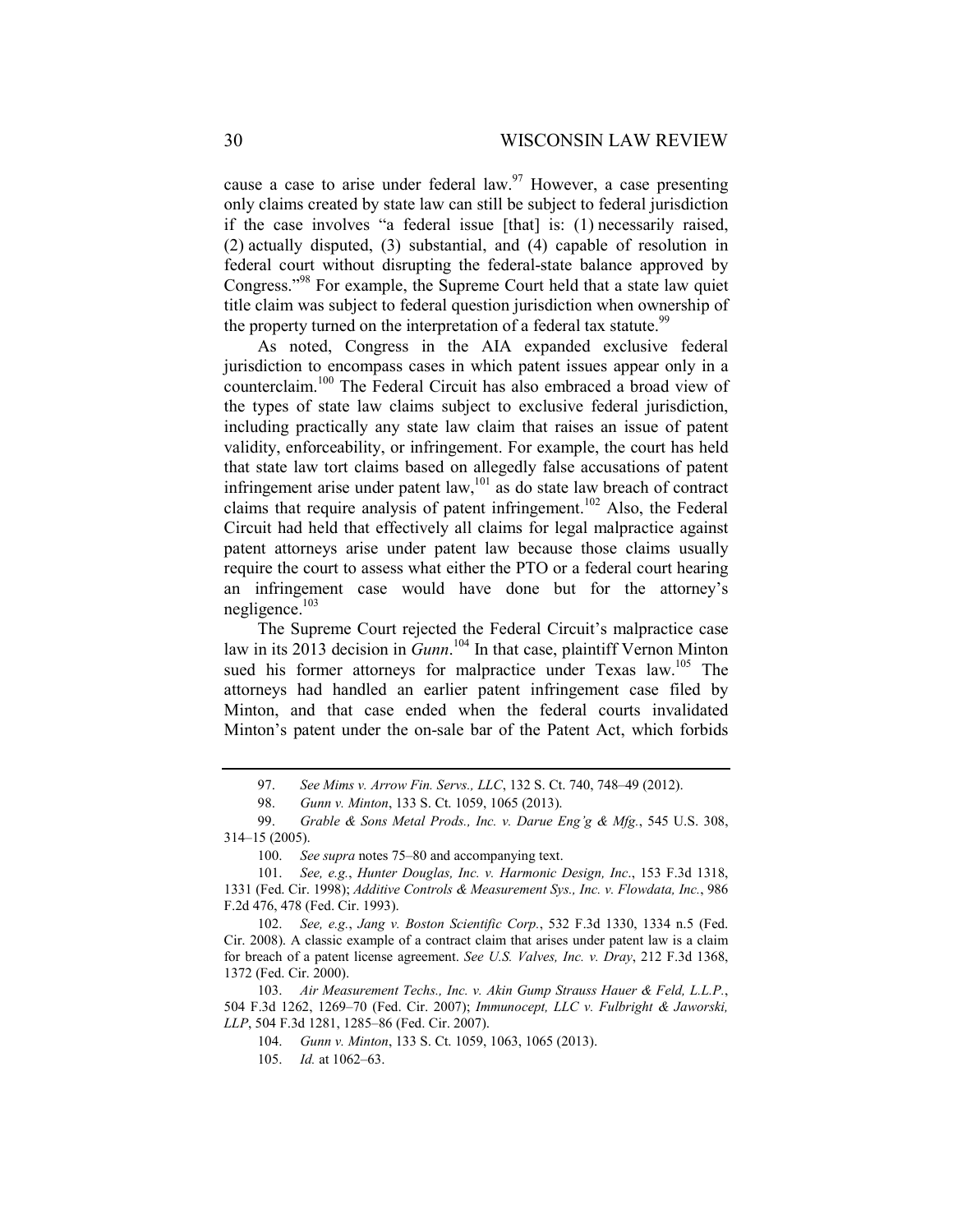patenting an invention that was on sale more than one year before the patent application was filed.106 Minton's malpractice theory was that his attorneys had been negligent by not raising the experimental use exception to the on-sale bar.<sup>107</sup> Minton initially filed his malpractice case in Texas state court, where he lost on summary judgment, but the Texas Supreme Court reversed, holding that the case should be dismissed because it was within the federal courts' exclusive jurisdiction.<sup>108</sup>

The U.S. Supreme Court reversed the Texas Supreme Court, ruling that "state legal malpractice claims based on underlying patent matters will rarely, if ever, arise under federal patent law."<sup>109</sup> Although the Court phrased its holding in terms of patent malpractice, its reasons for rejecting federal jurisdiction should apply to many different types of patent-related state law claims. Notably, the Court engaged the uniformity and expertise justifications typically invoked to expand federal power and found them insufficient to justify federal jurisdiction.<sup>110</sup> The Court noted that allowing state courts to decide patent-related malpractice suits would not undermine the uniformity of patent law because "federal courts are . . . not bound by state court case-within-a-case patent rulings."111 The Court emphasized that the law in "actual patent cases" (that is, federal lawsuits involving patent infringement) would remain uniform because of the exclusive jurisdiction of both the district courts and the Federal Circuit.<sup>112</sup>

In addition to dismissing concerns about legal uniformity, the Court also rejected an argument sounding in adjudicative uniformity: that federal jurisdiction was justified because patent rulings in state law cases could give rise to issue preclusion in later infringement litigation.<sup>113</sup> The Court, however, emphasized that any preclusive effects "would be limited to the parties and patents that had been before the state court."<sup>114</sup> "Such 'fact-bound and situation-specific' effects," the Court noted, "are not sufficient to establish federal arising under jurisdiction."<sup>115</sup>

 <sup>106.</sup> *Id.*; *see also* 35 U.S.C. § 102(b) (2012) (on-sale bar).

 <sup>107.</sup> *Gunn*, 133 S. Ct. at 1063; *see also Pfaff v. Wells Elecs., Inc.*, 525 U.S. 55, 64 (1998) (explaining the experimental use exception).

 <sup>108.</sup> *Gunn*, 133 S. Ct. at 1063.

 <sup>109.</sup> *Id.* at 1065.

 <sup>110.</sup> *Id.* at 1067.

 <sup>111.</sup> *Id.*

 <sup>112.</sup> *Id.* 

 <sup>113.</sup> *Id.*; *see MGA, Inc. v. Gen. Motors Corp.*, 827 F.2d 729, 735 (Fed. Cir. 1987) (granting preclusive effect to state court ruling on patent infringement).

 <sup>114.</sup> *Gunn*, 133 S. Ct. at 1068.

 <sup>115.</sup> *Id.* (quoting *Empire Healthchoice Assurance, Inc. v. McVeigh*, 547 U.S. 677, 701 (2006)).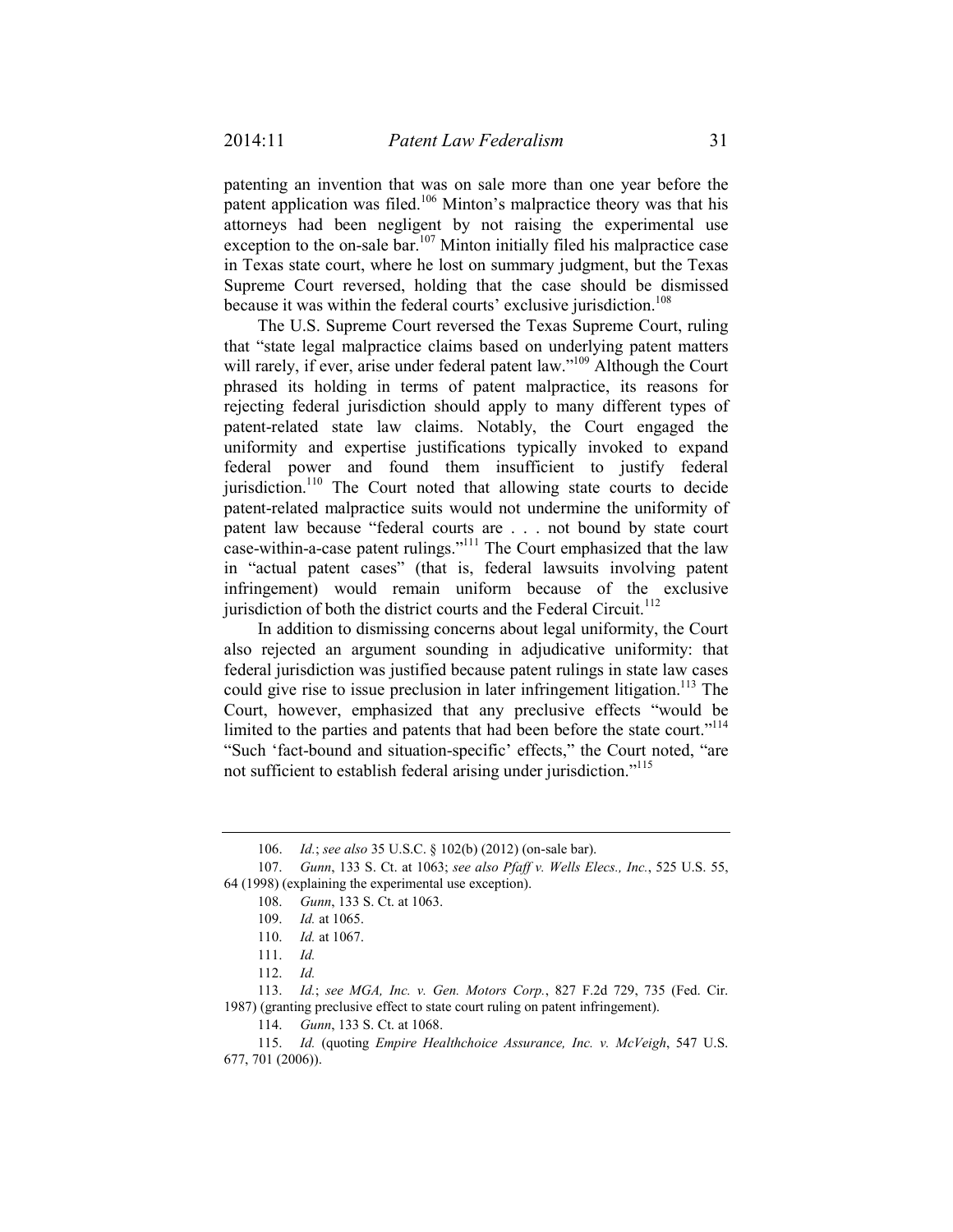The Court also determined that the federal courts' relative expertise in patent law did not justify federal jurisdiction. Its opinion bluntly noted that "the possibility that a state court will incorrectly resolve a state claim," "even if the potential error finds its root in a misunderstanding of patent law," does not justify federal jurisdiction over the state law claim.116 The Court emphasized that although "resolution of a patent issue in the context of a state legal malpractice action can be vitally important to the particular parties in that case," "something more, demonstrating that the question is significant to the federal system as a whole, is needed" to establish federal jurisdiction. $117$ 

The Supreme Court's unanimous opinion rebuked the Federal Circuit's expansive view of federal jurisdiction. Yet the Federal Circuit has limited the impact of *Gunn* by reemphasizing the importance of adjudicative uniformity in patent-related state law cases. In *Forrester Environmental Services, Inc. v. Wheelabrator Technologies, Inc.*, 118 a case decided less than three months after *Gunn*, the Federal Circuit asserted that its case law extending exclusive federal jurisdiction to patent-related torts besides legal malpractice "may well have survived the Supreme Court's decision."119 *Forrester* involved state law tort claims based on allegedly false accusations of patent infringement.<sup>120</sup> The court ultimately held that federal jurisdiction did not exist because the accusations concerned conduct that took place entirely in Taiwan, where the relevant U.S. patents could not possibly be infringed.<sup>121</sup> Still, the court used the opportunity to distinguish *Gunn* from its older case law and to invoke the policy of adjudicative uniformity:

Unlike the purely "backward-looking" legal malpractice claim in *Gunn*, permitting state courts to adjudicate disparagement cases (involving alleged false statements about U.S. patent rights) could result in inconsistent judgments between state and federal courts. For example, a federal court could conclude that certain conduct constituted infringement of a patent while a state court addressing the same infringement question could conclude that the accusation of infringement was false and the patentee could be enjoined from making future public claims

 <sup>116.</sup> *Id.* 

 <sup>117.</sup> *Id.* 

 <sup>118. 715</sup> F.3d 1329 (Fed. Cir. 2013).

 <sup>119.</sup> *Id.* at 1334.

 <sup>120.</sup> *Id.* at 1332.

 <sup>121.</sup> *Id.* at 1334–35; *see Steel Co. v. Citizens for a Better Env't*, 523 U.S. 83, 89 (1998) (noting that "[d]ismissal for lack of subject-matter jurisdiction . . . is proper . . . when the claim is so . . . completely devoid of merit as not to involve a federal controversy" (internal quotation omitted)).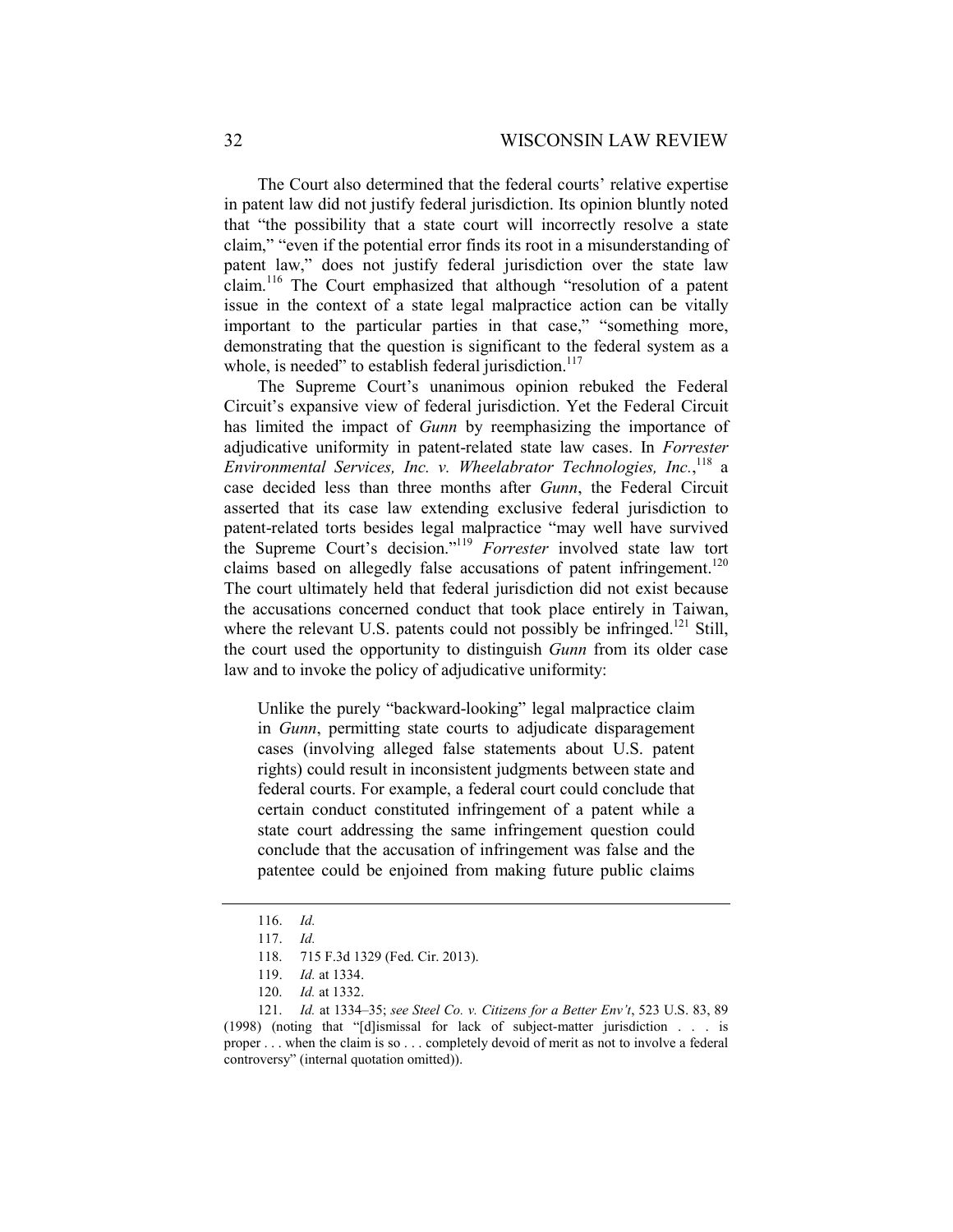about the full scope of its patent as construed in federal court.122

The Federal Circuit's reasoning is problematic on several accounts. First, it ignores that the federal court's finding of infringement (or, for that matter, any other finding made by the federal court) would prevent the parties from relitigating that issue in state court. Under the doctrine of issue preclusion (sometimes referred to as collateral estoppel), the parties to a case are prohibited from relitigating any issue decided in that case.<sup>123</sup> Although there is little case law on the specific question of the preclusive effect of federal patent rulings in later state court litigation, the preclusive effect of federal court rulings in federal question cases is determined by federal law.<sup>124</sup> Federal law would plainly prohibit relitigation of infringement or validity between the same parties, $125$  so a state court confronted with a prior federal judgment ought to refuse to reopen those issues.<sup>126</sup>

 124. *See* 18B CHARLES ALAN WRIGHT ET AL., FEDERAL PRACTICE AND PROCEDURE § 4468 nn.31–32 (2d ed. 2002 & Supp. 2013).

 125. *See Mycogen Plant Sci., Inc. v. Monsanto Co.*, 252 F.3d 1306, 1310–11 (Fed. Cir. 2001) ("It is undisputed that as a result of collateral estoppel, a judgment of invalidity in one patent action renders the patent invalid in any later actions based on the same patent."); *see also Transocean Offshore Deepwater Drilling, Inc. v. Maersk Contractors USA, Inc.*, 617 F.3d 1296, 1312 (Fed. Cir. 2010) (applying issue preclusion to the issue of infringement).

 126. If the subsequent case was not between the same parties, the preclusion analysis would be different. For example, it would be possible for a federal court in an infringement action to find a patent valid and infringed and for a state court, hearing a subsequent dispute between the same patentee and a different party, to find the patent invalid or not infringed. *See infra* note 251 and accompanying text. Yet the Federal Circuit in *Forrester* worried about federal and state courts reaching inconsistent results on the "*same* infringement question," *Forrester*, 715 F.3d at 1334 (emphasis added), which would not be possible under federal preclusion doctrine, except in the unusual situation in which two parties manufactured the exact same allegedly infringing device or practiced the exact same allegedly infringing method.

 In any case, the proposed Innovation Act, which passed the House in December 2013 and is pending in the Senate as this Article goes to press, appears to side with the Federal Circuit in stating that the possibility of conflicting judgments should create federal jurisdiction over a state law claim. The bill states: "The Federal interest in preventing inconsistent final judicial determinations as to the legal force or effect of the claims in a patent presents a substantial Federal issue that is important to the Federal system as a whole." Innovation Act, H.R. 3309, 113th Cong.  $\S$  9(f)(1) (2013). Because the bill focuses on inconsistent rulings about "the legal force or effect" of a patent, it would not seem to overrule cases that, like *Gunn*, involve patent claims no longer in force. But if a state law claim involved an embedded patent issue regarding a patent still in force, the language intimates that the case should be subject to exclusive federal jurisdiction, as the Federal Circuit suggested in *Forrester*. That said, the statement of federal interest in the bill is dubious because, even if *all* patent-related cases were

 <sup>122.</sup> *Forrester*, 715 F.3d at 1334–35 (citation omitted).

 <sup>123.</sup> *Hartley v. Mentor Corp.*, 869 F.2d 1469, 1471 (Fed. Cir. 1989).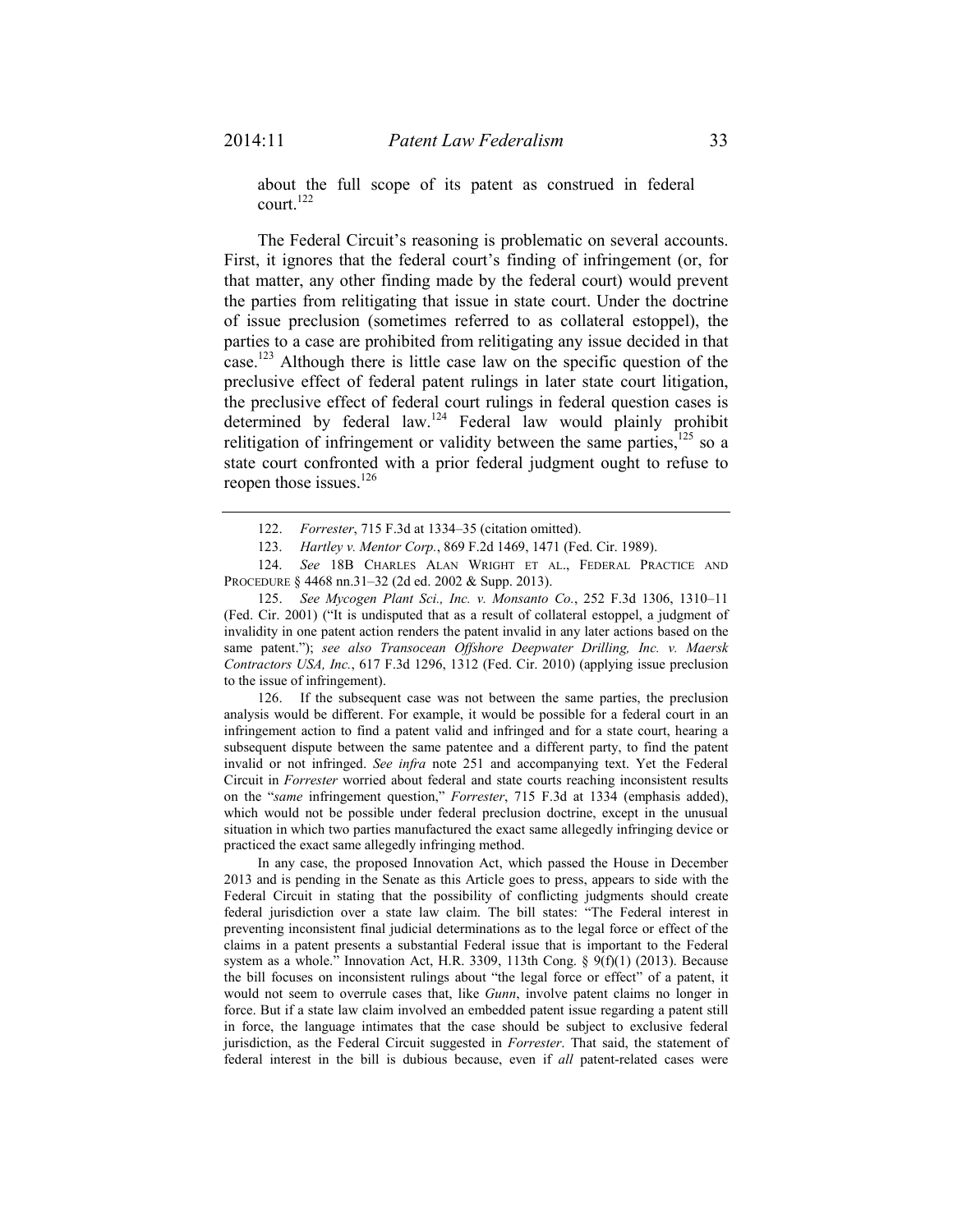Moreover, the Federal Circuit's reasoning in *Forrester* is inconsistent with *Gunn*. The Supreme Court had emphasized that to determine whether a federal issue is "substantial" enough to justify federal jurisdiction, courts should not "focus[] on the importance of the issue to the plaintiff's case and to the parties before it" because the federal issue "will *always*" be significant to the parties.<sup>127</sup> Rather, the Court instructed that "[t]he substantiality inquiry . . . looks . . . to the importance of the issue to the federal system as a whole."<sup>128</sup> The Federal Circuit's suggestion that inconsistent judgments between the parties to one case could justify federal jurisdiction focuses improperly on case-specific preclusion concerns, which the Supreme Court explicitly stated were insufficient to establish federal jurisdiction.<sup>129</sup>

In sum, the jurisdictional doctrine governing patent cases illustrates a clear policy tension about the optimal allocation of authority in the patent system. Congress and the Federal Circuit seem intent on expanding federal power, while the Supreme Court has created the possibility for greater involvement by the states. And the states themselves are signaling interest in patent policy. For example, the Attorney General of Vermont has filed a consumer protection lawsuit against a well-known patent troll;<sup>130</sup> the Attorney General of Minnesota recently concluded an investigation into that same patent troll;<sup>131</sup> and the Attorney General of Nebraska sent a cease-and-desist letter to a law firm that represents numerous patent trolls.<sup>132</sup> Although state laws imposing liability for assertions of patent infringement are preempted by the federal Patent Act to the extent that they prohibit assertions not made in

litigated exclusively in federal court, the possibility of inconsistent judgments about the validity of a single patent would still exist. That is because a patentee whose patent has been ruled valid in one case typically may not assert that prior judgment offensively against subsequent infringers. *See Stevenson v. Sears, Roebuck & Co.*, 713 F.2d 705, 710–11 (Fed. Cir. 1983); *see also infra* notes 240–44 and accompanying text (discussing the federal doctrines of offensive and defensive non-mutual issue preclusion).

 <sup>127.</sup> *Gunn v. Minton*, 133 S. Ct. 1059, 1066 (2013).

 <sup>128.</sup> *Id.* 

 <sup>129.</sup> *Id.* at 1068; *see also supra* notes 113–17and accompanying text.

 <sup>130.</sup> *See* Consumer Protection Complaint at 1–8, *Vermont v. MPHJ Tech. Invs.*, *LLC*, No. 282-5-13wncv (Vt. Super. Ct. May 8, 2013), *available at* http://www.atg.state.vt.us/assets/files/Vermont%20v%20MPHJ%20Technologies% 20Complaint.pdf.

 <sup>131.</sup> *See* Press Release, Office of the Attorney Gen. Lori Swanson, Attorney General Lori Swanson Announces First-in-the-Nation Order to Stop Delaware Company From "Patent Trolling" in Minnesota (Aug. 20, 2013), *available* http://www.ag.state.mn.us/Consumer/PressRelease/130820StopPatentTrolling.asp.

 <sup>132.</sup> *See* Letter from Jon Bruning, Attorney Gen. of Neb., to M. Brett Johnson, Partner, Farney Daniels LLP (July 18, 2013), *available at* http://www.ago.ne.gov/ resources/dyn/files/1069534z3005a836/\_fn/071813+Farney+Daniels+LLP+-+Cease+% 26+Desist+Letter+and+Civil+Investigative+Demand.pdf.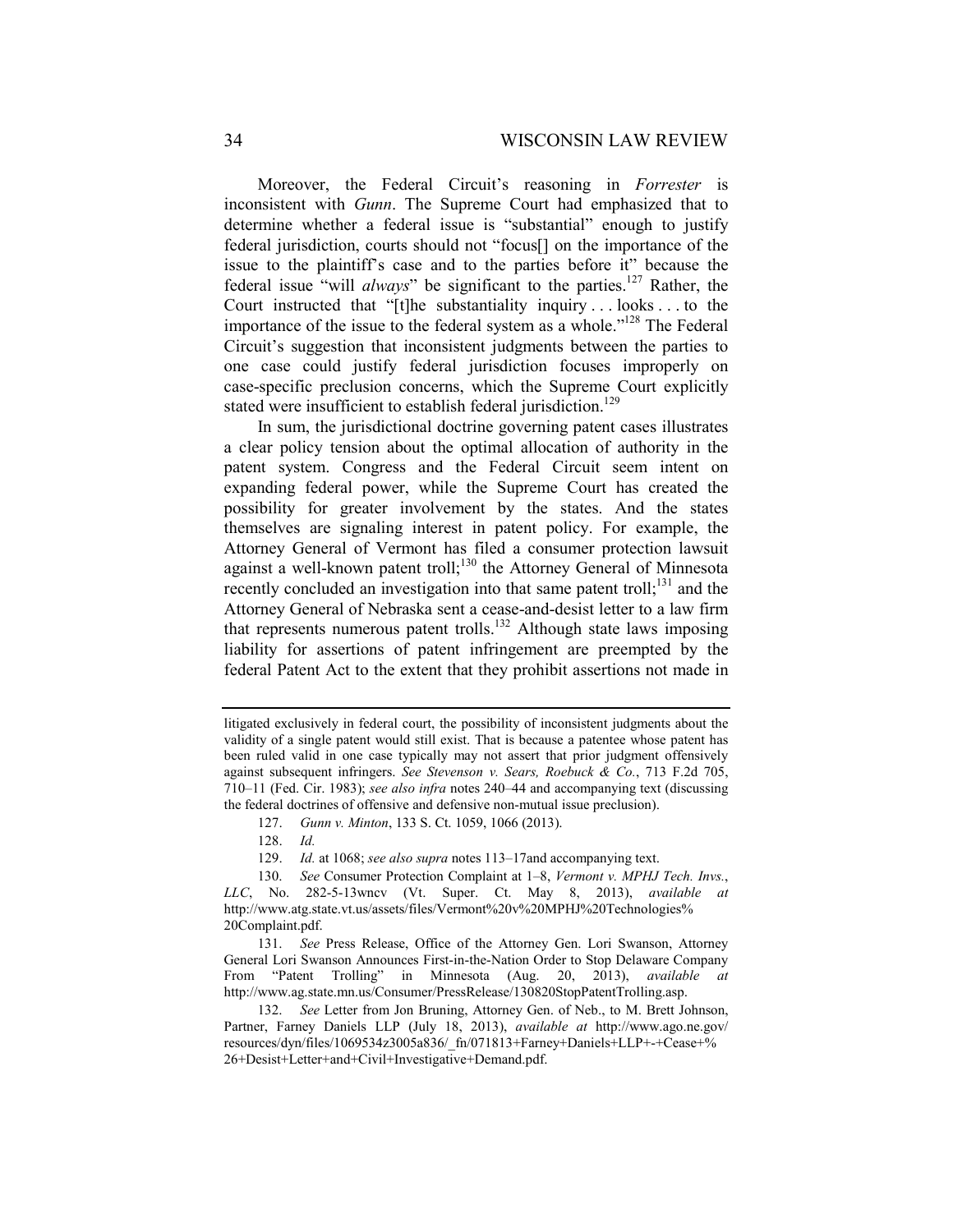bad faith,<sup>133</sup> this disagreement over the proper balance of power reinforces the need to assess the theoretical bases for exclusive federal patent jurisdiction, a task to which this Article now turns.

## *B. Exclusive Jurisdiction and Legal Uniformity*

Uniformity enjoys an exalted status in virtually all areas of the law, and in patent law particularly so.<sup>134</sup> The Supreme Court, for instance, has identified "national uniformity in the realm of intellectual property" as "[o]ne of the fundamental purposes behind the Patent and Copyright Clauses of the Constitution."135 But does exclusive federal jurisdiction actually provide uniformity in patent law, as many observers have assumed?<sup>136</sup>

Before answering that question, it is essential to engage both an objection to even entertaining the possibility of concurrent state-federal jurisdiction over patent cases and a question about measuring legal uniformity. The objection is that even if the federal courts provide a low level of legal uniformity, the federal courts offer more uniformity than would prevail if patent cases were subject to jurisdiction in the courts of all fifty states. The *relative* uniformity provided by federal courts, under this argument, justifies exclusive federal jurisdiction, end of story. In my view, however, there would not be a significant difference in amount of legal uniformity between the current regime of exclusive federal jurisdiction and an alternative regime of state-federal jurisdiction. State court decisions on matters of patent law would have no precedential effect in the federal courts, so federal patent law would remain as uniform as it is today. Moreover, state courts would likely follow federal precedent on most issues of patent law,<sup>137</sup> and state courts would themselves be bound by Supreme Court patent precedent. Even if a state court declined to follow federal precedent on a particular issue, there are only a small number of plausible approaches to most legal questions.<sup>138</sup>

 <sup>133.</sup> *See Globetrotter Software, Inc. v. Elan Computer Grp., Inc.*, 362 F.3d 1367, 1374–77 (Fed. Cir. 2004); *see also Activision TV, Inc. v. Pinnacle Bancorp, Inc.*, No. 8:13CV215, 2013 WL 5466956, at \*8 (D. Neb. Sept. 30, 2013) (enjoining the Attorney General of Nebraska from enforcing the cease-and-desist letter absent allegations that the law firm acted in bad faith).

 <sup>134.</sup> Nard & Duffy, *supra* note 86, at 1619–20.

 <sup>135.</sup> *Bonito Boats, Inc. v. Thunder Craft Boats, Inc.*, 489 U.S. 141, 162 (1989); *see also* U.S. CONST. art. I, § 8, cl. 8 ("The Congress shall have Power . . . To promote the Progress of Science and useful Arts, by securing for limited Times to Authors and Inventors the exclusive Right to their respective Writings and Discoveries . . . .").

 <sup>136.</sup> *See supra* notes 86–93 and accompanying text.

 <sup>137.</sup> *See infra* note 228 and accompanying text.

 <sup>138.</sup> *See* Preis, *supra* note 17, at 261 (showing that circuit splits rarely break more than two or three ways).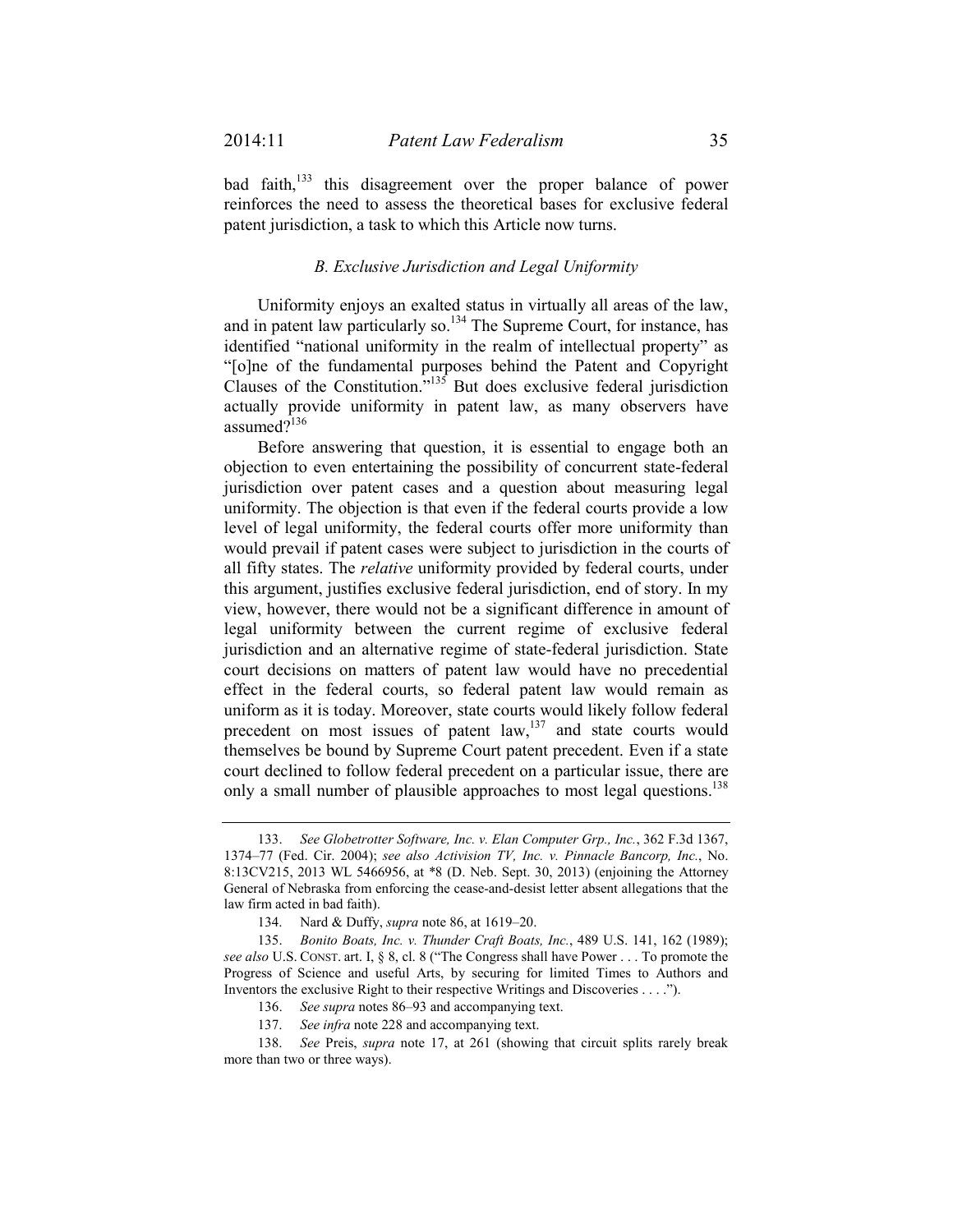In addition, as discussed in more detail below, any legal uniformity provided by exclusive federal jurisdiction may not be normatively desirable.<sup>139</sup> Rather, the patent system might benefit from the doctrinal percolation possible in a regime in which patent cases were not centralized in the federal courts.

The discussion of "amounts" and "levels" of legal uniformity leads to the question: In analyzing whether exclusive federal jurisdiction is justified by the legal uniformity it provides, how do we define the normatively optimal *amount* of legal uniformity? Constructing an all-encompassing quantitative metric of uniformity in patent law, and then deploying that metric to define an ideal amount, would be a project too large for this space. For present purposes, however, quantitative precision is not required. As I argue below, there is a reasonable argument that the patent law uniformity currently provided by the federal courts is far from absolute.<sup>140</sup> This deficit—whatever its precise size casts *some* doubt on the uniformity premise undergirding exclusive jurisdiction. It is therefore worthwhile to at least consider other justifications for exclusive jurisdiction.

One starting point for determining whether the current regime of exclusive jurisdiction actually provides legal uniformity is to look at the numbers. Gil Seinfeld, for example, has rejected the uniformity rationale for general federal question jurisdiction in part because a system with ninety-four judicial districts, thirteen courts of appeals, and 1,200 judges cannot be expected to achieve significant doctrinal coherence.<sup>141</sup> At first blush, those numerical concerns map nicely onto patent law. Congress granted the federal courts exclusive jurisdiction over patent cases in the earliest days of the federal judiciary. In 1800, there were twenty-three federal judges, total: seventeen district judges and six Supreme Court Justices.142 A regime with such a small number of judges and a miniscule number of patent cases $143$  was capable of providing legal uniformity. Today, the number of federal judges is fifty times larger and the number of patent cases is exponentially higher. Yet there are unique aspects of the patent litigation system, both at the appellate and trial levels that could enable the federal courts to provide legal uniformity despite the larger size of the modern judiciary.

 <sup>139.</sup> *See infra* Part II.C.

 <sup>140.</sup> *See infra* Part II.B.1–2.

 <sup>141.</sup> *See* Seinfeld, *supra* note 17, at 116.

 <sup>142.</sup> *Authorized Judgeships*, U.S. COURTS, http://www.uscourts.gov/ JudgesAndJudgeships/Viewer.aspx?doc=/uscourts/JudgesJudgeships/docs/alljudgeships.pdf (last visited Mar. 6, 2014).

 <sup>143.</sup> *See* B. Zorina Khan, *Property Rights and Patent Litigation in Early Nineteenth-Century America*, 55 J. ECON. HIST. 58, 63 (1995) (identifying 116 reported patent cases from 1800 through 1839).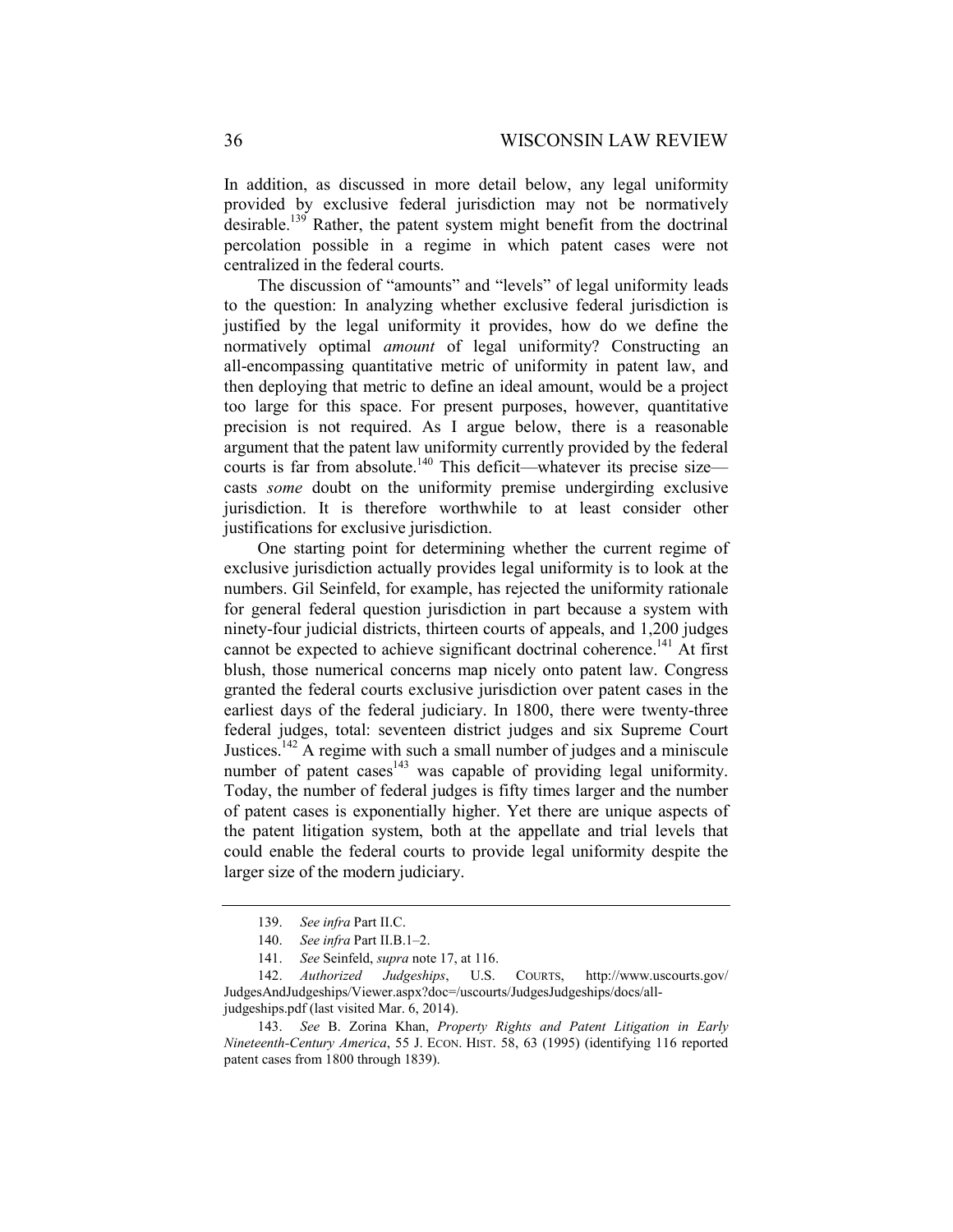#### 1. LEGAL UNIFORMITY ON APPEAL

The most singular institutional aspect of federal patent litigation is the nationwide appellate jurisdiction of the Federal Circuit. In areas of federal law subject to regional circuit jurisdiction, circuit splits can fester and legal disuniformity in the district courts can be policed only within each circuit. On questions of patent law, by contrast, circuit splits are practically impossible, and the Federal Circuit can monitor divergence among the district courts. In theory, this model of exclusive district court jurisdiction, coupled with appellate centralization, should provide legal uniformity.

In practice, however, the possibility of disuniformity within the Federal Circuit is real. Patent lawyers have long believed that results of Federal Circuit appeals depend on the composition of the panel.<sup>144</sup> One of the first empirical investigations into uniformity in the Federal Circuit concluded that the court's judges deployed two distinct methods on the all-important question of patent claim construction: a "procedural approach," which begins with a presumption that the words of the claim should be given their ordinary meaning, and a "holistic" approach, which is a more "free-form" analysis, "seeking the correct meaning according to the particular circumstances presented."145 The study also confirmed the panel-dependence perceived by Federal Circuit practitioners, showing that claim construction outcome often changed depending on whether the panel was composed of judges who favored one approach or the other.<sup>146</sup> The authors of the original study recently updated their analysis and found that the methodological split remains in Federal Circuit claim construction law.147 Indeed, one commentator has suggested that the court sometimes deploys a third, distinct methodology, which examines the patent's specification to determine the patentee's "actual invention" and then adjusts the claim language to capture that

 <sup>144.</sup> *See, e.g.*, Paul R. Michel, *The Court of Appeals for the Federal Circuit Must Evolve to Meet the Challenges Ahead*, 48 AM. U. L. REV. 1177, 1191 (1999).

 <sup>145.</sup> R. Polk Wagner & Lee Petherbridge, *Is the Federal Circuit Succeeding? An Empirical Assessment of Judicial Performance*, 152 U. PA. L. REV. 1105, 1133–34 (2004). Claim construction is critically important because the claims' meaning will often determine whether or not the defendant's product or method infringes. *See Markman v. Westview Instruments, Inc.*, 52 F.3d 967, 989 (Fed. Cir. 1995) (en banc) (Mayer, J., concurring in the judgment) ("[T]o decide what the claims mean is nearly always to decide the case."), *aff'd*, 517 U.S. 370 (1996).

 <sup>146.</sup> Wagner & Petherbridge, *supra* note 145, at 1170–71.

 <sup>147.</sup> R. Polk Wagner & Lee Petherbridge, *Did* Phillips *Change Anything? Empirical Analysis of the Federal Circuit's Claim Construction Jurisprudence*, *in* INTELLECTUAL PROPERTY AND THE COMMON LAW 123–50 (Shyamkrishna Balganesh ed., 2013).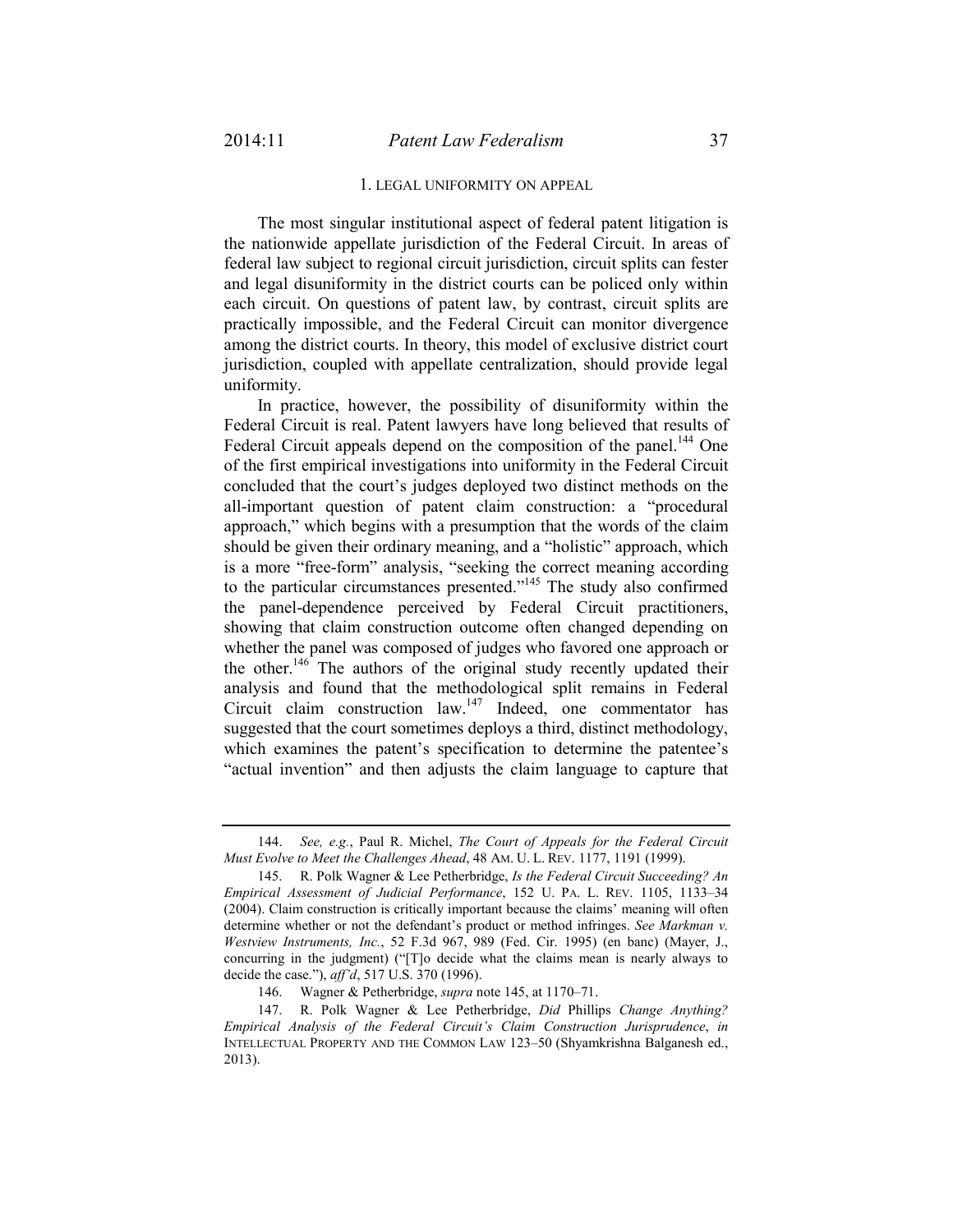invention.<sup>148</sup> Moreover, another recent study examined the court's jurisprudence on the doctrine of equivalents, which permits a finding of infringement even when there is no infringement of the letter of the patent claims, and concluded that the court's law exhibits "noticeable heterogeneity," with the "court quite tolerant of jurisprudential diversity."149

Another source of disuniformity in Federal Circuit patent law is the high rate of dissent by its judges. One of the first studies into this issue showed that Federal Circuit judges dissented more frequently than judges in four out of five regional circuits used as a control and concluded that the "high rate of dissent pushes against the notion of overuniformity within the circuit."<sup>150</sup> A more recent study showed that the rate of dissent in the Federal Circuit has dramatically increased since 2005, with dissents being filed in roughly 25 percent of precedential patent decisions and only about 60 percent of precedential patent opinions achieving unanimity.<sup>151</sup>

 <sup>148.</sup> *See* Greg Reilly, *Improvidently Granted: Why the En Banc Federal Circuit Chose the Wrong Claim Construction Issue*, 80 U. CHI. L. REV. DIALOGUE 43, 46 n.18 (2013), *available at* http://lawreview.uchicago.edu/sites/lawreview.uchicago.edu/files/ uploads/Dialogue/Reilly\_Online\_Final.pdf.

 <sup>149.</sup> Lee Petherbridge, *Patent Law Uniformity?*, 22 HARV. J.L. & TECH. 421, 428 (2009). As a normative matter, Petherbridge generally defends this heterogeneity, noting that it allows the court "the flexibility to reach what it sees as the right result in most cases [but] could still promote uniformity of doctrinal development by utilizing a judiciary that is . . . highly skilled and capable of great nuance in interpreting patent law." *Id.* at 472–73.

 <sup>150.</sup> Christopher A. Cotropia, *Determining Uniformity within the Federal Circuit by Measuring Dissent and En Banc Review*, 43 LOY. L.A. L. REV. 801, 815–18 (2010). The rate of dissent in the Federal Circuit was 3.51 percent, and the rates in the regional circuits ranged from 1.14 percent to 4.56 percent. *Id.* at 815. When limited to patent cases, the Federal Circuit's dissent rate increased to 9.28 percent. *Id.* at 816.

 <sup>151.</sup> Jason Rantanen & Lee Petherbridge, *Disuniformity* 12–13 (Univ. of Iowa, Legal Studies Research Paper No. 13-42, 2013), *available at* http://ssrn.com/ abstract=2351993. Another oft-cited source of legal disuniformity in the Federal Circuit is the seemingly high rate at which the court reverses district court decisions on claim construction. *See, e.g.*, Kimberly A. Moore, Markman *Eight Years Later: Is Claim Construction More Predictable?*, 9 LEWIS & CLARK L. REV. 231, 239 (2005); David L. Schwartz, *Practice Makes Perfect? An Empirical Study of Claim Construction Reversal Rates in Patent Cases*, 107 MICH. L. REV. 223, 234 (2008). More recent data, however, shows that the Federal Circuit's claim construction reversal rate is declining. *See* J. Jonas Anderson & Peter S. Menell, *Informal Deference: An Historical, Empirical, and Normative Analysis of Patent Claim Construction*, 108 NW. U. L. REV. (forthcoming 2014) (manuscript at 38–39, 43), *available at* http://ssrn.com/abstract=2150360. In any event, inferring legal disuniformity from reversal rates raises concerns about selection bias because the cases that make it to a final appellate judgment are more likely to be cases that could reasonably be decided either way. *See* Rantanen & Petherbridge, *supra*, at 5–6.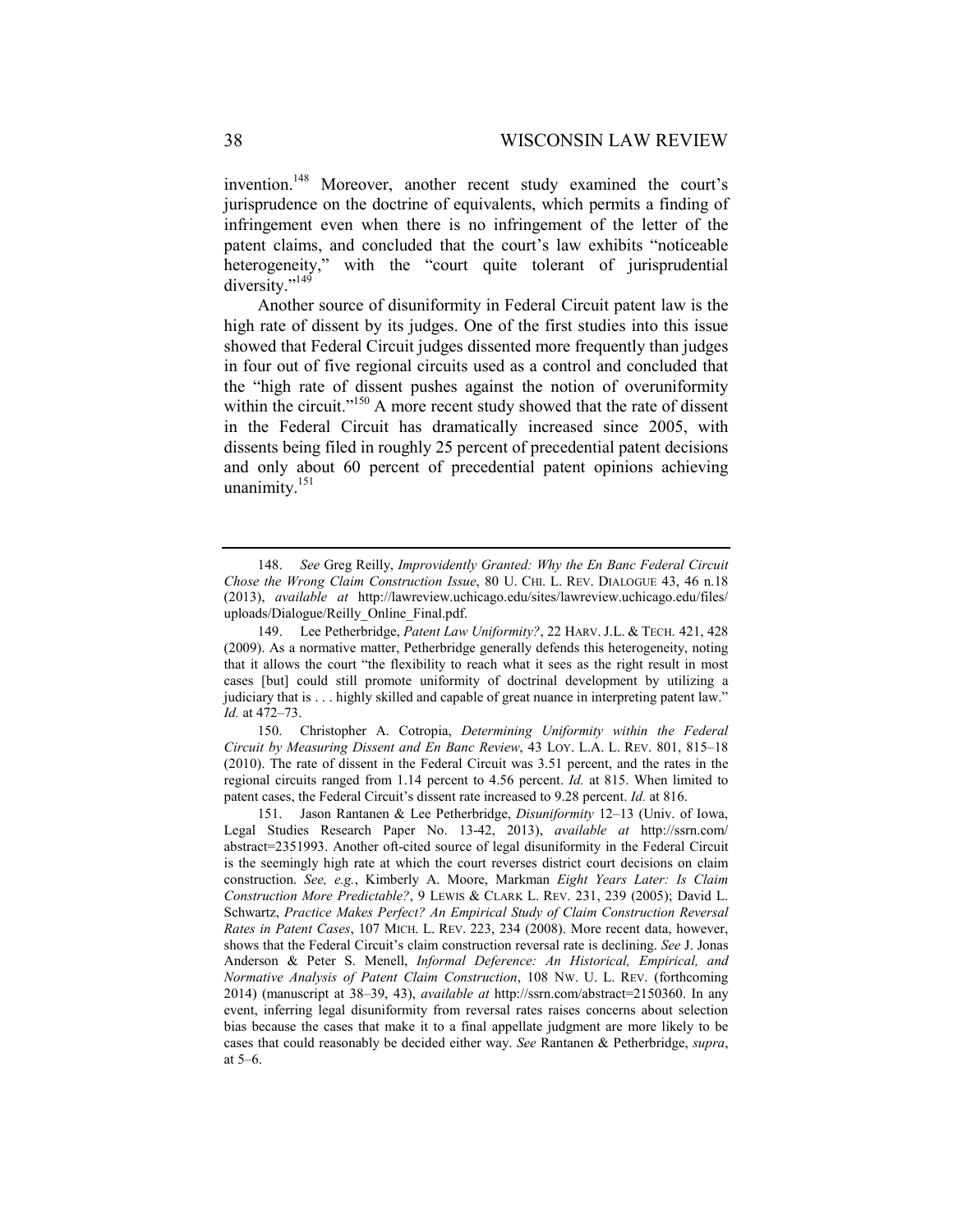Despite this evidence of disuniformity, it may still be reasonable to believe that the twelve judges of the Federal Circuit, sitting in one courthouse, will articulate patent doctrine in a coherent fashion in the mine run of cases.<sup>152</sup> Therefore, this thinking would go, it makes sense to keep patent cases exclusively in federal court where they will be governed by the uniform doctrine articulated by the Federal Circuit. Yet, even if the Federal Circuit is coherently articulating doctrine, legal uniformity can be undermined by instability in that doctrine over time. After all, a primary reason legal uniformity is desirable is so parties can confidently predict how the actions they take today will be treated by the law in the future.<sup>153</sup> For example, a firm deciding whether to embark on an expensive research and development project may find it useful to know in advance if the anticipated fruits of the project will be patentable.

Under the Federal Circuit, however, important principles of patent law have frequently been in flux. At least one commentator has suggested that the Federal Circuit sits en banc more frequently than any other circuit,154 although the quantitative scholarship on that question is not unanimous.155 A qualitative review of en banc Federal Circuit decisions, however, confirms that the Federal Circuit is eager to reconsider and change important principles of patent law. In the past five years alone, the court has convened en banc to reconsider crucial questions such as: the standard of review for claim construction,  $156$  the patent eligibility of business methods<sup>157</sup> and computer software,<sup>158</sup> whether the "written description" requirement is an independent element of patentability,<sup>159</sup> and the standard for patent misuse.<sup>160</sup> Moreover, the

 156. *Lighting Ballast Control LLC v. Philips Elecs. N. Am. Corp.*, No. 2012-1014, 2014 WL 667499, at \*1 (Fed. Cir. Feb. 21, 2014) (en banc).

 157. *In re Bilski*, 545 F.3d 943, 963–66 (Fed. Cir. 2008) (en banc), *aff'd sub. nom. Bilski v. Kappos*, 130 S. Ct. 3218 (2010).

 158. *CLS Bank Int'l v. Alice Corp.*, 717 F.3d 1269, 1273 (Fed. Cir.) (en banc), *cert. granted*, 134 S. Ct. 734 (2013).

 <sup>152.</sup> For an early qualitative study concluding that the Federal Circuit had brought uniformity to patent doctrine, see Rochelle Cooper Dreyfuss, *The Federal Circuit: A Case Study in Specialized Courts*, 64 N.Y.U. L. REV. 1, 74 (1989).

 <sup>153.</sup> *See* Evan H. Caminker, *Precedent and Prediction: The Forward-Looking Aspects of Inferior Court Decisionmaking*, 73 TEX. L. REV. 1, 38 (1994).

 <sup>154.</sup> Ryan Vacca, *Acting Like an Administrative Agency: The Federal Circuit En Banc*, 76 MO. L. REV. 733, 738–39 (2011) (comparing the rate of en bancs in Federal Circuit patent cases only with the rate of en bancs in all cases in the regional circuits).

 <sup>155.</sup> *See* Cotropia, *supra* note 150, at 817 (comparing the Federal Circuit with five regional circuits and concluding that the rate of en bancs in the Federal Circuit is lower than in the Ninth and Tenth Circuits and "essentially the same" as in the Third, Fifth, and D.C. Circuits).

 <sup>159.</sup> *Ariad Pharm., Inc. v. Eli Lilly & Co.*, 598 F.3d 1336, 1344 (Fed. Cir. 2010) (en banc).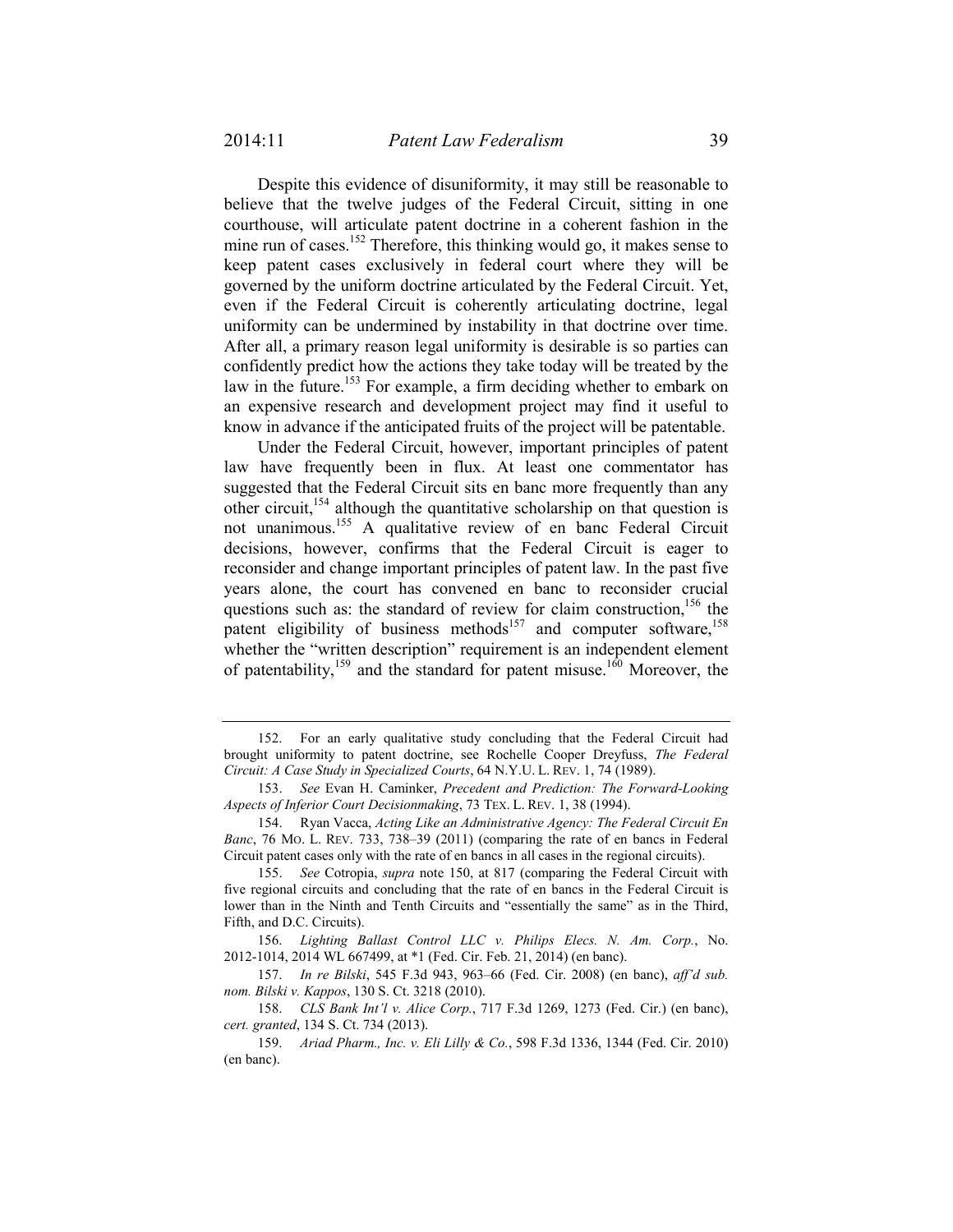Federal Circuit sitting en banc has changed the law on important matters such as: the standard for inequitable conduct before the  $PTO<sub>161</sub>$  the standard for inducing patent infringement,  $162$  the standard for infringement of a design patent,<sup>163</sup> and the standard for infringement by products that have been redesigned after a finding of patent infringement, $164$  among others.<sup>165</sup> These are not simple "housekeeping" en bancs, resolving minor doctrinal splits in the court's case law. If that were the case, the Federal Circuit's en banc decisions would *enhance* legal uniformity. Instead, many of the court's en banc cases have presented no intra-circuit split at all—the court convened en banc simply to reconsider fundamental questions of patentability and infringement.

Further disrupting doctrinal stability over time is a Supreme Court increasingly interested in patent cases. Only a decade ago the Federal Circuit was viewed as "the de facto supreme court of patents."166 No more. Patent law is now one of the most robust areas of the Supreme Court's docket.<sup>167</sup> From the 2001 Term through the 2012 Term (which concluded in June 2013), the Court by my count has decided twenty-one Federal Circuit patent cases on the merits and reversed or vacated the judgment in fourteen of those decisions.<sup>168</sup> This reversal or vacatur rate of 67 percent is only slightly above average for any circuit, as the

 162. *Akamai Techs., Inc. v. Limelight Networks, Inc.*, 692 F.3d 1301, 1305 (Fed. Cir. 2012) (en banc), *cert. granted*, 134 S. Ct. 895 (2014).

 163. *Egyptian Goddess, Inc. v. Swisa, Inc.*, 543 F.3d 665, 678 (Fed. Cir. 2008) (en banc).

164. *TiVo Inc. v. EchoStar Corp.*, 646 F.3d 869, 882 (Fed. Cir. 2011) (en banc).

 165. *E.g.*, *Cardiac Pacemakers, Inc. v. St. Jude Med., Inc.*, 576 F.3d 1348, 1365 (Fed. Cir. 2009) (en banc in relevant part) (holding that a statute governing infringement outside the United States does not apply to method patents); *Abbott Labs. v. Sandoz, Inc.*, 566 F.3d 1282, 1293 (Fed. Cir. 2009) (en banc) (holding that process terms in product-by-process claims serve as limitations in determining infringement).

 166. Mark D. Janis, *Patent Law in the Age of the Invisible Supreme Court*, 2001 U. ILL. L. REV. 387, 387.

 167. *See generally* Timothy R. Holbrook, *Explaining the Supreme Court's Interest in Patent Law*, 3 IP THEORY 62, 63–64 (2013) (noting that, in the past decade, the Supreme Court has heard far more patent cases than copyright or trademark cases).

 168. *See infra* Appendix. In one opinion, *Ass'n for Molecular Pathology v. Myriad Genetics, Inc.*, 133 S. Ct. 2107 (2013), the Supreme Court affirmed in part and reversed in part. I have counted that opinion as a reversal. It should also be noted that one of the Supreme Court's affirmances rejected the legal standard that had been adopted by the Federal Circuit, *see Bilski v. Kappos*, 130 S. Ct. 3218 (2010), and that in *Gunn v. Minton*, 133 S. Ct. 1059 (2013), the Supreme Court rejected a long line of Federal Circuit case law, although the case on certiorari was from the Texas Supreme Court.

 <sup>160.</sup> *Princo Corp. v. Int'l Trade Comm'n*, 616 F.3d 1318, 1321 (Fed. Cir. 2010) (en banc).

 <sup>161.</sup> *Therasense, Inc. v. Becton, Dickinson & Co*., 649 F.3d 1276, 1291 (Fed. Cir. 2011) (en banc).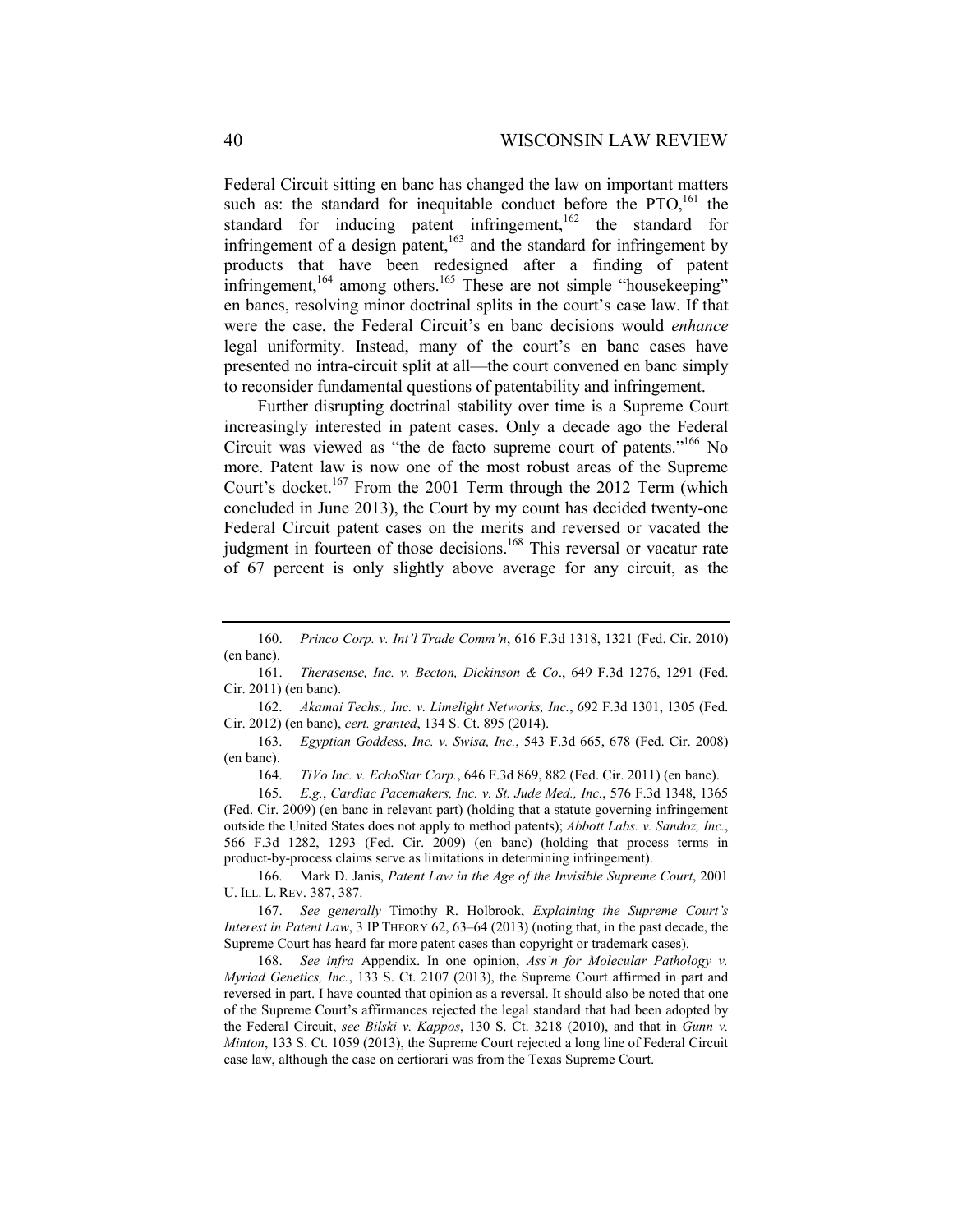Supreme Court reverses or vacates the lower court in roughly 63 percent of its decisions on the merits.<sup>169</sup>

But it is not only the reversal rate that undermines doctrinal stability in patent law. The issues the Supreme Court has considered, like the issues considered by the Federal Circuit en banc, address fundamental matters of patent doctrine, such as patentable subject matter (repeatedly), $170$  nonobviousness, $171$  and infringement, $172$  as well as important issues in patent litigation, such as declaratory-judgment standing, $173$  the standard of proof for infringement,  $174$  and remedies for patent holders.175 For most areas of law, one might say that frequent Supreme Court review actually enhances uniformity because a primary purpose of certiorari jurisdiction is to resolve circuit splits.176 The patent cases reviewed by the Supreme Court, however, rarely involve circuit splits, due to the centralization of appeals in the Federal Circuit. Moreover, Supreme Court involvement in patent law arguably encourages further disuniformity *in the Federal Circuit*, for the Court has often articulated legal rules that increase the discretion available to lower court judges. $177$ 

My objective thus far has been to test the assumption that exclusive federal patent jurisdiction, coupled with the centralization of appeals in the Federal Circuit, provides legal uniformity. I have tried to show that some legal disuniformity exists as evidenced by, among other things, divergent judicial approaches to claim construction, high rates of dissent in Federal Circuit patent cases, and frequent changes to important principles of patent law, both by the Federal Circuit sitting en banc and

171. *KSR Int'l Co. v. Teleflex Inc.*, 550 U.S. 398, 406–07 (2007).

 172. *Limelight Networks, Inc. v. Akamai Techs., Inc.*, No. 12-786 (U.S. 2014); *Festo Corp. v. Shoketsu Kinzoku Kogyo Kabushiki Co.*, 535 U.S. 722, 737 (2002).

173. *MedImmune, Inc. v. Genentech, Inc.*, 549 U.S. 118, 120–21 (2007).

 174. *Medtronic, Inc. v. Mirowski Family Ventures, LLC*, 134 S. Ct. 843, 846 (2014); *Microsoft Corp. v. i4i Ltd. P'ship*, 131 S. Ct. 2238, 2242 (2011).

175. *eBay, Inc. v. MercExchange, L.L.C.*, 547 U.S. 388, 390 (2006).

176. *See* SUP. CT. R. 10.

 177. *See* Rantanen & Petherbridge, *supra* note 151, at 19–20. According to Rantanen and Petherbridge, the Supreme Court has increased discretion on the Federal Circuit both by articulating rules that explicitly create space for discretion, as on the issues of nonobviousness and remedies for infringement, and by issuing opinions that conflict or are difficult to reconcile, as on the issue of patentable subject matter. *See id.* at 18–20.

 <sup>169.</sup> *See* LEE EPSTEIN ET AL., THE SUPREME COURT COMPENDIUM: DATA, DECISIONS, AND DEVELOPMENTS 270–71 tbl.3-6 (5th ed. 2012) (providing data from October Terms 1946 through 2009).

 <sup>170.</sup> *Alice Corp. v. CLS Bank Int'l*, No. 13-298 (U.S. 2014); *Myriad*, 133 S. Ct. at 2011–13; *Mayo Collaborative Servs. v. Prometheus Labs., Inc*., 132 S. Ct. 1289, 1294 (2012); *Bilski*, 130 S. Ct. at 3226.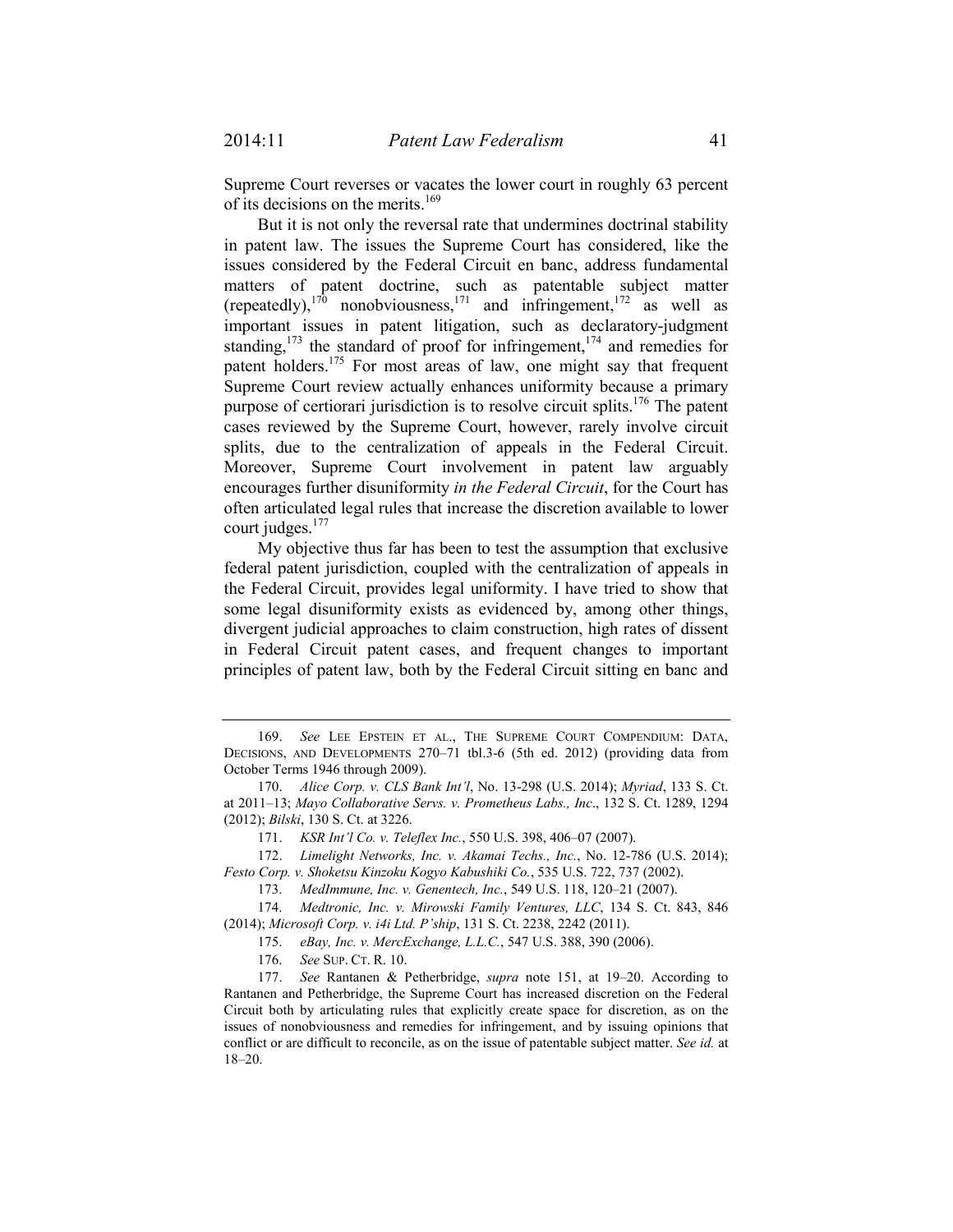by the Supreme Court.<sup>178</sup> Whatever the precise quantity of disuniformity and whatever that quantity might be relative to any alternative jurisdictional regime, the disuniformity that exists casts doubt on the assumption that exclusive federal patent jurisdiction provides legal uniformity.

#### 2. LEGAL UNIFORMITY AT THE TRIAL LEVEL

Even if patent law lacks uniformity at the appellate level, one might still defend exclusive federal jurisdiction by claiming that the federal district courts provide legal uniformity. Although some might doubt whether ninety-four district courts and hundreds of district judges can provide legal uniformity, in practice, patent cases tend to cluster in a small number of districts before a small number of judges. In 2012, for instance, over half of all patent cases nationwide were filed in just five districts.<sup>179</sup> And two districts, the Eastern District of Texas and the District of Delaware, accounted for over one-third of all patent cases.<sup>180</sup> Furthermore, the Patent Pilot Program, which includes four of the five districts with the heaviest dockets of patent cases, $181$  could cause even greater centralization of patent cases among district judges and, in theory, enhance the capability of the district courts to articulate and apply patent law in a uniform manner.<sup>182</sup>

 <sup>178.</sup> For another analysis concluding that the Federal Circuit has not achieved the "goal of uniformity" set by its architects, see Rochelle C. Dreyfuss, *Percolation, Uniformity, and Coherent Adjudication: The Federal Circuit Experience*, 66 SMU L. REV. 505, 519–20 (2013).

 <sup>179.</sup> In 2012, 5189 patent cases were filed in the district courts. The five districts with the most patent cases were: the Eastern District of Texas (1,061), the District of Delaware (809), the Central District of California (453), the Northern District of Illinois (275), and the Northern District of California (265). ADMIN. OFFICE OF THE U.S. COURTS, JUDICIAL BUSINESS OF THE UNITED STATES COURTS: 2012 ANNUAL REPORT OF THE DIRECTOR tbl.C-7 (2013) [hereinafter 2012 JUDICIAL BUSINESS].

 <sup>180.</sup> *Id.* Patent *trial* experience is also centralized in a small number of district courts, as just five districts held over 40 percent of all patent trials from 2000 through 2011. Mark A. Lemley et al., *Rush to Judgment? Trial Length and Outcomes in Patent Cases*, 41 AIPLA Q.J. 169, 178 (2013). Those districts were: the Eastern District of Texas, the District of Delaware, the Northern District of California, the Central District of California, and the District of Massachusetts. *Id.*

 <sup>181.</sup> The District of Delaware will not participate. *See District Courts Selected for Patent Pilot Program*, *supra* note 70.

 <sup>182.</sup> On whether the Patent Pilot Program is in fact centralizing patent cases before a smaller number of judges, see Mark A. Lemley et al., Does Familiarity Breed Contempt among Judges Deciding Patent Cases? 10–11 (2013) (unpublished manuscript), *available at* http://ssrn.com/abstract=2347712, which reports that in the Southern District of New York, judges not participating in the program declined only 14 out of the 143 patent cases they were assigned during the program's first year and that in the Northern District of California no judge declined a patent case.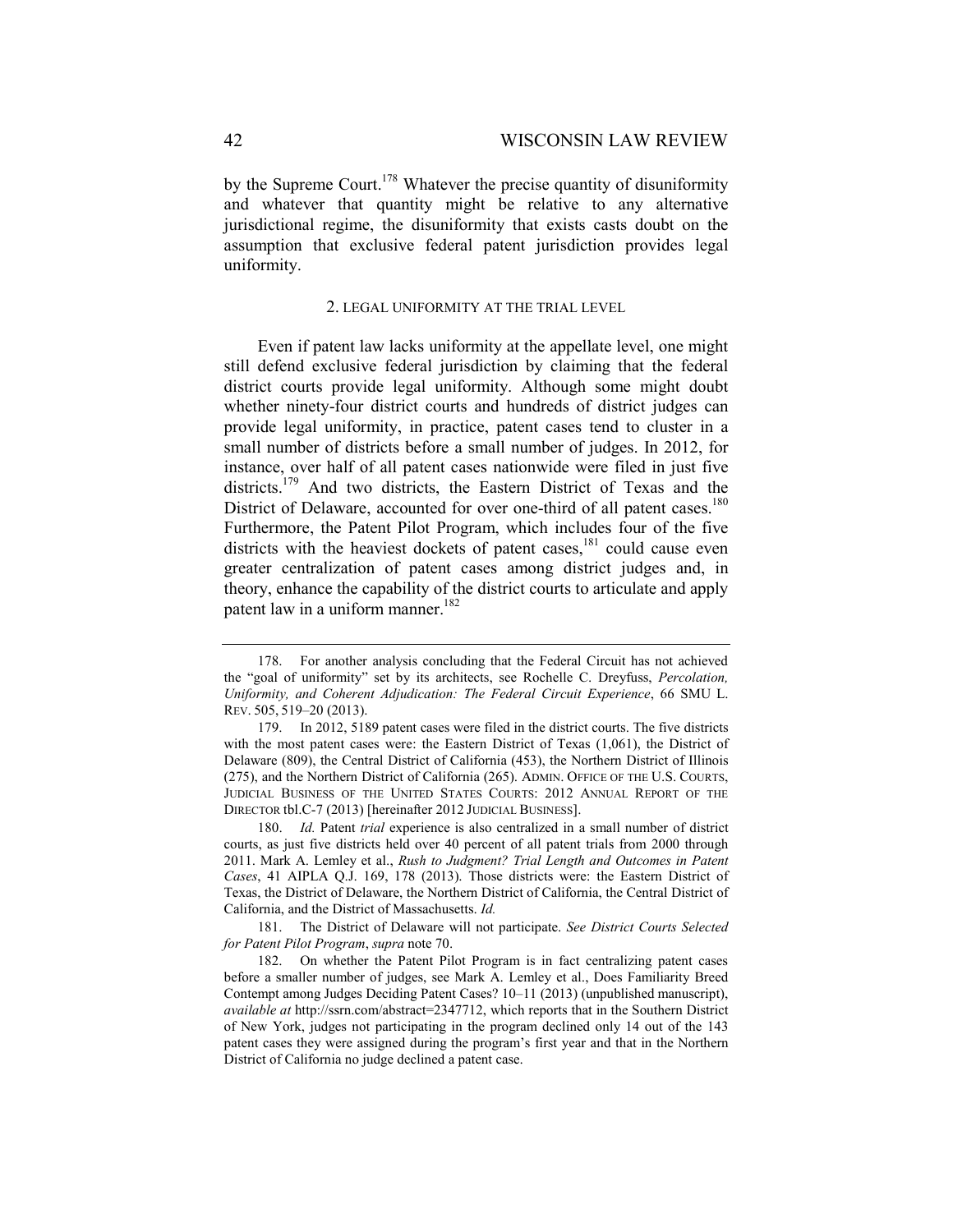Yet even this de facto centralization of patent cases does not automatically lead to legal uniformity. To begin with, not all federal patent litigation occurs in the federal district courts. Patent holders may also ask the ITC, an independent federal agency, to prohibit the importation of goods that infringe their patents. Importantly, patent holders need not choose between proceeding in a district court and proceeding in the ITC. Patent cases can—and often do—proceed simultaneously in both forums.<sup>183</sup>

This dual-track system undermines legal uniformity in many ways. For example, procedural rules are much different in the ITC than in the district courts. Patent litigation in the district courts is governed by the Federal Rules of Civil Procedure, proceeds in the familiar adversarial fashion, and culminates in a jury trial (unless the parties waive their right to a jury).<sup>184</sup> By contrast, ITC cases are technically government investigations led by a staff attorney from the ITC's Office of Unfair Import Investigations.<sup>185</sup> Discovery in ITC investigations is quick, and the primary trial-like proceeding to determine patent validity and infringement is an evidentiary hearing before an administrative law judge (ALJ) conducted in accordance with the Administrative Procedure Act.<sup>186</sup> The ALJ's determination is then subject to review by the six-member ITC and, ultimately, by the President, who may overturn the ITC's decision.<sup>187</sup>

 <sup>183.</sup> *See* Sapna Kumar, *The Other Patent Agency: Congressional Regulation of the ITC*, 61 FLA. L. REV. 529, 538–40 (2009).

 <sup>184.</sup> The Federal Rules of Civil Procedure do not govern *all* aspects of patent litigation in the district courts. In the AIA, Congress abrogated the joinder provision of Rule 20 in patent cases, providing, among other things, that accused infringers could not be joined in one case based solely on allegations that they each infringed the same patent. 35 U.S.C. § 299(b) (2012). The rules of the ITC, however, contain no analogous limitation on joinder. *See* 19 C.F.R. § 210.12(a)(4), (a)(9)(viii) (2012) (requiring only that the complaint "[s]tate the name, address, and nature of the business (when such nature is known) of each person alleged to be" infringing and include "[a] showing that each person named . . . is importing or selling [an] article covered by, or produced under [a] process covered by" a U.S. patent).

 <sup>185.</sup> *See* Kumar, *supra* note 183, at 536.

 <sup>186.</sup> *See id.*

 <sup>187.</sup> *See* 19 U.S.C. § 1337(j) (2012) (permitting the President to overturn an ITC decision for "policy reasons"). The President has delegated to the U.S. Trade Representative (USTR) the authority to overturn ITC exclusion orders. *See* Assignment of Certain Functions Under Section 337 of the Tariff Act of 1930, 70 Fed. Reg. 43,251 (July 21, 2005). In August 2013, the USTR overturned an ITC exclusion order that would have prohibited Apple from importing older-model iPhones and iPads, *see* Letter from Ambassador Michael B.G. Froman, U.S. Trade Rep., to Hon. Irving A. Williamson, Chairman, U.S. Int'l Trade Comm'n (Aug. 3, 2013), *available at* http://www.ustr.gov/ sites/default/files/08032013%20Letter\_1.PDF, marking the first time since 1987 a presidential administration overturned an ITC decision, *see* Brian X. Chen, *Obama Administration Overturns Ban on Apple Products*, N.Y. TIMES (Aug. 3, 2013, 4:34 PM),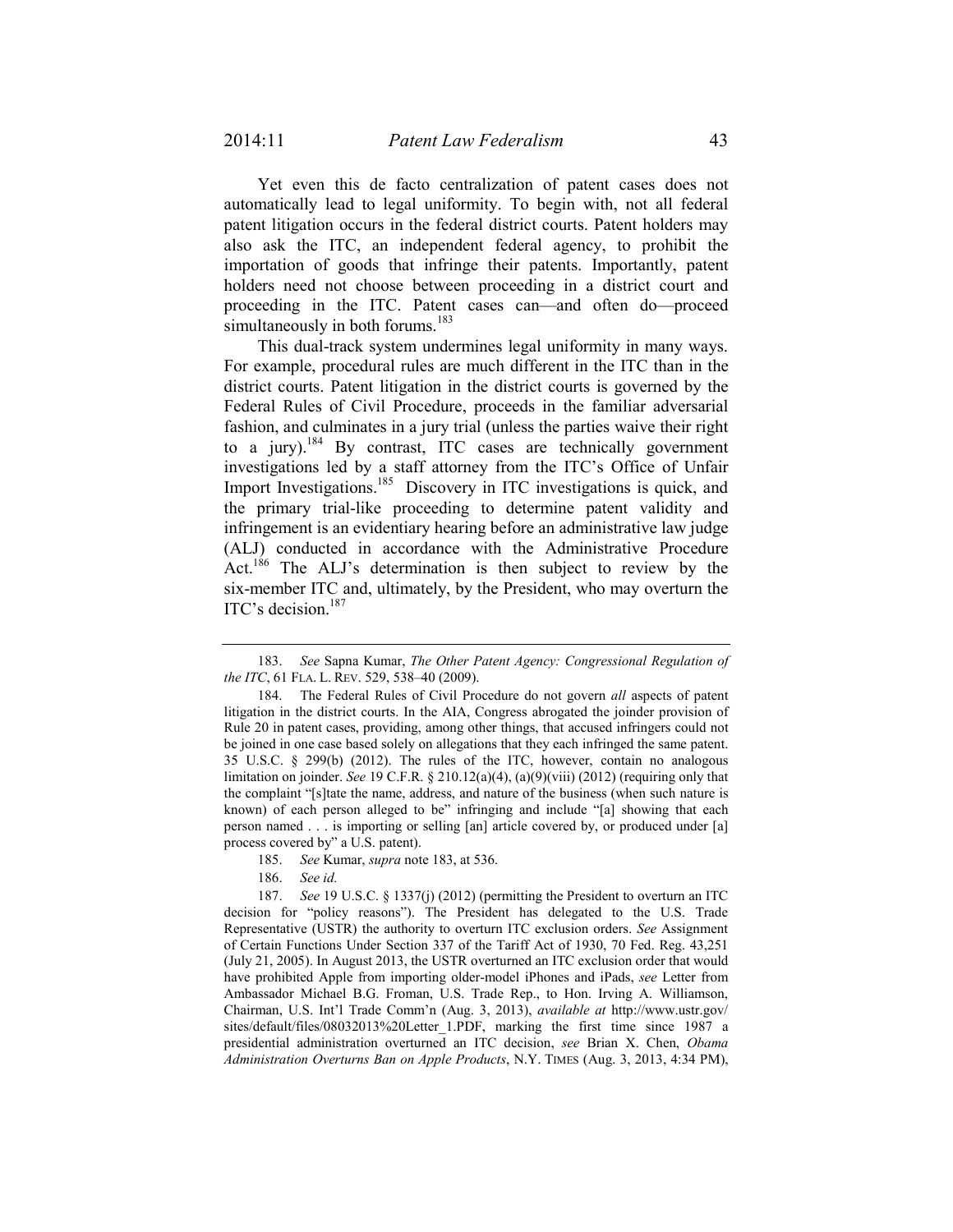In addition to the significant differences in procedural law, the law governing the crucial issue of remedies for patent infringement differs between the ITC and the district courts. Although the ITC cannot award damages, it has become an increasingly popular forum for patent cases because it issues exclusion orders almost automatically upon a finding of infringement.<sup>188</sup> In contrast, the U.S. Supreme Court has limited the ability of district courts to enjoin future infringement when the plaintiff does not practice the patented technology.<sup>189</sup>

Setting aside the disuniformity caused by the concurrent jurisdiction of the district courts and the ITC, legal disuniformity also exists among the district courts. To begin with, there is substantial evidence that patent holders are more likely to win in certain judicial districts than in others. For instance, in a 2001 study of the ten districts with the largest dockets of patent cases, Kimberly Moore found that the percentage of cases won by the patentee varied from a low of 30 percent (in the District of Massachusetts) to a high of 68 percent (in the Northern District of California).190 Studying district-by-district variation more recently, Mark Lemley examined the thirty-three busiest districts for patent cases and found that the percentage of cases won by the patentee varied from a low of 11.5 percent (in the Northern District of Georgia) to a high of 55.1 percent (in the Northern District of Texas).<sup>191</sup> In addition, both Moore and Lemley found substantial variation in the percentage of cases that make it to trial<sup> $192$ </sup>—an important consideration because patent infringement plaintiffs fare particularly well in front of juries.<sup>193</sup> Because different types of patent cases cluster in different districts, it would be reasonable to expect some variation in patentee win-rates, even if the district courts articulated and applied patent law in a perfectly uniform

 191. Mark A. Lemley, *Where to File Your Patent Case*, 38 AIPLA Q.J. 401, 407–09 (2010).

http://bits.blogs.nytimes.com/2013/08/03/obama-administration-overturns-ban-on-appleproducts.

 <sup>188.</sup> *See* Kumar, *supra* note 183, at 565–66.

 <sup>189.</sup> *See eBay, Inc. v. MercExchange, L.L.C.*, 547 U.S. 388, 390–91 (2006) (overturning the "general rule" that a patent holder who prevailed in a district court on a claim of infringement was automatically entitled to an injunction prohibiting sales of the infringing product). Since *eBay*, district courts have granted about 75 percent of requests for injunctions, down from 95 percent before the Court's ruling. Colleen V. Chien & Mark A. Lemley, *Patent Holdup, the ITC, and the Public Interest*, 98 CORNELL L. REV. 1, 9–10 (2012).

 <sup>190.</sup> Kimberly A. Moore, *Forum Shopping in Patent Cases: Does Geographic Choice Affect Innovation?*, 79 N.C. L. REV. 889, 917 (2001).

 <sup>192.</sup> *See id.* at 411–13; Moore, *supra* note 190, at 911.

 <sup>193.</sup> Kimberly A. Moore, *Judges, Juries, and Patent Cases—An Empirical Peek Inside the Black Box*, 99 MICH. L. REV. 365, 406 (2000).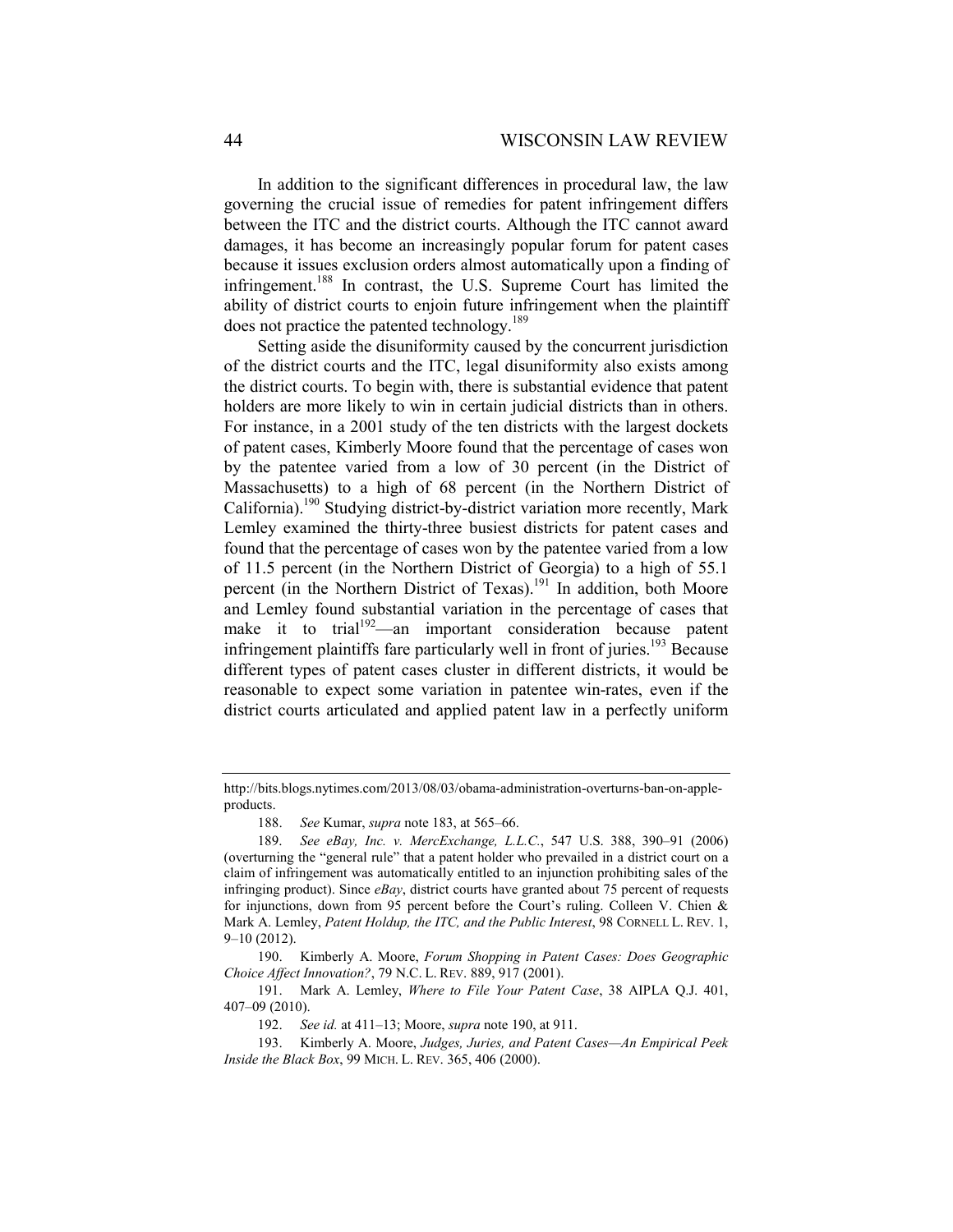fashion.<sup>194</sup> But the size of the spreads observed raises questions about the claim that exclusive federal jurisdiction provides legal uniformity in the district courts.

Turning away from win-rates as a proxy for legal uniformity, there is also direct evidence of legal disuniformity in the district courts. Although it is not possible in this space to fully analyze patent doctrine among all of the district courts, a proliferation of local rules of patent procedure has introduced significant legal heterogeneity at the trial level.<sup>195</sup> In 2001, the Northern District of California became the first district to adopt special local rules for patent cases.<sup>196</sup> Today, more than twenty districts have local patent rules.<sup>197</sup> Those rules often recite the objective of providing uniform procedural law for patent cases.<sup>198</sup> Although the rules may provide standardization within a particular district.<sup>199</sup> they also undermine the nationwide uniformity of procedural law that could justify exclusive federal jurisdiction.

To begin with, not all districts with heavy dockets of patent cases have local patent rules. Districts without patent rules include the District of Delaware, the Central District of California, the Western District of Wisconsin, and the Eastern District of Virginia.<sup>200</sup> Although cases in those districts are governed by the Federal Rules of Civil Procedure, patent cases are also handled according to the individual judges' standing orders and personal practices, which can differ substantially from one judge to another. For example, there is wide disagreement among district judges about whether to bifurcate the trial on liability for patent infringement from the trial on damages. $201$ 

 196. Arthur Gollwitzer III, *Local Patent Rules—Certainty and Efficiency or a Crazy Quilt of Substantive Law?*, 13 ENGAGE 94, 94 (2012).

 <sup>194.</sup> On the difficulties of drawing inferences from win-rate data, see Kevin M. Clermont & Theodore Eisenberg, *Do Case Outcomes Really Reveal Anything about the Legal System? Win Rates and Removal Jurisdiction*, 83 CORNELL L. REV. 581, 587–92 (1998).

 <sup>195.</sup> I thank Megan La Belle and Jonas Anderson for helpful conversations about their on-going research into local patent rules. Those conversations have significantly aided my analysis in this part of the Article.

 <sup>197.</sup> *See* LOCAL PATENT RULES, http://www.localpatentrules.com (last updated Dec. 2013).

 <sup>198.</sup> *See, e.g.*, N.D. ILL. LOCAL PATENT R. pmbl. ("These Local Patent Rules provide a standard structure for patent cases that will permit greater predictability and planning for the Court and the litigants.").

 <sup>199.</sup> *See, e.g.*, D. MINN. LOCAL R., at xvi–xvii 2005 Patent Advisory Committee's Preface (stating that one objective of the district's local patent rules is to "[p]romot[e] consistency and certainty in how patent cases are handled *in Minnesota*" (emphasis added)).

 <sup>200.</sup> *See* LOCAL PATENT RULES, *supra* note 197.

 <sup>201.</sup> Judge Sue Robinson of the District of Delaware, for instance, orders bifurcation "in all but exceptional patent cases." *Dutch Branch of Streamserve Dev. AB v.*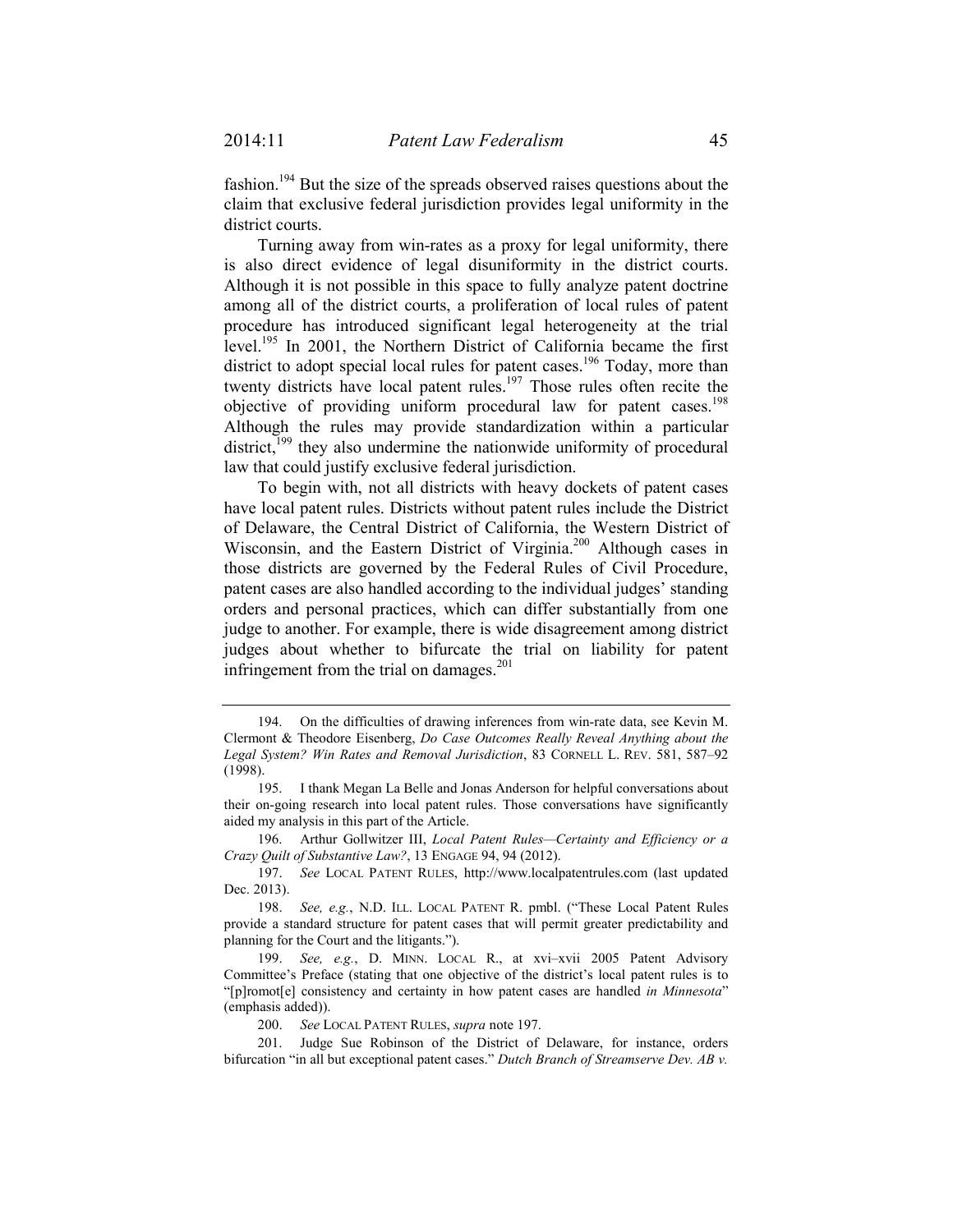Even in districts that have local rules, judges do not follow those rules in every case. Many local patent rules expressly authorize the judge to modify the rules on a case-by-case basis,  $202$  and it is not uncommon for judges to deploy that authority. Indeed, certain judges have made a practice of deviating from their local rules in particular types of cases, such as when the plaintiff has sued a large number of defendants.<sup>203</sup>

Moreover, although many local patent rules are based on the rules first adopted in the Northern District of California, there remain significant differences from district to district.<sup>204</sup> For instance, most local rules require early disclosure of infringement and validity contentions. A common deadline for submitting infringement contentions is fourteen days after the initial case management conference.<sup>205</sup> But the deadline is longer in some districts,<sup>206</sup> and the Eastern District of Texas requires submission of infringement contentions *before* the case management conference.<sup>207</sup> Under the various local rules, the parties must exchange invalidity contentions anywhere from fourteen to sixty days after exchanging infringement contentions.<sup>208</sup> Some courts allow parties to

*Exstream Software, LLC*, Civ. No. 08-343-SLR, slip. op. at 1 (D. Del. Aug. 26, 2009). Other judges, however, will order bifurcation *only* in exceptional cases. *See Baratta v. Homeland Housewares, LLC*, No. 05-60187-CIV, slip op. at 8 (S.D. Fla. Oct. 27, 2008) (Marra, J.) ("The Court finds that this is not an exceptional case that warrants bifurcation of liability and damages." (citing similar cases)); *see also Bifurcation Ruling Highlights Divergent Approaches to Patent Case Management*, DOCKET REPORT (Aug. 31, 2009), http://docketreport.blogspot.com/2009/08/bifurcation-ruling-highlights-divergent.html (discussing the "widely-divergent spectrum" of approaches to bifurcation).

 <sup>202.</sup> *See, e.g.*, N.D. CAL. PATENT LOCAL R. 1-3; N.D. ILL. LOCAL PATENT R. 1.1.

 <sup>203.</sup> Judge Leonard Davis of the Eastern District of Texas, for example, regularly deviates from the discovery deadlines in the local patent rules in those types of cases. *See Uniloc USA, Inc. v. Sony Corp. of Am.*, No. 6:10-CV-373, 2011 WL 1980214, at \*1 (E.D. Tex. May 20, 2011) ("The Court has previously expressed concern about cases where a plaintiff asserts questionable patent claims against a large number of Defendants to extract cost of defense settlements. . . . In those situations the Patent Rules, with their quick discovery deadlines, may not provide the most efficient case management schedule . . . ."), *cited in* Megan M. La Belle, *Against Settlement of (Some) Patent Cases*, 67 VAND. L. REV. (forthcoming 2014), *available at* http://ssrn.com/ abstract=2252849.

 <sup>204.</sup> The fragmentation is severe enough to justify a website, localpatentrules.com, cataloging the differences among the districts' rules. The author of the site warns that "patent rules sometimes vary significantly from district to district" and that "patent rules have a significant impact on the timing (and sometimes even the outcome) of a case." Travis Jensen, *About the Author*, LOCAL PATENT RULES, http://www.localpatentrules.com/about-the-author (last updated Dec. 2013).

 <sup>205.</sup> *See, e.g.*, N.D. CAL. LOCAL PATENT R. 3-1.

 <sup>206.</sup> *See, e.g.*, W.D. PA. LOCAL PATENT R. 3-2 (thirty days).

 <sup>207.</sup> E.D. TEX. PATENT R. 3-1.

<sup>208.</sup> *See, e.g.*, N.D. ILL. LOCAL PATENT R. 2.3 (fourteen days); S.D. CAL. PATENT LOCAL R. 3.3 (sixty days).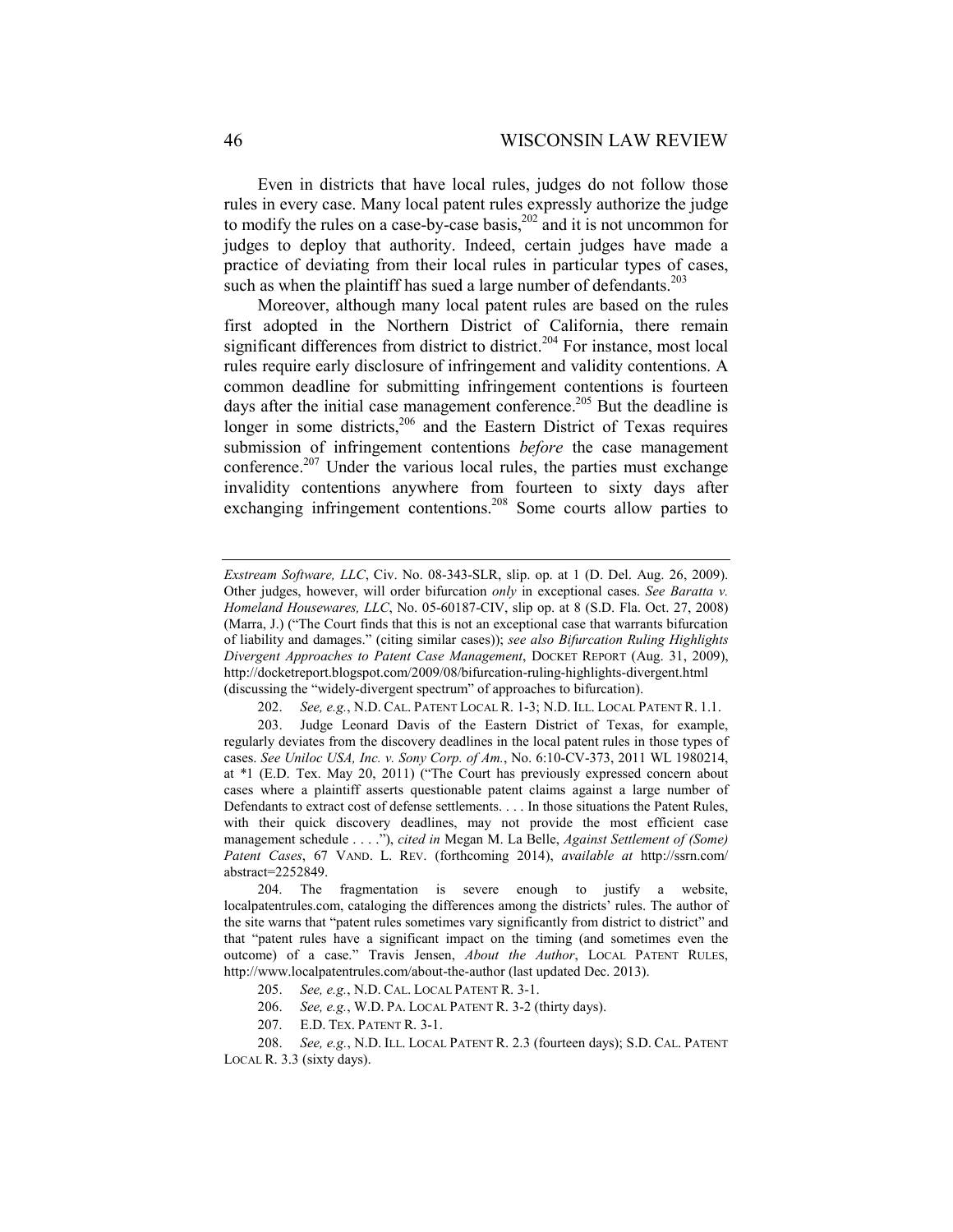serve a second or "final" set of contentions after discovery,  $209$  but others permit amendment of initial contentions only on "a timely showing of good cause."<sup>210</sup> In addition, districts with patent rules are split on whether claim construction briefing proceeds in parallel (with the parties simultaneously exchanging briefs) or is sequential.<sup>211</sup> Moreover, the rapid timeline for contention disclosures under some local rules contrasts with the months or even years that a litigant in a court without local rules might have to develop its theories of infringement and validity.

Although local rules are required to be "consistent with" the Federal Rules of Civil Procedure,<sup>212</sup> some local patent rules arguably conflict with the federal rules, further undermining legal uniformity. The patent rules of the District of New Hampshire, for example, impose a heightened pleading standard for patent cases, requiring that the complaint provide "a list of all products or processes (by model number, trade name, or other specific identifying characteristic)" that are alleged to infringe.<sup>213</sup> By contrast, the Federal Circuit has held that a plaintiff can satisfy Rule 8(a) of the Federal Rules of Civil Procedure, which governs the content of a complaint, even if it "cannot point to the specific device or product" that allegedly infringes.<sup>214</sup> The New Hampshire local rules also require the complaint to recite "at least one illustrative asserted patent claim (per asserted patent) for each accused product or process."<sup>215</sup> The Federal Circuit, however, has held that a plaintiff can satisfy Rule 8(a) by simply identifying the patent it asserts and describing how the defendant allegedly infringes it—without referring to the patent's claims. $2^{16}$  In contrast to the heightened pleading requirement

20Construction.pdf (last visited Mar. 6, 2014). Among the districts that mandate sequential briefing, there is even further fragmentation. The Northern District of Illinois, for example, requires that the accused infringer file the opening brief, N.D. ILL. LOCAL PATENT R. 4.2, but, according to one observer, the patent holder must file the opening brief in all other districts that use sequential briefing, *see* Grace Pak, *Balkanization of the Local Patent Rules and a Proposal to Balance Uniformity and Local Experimentation*, 2 AM. U. INTELL. PROP. BRIEF 44, 51 (2011).

212. FED. R. CIV. P. 83(a)(1).

213. D.N.H. SUPP. PATENT R. 2.1(a)(1).

 214. *See K-Tech Telecomm., Inc. v. Time Warner Cable, Inc.*, 714 F.3d 1277, 1286 (Fed. Cir. 2013).

215. D.N.H. SUPP. PATENT R. 2.1(a)(2).

 216. *See Phonometrics, Inc. v. Hospitality Franchise Sys., Inc.*, 203 F.3d 790, 794 (Fed Cir. 2000) (denying a motion to dismiss for failure to state a claim where the "complaint alleges ownership of the asserted patent, names each individual defendant, cites the patent that is allegedly infringed, describes the means by which the defendants

 <sup>209.</sup> *See, e.g.*, N.D. ILL. LOCAL PATENT R. 3.1–3.2; *see also* E.D. TEX. PATENT R. 3-6 (permitting amendment of contentions after claim construction ruling).

 <sup>210.</sup> *E.g.*, N.D. CAL. PATENT LOCAL R. 3-6; D.N.J. LOCAL PATENT R. 3.7.

 <sup>211.</sup> *See* Travis Jensen, *Claim Construction*, LOCAL PATENT RULES, http://www.localpatentrules.com/wp-content/uploads/2012/02/Chart%20Claim%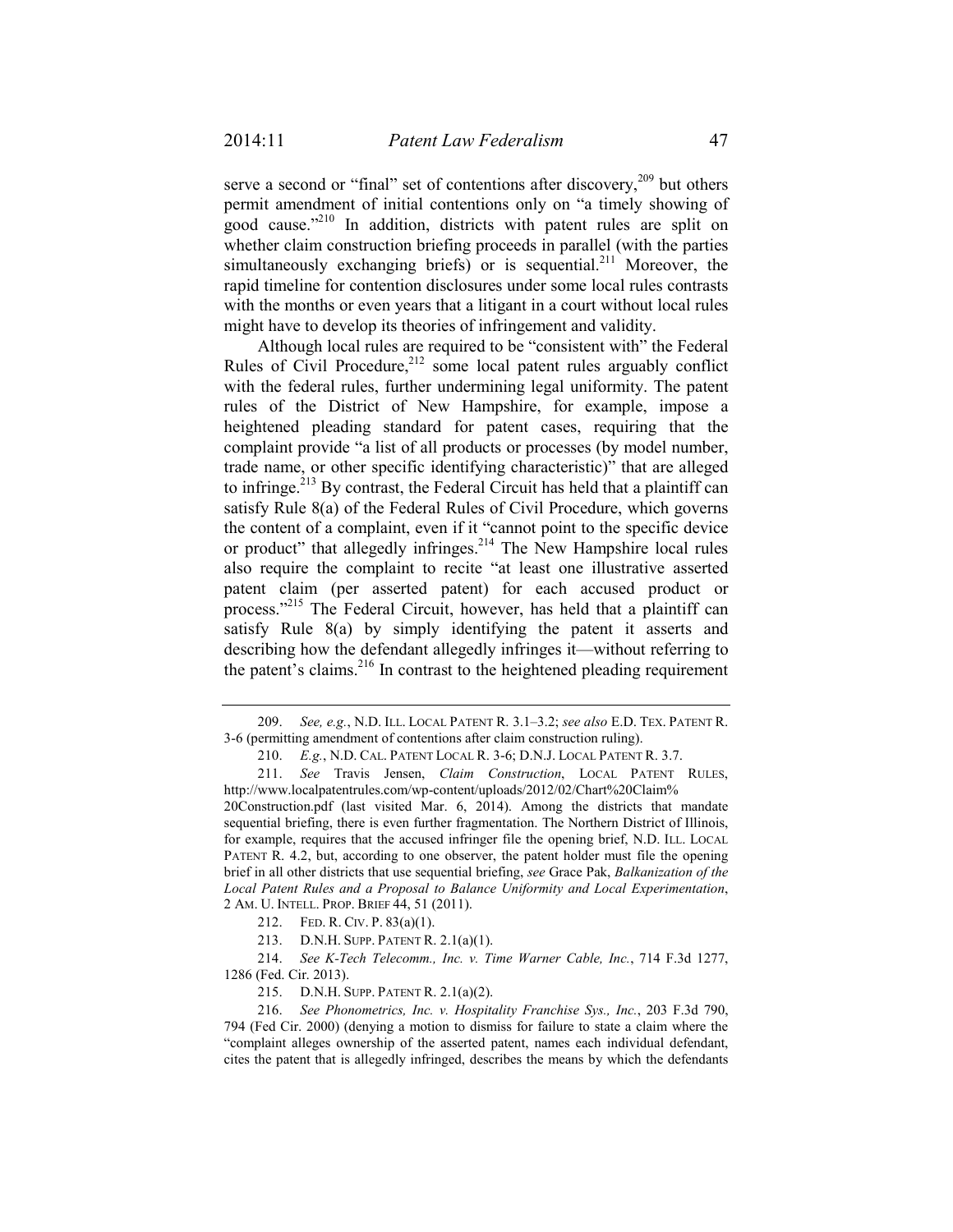imposed by the New Hampshire rules, other districts have allowed patent holders to proceed with *sparsely* pled claims by noting the early disclosure of infringement and validity contentions required by their local rules. $217$ 

To be clear, local patent rules may still be normatively desirable on balance, even if they introduce fragmentation.<sup>218</sup> But the justification for exclusive federal jurisdiction should not rely so heavily on the premise that the district courts provide legal uniformity.219 Rather, there are more practical features of the federal district courts that support exclusive patent jurisdiction. For example, the reason that local patent rules may be desirable is not that they are uniform—they are not—but that they make patent litigation more *efficient*. 220 Moreover, federal statutes and the Federal Rules of Civil Procedure contain numerous mechanisms that make complex litigation that crosses state borders, as patent cases often do, more efficient than it would be in state court. For example, related cases filed in different federal districts can be consolidated for pretrial proceedings,221 and federal cases can be transferred from one district to another for the convenience of the parties and witnesses.<sup>222</sup> Although one could connect those useful mechanisms to the uniformity of procedural law in the federal courts, the more fundamental reason those mechanisms justify exclusive federal patent jurisdiction is that they enhance the efficiency of inter-state litigation.

#### *C. Is Legal Uniformity a Desirable Policy Aim?*

Even if both substantive patent law and the procedural law that applies to patent cases is not uniform, that disuniformity might reasonably be praised as desirable "percolation" because patent law, with

allegedly infringe, and points to the specific sections of the patent law invoked"); *accord McZeal v. Sprint Nextel Corp.*, 501 F.3d 1354, 1357 (Fed. Cir. 2007).

 <sup>217.</sup> *See, e.g.*, *Pfizer Inc. v. Apotex Inc.*, 726 F. Supp. 2d 921, 938 (N.D. Ill. 2010) ("In analogous cases, other district courts have concluded that local patent rules requiring [early] disclosures militate against dismissal of counterclaims for failure to meet the pleading requirements of Rule 8(a).").

 <sup>218.</sup> *See* Pak, *supra* note 211, at 51 (stating that "[t]he patent community widely regards the local patent rules . . . as positive").

 <sup>219.</sup> For another analysis "debunk[ing] the myth that the Federal Circuit has mostly eliminated nonuniformity across the various district courts," see Ted Sichelman, *Myths of (Un)certainty at the Federal Circuit*, 43 LOY. L.A. L. REV. 1161, 1163 (2010).

 <sup>220.</sup> *See infra* text accompanying note 288.

 <sup>221. 28</sup> U.S.C. § 1407(a) (2012).

 <sup>222.</sup> *Id.* § 1404(a); *see also* David L. Shapiro, *Federal Diversity Jurisdiction: A Survey and a Proposal*, 91 HARV. L. REV. 317, 328 (1977) (summarizing the procedural advantages of federal courts over state courts in cases involving citizens of multiple states).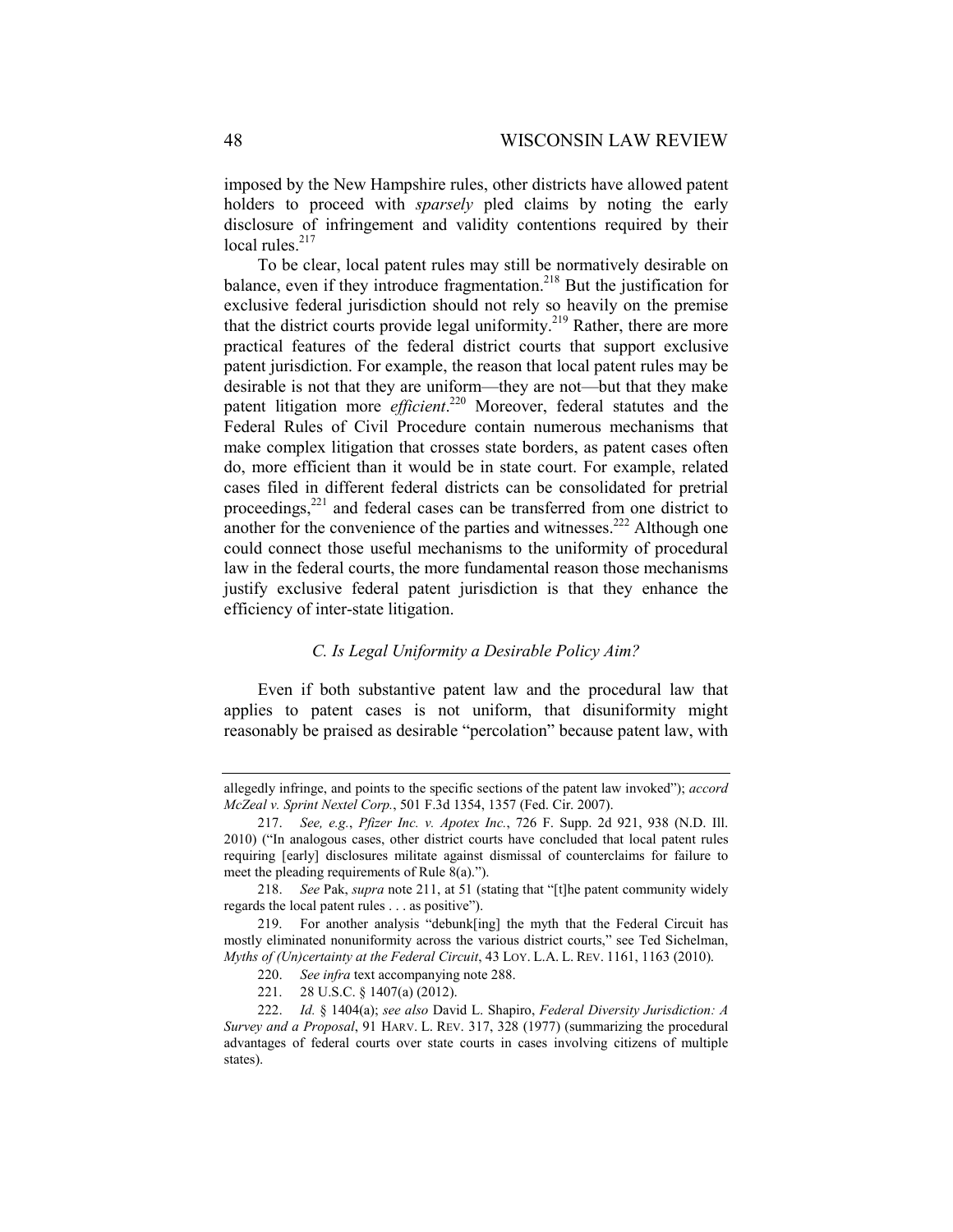appeals consolidated in the Federal Circuit, lacks the intercircuit dialogue found in other areas of federal law.223 But praising percolation undercuts a foundational normative assumption of exclusive federal jurisdiction: that legal uniformity is a desirable policy aim. Indeed, legal uniformity may not be as critical to the patent system as is assumed.

When legal rules vary from state to state, this heterogeneity is often lauded as experimentation.<sup>224</sup> In this vein, some scholars have already questioned the value of patent law uniformity. Craig Nard and John Duffy, for example, have proposed repealing the Federal Circuit's exclusive jurisdiction and instead having multiple courts of appeals share jurisdiction over patent cases.<sup>225</sup> Interestingly, many of the benefits that Nard and Duffy argue would flow from a pluralistic model of appellate jurisdiction map onto a model of concurrent state-federal trial jurisdiction.

To start, concurrent jurisdiction could encourage interjurisdictional dialogue and experimentation.<sup>226</sup> Although not beyond doubt, most state courts would probably determine that they are not required to follow the case law of lower federal courts such as the Federal Circuit.<sup>227</sup> Of course, state courts would likely follow Federal Circuit precedent on routine matters of patent law, and even on more difficult issues, state courts might simply cite the "expert" Federal Circuit without engaging in any real analysis.228 But it would not be unprecedented for state judges to

 227. *See* Kevin M. Clermont, *Reverse-*Erie, 82 NOTRE DAME L. REV. 1, 31 (2006) (noting that "the question of whether state courts are bound by lower federal courts on . . . federal law's content remains open" but arguing that "[t]he better view mainly trying to effectuate the constitutional status of state courts, while accepting some local disuniformity in the short term—is that the state court should try to determine what the U.S. Supreme Court would rule" (footnotes omitted)).

 228. *Cf.* Christopher A. Cotropia, *"Arising Under" Jurisdiction and Uniformity in Patent Law*, 9 MICH. TELECOMM. & TECH. L. REV. 253, 309 (2003) (arguing that state courts deciding patent matters "should apply Federal Circuit law for all substantive patent law issues and procedural law issues unique to patents"). Indeed, the Federal Circuit has urged other federal courts of appeals to defer to its law on patent-related antitrust issues to "preserv[e] the uniformity of the patent law without regard to the appellate forum." *Unitherm Food Sys., Inc. v. Swift-Eckrich, Inc.*, 375 F.3d 1341, 1355 n.3 (Fed. Cir. 2004), *rev'd on other grounds*, 546 U.S. 394 (2006). And the Eighth Circuit "adopt[ed] the Federal Circuit's precedent on substantive issues of patent law" in a pre-AIA case involving counterclaims of patent invalidity and noninfringement. *Schinzing v. Mid-States Stainless, Inc.*, 415 F.3d 807, 811 (8th Cir. 2005).

 <sup>223.</sup> *See, e.g.*, John M. Golden, *The Supreme Court as "Prime Percolator": A Prescription for Appellate Review of Questions in Patent Law*, 56 UCLA L. REV. 657, 662–63 (2009); Petherbridge, *supra* note 149, at 428–29; Rantanen & Petherbridge, *supra* note 151, at 12–13.

 <sup>224.</sup> *See* Amanda Frost, *Overvaluing Uniformity*, 94 VA. L. REV. 1567, 1595 (2008).

 <sup>225.</sup> Nard & Duffy, *supra* note 86, at 1623–24.

 <sup>226.</sup> *Id.* at 1653.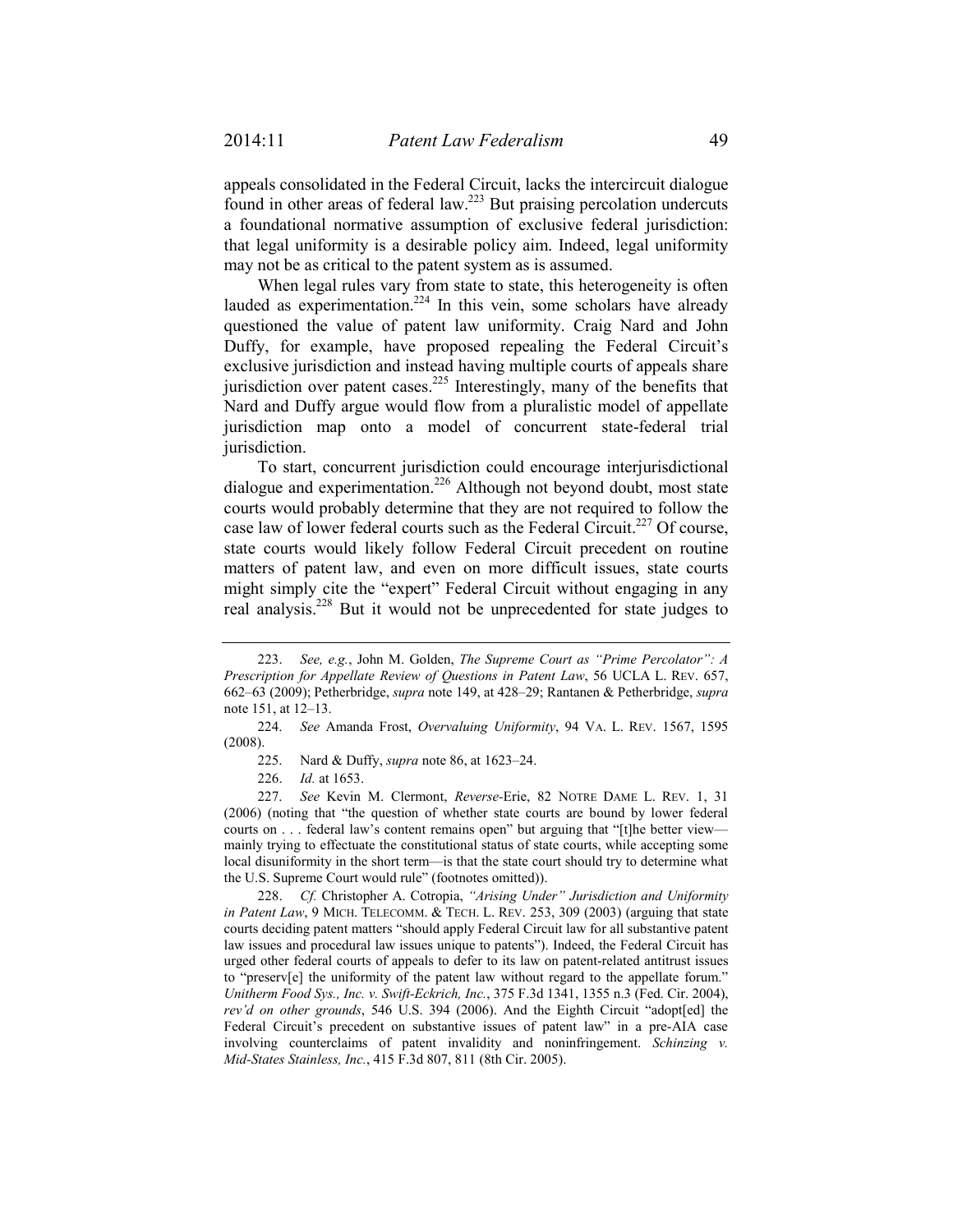question Federal Circuit case law. Before the Supreme Court decided *Gunn*, for instance, some state courts and state judges criticized or ignored the Federal Circuit's expansive conception of federal jurisdiction, $229$  and others drew strained factual distinctions to avoid federal jurisdiction.<sup>230</sup>

One objection to concurrent jurisdiction would be that legal disuniformity would harm the patent system and the innovators who rely upon it. Even if the current regime does not provide perfect legal uniformity, the argument would go, any uniformity is helpful because patents have nationwide effect and businesses must make investment decisions in reliance on their patent rights. Yet, as Lisa Larrimore Ouellette has recently observed, there is a long-standing and unsettled debate about whether our current patent system actually promotes innovation.231 Without proof that patent law improves social welfare, it may be unwise to lock every jurisdiction into the same legal regime.<sup>232</sup> Instead, Ouellette advocates for an experimentalist approach under which courts would be encouraged to adopt different rules of patent law and varied procedural approaches toward patent litigation, with the goal of generating knowledge about the consequences of alternative regimes.<sup>233</sup>

From a practical standpoint, any disuniformity caused by concurrent jurisdiction would not make patent doctrine overly complex to administer and apply. State court decisions on matters of patent law would have no precedential effect in the federal courts, the PTO, or the

 <sup>229.</sup> For example, in *New Tek Manufacturing, Inc. v. Beehner*, 751 N.W.2d 135 (Neb. 2008), the Nebraska Supreme Court rejected a patent malpractice claim because, in its view, the plaintiff's underlying claim of patent infringement would have failed. *Id.* at 139, 144, 151. The court had requested and received supplemental briefing on the Federal Circuit's then-recent holding that malpractice cases involving embedded issues of patent infringement give rise to exclusive federal jurisdiction, *id.* at 144 (citing *Air Measurement Techs., Inc. v. Akin Gump Strauss Hauer & Feld, L.L.P.*, 504 F.3d 1262 (Fed. Cir. 2007)), and the Nebraska court's decision to exercise jurisdiction was plainly at odds with that holding. *See Air Measurement*, 504 F.3d at 1271*.* For an example of a state judge explicitly criticizing the Federal Circuit, see *Minton v. Gunn*, 355 S.W.3d 634, 652 (Tex. 2011) (Guzman, J., dissenting) ("[T]he Federal Circuit has not remained faithful to the Supreme Court's federalism inquiry in the context of malpractice decisions arising from patent cases.").

 <sup>230.</sup> *See, e.g.*, *E-Pass Techs., Inc. v. Moses & Singer, LLP*, 117 Cal. Rptr. 3d 516, 523–24, 526 (Ct. App. 2010) (rejecting federal jurisdiction because the plaintiff would not have to "prove what the proper outcome of the federal [patent] litigation should have been" but only that "there was no reasonable possibility of prevailing" in the federal patent litigation).

 <sup>231.</sup> Lisa Larrimore Ouellette, *Patent Experimentalism*, 101 VA. L. REV. (forthcoming 2015) (manuscript at 7–13), *available at* http://ssrn.com/abstract=2294774. 232. *Id.* at 13–15.

 <sup>233.</sup> *Id.* at 33–35.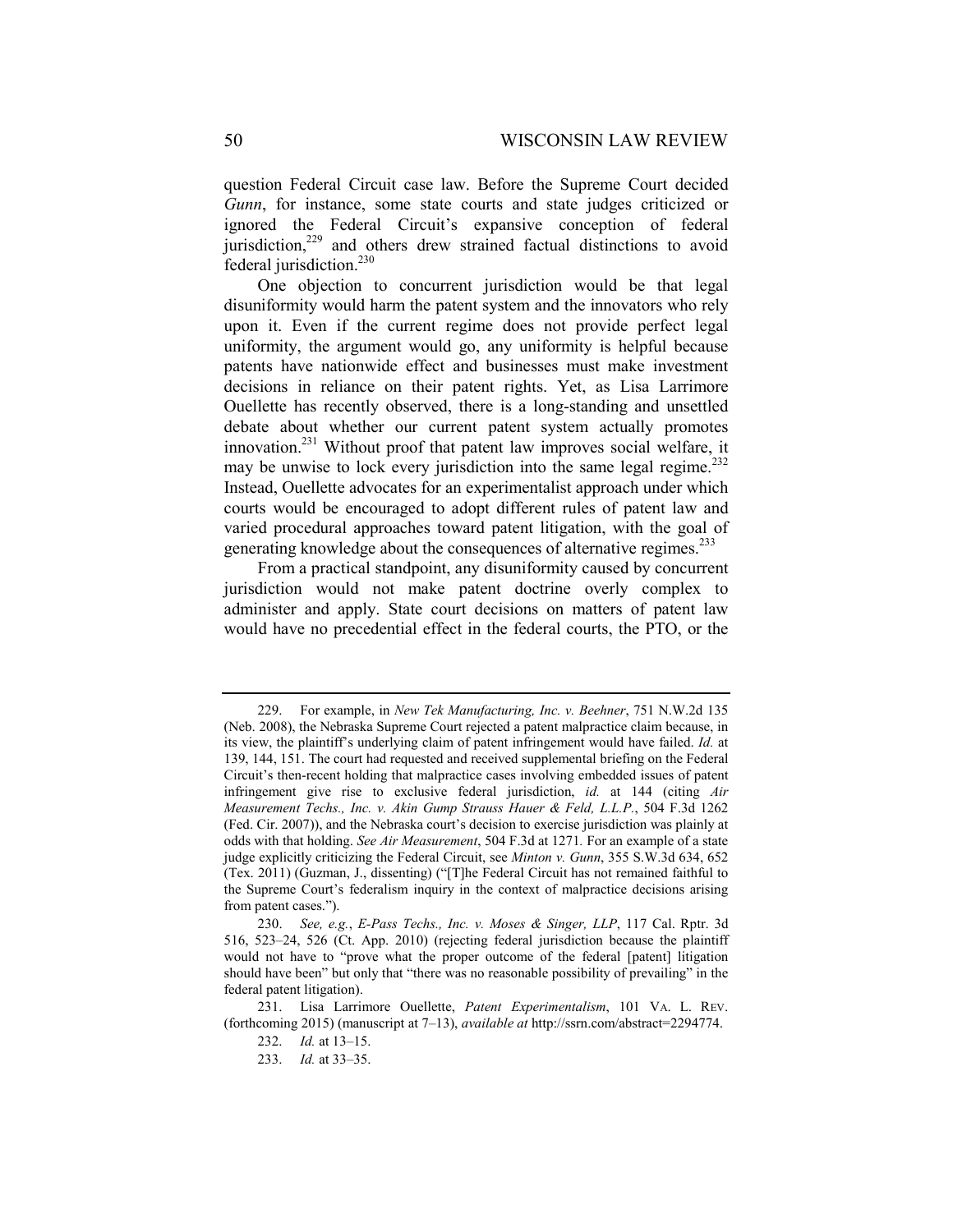ITC, so *federal* patent law would remain as uniform as it is today.234 If, as with other areas of concurrent jurisdiction, defendants retained the right to remove a case filed in state court to federal court, the parties would always be able to choose the federal forum with its potentially more uniform law.

There is, of course, a rich literature debating the merits of legal uniformity more broadly.<sup>235</sup> But my points here are simple: it is not clear that uniformity in patent law provides a social benefit, and any disuniformity introduced by concurrent jurisdiction would not present insurmountable obstacles to administering the patent system.

#### *D. Exclusive Jurisdiction and Adjudicative Uniformity*

To this point, the discussion of uniformity has focused mainly on the uniformity of substantive patent law and of procedural law in patent cases. As noted, however, there is a second dimension of uniformity adjudicative uniformity—which reflects the notions that a particular patent should be construed similarly from one case to another and that courts should not reach inconsistent validity findings regarding the same patent. Does exclusive federal jurisdiction over patent cases provide the adjudicative uniformity that could justify prohibiting state courts from hearing patent cases?

Adjudicative uniformity has regularly been invoked as a policy aim by the Federal Circuit. For example, in holding that district court claim construction is subject to de novo review, the court emphasized that its "role in providing national uniformity to the construction of a patent claim  $\ldots$  would be impeded" by a more deferential standard.<sup>236</sup> And when the court suggested that much of its jurisdictional case law, which embraced a broad scope of exclusive federal jurisdiction over state law claims, "may well have survived" *Gunn*, the court emphasized that state

 <sup>234.</sup> Because the federal patent statute would be unaffected by a switch to concurrent jurisdiction, the switch would be unlikely to violate the United States' obligations under the Agreement on Trade-Related Aspects of Intellectual Property Rights (TRIPS), Apr. 15, 1994, 33 I.L.M. 81. Indeed, the TRIPS agreement states that it is satisfied so long as courts of general jurisdiction are open to patent claims. *See id.* art. 41.5 (noting that the agreement "does not create any obligation to put in place a judicial system for the enforcement of intellectual property rights distinct from that for the enforcement of law in general").

 <sup>235.</sup> For two notable examples, compare Samuel Estreicher & John E. Sexton, *A Managerial Theory of the Supreme Court's Responsibilities: An Empirical Study*, 59 N.Y.U. L. REV. 681, 699 n.68 (1984) (outlining the benefits of legal percolation), with Paul M. Bator, *What Is Wrong with the Supreme Court?*, 51 U. PITT. L. REV. 673, 689–91 (1990) (arguing that "the virtues of percolation have been wildly exaggerated").

 <sup>236.</sup> *Cybor Corp. v. FAS Techs., Inc.*, 138 F.3d 1448, 1455–56 (Fed. Cir. 1998) (en banc).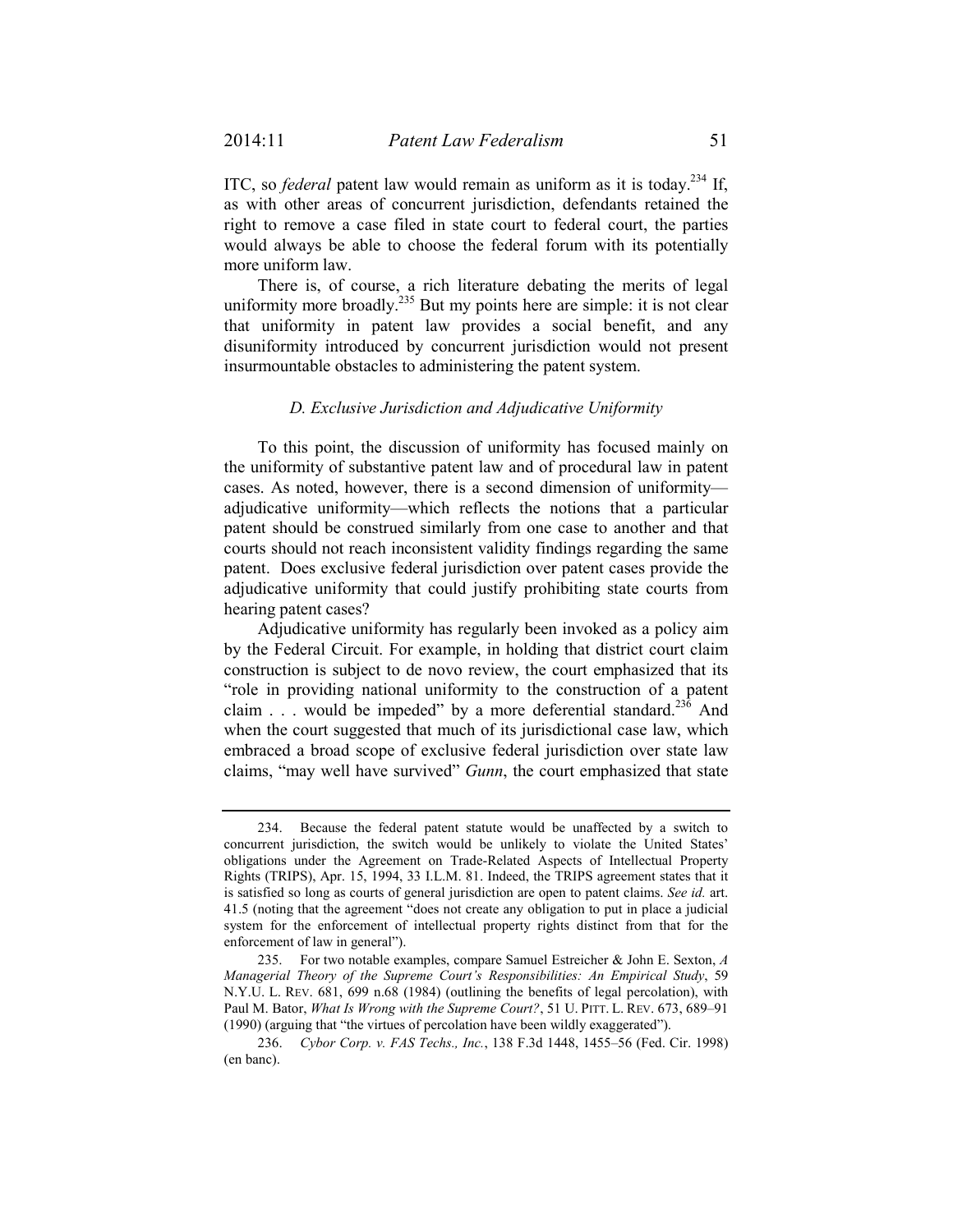court adjudication of patent-related cases "could result in inconsistent judgments between state and federal courts."<sup>237</sup>

The rules articulated by the Federal Circuit to foster adjudicative uniformity have proven controversial. The Supreme Court in *Gunn* overruled a line of Federal Circuit jurisdictional cases,<sup>238</sup> and a deeply divided en banc Federal Circuit recently reaffirmed the de novo standard for reviewing district court claim construction, despite significant criticism of that rule by commentators and the court's own judges.<sup>239</sup> The controversial nature of these doctrines suggests that institutional design principles, expressed through standards of appellate review and doctrines of jurisdiction, might not be the optimal mechanisms for pursuing adjudicative uniformity.

Rather, adjudicative uniformity might be promoted adequately and more efficiently by doctrines of preclusion. A few examples will help illustrate why that is so. Suppose Patentee sues Defendant 1 in District Court A, and District Court A rules in favor of Defendant 1, finding that the patent is invalid.<sup>240</sup> If Patentee later sues Defendant 2 in District Court B for infringing the same patent, Defendant 2 will be able to invoke the invalidity judgment of District Court A to preclude Patentee's suit.<sup>241</sup> This result promotes adjudicative uniformity, as District Courts A and B will have both concluded the patent is invalid. It also seems fair, as Patentee had a full opportunity to defend the patent's validity in District Court A.

Now suppose instead that District Court A ruled in Patentee's favor, finding the patent valid and infringed by Defendant 1. In that scenario, Patentee likely *cannot* use the prior judgment offensively to preclude Defendant 2 from litigating the patent's validity in District Court  $B<sup>242</sup>$ . This result does not necessarily foster adjudicative uniformity, although it is certainly possible that District Court B will, like District Court A, find the patent valid and infringed. Indeed, any written opinion by

 <sup>237.</sup> *Forrester Envtl. Servs., Inc. v. Wheelabrator Techs., Inc.*, 715 F.3d 1329, 1334 (Fed. Cir. 2013).

 <sup>238.</sup> *Gunn v. Minton*, 133 S. Ct. 1059, 1068 (2013).

 <sup>239.</sup> *See Lighting Ballast Control LLC v. Philips Elecs. N. Am. Corp.*, No. 2012-2014, 2014 WL 6677499, at \*1 (Fed. Cir. Feb. 21, 2014); *see also* Gugliuzza, *supra* note 85, at 1833 n.20 (collecting commentary and judicial opinions criticizing de novo review).

 <sup>240.</sup> The hypotheticals in this and the following two paragraphs draw on the thoughtful examples in Nard & Duffy, *supra* note 86, at 1670–72.

 <sup>241.</sup> *See Blonder-Tongue Labs., Inc. v. Univ. of Ill. Found.*, 402 U.S. 313, 330–50 (1971).

 <sup>242.</sup> *See Stevenson v. Sears, Roebuck & Co.*, 713 F.2d 705, 710–11 (Fed. Cir. 1983).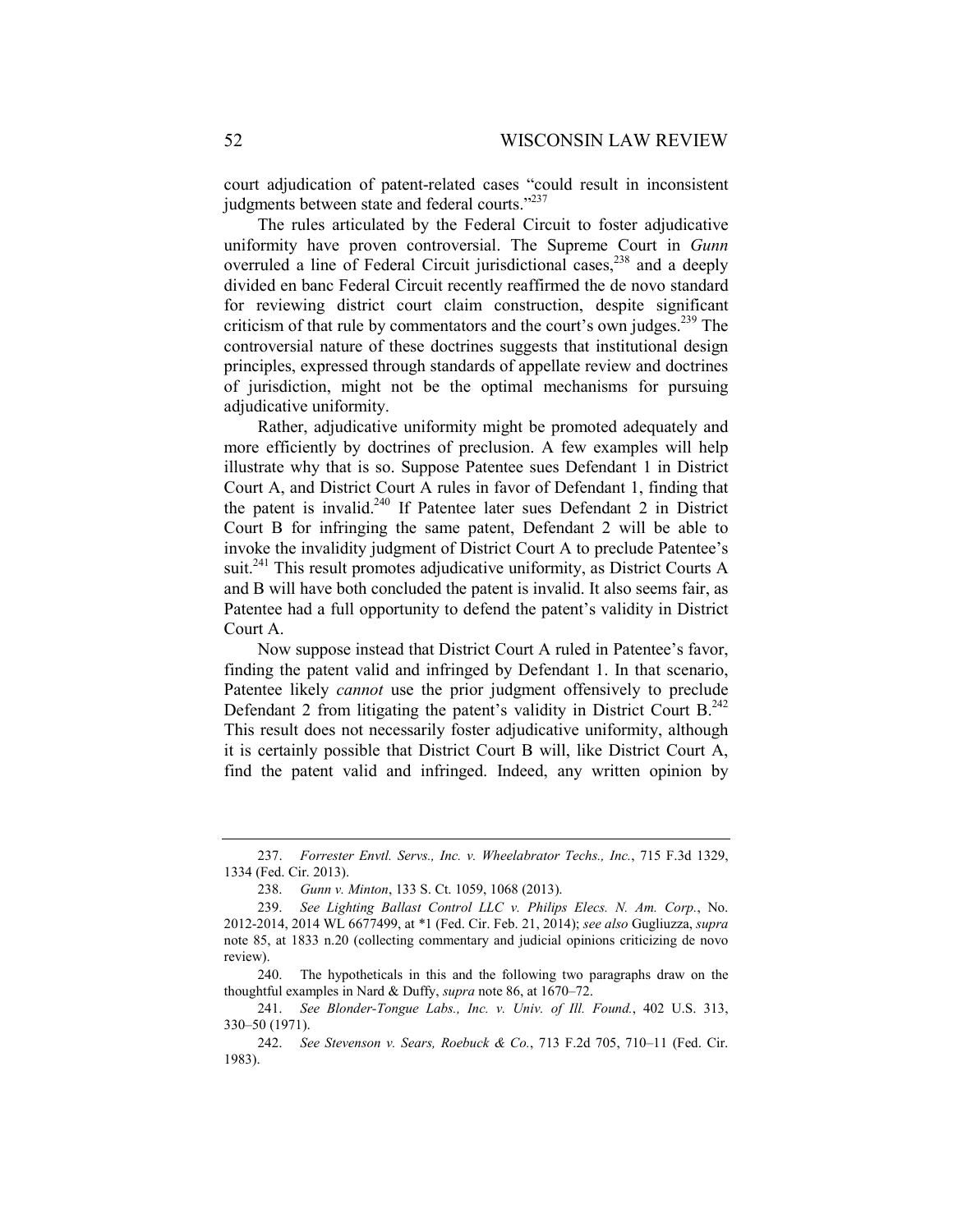District Court A might influence District Court B. But it only seems fair to allow Defendant 2 to litigate for itself the defense of patent invalidity.

Preclusion issues in claim construction work largely the same way:<sup>243</sup> Defendant 2 would likely be able to bind Patentee to the claim construction from the earlier case, but Patentee probably could not bind Defendant 2 to a claim construction from the earlier case to which Defendant 2 was not a party. These existing rules of issue preclusion provide a reasonable compromise between having a patent uniformly adjudicated and the parties' personal rights to fully litigate their legal claims and defenses.<sup>244</sup>

Although preclusion doctrine provides a reasonable level of adjudicative uniformity, it is not a perfect substitute for exclusive federal jurisdiction. The examples above all employed federal preclusion law, which contains some well-established principles for patent cases. Most importantly, the U.S. Supreme Court in *Blonder-Tongue Laboratories, Inc. v. University of Illinois Foundation*<sup>245</sup> held that a judgment that a patent is invalid may be asserted defensively by parties accused of infringing the same patent in the future.<sup>246</sup> By rejecting the so-called mutuality requirement, under which persons who were not parties to the prior litigation were unable to rely on the prior judgment, the Court established a rule that once a federal court determines a patent is invalid, that patent is invalid throughout the country. $247$ 

That would not necessarily be the case if the prior judgment was issued by a state court. Under choice-of-law rules, the preclusive effect of a judgment is usually determined by the law of the court that issued it.248 Thus, the preclusive effect of a judgment issued by, say, a Florida state court, would be determined by Florida preclusion law. Many states' preclusion laws are consistent with *Blonder-Tongue* and other aspects of federal preclusion law, which is itself shaped by the influential

- 246. *Id.* at 350.
- 247. *See generally id.*

 <sup>243.</sup> *See generally* Nard & Duffy, *supra* note 86, at 1670–72.

 <sup>244.</sup> This compromise, it should be noted, is somewhat disrupted by the Federal Circuit's holding that patent decisions by the ITC are not entitled to preclusive effect in subsequent district court litigation. *See Tex. Instruments, Inc. v. U.S. Int'l Trade Comm'n*, 851 F.2d 342, 344 (Fed. Cir. 1988); *see also* Robert W. Hahn & Hal J. Singer, *Assessing Bias in Patent Infringement Cases: A Review of International Trade Commission Decisions*, 21 HARV. J.L. & TECH., 457, 481 (2008) (discussing cases in which the ITC and district courts reached conflicting results); Kumar, *supra* note 183, at 563 (criticizing this rule).

 <sup>245. 402</sup> U.S. 313 (1971).

 <sup>248.</sup> *See* 18B WRIGHT ET AL., *supra* note 124, §§ 4467, 4469; *see also Migra v. Warren City Sch. Dist. Bd. of Educ.*, 465 U.S. 75, 81 (1984) ("It is now settled that a federal court must give to a state-court judgment the same preclusive effect as would be given that judgment under the law of the State in which the judgment was rendered.").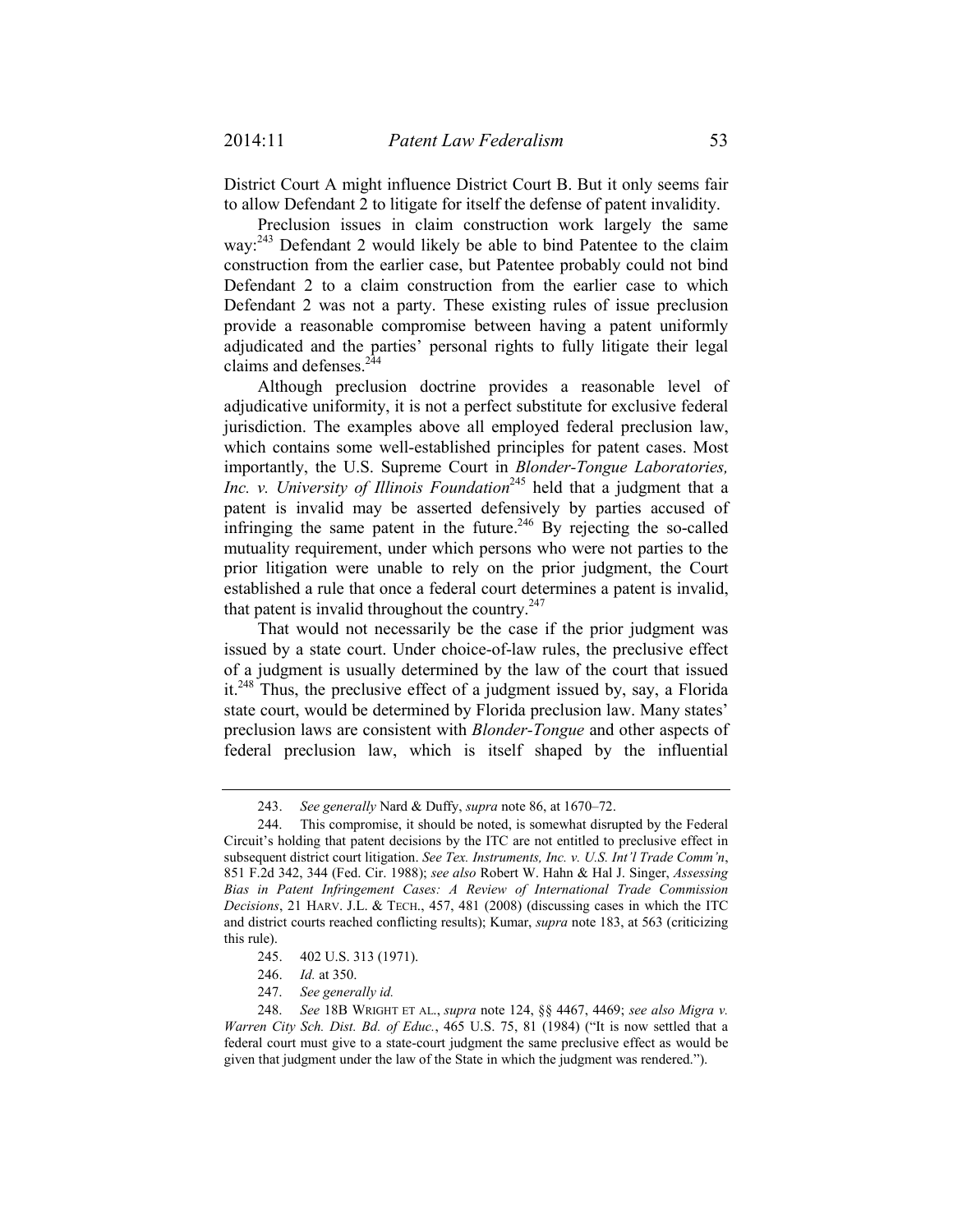*Restatement (Second) of Judgments*. 249 But state courts are under no obligation to follow federal preclusion law, and several states specifically retain the mutuality requirement rejected in *Blonder-Tongue*.<sup>250</sup> So, for example, if a patent holder filed an infringement suit in Florida state court and lost based on a finding of patent invalidity, that patent holder could potentially pursue a subsequent infringement suit against an infringer of the same patent because Florida retains a mutuality requirement.251 Therefore, the predictable preclusive effects of a federal judgment provide a persuasive, pragmatic justification for exclusive federal patent jurisdiction. That said, although a mutuality requirement remains on the books in some states, there is a clear trend away from mutuality, $252$  and a court determining the preclusive effects of a state court patent judgment might follow *Blonder-Tongue* even if there is state precedent to the contrary.253 So the case for exclusive jurisdiction based on preclusion concerns should not be overstated.

251. *See Katz*, 731 So. 2d at 1270.

 252. *See* Steven P. Nonkes, Note, *Reducing the Unfair Effects of Nonmutual Issue Preclusion through Damages Limits*, 94 CORNELL L. REV. 1459, 1464–68 (2009).

 <sup>249. 18</sup> WRIGHT ET AL., *supra* note 124, § 4401 n.2.

 <sup>250.</sup> *See, e.g.*, *Jones v. Blanton*, 644 So. 2d 882, 886 (Ala. 1994); *E.C. v. Katz*, 731 So. 2d 1268, 1269–70 (Fla. 1999); *Lichon v. Am. Universal Ins. Co.*, 459 N.W.2d 288, 298 (Mich. 1990); *Hofsommer v. Hofsommer Excavating, Inc.*, 488 N.W.2d 380, 385–86 (N.D. 1992); *see also Farred v. Hicks*, 915 F.2d 1530, 1533 (11th Cir. 1990) (applying Georgia law).

 <sup>253.</sup> For example, in *Beckett ex rel. Cont'l W. Ins. Co. v. United States*, 217 F.R.D. 541 (D. Kan. 2003), the federal district court noted that "Kansas has previously held to the [mutuality] requirement." *Id.* at 543 (citing *Keith v. Schiefen-Stockham Ins. Agency*, 498 P.2d 265, 273 (Kan. 1972)). The court observed, however, that one federal judge in 1976 had "predicted that, under the right circumstances, the Kansas Supreme Court would relax its mutuality requirement" and that this prediction "has been routinely followed by the federal courts in this district ever since." *Id.* at 543–44 (citing *Crutsinger v. Hess*, 408 F. Supp. 548, 554 (D. Kan. 1976), and additional cases); *see also Lichon*, 459 N.W.2d at 298 n.16 (noting "that lack of mutuality does not always preclude the application of collateral estoppel" because "[t]here are several well-established exceptions to the mutuality requirement"); *cf. Wood v. Kesler*, 323 F.3d 872, 880 n.10 (11th Cir. 2003) (noting that Alabama law on mutuality "is somewhat unclear"); *Farred*, 915 F.2d at 1533 (noting that Georgia law on mutuality is "unsettled"). On the propriety of a federal court ignoring a state supreme court holding on a matter of state law, see 19 WRIGHT ET AL., *supra* note 124, § 4507 ("Even if, in the considered judgment of the federal court . . . , the rule of law that was announced by the forum state's highest court is anomalous, antiquated, or simply unwise, it must be followed by the federal court . . . unless there are very persuasive grounds for believing that the state's highest court no longer would adhere to the previously announced principle." (footnote omitted) (citing cases)).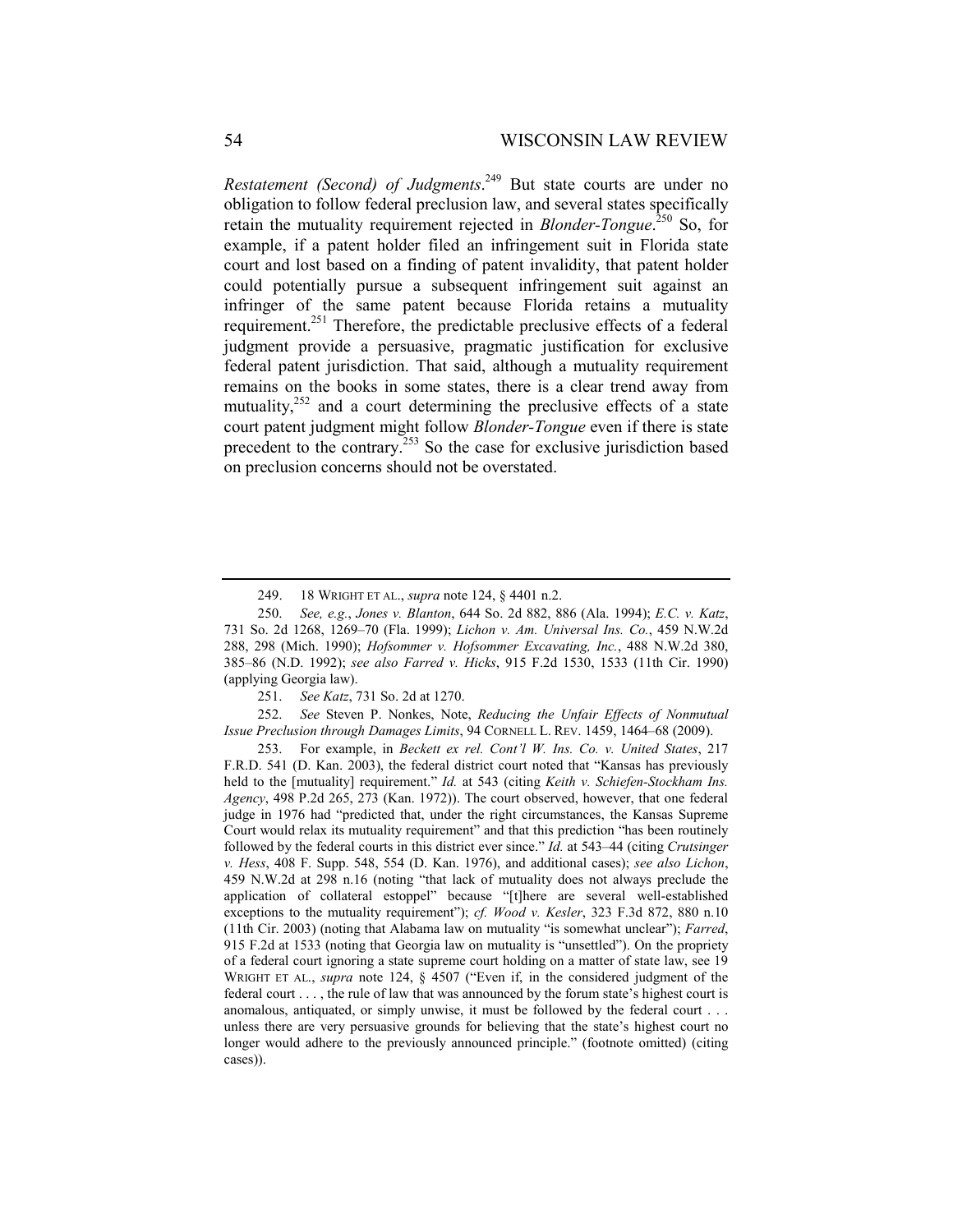#### *E. Exclusive Jurisdiction and Expertise*

The patent expertise justification for exclusive federal jurisdiction is in one sense a tautology. Under a long-standing regime of exclusive jurisdiction, only the federal courts can hear patent cases and develop expertise. In any event, most judicial experience in patent cases resides on the federal bench, both on the federal district courts and the Federal Circuit. Although the patent expertise provided by those institutions provides a modest case in support of exclusive federal jurisdiction, a stronger case can be constructed by also acknowledging the case management expertise provided by the federal district courts.

Examining the district courts first, it seems that any patent expertise on that bench provides an efficiency benefit. Jay Kesan and Gwendolyn Ball, for example, have shown that the average patent case is terminated about 10 percent more quickly when it is heard by a judge experienced in patent cases.254 This finding makes sense because patent litigation is complex and requires specialized procedures, such as *Markman* hearings to determine claim construction,<sup>255</sup> that dictate other important aspects of the case, such as summary judgment practice and jury instructions. Yet the efficiency of patent-experienced federal judges does not necessarily support a regime in which patent cases may be filed in any federal court *nationwide* because few district judges have significant preappointment exposure to patent law and only a small number of judges in a small number of districts obtain significant patent experience on the bench.<sup>256</sup>

 255. The *Markman* hearing derives its name from the case in which the Federal Circuit and Supreme Court decided that claim construction was a matter for the judge, not the jury, *Markman v. Westview Instruments, Inc.*, 52 F.3d 967, 989 (Fed. Cir. 1995) (en banc), *aff'd*, 517 U.S. 370 (1996).

 <sup>254.</sup> Jay P. Kesan & Gwendolyn G. Ball, *Judicial Experience and the Efficiency and Accuracy of Patent Adjudication: An Empirical Analysis of the Case for a Specialized Patent Trial Court*, 24 HARV. J.L. & TECH. 394, 428 (2011). In this discussion, I use the terms *expertise* and *experience* in their colloquial sense, with patent expertise flowing from extensive experience in patent cases. *See Expert*, MERRIAM-WEBSTER.COM, http://www.merriam-webster.com/dictionary/expert (last visited Mar. 6, 2014) ("having, involving, or displaying special skill or knowledge derived from training or *experience*" (emphasis added)). It should be noted, however, that some scholars have distinguished the two concepts and have shown that expertise in patent law (defined as having a technical degree and being a member of the patent bar) is predictive of the decision making of Federal Circuit judges, while accumulated experience (through repeated exposure to patent cases as a judge) is not. *See* Banks Miller & Brett Curry, *Expertise, Experience, and Ideology on Specialized Courts: The Case of the U.S. Court of Appeals for the Federal Circuit*, 43 LAW & SOC'Y REV. 839, 858 (2009); Banks Miller & Brett Curry, *Experts Judging Experts: The Role of Expertise in Reviewing Agency Decision Making*, 38 LAW & SOC. INQUIRY 55, 59–60 (2013).

 <sup>256.</sup> *See* Kesan & Ball, *supra* note 254, at 420–22, 447 tbl.3 (noting that, from 1995 through 2003, 20 percent of all federal district judges heard 60 percent of federal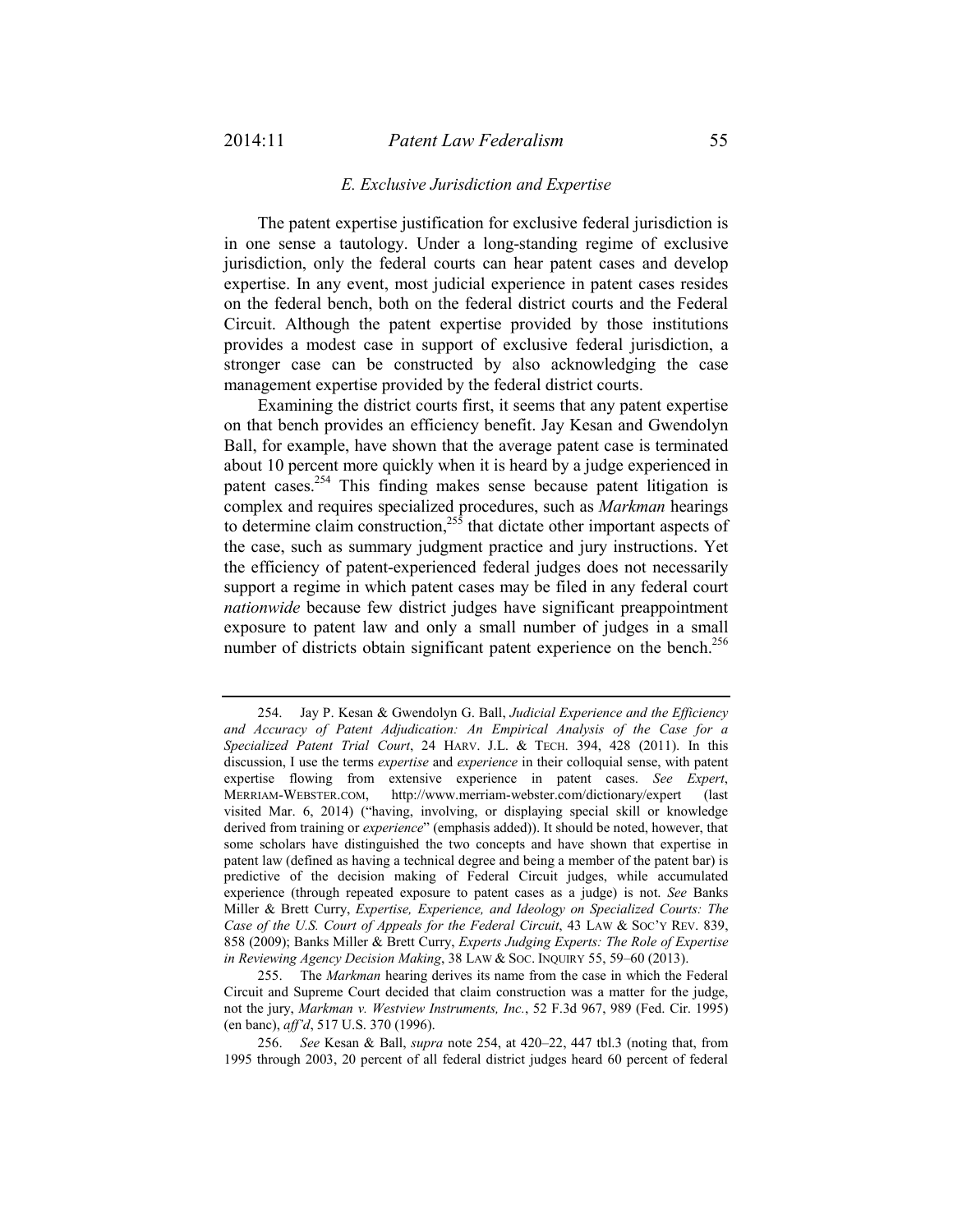Rather, the federal district courts' clustered patent experience suggests that patent cases should be limited to a smaller number of districts and judges, as is tentatively being attempted through the Pilot Program.

Although funneling patent cases to patent-experienced district judges seems to further judicial efficiency, it is less clear that patent experience improves the accuracy of case outcomes, at least as measured by the imperfect proxy of appellate reversal rates.<sup>257</sup> David Schwartz, for example, has shown that judges who have handled hundreds of patent cases are just as likely to have their claim constructions reversed by the Federal Circuit as judges who have handled few patent cases.<sup>258</sup> By contrast, Kesan and Ball studied a broader cross-section of issues that arise in patent cases and concluded that judges with substantial experience in patent cases have lower average reversal rates than judges with little experience in patent cases.<sup>259</sup> They also note, however, that this variation may be caused by factors besides experience, including simple randomness.<sup>260</sup>

Because of exclusive federal patent jurisdiction, the Federal Circuit is the sole appellate forum for patent cases, and that court, of course, provides significant patent expertise. Although the court hears cases involving many different areas of federal law, including not just patents but also veterans benefits, government employment disputes, and many others, the judges who have served on the court mostly have backgrounds in the commerce-related areas of the court's jurisdiction, particularly patents and international trade.<sup>261</sup> Moreover, even a judge without a background in patent law can develop some patent expertise (as I use the term)<sup>262</sup> by simply sitting on the Federal Circuit and

260. *Id.* 

patent cases, and that 40 percent of district judges heard, on average, one patent case per year).

 <sup>257.</sup> On the shortcomings of judging the quality of lower court decisions by reversal rates, see Richard S. Gruner, *How High Is Too High?: Reflections on the Sources and Meaning of Claim Construction Reversal Rates at the Federal Circuit*, 43 LOY. L.A. L. REV. 981, 1003 (2010).

 <sup>258.</sup> Schwartz, *supra* note 151, at 255–56; *see also* David L. Schwartz, *Courting Specialization: An Empirical Study of Claim Construction Comparing Patent Litigation before Federal District Courts and the International Trade Commission*, 50 WM. & MARY L. REV. 1699, 1702–04 (2009) (finding that the Federal Circuit reverses the claim construction decisions of the ITC's administrative law judges, who are also viewed as patent experts, at about the same rate it reverses claim constructions of district courts with significant patent dockets).

 <sup>259.</sup> Kesan & Ball, *supra* note 254, at 438.

 <sup>261.</sup> *See* Gugliuzza, *supra* note 10, at 1468–69; *see also Judges*, U.S. COURT OF APPEALS FOR THE FED. CIRCUIT, http://www.cafc.uscourts.gov/judges/randall-r-raderchief-judge.html (last visited Mar. 6, 2014) (providing biographical information on the court's judges).

 <sup>262.</sup> *See supra* note 254.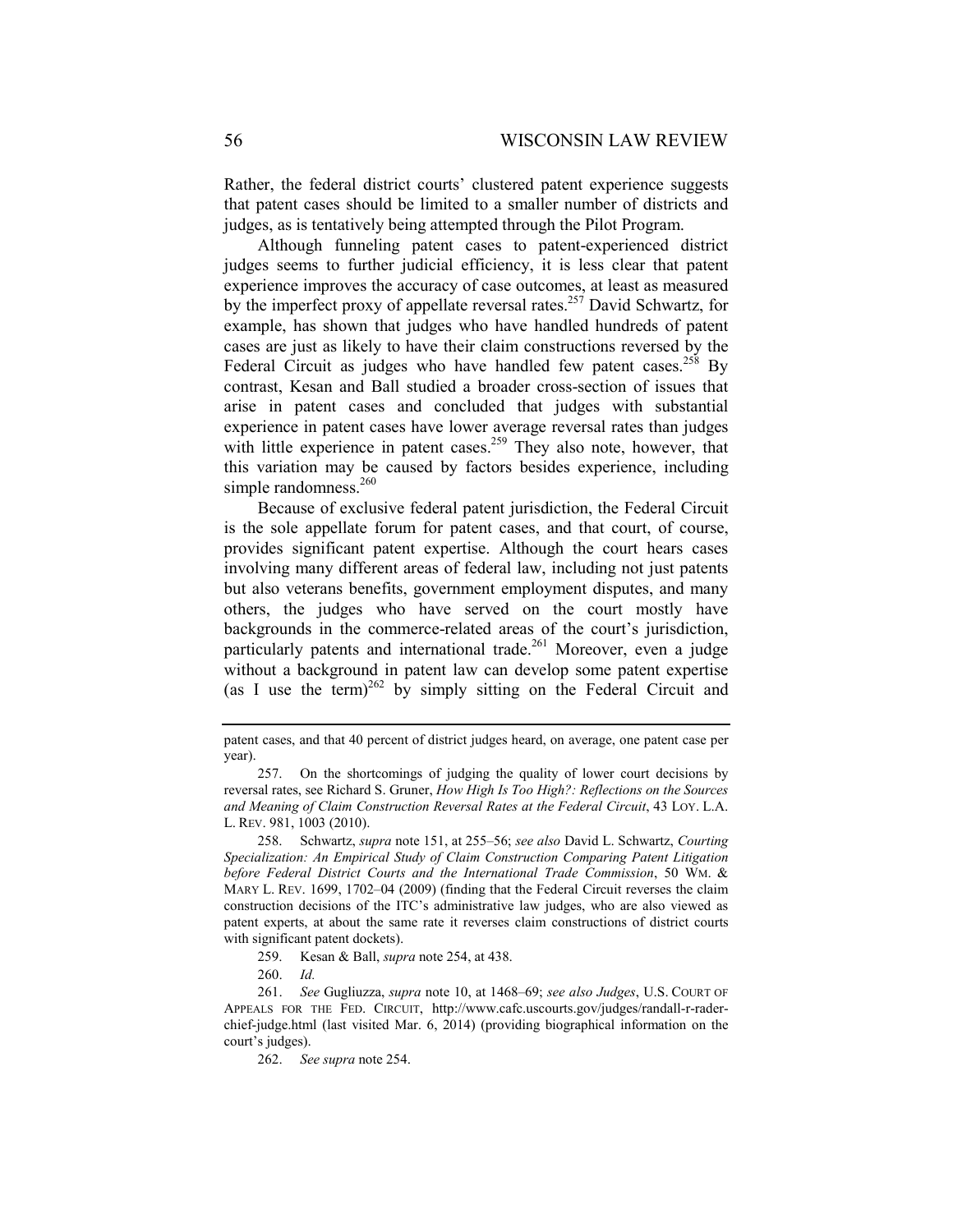deciding patent cases. Also, the court's judges tend to hire law clerks with technical or scientific backgrounds (likely because of their fluency in patent law), $^{263}$  and the court obtains input from its technical assistants, who assist the judges both before and after a case is submitted and who review precedential opinions before they are published.<sup>264</sup> But is the Federal Circuit's patent expertise normatively beneficial? Does it therefore justify the current regime of exclusive federal jurisdiction?

Expert judicial adjudication is often justified by reference to what Lawrence Baum has called the "neutral virtues" of the uniformity of law, efficiency of case processing, and quality of decisions.<sup>265</sup> As discussed above, it is questionable whether the relatively expert Federal Circuit has provided legal uniformity in patent law.<sup>266</sup> As for efficiency, although some Federal Circuit judges have bragged that their court is "quicker to hear arguments and issue decisions than most circuit courts,"<sup>267</sup> it is not entirely clear that the data supports that assertion. In 2012, for example, the median time interval from filing the notice of appeal to disposition in the regional circuits was 9.8 months,<sup>268</sup> while in the Federal Circuit the median time interval from docketing to disposition was 9.9 months.<sup>269</sup>

That said, there are such significant differences between the caseloads of the regional circuits and the Federal Circuit that it is difficult to meaningfully compare the courts' respective efficiency. On

265. BAUM, *supra* note 68, at 4.

 267. Paul R. Michel, *Past, Present, and Future in the Life of the U.S. Court of Appeals for the Federal Circuit*, 59 AM. U. L. REV. 1199, 1206 (2010).

 <sup>263.</sup> Kimberly A. Moore, *Are District Court Judges Equipped to Resolve Patent Cases?*, 15 HARV. J.L. & TECH. 1, 18 (2001).

 <sup>264.</sup> *See* U.S. COURT OF APPEALS FOR THE FED. CIRCUIT, INTERNAL OPERATING PROCEDURES No. 10-5 (2010), *available at* www.cafc.uscourts.gov/images/stories/rulesof-practice/IOPsMaster.pdf ("When all panel votes are in on a precedential opinion or order, the authoring judge circulates the opinion and any concurring or dissenting opinions, with a transmittal sheet, to each judge. A copy is also circulated to the senior technical assistant (STA), and if requested the STA shall provide information on potential conflicts between the panel-approved opinion and any other prior opinions of the court or other relevant precedents.").

 <sup>266.</sup> *See supra* Part II.B.1.

 <sup>268. 2012</sup> JUDICIAL BUSINESS, *supra* note 179, tbl.B-4.

 <sup>269.</sup> U.S. COURT OF APPEALS FOR THE FED. CIRCUIT, MEDIAN TIME TO DISPOSITION IN CASES TERMINATED AFTER HEARING OR SUBMISSION [hereinafter FEDERAL CIRCUIT TIME TO DISPOSITION], *available at* http://www.cafc.uscourts.gov/images/stories/ Statistics/med%20disp%20time%20merits\_table.pdf. Note that docketing, the event from which the Federal Circuit measures time to disposition, occurs slightly *later* in the appellate process than the filing of the notice of appeal, the event from which time to disposition is measured in the regional circuits. *See* FED. CIR. R. 3 practice note ("An appeal is filed when the notice of appeal is received by the trial court. An appeal sent to this court by the trial court clerk is docketed when it is assigned a docket number, a docket card for the appeal is made available to the public, and the names of the parties to the appeal are recorded in the party index that is available to the public.").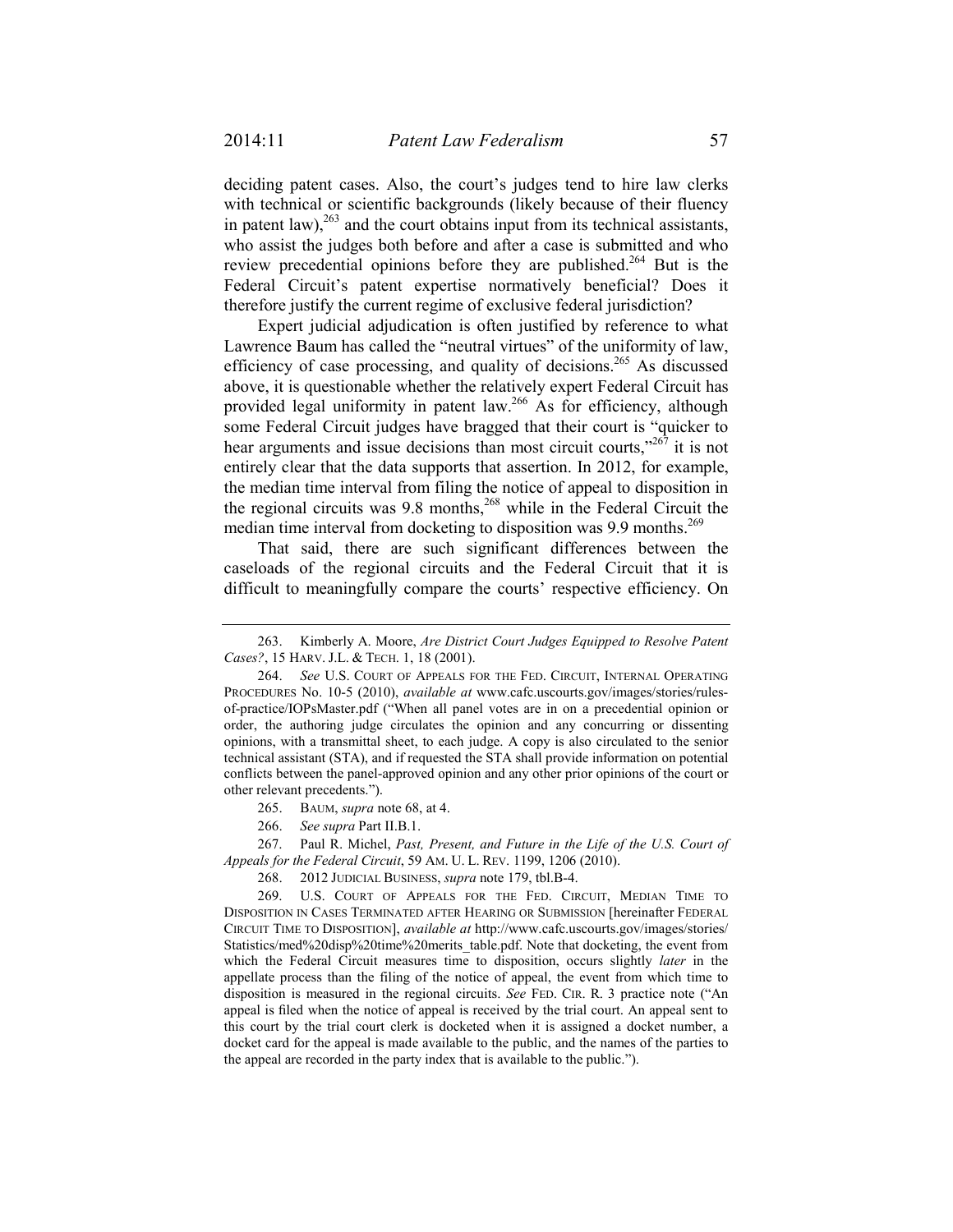the one hand, the Federal Circuit has a smaller caseload per judge than most regional circuits, so one might say that the Federal Circuit ought to process cases much more quickly than the regional circuits.<sup>270</sup> On the other hand, the cases heard by the Federal Circuit, particularly the patent cases that comprise nearly half the court's docket, are more complex than the average regional circuit case, which might make it remarkable that the Federal Circuit processes cases at roughly the same speed as its sister circuits.271 For a more fine-grained analysis, one might compare the time to disposition by the regional circuits in non-prisoner civil cases (12.2 months) $^{272}$  with the time to disposition by the Federal Circuit in cases appealed from the district courts, which should be overwhelmingly if not exclusively patent cases  $(11.8 \text{ months})^{273}$  Although this data suggests that the Federal Circuit might be slightly more efficient than the regional circuits, it is far from indisputable evidence in support of the claim that the patent-expert Federal Circuit enhances the efficiency of appellate patent litigation.

The last neutral virtue that the expert Federal Circuit (and, therefore, exclusive federal jurisdiction) might provide is an enhanced quality of decision making, sometimes referred to as accuracy. Defining what constitutes a "high quality" or "accurate" judicial decision is difficult and arguably subjective, particularly in cases close enough to reach a final judgment on appeal. Rochelle Dreyfuss has provided as useful a definition as any, suggesting that accuracy should be measured by whether patent law is "responsive to the philosophy of the Patent Act, to national competition policies, and to the needs of researchers and technology users."274 Many commentators have considered whether the current patent system, under the guidance of the Federal Circuit, is serving its purpose of promoting innovation.<sup>275</sup> Although this literature is

 <sup>270.</sup> *See generally* 2012 JUDICIAL BUSINESS, *supra* note 179, tbl.B-1, B-8 (showing that 1381 appeals were filed in the Federal Circuit in 2012, fewer than in any other circuit except the D.C. Circuit).

 <sup>271.</sup> On the composition of the Federal Circuit's docket, see U.S. COURT OF APPEALS FOR THE FED. CIRCUIT, APPEALS FILED, BY CATEGORY FY 2012, http://www.cafc.uscourts.gov/images/stories/the-court/statistics/Caseload\_by\_Category\_ Appeals\_Filed\_2012.pdf.

 <sup>272. 2012</sup> JUDICIAL BUSINESS, *supra* note 179, tbl.B-4A.

 <sup>273.</sup> FEDERAL CIRCUIT TIME TO DISPOSITION, *supra* note 269. Besides its jurisdiction over patent appeals from the district courts, the Federal Circuit also has jurisdiction over appeals in contract actions brought against the federal government under the "Little" Tucker Act. 28 U.S.C. § 1295(a)(2) (2012). Little Tucker Act cases are subject to concurrent jurisdiction in the district courts and the Court of Federal Claims if the amount in dispute is \$10,000 or less. *Id.* § 1346(a)(2).

 <sup>274.</sup> Dreyfuss, *supra* note 152, at 5.

 <sup>275.</sup> For a survey of the literature on patent law and innovation, see Ouellette, *supra* note 231, at 7–13.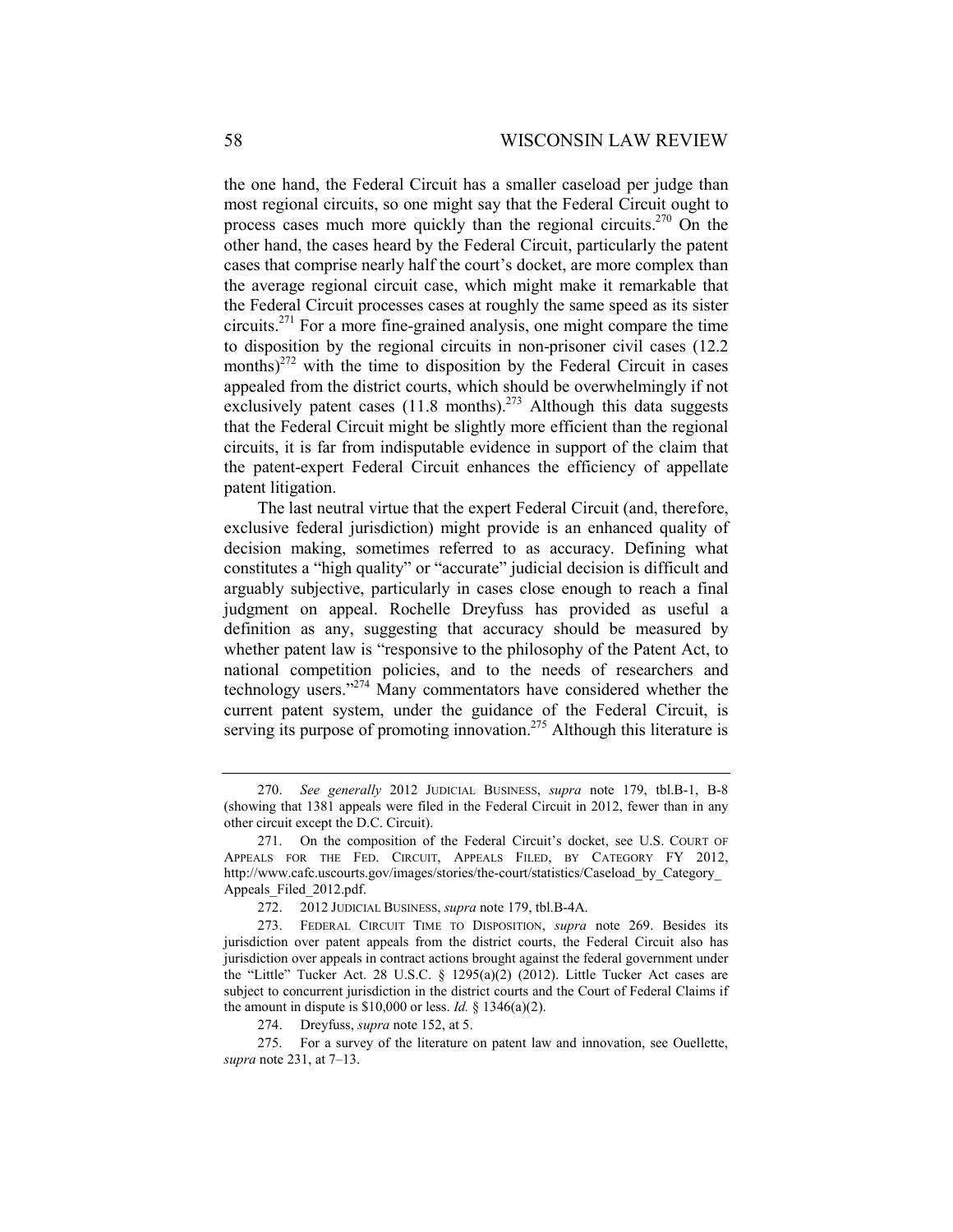rich and varied, many commentators believe that the patent system needs improvement, citing the increasing number of patents of unclear scope and the growing amount and cost of patent litigation.<sup>276</sup> Some commentators attribute the patent system's problems to the Federal Circuit.277 That said, some commentators are more sanguine about the state of the patent system $^{278}$  and about the Federal Circuit's performance.<sup>279</sup> For present purposes, it is not necessary to resolve this ongoing debate. The salient point is that, based on the current state of knowledge, the evidence is at best equivocal as to whether the Federal Circuit's patent expertise benefits the patent system.

Thus, it is less than compelling to justify the current regime of nationwide exclusive federal jurisdiction on the patent expertise of federal judges either at the trial or appellate level. As discussed earlier, however, there is a second dimension of expertise that the federal courts—particularly the federal district courts—can provide: *case management expertise*. 280 This concept refers to the general capability of a judge or a court to efficiently process complex litigation, patent litigation included. The case management expertise of the federal district courts might provide stronger support for a regime of exclusive federal jurisdiction than patent expertise does. Kesan and Ball, for example, showed that district judges who have simply spent more time on the federal bench—regardless of how many patent cases they have heard process patent cases more quickly, $281$  suggesting that seasoned federal judges might be the best judges to handle patent cases.<sup>282</sup>

 <sup>276.</sup> *See, e.g.*, JAMES BESSEN & MICHAEL J. MEURER, PATENT FAILURE: HOW JUDGES, BUREAUCRATS, AND LAWYERS PUT INNOVATORS AT RISK 10–19 (2008).

 <sup>277.</sup> *See, e.g.*, *id.* at 18; Nard & Duffy, *supra* note 86, at 1620–21; Diane P. Wood, Keynote Address, *Is It Time to Abolish the Federal Circuit's Exclusive Jurisdiction in Patent Cases?*, 13 CHI.-KENT J. INTELL. PROP. 1, 5–10 (2013).

 <sup>278.</sup> *See, e.g.*, F. Scott Kieff, *Property Rights and Property Rules for Commercializing Inventions*, 85 MINN. L. REV. 697, 753–54 (2001) (arguing that "disparate features of the existing patent system—previously thought to be unrelated or mutually antithetical—actually operate together to effectively promote invention commercialization"). *But cf.* F. Scott Kieff, *Removing Property from Intellectual Property and (Intended?) Pernicious Impacts on Innovation and Competition*, 19 SUP. CT. ECON. REV. 25, 49–50 (2011) (arguing that recent judicial decisions have reduced the role of patents "in facilitating the coordination and contracting that can lead to increased competition and access").

 <sup>279.</sup> *See, e.g.*, Petherbridge, *supra* note 149, at 430, 464 (suggesting, based on an empirical study of Federal Circuit case law on the doctrine of equivalents, that "the court might . . . be capable of managing a jurisprudential framework that supplies a pipeline of ideas useful for incrementally advancing the law").

 <sup>280.</sup> *See supra* Part I.B.

 <sup>281.</sup> Kesan & Ball, *supra* note 254, at 450 tbl.V.

 <sup>282.</sup> On how experience with patent cases affects the substance of judicial decisions, see Lemley et al., *supra* note 182, at 28, which suggests that judges who have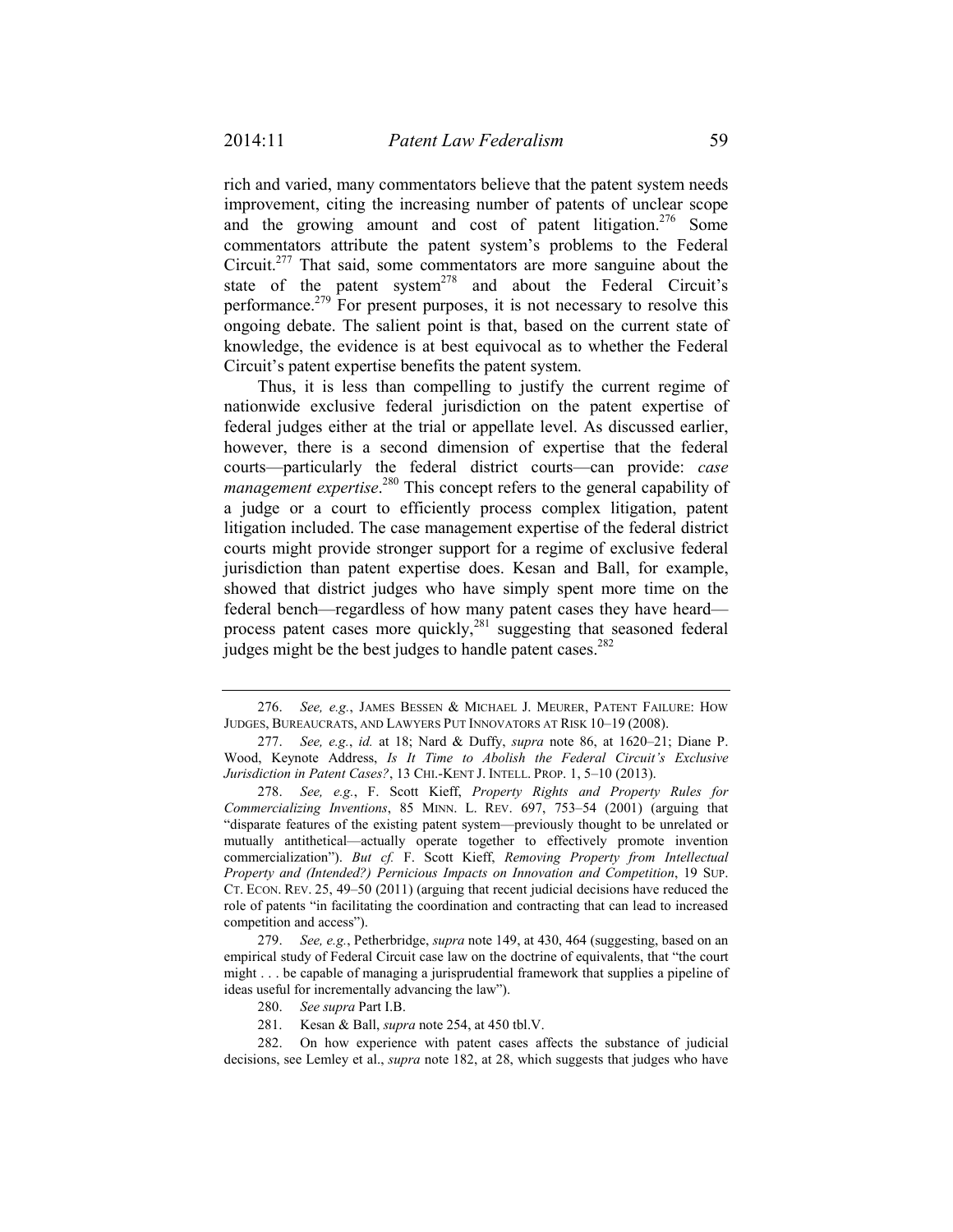More fundamentally, it is difficult to quarrel with the perception that federal district judges are of higher quality than state trial judges.<sup>283</sup> Federal judges are viewed as better at performing the judicial task, they are better paid, they have law clerks with more impressive credentials, and they come from more sophisticated practice backgrounds. In his classic article explaining the preference of civil rights plaintiffs for federal court, Burt Neuborne suggested that the preference stemmed in part from the federal courts' high level of "technical competence."<sup>284</sup> "Stated bluntly," Neuborne wrote, "federal trial courts tend to be better equipped to analyze complex, often conflicting lines of authority and more likely to produce competently written, persuasive opinions than are state trial courts."<sup>285</sup> Although the preference among civil rights plaintiffs for federal trial courts has been weakened by decades of conservative ascendancy on the Supreme Court and lower federal courts,<sup>286</sup> the observations about technical competence still seem to be widely held.<sup>287</sup>

In addition to the judges themselves, other mechanisms make the federal courts well equipped to manage patent litigation. As discussed, many judicial districts have adopted special procedural rules for patent cases.288 Those rules address the complications of patent cases by providing default protective orders and by setting timelines for the parties to submit infringement and validity contentions and for the court to conduct its *Markman* hearing. Federal district courts also make available magistrate judges to mediate discovery disputes (which can be

heard a substantial number of patent cases are more likely to reject a patent holder's claim of infringement than judges who have heard few patent cases.

 <sup>283.</sup> *See* THOMAS B. MARVELL ET AL., COURT SELECTION: STUDENT LITIGATION IN STATE AND FEDERAL COURTS 15 (1982); POSNER, *supra* note 15, at 216; Victor E. Flango, *Attorneys' Perspectives on Choice of Forum in Diversity Cases*, 25 AKRON L. REV. 41, 81 (1991).

 <sup>284.</sup> Burt Neuborne, *The Myth of Parity*, 90 HARV. L. REV. 1105, 1120 (1977).

 <sup>285.</sup> *Id.* 

 <sup>286.</sup> *See* Burt Neuborne, *Parity Revisited: The Uses of a Judicial Forum of Excellence*, 44 DEPAUL L. REV. 797, 798–99 (1995).

 <sup>287.</sup> For survey data on the perceived technical competence of federal district judges, see, for example, Kristin Bumiller, *Choice of Forum in Diversity Cases: Analysis of a Survey and Implications for Reform*, 15 LAW & SOC'Y REV. 749, 755–68 (1980–81) (empirical study based on a survey of attorneys in diversity-jurisdiction-eligible cases, concluding that the perceived higher quality of federal judges was an important factor driving filing decisions); Neal Miller, *An Empirical Study of Forum Choices in Removal Cases under Diversity and Federal Question Jurisdiction*, 41 AM. U. L. REV. 369, 393, 433 (1992) (empirical study based on a survey of attorneys in cases removed to federal court, concluding that "[t]he research findings clearly support the view that federal judges are perceived as superior to state court judges").

 <sup>288.</sup> *See supra* Part II.B.2.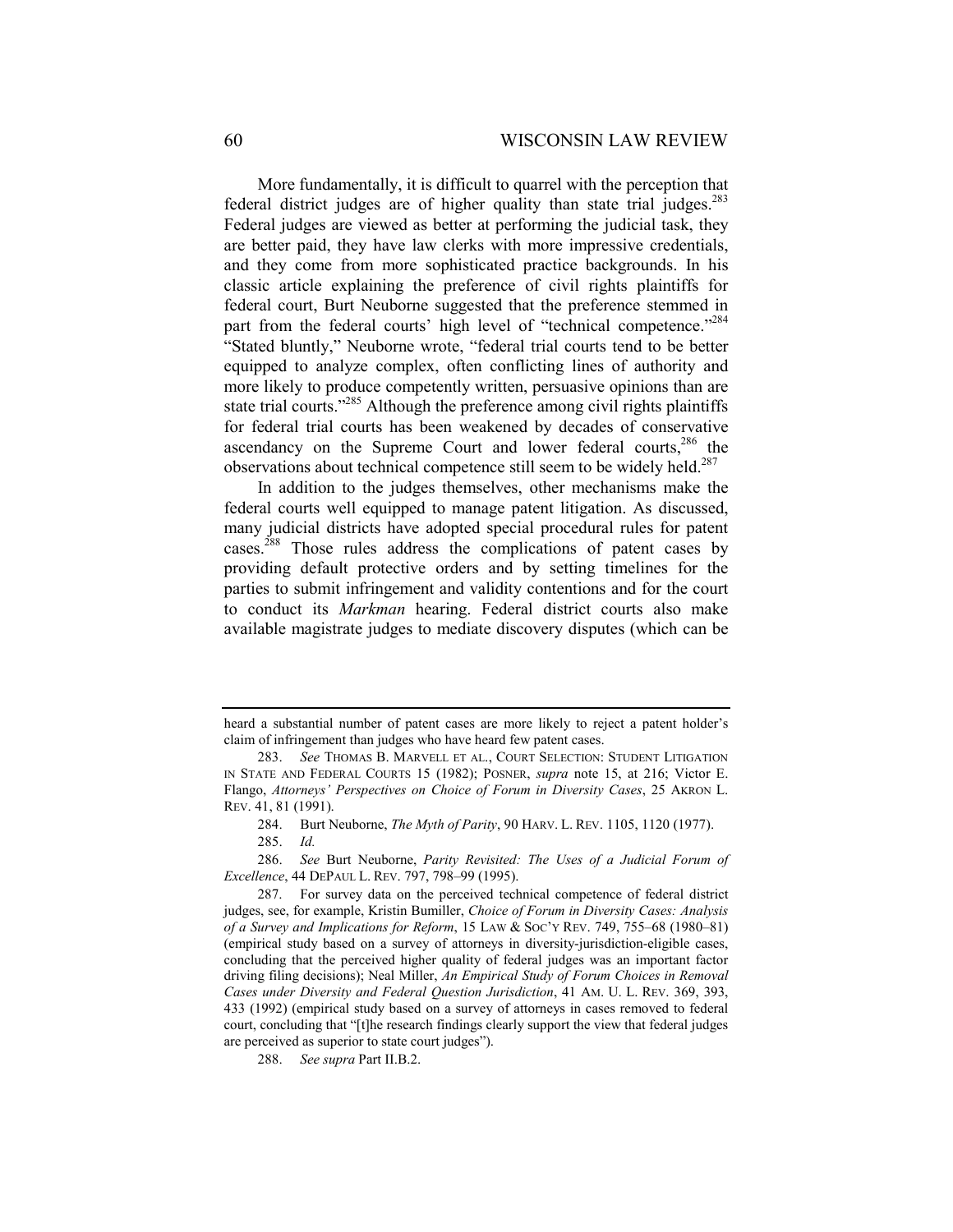critically important in patent cases), conduct settlement conferences, and even preside over trials with the consent of the parties.<sup>289</sup>

If it is accurate to describe federal district courts and district judges as providing technical competence and case management expertise, jurisdictional allocation becomes in part a question of distributive consequences: What types of cases are so important that a "judicial forum of excellence"—the federal district courts—should be made available?<sup>290</sup> Patent cases may well qualify, as they often have high financial stakes and involve technology that is widely used by the public. I return to the issue of distributive consequences later, when addressing the normative question of whether exclusive jurisdiction should be abolished. $291$  For now, the salient point is that the patent expertise rationale for exclusive jurisdiction might be usefully complemented by a concern about the respective case management capabilities of state and federal trial courts.

It is worth noting, however, that those who doubt the capabilities of state judges might be speaking too broadly. There is wide variation in the quality of state judges, just as there is variation in the quality of federal judges.<sup>292</sup> For example, there are state trial courts with excellent reputations for handling complex cases, such as the commercial division in the New York system, the Delaware Court of Chancery, and the North Carolina Business Court, among others.<sup>293</sup> And while state trial judges have a low position in the hierarchy of the legal profession,<sup>294</sup> state appellate judges—the judges who would ultimately be shaping patent doctrine under a regime of concurrent jurisdiction—are relatively well paid and well regarded.<sup>295</sup> Indeed, federal judges are often appointed from the state appellate judiciaries.

#### III. RETHINKING EXCLUSIVE JURISDICTION

So far, this Article has argued that exclusive federal patent jurisdiction should be justified not by simply citing the tropes of legal uniformity and patent expertise. Rather, any defense of exclusive jurisdiction should, at a minimum, also acknowledge that it ensures the

 <sup>289.</sup> *See* PETER S. MENELL ET AL., PATENT CASE MANAGEMENT JUDICIAL GUIDE 2-72 to 2-73, 4-19 (2d. ed. 2012).

 <sup>290.</sup> *See* Neuborne, *supra* note 286, at 797–800; Seinfeld, *supra* note 17, at 151.

 <sup>291.</sup> *See infra* Part III.B.

 <sup>292.</sup> *See* SOLIMINE & WALKER, *supra* note 16, at 38; Paul M. Bator, *The State Courts and Federal Constitutional Litigation*, 22 WM. & MARY L. REV. 605, 629 (1981).

 <sup>293.</sup> *See infra* Part III.A.

 <sup>294.</sup> *See* BAUM, *supra* note 68, at 217.

 <sup>295.</sup> SOLIMINE & WALKER, *supra* note 16, at 37; Bator, *supra* note 292, at 629–30.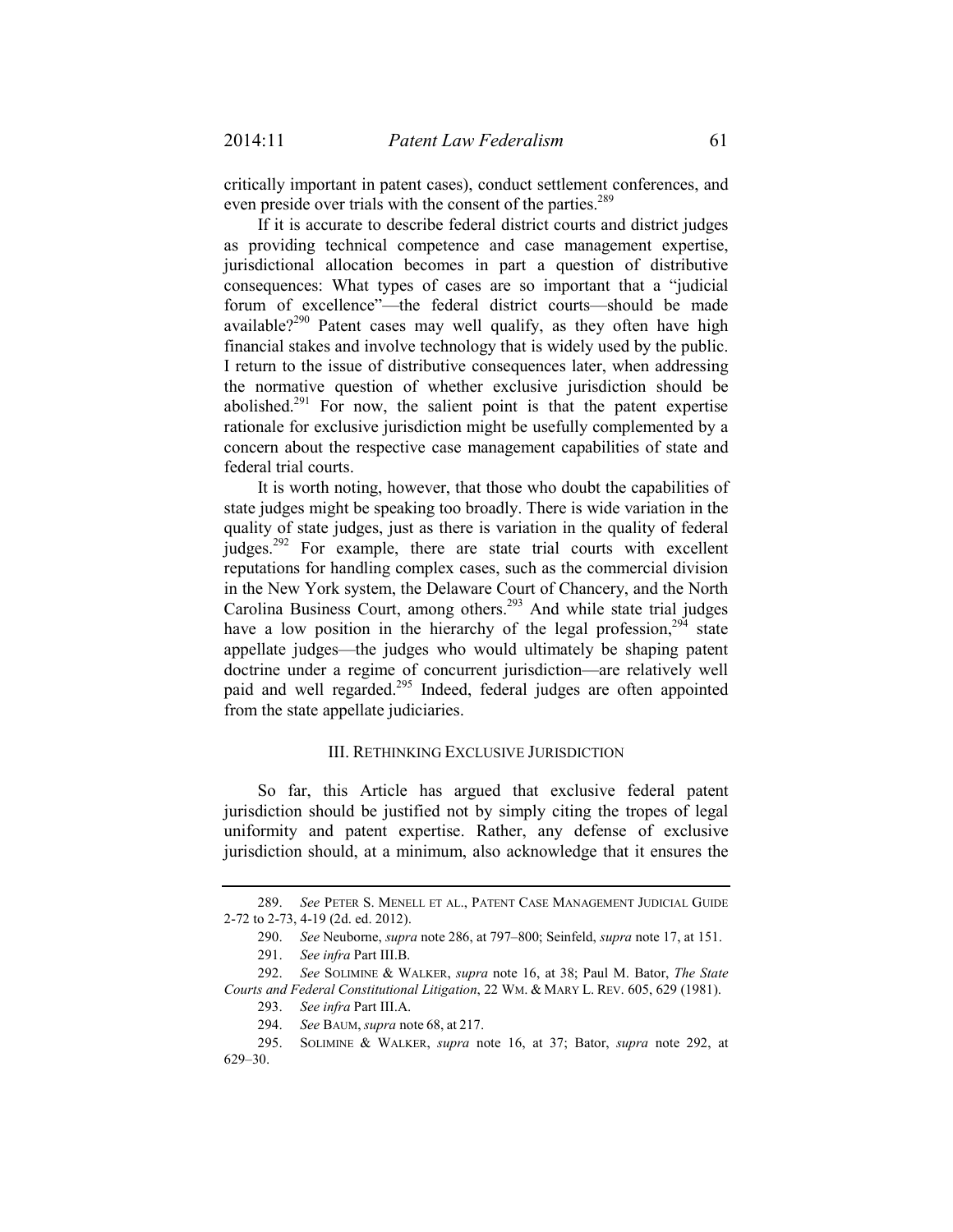uniformity of preclusive effects and provides for patent disputes the case management expertise of federal district courts. This Part first weighs this new, pragmatic case for exclusive patent jurisdiction against the benefits that could flow from concurrent state-federal jurisdiction. It then considers the consequences of abolishing exclusive federal jurisdiction and concludes that even if Congress were to change the jurisdictional statute, most patent cases would still be litigated in a small number of federal district courts.

## *A. What State Courts Could Offer*

One benefit of concurrent state-federal jurisdiction is that it would modestly improve judicial economy, especially in state law cases involving embedded patent issues, such as state law tort claims stemming from patent-related conduct. Under exclusive jurisdiction, objections to state court jurisdiction can be raised at any time—even on appeal—and if the state court lacks jurisdiction, the entire case must be restarted in federal court.296 Moreover, as discussed above, prevailing doctrine does not always provide clear guidance on whether a state law claim "arises under" patent law and is therefore subject to exclusive federal jurisdiction.297 To recap, the Supreme Court in *Gunn v. Minton* suggested that state law claims will rarely arise under federal law, but the Federal Circuit in *Forrester* asserted the continuing vitality of much of the court's pre-*Gunn* case law embracing a broad scope of exclusive federal jurisdiction over state law claims.

Concurrent jurisdiction would avoid some but not all of those difficulties. Federal courts deciding motions to remand in removal cases would still have to apply the unsettled "arising under" doctrine to determine whether the federal court has original jurisdiction.<sup>298</sup> But if the defendant did not try to remove, which sometimes occurs in state law cases involving embedded patent issues,<sup>299</sup> federal jurisdiction would be unavailable once the thirty-day deadline for removal passed.<sup>300</sup> Although the number of state appellate decisions dismissing patent-related cases

 <sup>296.</sup> *See, e.g.*, *Minton v. Gunn*, 355 S.W.3d 634, 636–39 (Tex. 2011) (finding that the state courts lacked jurisdiction after the trial court had granted summary judgment and the state court of appeals had affirmed), *rev'd*, 133 S. Ct. 1059 (2013).

 <sup>297.</sup> *See supra* Part II.A.

 <sup>298.</sup> *See* 28 U.S.C. § 1441(a) (2012) (providing that "any civil action brought in a State court of which the district courts of the United States have original jurisdiction[] may be removed" to federal court).

 <sup>299.</sup> *See, e.g.*, *Gunn*, 355 S.W.3d 634.

 <sup>300.</sup> *See* 28 U.S.C. § 1446(b) (2012).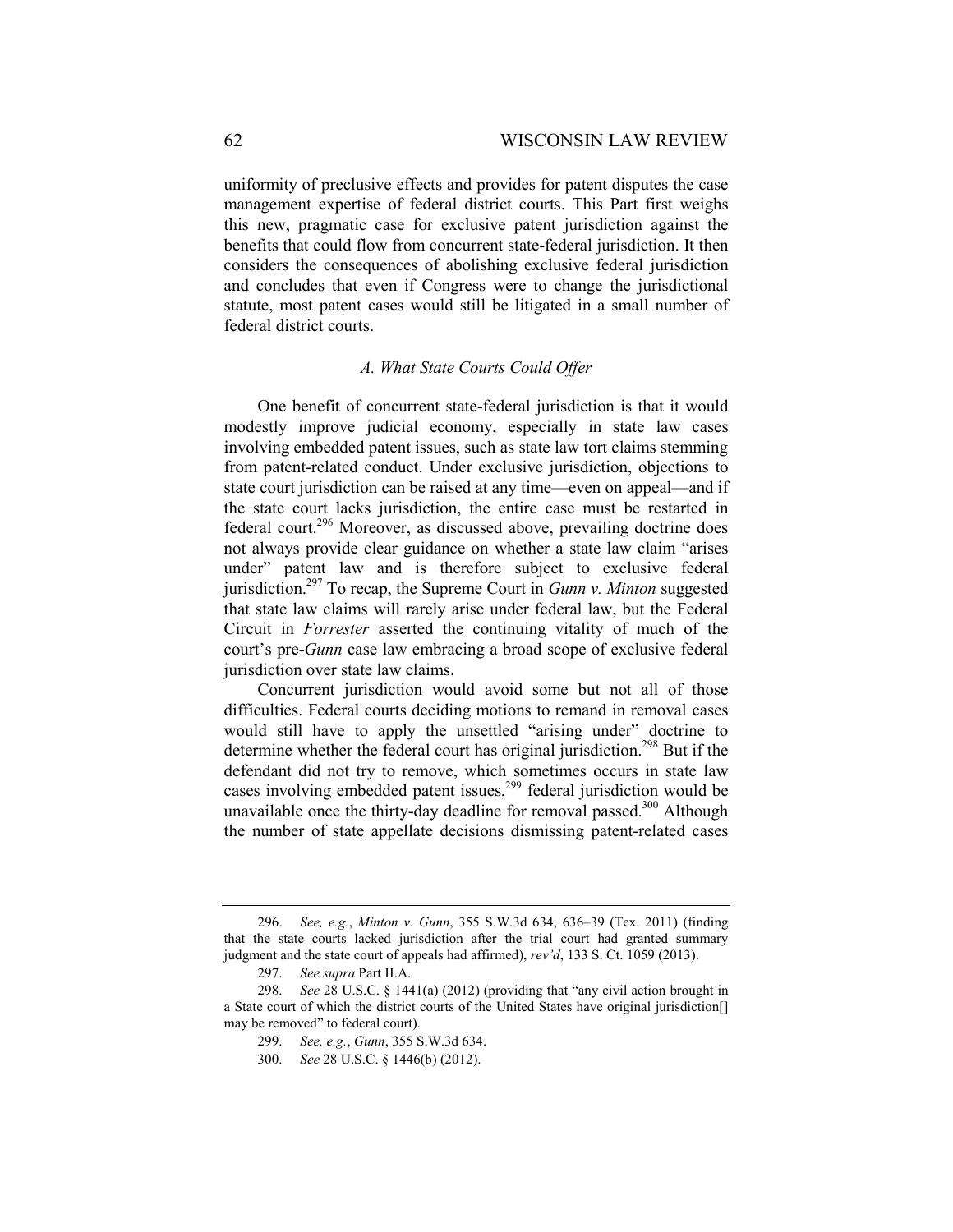for lack of jurisdiction is relatively small, those cases do exist, $301$  and late jurisdictional objections are unsuccessfully raised in many more cases. That said, in cases in which the district court denied a motion to remand filed by the plaintiff, the denial of the motion to remand would be appealable after a final judgment, $302$  and the federal appellate court would have to wrestle with the question of whether the plaintiff's claim arose under federal law. Thus, concurrent jurisdiction would save state courts from having to decide difficult questions about the jurisdiction of the federal courts, but the federal district and appellate courts would still face questions about their own "arising under" jurisdiction.<sup>303</sup>

Another possible reason to support concurrent patent jurisdiction with a right of removal is that exclusive jurisdiction overrides the parties' right to choose what they believe is the optimal forum. Respecting the parties' choice would seem to have inherent benefits. As Martin Redish has noted, concurrent jurisdiction "employ[s] the litigants as our jurisdictional watchdogs."<sup>304</sup> Because they are "[m]otivated by self-interest," Redish argues, "the litigants in an individual case will be driven to choose the forum that will provide them with better justice."<sup>305</sup> For example, if a particular state court attracted a large patent caseload because it processed cases efficiently, that caseload would signal to other courts how to improve their processes.

On the other hand, the forum that the parties find to be in their self-interest might not always align with the public interest—a consideration that could justify overriding party preference. Lynn LoPucki, for example, has argued that permitting large corporations to file for bankruptcy in practically any federal judicial district has led bankruptcy courts to compete to be as friendly as possible to the debtor's management, a position that is often harmful to the company's

 <sup>301.</sup> *See, e.g.*, *Lockwood v. Sheppard, Mullin, Richter & Hampton*, 93 Cal. Rptr. 3d 220, 221 (Ct. App. 2009); *Stark v. Advanced Magnetics, Inc.*, 736 N.E.2d 434, 441 (Mass. App. Ct. 2000); *Miracle Boot Puller Co. Ltd. v. Plastray Corp.*, 269 N.W.2d 496, 498 (Mich. Ct. App. 1978); *Gunn*, 355 S.W.3d at 636.

 <sup>302.</sup> *See Caterpillar, Inc. v. Williams*, 482 U.S. 386, 390–91 (1987); *see also Kircher v. Putnam Funds Trust*, 547 U.S. 633, 640–42 (2006) (noting that the *grant* of a motion to remand based on lack of subject matter jurisdiction is *not* appealable, citing 28 U.S.C. § 1447(d)).

 <sup>303.</sup> Of course, the most straightforward way to end litigation over whether a state law claim arises under federal law would be to simply limit arising under jurisdiction to claims actually created by federal law. *See Am. Well Works Co. v. Layne & Bowler Co.*, 241 U.S. 257, 260 (1916) (Holmes, J.) ("A suit arises under the law that creates the cause of action.").

 <sup>304.</sup> Redish, *supra* note 15, at 1811.

 <sup>305.</sup> *Id.*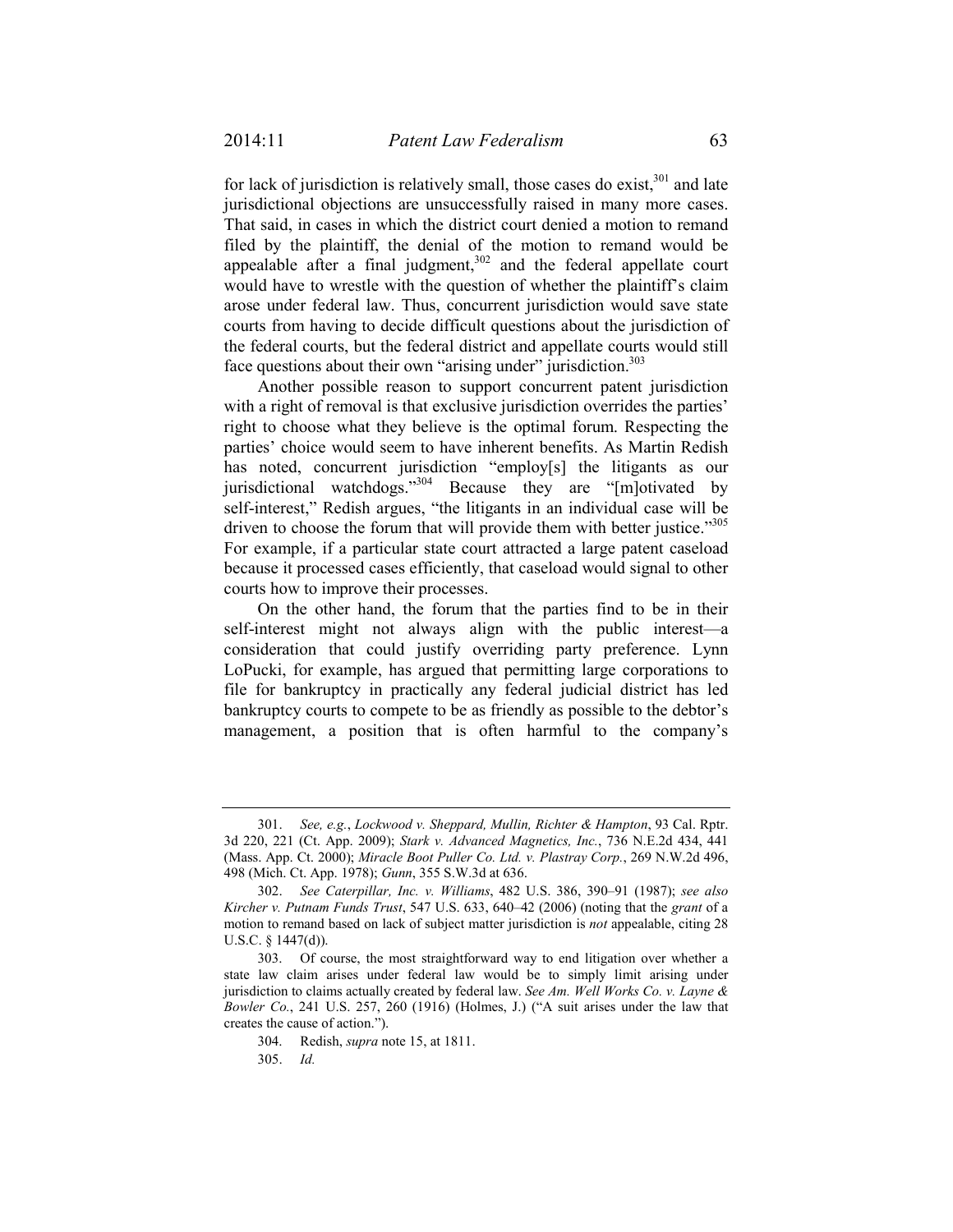creditors.306 In patent law, however, it seems unlikely that concurrent state-federal jurisdiction would create unsavory judicial competition. Creditors in bankruptcy cases, who stand to suffer the most harm from judicial competition, have little input about where the case is filed and adjudicated. By contrast, under a regime of concurrent state-federal patent jurisdiction, a defendant would have the right to remove a case from state court to the local federal district court, permitting it to escape a state court it viewed as unsatisfactory.

If anything, concerns about questionable judicial competition *already exist* in the current system of exclusive jurisdiction. The Eastern District of Texas in particular has been derided as a haven for forum-shopping patent plaintiffs.<sup>307</sup> That court, the story goes, has been competing to attract patent cases in the wake of tort reform in the State of Texas and the decline of the local oil and railroad industries.<sup>308</sup> The Federal Circuit, for its part, seems aware of the perceived problems with so many high stakes patent matters being decided in Marshall, Texas (population  $23,523$ ).<sup>309</sup> The court has recently granted several petitions filed by defendants seeking to transfer Eastern District patent cases to more convenient locations.<sup>310</sup> But there is only so much the Federal Circuit can do because the federal venue statute for patent infringement cases offers most plaintiffs many acceptable options, permitting infringement cases against corporations to be filed in any district where the corporation is subject to personal jurisdiction.<sup>311</sup> Thus, although concurrent state-federal jurisdiction would at first blush appear to create opportunities for unseemly judicial competition and forum shopping, the marginal difference between exclusive and concurrent jurisdiction may

 <sup>306.</sup> *See* LYNN M. LOPUCKI, COURTING FAILURE: HOW COMPETITION FOR BIG CASES IS CORRUPTING THE BANKRUPTCY COURTS 17–19 (2005).

 <sup>307.</sup> *See, e.g.*, Daniel Fisher, *Plaintiff Paradise*, FORBES, Aug. 20, 2009, *available at* http://www.forbes.com/forbes/2009/0907/outfront-patent-law-texas-plaintiffparadise.html.

 <sup>308.</sup> *See* Ronen Avraham & John M. Golden, *From PI to IP: Yet Another Unexpected Effect of Tort Reform* 8–9 n.19 (U. of Tex. Law, Law & Econ. Research Paper No. 211, 2012), *available at* http://ssrn.com/abstract=1878966; Julie Creswell, *So Small a Town, So Many Patent Suits*, N.Y. TIMES, Sept. 24, 2006, http://www.nytimes.com/2006/09/24/business/24ward.html.

 <sup>309.</sup> *2010 Population Finder*, U.S. CENSUS BUREAU, http://www.census.gov/ popfinder (last visited Mar. 6, 2014).

 <sup>310.</sup> *See* Paul R. Gugliuzza, *The New Federal Circuit Mandamus*, 45 IND. L. REV. 343, 346 (2012).

 <sup>311.</sup> *See* Jeanne C. Fromer, *Patentography*, 85 N.Y.U. L. REV. 1444, 1453–55 (2010) (discussing 28 U.S.C. § 1400(b) and relevant case law).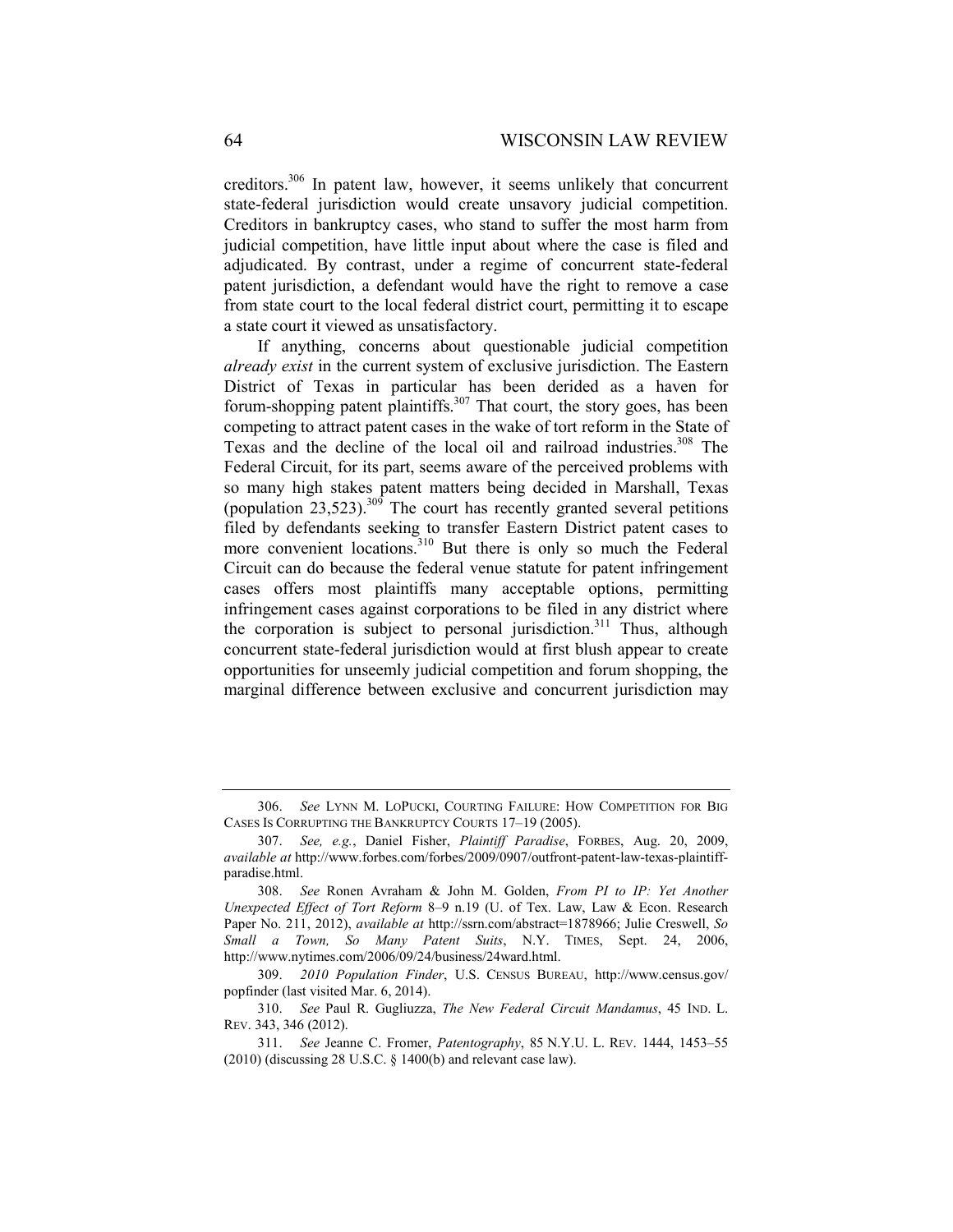be negligible, with concurrent jurisdiction providing the added benefit of respecting the choice of parties who choose to litigate in state court.<sup>312</sup>

Concurrent jurisdiction could also provide access to useful institutional structures that are not present in the federal judiciary. The PTO, for example, has been collecting public comments on the possibility of a small claims court for patent cases.<sup>313</sup> The aim of a small claims court would be to provide an economical forum for disputes in which the amount in controversy is small. Under the current system, the cost of litigating many patent cases outweighs the benefits. According to the American Intellectual Property Law Association, the average cost of a patent infringement suit where less than \$1 million is at stake is \$490,000 through the end of discovery and \$916,000 through trial.<sup>314</sup>

Although a patent small claims court might provide better access to justice in some cases, it is not clear that, on balance, a small claims court is the optimal solution to the high costs of patent litigation. General small claims courts are often thought to be pro-business debt collection courts,<sup>315</sup> and a patent small claims court could be used to harass small defendants.<sup>316</sup> Indeed, the idea of a federal patent small claims court was first floated in the  $1980s$ ,  $317$  but previous proposals all failed.

For a project on patent law federalism, the reasons why those proposals failed are instructive. One reason seems to be that the proposals were too broad, calling for a new court with nationwide jurisdiction.<sup>318</sup> Also, the proposals had not been tested on a smaller scale, so there was no evidence that a small claims court would be successful.<sup>319</sup> Those shortcomings suggest that developing a patent small claims tribunal could be an ideal policy space to be filled by state

 313. *See* Request for Comments on a Patent Small Claims Proceeding in the United States, 77 Fed. Reg. 74,830 (Dec. 18, 2012).

315. BAUM, *supra* note 68, at 41 & n.9.

 317. Request for Comments on a Patent Small Claims Proceeding in the United States, 77 Fed. Reg. at 74,830.

 <sup>312.</sup> The defendant's removal right would also preserve the Federal Circuit's ability to entertain claims that venue is unduly inconvenient. A defendant sued in an inconvenient state court could remove the case to the local federal court and file a motion under 28 U.S.C. § 1404(a) to transfer the case to a more convenient forum. If the district court denied the transfer motion, the defendant could seek immediate review in the Federal Circuit through the writ of mandamus. *See* Gugliuzza, *supra* note 310, at 346.

 <sup>314.</sup> AM. INTELL. PROP. L. ASS'N, REPORT OF THE ECONOMIC SURVEY: 2011, at I-153. (2011).

 <sup>316.</sup> *See* Colleen V. Chien & Michael J. Guo, *Does the U.S. Patent System Need a Patent Small Claims Proceeding?* 4 (Santa Clara Univ. Sch. of Law Legal Studies Research Papers Series, Working Paper No. 10-13), *available at*  http://ssrn.com/abstract=2249896.

 <sup>318.</sup> Robert P. Greenspoon, *Is the United States Finally Ready for a Patent Small Claims Court?*, 10 MINN. J.L. SCI. & TECH. 549, 556 (2009).

 <sup>319.</sup> *Id.*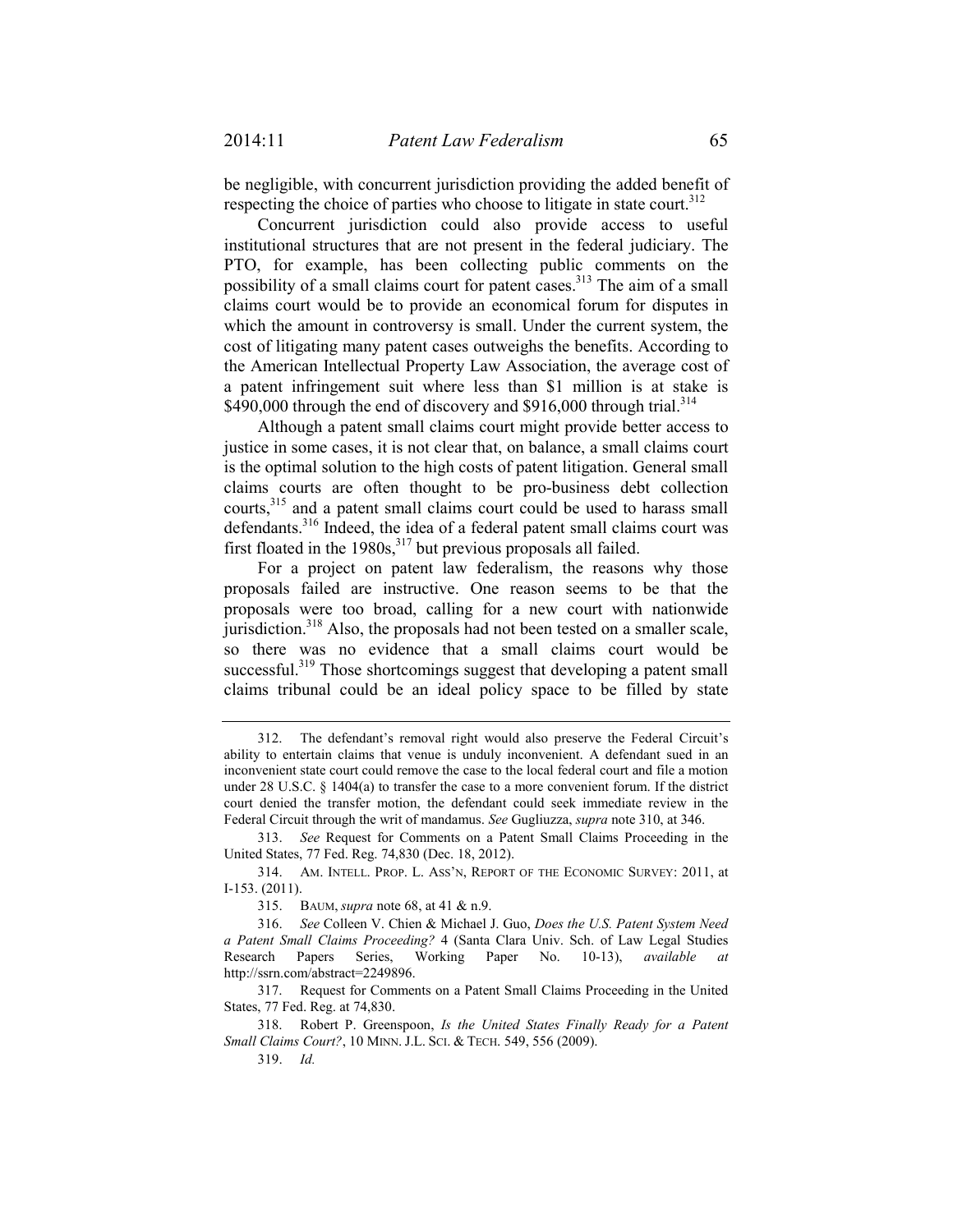regulation, with the state performing the proverbial "laboratory" experiment.<sup>320</sup>

At first glance, it might seem unlikely that a state would create a patent small claims court—or any kind of specialized patent court. But more than a dozen states have created or authorized specialized courts for business disputes.<sup>321</sup> A state interested in experimenting with a patent court could create such a court as an adjunct to its business court. Importantly, creating a patent court might not even require any legislative intervention, for existing business courts often have substantial discretion to organize their dockets. $322$ 

In addition to well-known business courts, such as the Commercial Division of the New York Supreme Court and the Delaware Court of Chancery, there are other, lesser-known state courts that could offer benefits to patent litigants. Maryland, for example, has a special program for business and technology cases.<sup>323</sup> Similarly, Delaware has expanded the Chancery Court's jurisdiction to include technology disputes where the claim for damages is \$1 million or more.<sup>324</sup>

The key benefits of business courts are often described using the neutral virtues of efficiency, accuracy, and uniformity.<sup>325</sup> Specifically, business courts have knowledgeable, specialized judges and streamlined case management procedures. $326$  In addition, some supporters tout the

 323. MD. CODE ANN., Courts, Judges, and Attorneys § 16-205 (WEST 2013); *see*  Anne Tucker Nees, *Making a Case for Business Courts: A Survey of and a Proposed Framework to Evaluate Business Courts*, 24 GA. ST. U. L. REV. 477, 508 (2007); *Maryland Business and Technology Case Management Program*, MD. CTS., http://www.courts.state.md.us/businesstech/index.html (last visited Mar. 6, 2014).

 324. DEL. CODE ANN. tit. 10 § 346(a)(5) (2013). Technology disputes subject to Chancery Court jurisdiction include cases relating to:

the purchase or lease of computer hardware; the development, use, licensing or transfer of computer software; information, biological, pharmaceutical, agricultural or other technology of a complex or scientific nature that has commercial value, or the intellectual property rights pertaining thereto; the creation or operation of Internet web sites; [and] rights or electronic access to electronic, digital or similar information.

*Id.* § 346(c)(1).

 <sup>320.</sup> *See New State Ice Co. v. Liebmann*, 285 U.S. 262, 311 (1932) (Brandeis, J., dissenting).

 <sup>321.</sup> *See* BAUM, *supra* note 68, at 191.

 <sup>322.</sup> *See, e.g.*, Mitchell L. Bach & Lee Applebaum, *A History of the Creation and Jurisdiction of Business Courts in the Last Decade*, 60 BUS. LAW. 147, 160–61, 176–77 (2004) (discussing the Commercial Calendar in Cook County, Illinois, which was established at the behest of the court's presiding judge, and a similar program in Philadelphia).

 <sup>325.</sup> *See* BAUM, *supra* note 68, at 208–09.

 <sup>326.</sup> Christopher R. Drahozal, *Business Courts and the Future of Arbitration*, 10 CARDOZO J. CONFLICT RESOL. 491, 492 (2009).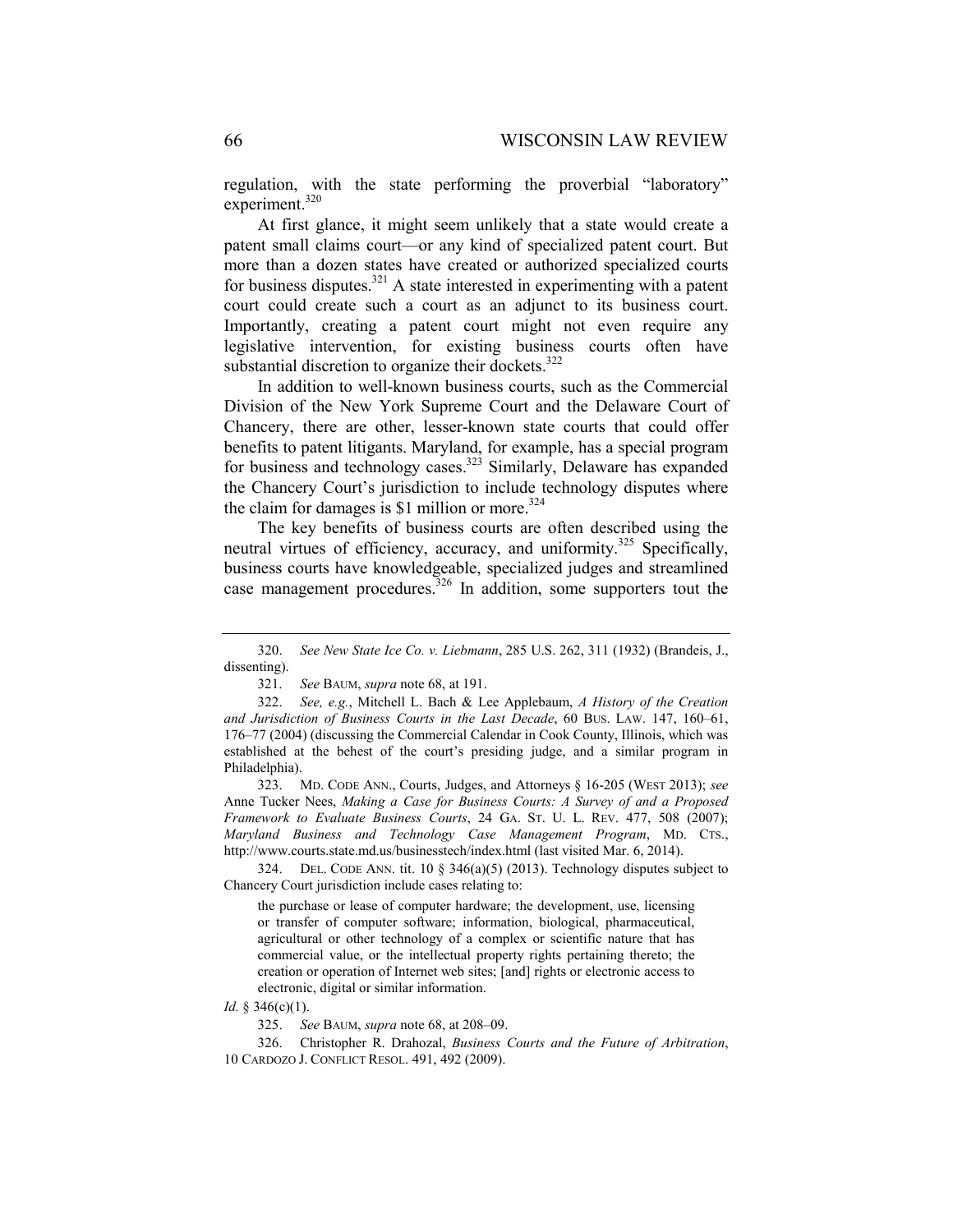courts' benefits to small businesses.<sup>327</sup> These are many of the same aims that policymakers are seeking in the federal system through both a small claims court and the Pilot Program.

Evidence on the performance of business courts is mostly anecdotal.<sup>328</sup> Lawyers and litigants, however, appear to be relatively happy with the courts' performances.<sup>329</sup> For example, in 2001, SunTrust Bank attempted a hostile takeover of Wachovia at the same time Wachovia was pursuing a friendly merger with First Union.<sup>330</sup> These transactions spawned much litigation, and the three parties agreed to bring all of their state *and federal* claims in the North Carolina Business Court.<sup>331</sup> One reason for the courts' popularity seems to be the strong, collaborative dialogue between the courts and their local bar. In Philadelphia, for instance, as part of the Commerce Case Management Program within the Court of Common Pleas, local lawyers act as judges *pro tempore* to mediate disputes and conduct settlement conferences.<sup>332</sup>

A prominent critique of business courts is that, because of their specialized caseload, they will become captured by business interests.<sup>333</sup> Assuming this criticism to be true, it is not clear that it would map onto a specialized state patent court. In patent cases, many litigants are patent-holding plaintiffs in some matters and accused patent infringers in others. The parties' changing interests, some have argued, moderate doctrine from favoring either side. $334$  That said, many scholars believe that the creation of the Federal Circuit skewed legal doctrine in favor of patent validity, but that the court has not been more likely than the regional circuits before it to find infringement.335 This evidence could be read to suggest that the Federal Circuit has increased patent activity generally without favoring either patent holders or accused infringers an outcome that patent *lawyers* might prefer.<sup>336</sup> Reasoning by analogy,

333. *See* BAUM, *supra* note 68, at 194 (citing other sources).

 334. *See* Thomas H. Case & Scott R. Miller, *An Appraisal of the Court of Appeals for the Federal Circuit*, 57 S. CAL. L. REV. 301, 310 (1984).

 335. *See, e.g.*, Matthew D. Henry & John L. Turner, *The Court of Appeals for the Federal Circuit's Impact on Patent Litigation*, 35 J. LEGAL STUD. 85, 114 (2006).

 336. A recent study suggests that a high rate of patent validity is in fact a more important driver of patenting activity than the rate of patent infringement. *See* Matthew D. Henry & John L. Turner, Across Five Eras: Patent Enforcement in the United States

 <sup>327.</sup> *See* Ember Reichgott Junge, *Business Courts: Efficient Justice or Two-Tiered Elitism?*, 24 WM. MITCHELL L. REV. 315, 317–18 (1998).

 <sup>328.</sup> BAUM, *supra* note 68, at 194.

 <sup>329.</sup> *See generally* Bach & Applebaum, *supra* note 322.

 <sup>330.</sup> *Id.* at 169.

 <sup>331.</sup> *Id.* 

 <sup>332.</sup> *See id.* at 176–77 (describing the "working relationship" between courts and the bar as the "hallmark of the [Philadelphia] Program's creation, operation, and success").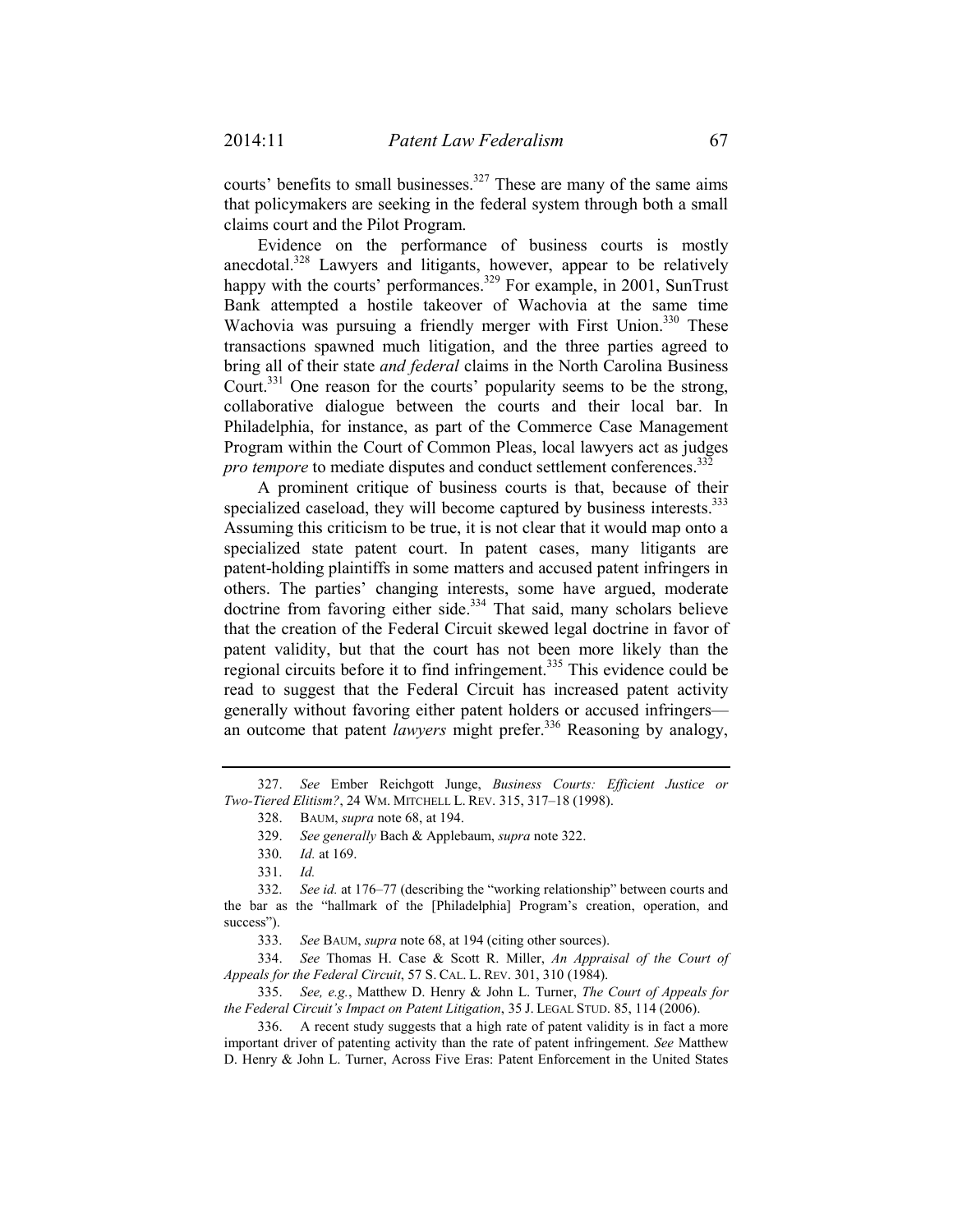perhaps the most significant danger of capture with a specialized state patent court would be that the court would become captured by its local patent litigation bar.<sup>337</sup>

#### *B. Should Congress Repeal Exclusive Jurisdiction?*

To answer the normative question of whether exclusive jurisdiction should be abolished, it is necessary to return to the issue of distributive consequences. Those consequences are important because, as discussed, one of the stronger justifications for exclusive jurisdiction is that the federal courts are a "forum of excellence" staffed by judges who are competent technicians and capable of managing complex litigation.<sup>338</sup>

Under the current model, all patent litigants are forced into federal court, even if they would prefer state court. Those who have studied the matter suggest it is more expensive to litigate a case in federal court than it is to litigate a similar case in state court.<sup>339</sup> Pretrial practice in particular appears to be more expensive in federal court than in state court.<sup>340</sup> Yet some evidence suggests that outcomes are similar in both state and federal courts, with plaintiffs and defendants faring similarly well in both arenas. $341$  Also, although survey data indicates that attorneys typically favor the jurisdiction that provides faster disposition, in some

<sup>1929–2006</sup> at 23 (June 4, 2013) (unpublished manuscript), *available at* http://ssrn.com/ abstract=2274383. Specifically, Professors Henry and Turner show that the increase in the rate of patent validity shortly after the Federal Circuit was created coincided with a surge in patenting and litigation, but that a drop in the rate of patent infringement in 1990 did not lead to a similar reduction in patenting. *Id.* 

 <sup>337.</sup> One might suggest, drawing on the common justification for federal diversity jurisdiction, that a specialized state court would also be captured by local patent *litigants*. Although state courts are often perceived to be biased in favor of local litigants, there is significant uncertainty about whether state courts are in fact biased. *See* Debra Lyn Bassett, *The Hidden Bias in Diversity Jurisdiction*, 81 WASH. U. L.Q. 119, 144 & nn.124–26 (2003) (citing studies).

 <sup>338.</sup> *See supra* notes 286–90 and accompanying text.

 <sup>339.</sup> Herbert M. Kritzer et al., *Courts and Litigation Investment: Why Do Lawyers Spend More Time on Federal Cases?*, 9 JUST. SYS. J. 7, 8 (1984); Miller, *supra* note 287, at 405.

 <sup>340.</sup> *See* Kritzer et al., *supra* note 339, at 12–15.

 <sup>341.</sup> Herbert M. Kritzer et al., *Winners and Losers in Litigation: Does Anyone Come Out Ahead?*, *in* AMERICAN COURT SYSTEMS: READINGS IN JUDICIAL PROCESS AND BEHAVIOR 516, 523 (Sheldon Goldman & Austin Sarat eds., 2d ed. 1989); *see also* David M. Trubek et al., *The Costs of Ordinary Litigation*, 31 UCLA L. REV. 72, 118 (1983) (finding that defendants are more successful in federal court, but that the difference in success between state and federal courts is not statistically significant). *But see* Clermont & Eisenberg, *supra* note 194, at 593–96 (concluding that plaintiffs fare worse in cases removed from state to federal court than in cases originally filed in federal court).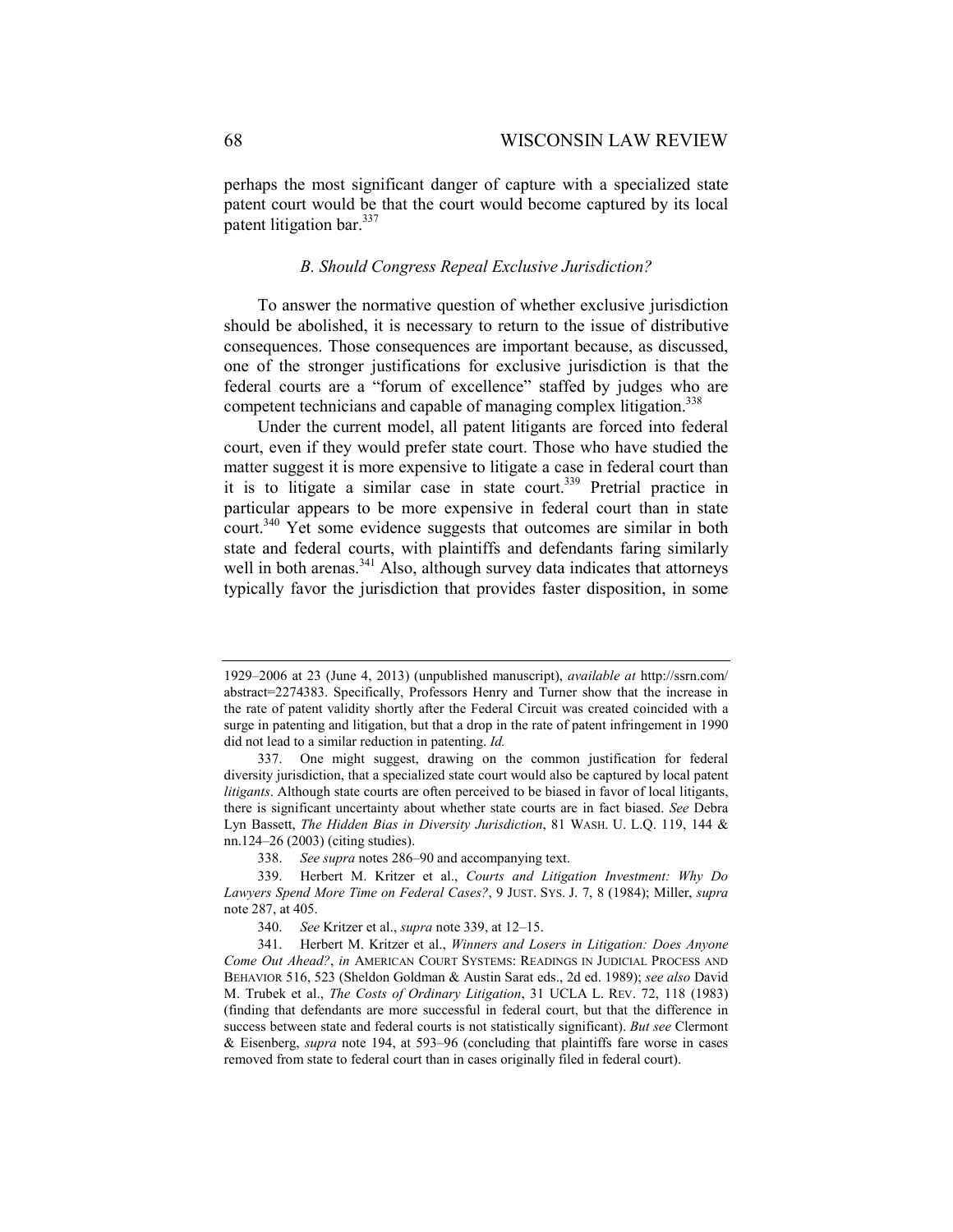areas it is the federal court that moves faster and in others it is the state court.342

Taking these general descriptions of litigation costs and benefits as true, and to map onto patent cases, exclusive federal patent jurisdiction would seem to favor large litigants over small litigants because large litigants can spend the greater amount of money required to pursue or defend their claims. Small plaintiffs can potentially overcome this disadvantage through the use of contingent attorneys' fees, which is an increasingly popular source of funding patent litigation.<sup>343</sup> Serial plaintiffs (many of whom would be described as patent trolls) would also seem to gain an advantage from exclusive federal jurisdiction, which permits them to use the relative expense of federal litigation as leverage to force settlement. From the standpoint of litigation finance, therefore, federal jurisdiction might most disadvantage small litigants who are defendants. These observations suggest that policymakers at both the state and federal levels are, generally speaking, making good decisions in efforts to combat spurious litigation and by considering the possibility of a patent small claims court.

Should exclusive federal jurisdiction be repealed? In my view, it is difficult to envision significant harm flowing from such a change. The argument for concurrent jurisdiction is strongest in state law cases involving patents that are no longer in force. Even the Federal Circuit appears to concede that, under *Gunn*, these "purely 'backward-looking'" state law claims do not arise under federal law,  $344$  so even without a legislative change, those claims should now be heard exclusively in state court unless there is some other ground for federal jurisdiction, such as diversity.

When it comes to state law claims involving patents still in force, the case for exclusive federal jurisdiction is stronger. As explained above, a state court's resolution of an embedded patent issue could be preclusive in later federal litigation.<sup>345</sup> And it is possible that a state court, due to its inexperience with patent matters, might be more likely than a federal court to incorrectly resolve that patent issue. Yet, as the Supreme Court unanimously noted in *Gunn*, the preclusive effect of a state court decision "would be limited to the parties and patents that had

 <sup>342.</sup> Bumiller, *supra* note 287, at 762–63; *see also* Miller, *supra* note 287, at 405 (reporting a survey of attorneys in removal cases indicating that 45.4 percent of defense counsel chose to remove to federal court because of its faster process and that 31.4 percent of plaintiff attorneys chose state court because of its faster process).

 <sup>343.</sup> David L. Schwartz, *The Rise of Contingent Fee Representation in Patent Litigation*, 64 ALA. L. REV. 335, 337–39 (2012).

 <sup>344.</sup> *Forrester Envtl. Servs., Inc. v. Wheelabrator Techs., Inc.*, 715 F.3d 1329, 1334 (Fed. Cir. 2013) (quoting *Gunn v. Minton*, 133 S. Ct. 1059, 1066–67 (2013)).

 <sup>345.</sup> *See supra* notes 248–51 and accompanying text.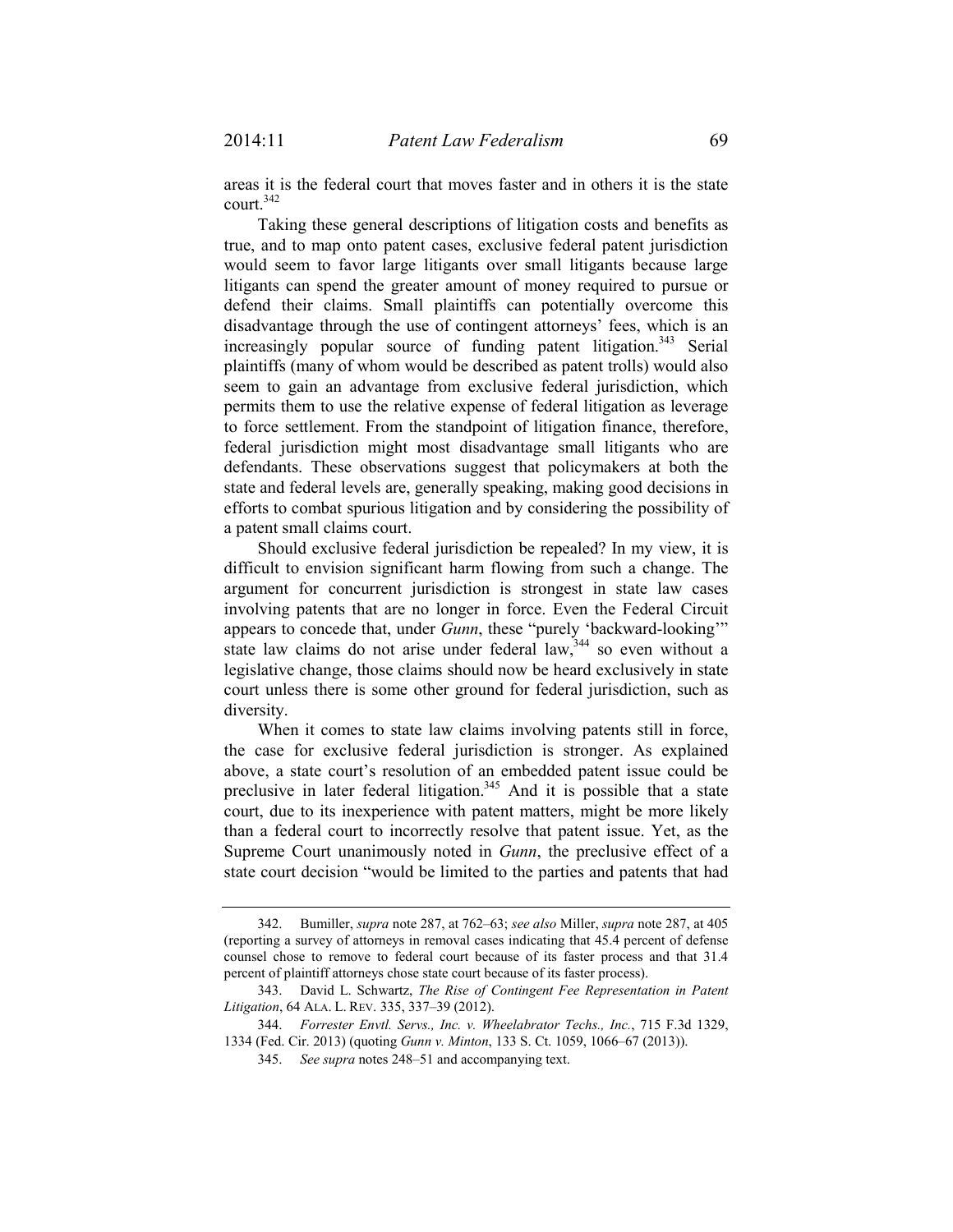been before the state court," and "[s]uch 'fact-bound and situation-specific' effects are not sufficient to" divest the state courts of jurisdiction.<sup>346</sup> Moreover, state law cases involving embedded patent issues regularly turn on difficult or disputed questions of *state* law.<sup>347</sup> It seems questionable to place those state law cases exclusively within the realm of the federal courts.

The strongest case for continued federal exclusivity involves infringement and declaratory judgment claims created by federal law. Comity concerns in particular might create unease about a state court determining the scope and validity of a patent issued by the federal government. In the context of international litigation, comity has swayed courts from adjudicating claims involving patents issued by other countries.348 Yet these international rules of exclusive jurisdiction have not been unanimously embraced by courts and scholars.<sup>349</sup> In any event, it does not seem that *domestic* comity should be an insurmountable barrier to concurrent jurisdiction over patent cases. State courts have the power to adjudicate all types of legal claims arising under federal law unless Congress specifically provides otherwise.<sup>350</sup> Indeed, state courts have long had the power to decide infringement and validity issues in cases involving federal trademarks.<sup>351</sup> Purely as a matter of comity, state court invalidation of a federal patent does not seem much different. On balance, therefore, I would likely support a proposal that granted the

 <sup>346.</sup> *Gunn*, 133 S. Ct. at 1068 (quoting *Empire Healthchoice Assurance, Inc. v. McVeigh*, 547 U.S. 677, 701 (2006)).

 <sup>347.</sup> *See, e.g.*, *Byrne v. Wood, Herron & Evans, LLP*, 676 F.3d 1024, 1035 (Fed. Cir. 2012) (O'Malley, J., dissenting from denial of rehearing en banc) ("Most of the recent malpractice cases on this court's docket turn on state law matters such as statutes of limitations, statutes of repose, or evidentiary issues." (citing cases)).

 <sup>348.</sup> *See, e.g.*, *Voda v. Cordis Corp.*, 476 F.3d 887, 900 (Fed. Cir. 2007) (holding that a federal district court lacked jurisdiction over claims for infringement of European, British, Canadian, French, and German patents); Marketa Trimble, GAT*,* Solvay*, and the Centralization of Patent Litigation in Europe*, 26 EMORY INT'L L. REV. 515, 519 (2012) (discussing European Union law prohibiting domestic courts from deciding the validity of foreign patents).

 <sup>349.</sup> *See, e.g.*, MARKETA TRIMBLE, GLOBAL PATENTS: LIMITS OF TRANSNATIONAL ENFORCEMENT 59–65 (2012) (discussing law reform proposals and a Japanese judicial decision that would permit adjudication of foreign patents); *see also* BENEDETTA UBERTAZZI, EXCLUSIVE JURISDICTION IN INTELLECTUAL PROPERTY 295 (2012) (suggesting that "the arguments for extending the act of State and comity doctrines to [intellectual property rights] are [un]convincing").

 <sup>350.</sup> *See supra* note 26 and accompanying text.

 <sup>351.</sup> *See, e.g.*, *Duggan's Funeral Serv., Inc. v. Duggan's Serra Mortuary, Inc.*, 95 Cal. Rptr. 2d 253, 257 (Ct. App. 2000); *see also* 15 U.S.C. § 1121(a) (2012) (granting the federal courts original but not exclusive jurisdiction over cases arising under the Lanham Act).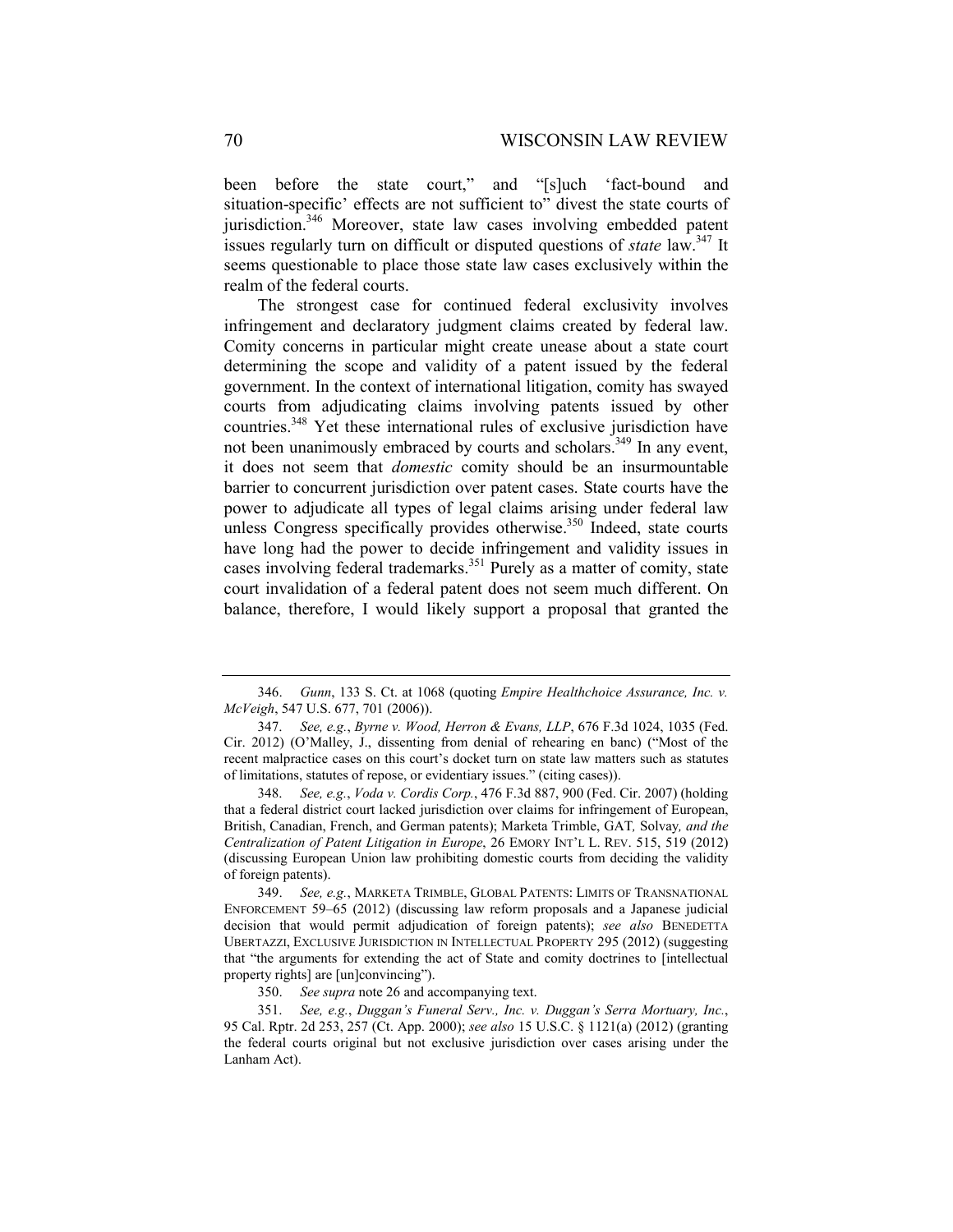state and federal courts concurrent jurisdiction over cases arising under patent law while preserving a right of removal for defendants.

## *C. Institutional Entrenchment*

The primary objective of this Article, however, has not been to advocate for a repeal of exclusive jurisdiction because such a reform would likely have little practical effect on the distribution of patent cases. Because of the current system of exclusive jurisdiction, patent lawyers are by far more familiar with federal court and with the special patent rules that exist in many districts. It is hard to envision Existing literature suggests than an important factor for lawyers in choosing between state and federal court is familiarity with the jurisdiction.<sup>352</sup> seasoned patent lawyers consenting to the jurisdiction of a state court. Under a regime of concurrent jurisdiction, therefore, plaintiffs would likely continue to file the vast majority of their patent suits in federal court, and defendants, even if they were sued in state court, would likely remove most cases to federal court. Federal courts have developed a reputation for handling patent cases and this reputation invites, in the words of Michael Solimine and James Walker, "the perpetuation of a self-fulfilling prophecy. Lawyers think that state courts are incompetent to deal with federal claims, and they go to federal court. State courts are less familiar with federal claims because the lawyers go to federal courts, and so on."353

Moreover, even if attorneys from both sides were willing to submit to state jurisdiction, their experiment would probably be short lived. If a state's courts developed a reputation for being "unfriendly" to patents (by, for example, rarely finding infringement or rarely upholding validity), patent holders would cease filing there. Conversely, if a particular state was viewed as patent friendly, accused infringers would remove every case filed in that jurisdiction. And if no state can attract a critical mass of patent cases, the potential benefits of concurrent jurisdiction would not materialize. For example, state courts would be unable to percolate patent doctrine if they heard very few patent cases.

One way to break this cycle would be to eliminate removal in patent cases. A prohibition on removal would not be unprecedented. Defendants, for example, are not permitted to remove a case solely on the basis of diversity if the defendant is a resident of the state in which the case is filed.<sup>354</sup> But an example will show that, if there were concurrent jurisdiction over patent cases, limiting removal would be unwise. Suppose a potential infringer filed a declaratory judgment suit in

 <sup>352.</sup> *See* Flango, *supra* note 283, at 81; Miller, *supra* note 287, at 400–01, 425.

 <sup>353.</sup> SOLIMINE & WALKER, *supra* note 16, at 70.

 <sup>354.</sup> *See* 28 U.S.C. § 1441(b)(2) (2012).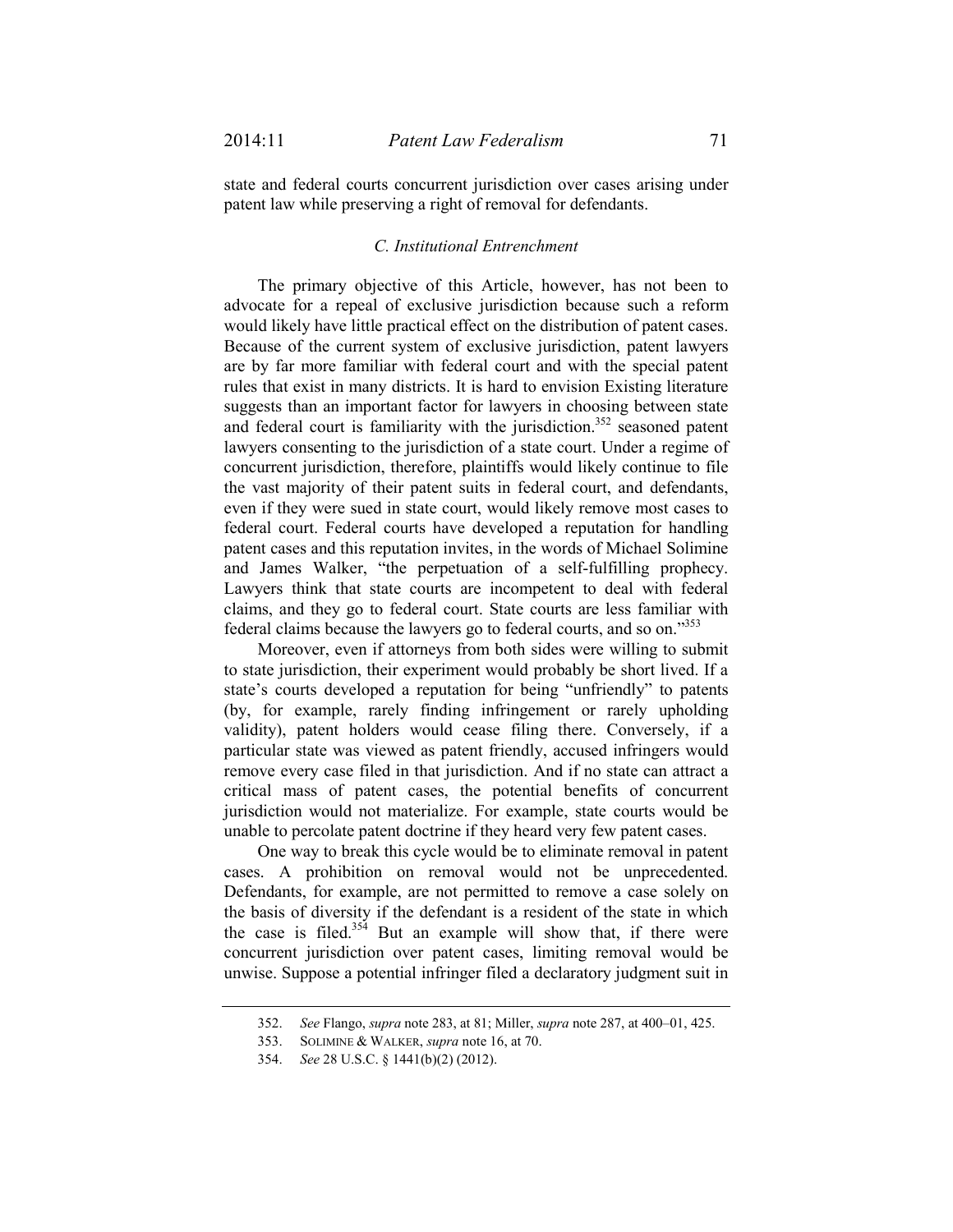state court, seeking a declaration of noninfringement. These declaratory judgment suits are common in patent law, and are usually met with a counterclaim for infringement.<sup>355</sup> Under a regime of concurrent jurisdiction with a right of removal, the patent holder could remove the declaratory judgment case to federal court. But even without removal, the patent holder would still have an avenue into federal court—it could simply file its claim for infringement there.<sup>356</sup> In general, nothing prohibits state courts and federal courts from simultaneously entertaining similar lawsuits.<sup>357</sup> In the situation of parallel state-federal litigation, the first judgment entered would be entitled to preclusive effect.<sup>358</sup> Although it is conceivable that one of the courts would stay or dismiss its case in light of the other proceeding,<sup>359</sup> mere duplication of effort and inefficiency generally are not viewed as sufficient grounds to stay or dismiss.<sup>360</sup> Thus, concurrent jurisdiction without removal could encourage wasteful, duplicative patent litigation as the parties race to judgment in multiple courts.<sup>361</sup>

 357. *See, e.g.*, *Burns v. Walter*, 931 F.2d 140, 145 (1st Cir. 1991) ("[W]hen a state court and a federal court enjoy concurrent jurisdiction over a particular suit, they both may, and, under some circumstances, must, proceed with the respective litigations simultaneously.").

358. *See Kline v. Burke Constr. Co.*, 260 U.S. 226, 230 (1922).

 359. *See Colo. River Water Conservation Dist. v. United States*, 424 U.S. 800, 818 (1976) (discussing the ability of federal courts to dismiss a case "due to the presence of a concurrent state proceeding for reasons of wise judicial administration"); *see also*  6 WRIGHT ET AL., *supra* note 124, § 1418 (discussing stays in the context of parallel state-federal litigation).

 360. *See, e.g.*, *Villa Marina Yacht Sales, Inc. v. Hatteras Yachts*, 915 F.2d 7, 13 (1st Cir. 1990). *See generally* 17A WRIGHT ET AL., *supra* note 124, § 4247 (discussing additional cases).

 361. *See* James C. Rehnquist, *Taking Comity Seriously: How to Neutralize the Abstention Doctrine*, 46 STAN. L. REV. 1049, 1064–65 (1994) (discussing the costs of duplicative state-federal litigation). Although the infringement counterclaim in the example discussed would probably be compulsory in the state court declaratory judgment suit, *see* Megan M. La Belle, *"Reverse" Patent Declaratory Judgment Actions: A Proposed Solution for* Medtronic, 162 U. PA. L. REV. ONLINE 43, 53 (2013), *available at*  http://www.pennlawreview.com/online/162-U-Pa-L-Rev-Online-43.pdf, the most likely sanction for failure to file the counterclaim would be that claim preclusion would bar the patent holder from asserting the infringement claim, *see* 6 WRIGHT ET AL., *supra* note 124, § 1418. Claim preclusion, however, would not take effect until the state court

 <sup>355.</sup> *See* Megan M. La Belle, *Patent Law as Public Law*, 20 GEO. MASON L. REV. 41, 61–65 (2012).

 <sup>356.</sup> Indeed, under a system of concurrent jurisdiction, the patent holder might *prefer* to file a separate infringement suit in federal court rather than filing an infringement counterclaim in the original case. Under the removal statute, a case may be removed only to the federal district embracing the state court in which the suit was originally filed. *See* 28 U.S.C. § 1441(a). But by filing a separate suit, the patent holder could choose any district in which jurisdiction and venue are proper.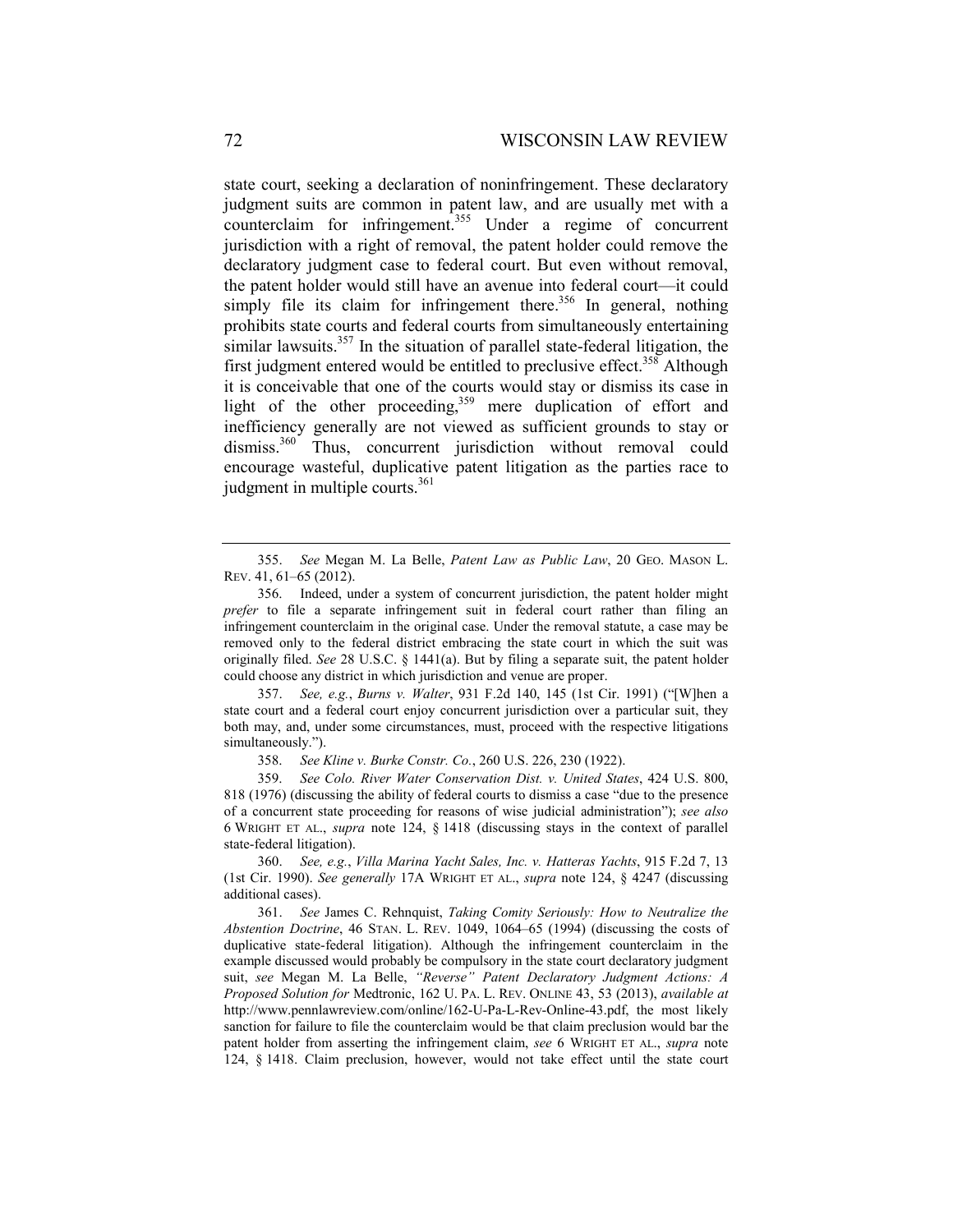Another way to limit removal under concurrent jurisdiction, besides barring removal altogether, would be to impose an amount-in-controversy requirement for patent cases to be subject to federal jurisdiction. An amount-in-controversy requirement currently applies to diversity cases,  $362$  and the general federal question statute imposed a similar requirement until  $1980$ .<sup>363</sup> Indeed, a few statutes still condition federal question jurisdiction on a minimum amount-in-controversy.<sup>364</sup> Imposing an amount-in-controversy requirement for patent cases could have the interesting effect of turning state courts into de facto small claims courts for patent cases. That said, any amount-in-controversy requirement imposes difficulties in administration;<sup>365</sup> it was those difficulties that spurred Congress to abandon the requirement for federal question cases.<sup>366</sup> Moreover, an amount-in-controversy requirement intended to keep low-stakes patent cases out of federal court could have the perverse effect of requiring litigation over jurisdiction in the smallest patent cases—where concerns about litigation costs are most critical.<sup>367</sup>

In short, exclusive jurisdiction appears difficult to undo as a practical matter. And the reasons for this entrenchment do not seem unique to patent law; they could apply equally to other areas of exclusive

 364. *See, e.g.*, 15 U.S.C. § 2072(a) (2012) (requiring \$10,000 amount in controversy for suits based on violations of consumer product safety rules).

 365. *See, e.g.*, 14AA WRIGHT ET AL., *supra* note 124, § 3702.1 (examining the amount-in-controversy analysis in cases removed from state court to federal court and describing steps the federal courts have taken to "stem the flood of remand motions asserting a lack of amount in controversy").

 366. S. REP. NO. 96-827, at 1 (1980); H.R. REP. NO. 96-1461, at 2 (1980); *see also* Federal Question Jurisdictional Amendments Act of 1980, Pub. L. No. 96-486, § 2, 94 Stat. 2369, 2369 (eliminating the amount-in-controversy requirement for federal question cases).

 367. A more radical way to break the cycle of removal under concurrent jurisdiction would be to allow state courts to certify questions of patent law to the Federal Circuit, much as federal courts can certify questions of state law to state supreme courts. *See* Jonathan Remy Nash, *Examining the Power of Federal Courts to Certify Questions of State Law*, 88 CORNELL L. REV. 1672, 1674 (2003). One objection to such a "reverse" certification procedure would be that it violates the case-or-controversy requirement of Article III. *See* Bruce M. Selya, *Certified Madness: Ask a Silly Question . . .* , 29 SUFFOLK U. L. REV. 677, 685 (1995). State courts that, like the federal courts, are prohibited from issuing advisory opinions have reached mixed results on the constitutionality of certified question statutes. *See* 17A WRIGHT ET AL., *supra* note 124, § 4248. In any event, a more salient objection to a reverse certification procedure in patent cases is that it would impede the doctrinal percolation that concurrent jurisdiction is aimed to stimulate.

actually entered a judgment in the declaratory judgment action, *see id.*, meaning that the infringement claim could proceed in a federal court until the state case concluded.

 <sup>362. 28</sup> U.S.C. § 1332(a) (2012).

 <sup>363.</sup> *See* FALLON ET AL., *supra* note 47, at 1377.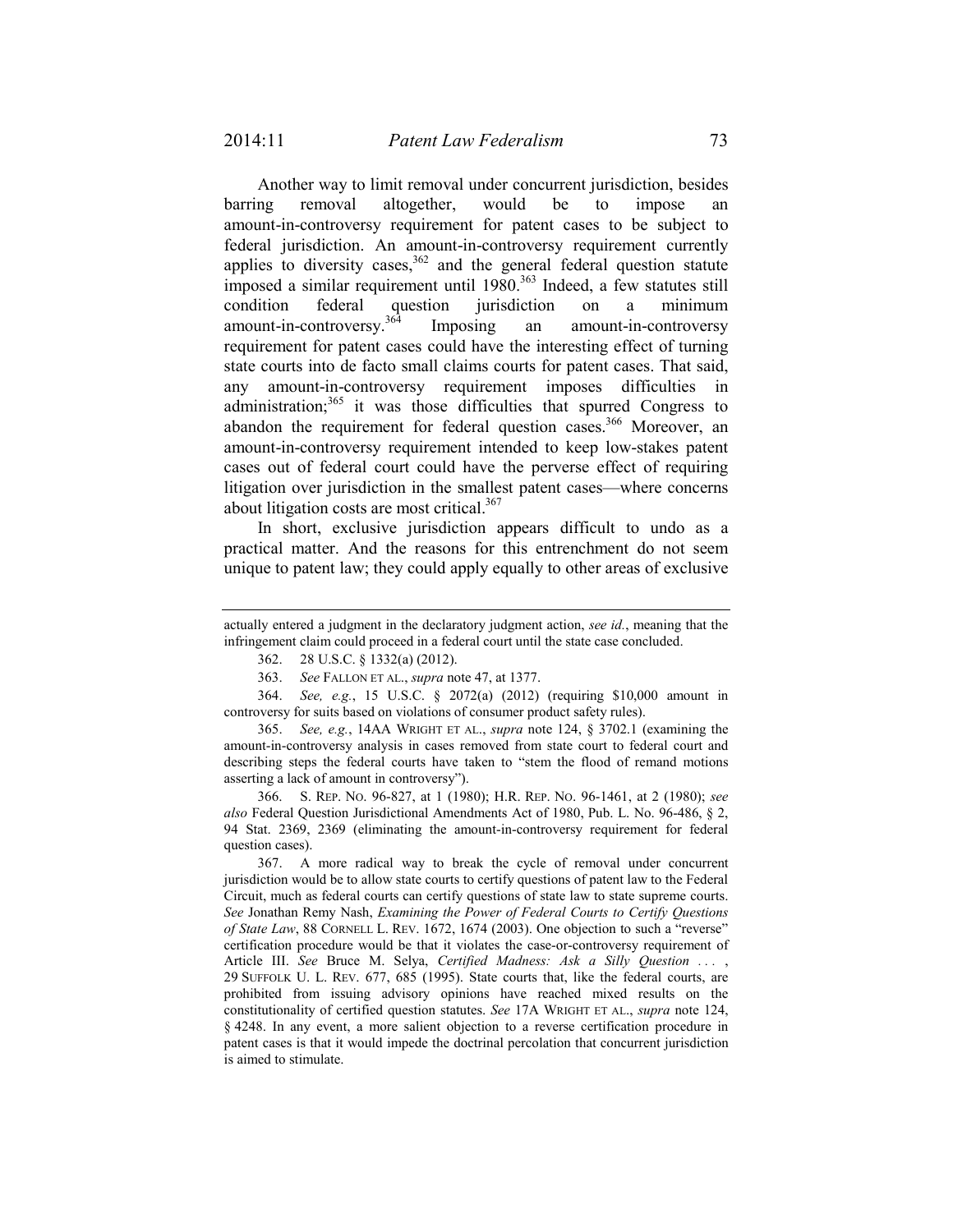federal jurisdiction, such as copyright, antitrust, securities, and bankruptcy.<sup>368</sup> Exclusive federal jurisdiction precludes state courts from developing familiarity with those areas of law and prevents lawyers practicing in those areas from developing familiarity with the state courts. Because of that dynamic, most cases in areas currently subject to exclusive federal jurisdiction would probably remain in the federal courts, even if exclusive jurisdiction were repealed. Thus, future legislative discussions about jurisdictional policy should acknowledge that it is difficult to achieve an effective repeal of exclusive jurisdiction.

The difficulty of effectively repealing exclusive jurisdiction also illustrates the peculiar susceptibility of certain institutional arrangements to become deeply entrenched over the long term, even though they seem normatively questionable.<sup>369</sup> Exclusive jurisdiction is not the only example of an entrenched-but-arguably-suboptimal institutional arrangement in the field of federal jurisdiction. Diversity jurisdiction is another prime example. It has been loudly criticized<sup>370</sup> but is not going anywhere.371 Closer to the field of patent law, the notion of eliminating the Federal Circuit's exclusive jurisdiction seems to have little political traction, even though many scholars—and at least two federal judges have questioned the wisdom of centralizing patent appeals.<sup>372</sup> Future work might closely examine these entrenched judicial institutions and consider both what causes their path dependence and what distinguishes them from institutions and procedural mechanisms that are more susceptible to change.<sup>373</sup>

Answers to these questions could have important implications for ongoing debates about patent reform. Because different innovating industries have different views about the optimal substantive content of

 <sup>368.</sup> *See generally Tafflin v. Levitt*, 493 U.S. 455, 471 (1990) (Scalia, J., concurring) (collecting examples of exclusive federal jurisdiction).

 <sup>369.</sup> *See* Levinson, *supra* note 19, at 672.

 <sup>370.</sup> *See, e.g.*, Larry Kramer, *Diversity Jurisdiction*, 1990 BYU L. REV. 97, 102–05.

 <sup>371.</sup> *See* RICHARD D. FREER, CIVIL PROCEDURE § 4.5.2, at 174 (3d ed. 2012). Of course, the required amount in controversy has been periodically increased, but the last such increase was in 1997, and the required minimum amount remains the relatively modest sum of \$75,000.01. *See* 28 U.S.C. § 1338(a) (2012).

 <sup>372.</sup> *See, e.g.*, BESSEN & MEURER, *supra* note 276, at 230; Nard & Duffy, *supra* note 86, at 1623; Wood, *supra* note 277, at 10; David Haas et al., *An Interview with Seventh Circuit Judge Richard Posner*, STOUT RISUIS ROSS (Fall 2013), http://www.srr.com/article/interview-judge-richard-posner-patent-litigation ("I don't think it's a good idea to have a specialized appellate court. I don't think the Federal Circuit has been a success, so I'd return patent appellate responsibility to the regional circuits, where it was before 1982.").

 <sup>373.</sup> *Cf.* Levinson, *supra* note 19, at 694 (arguing that political decision-making institutions become entrenched because they represent "bundles" of uncertain future policy outcomes, which blunt sustained resistance).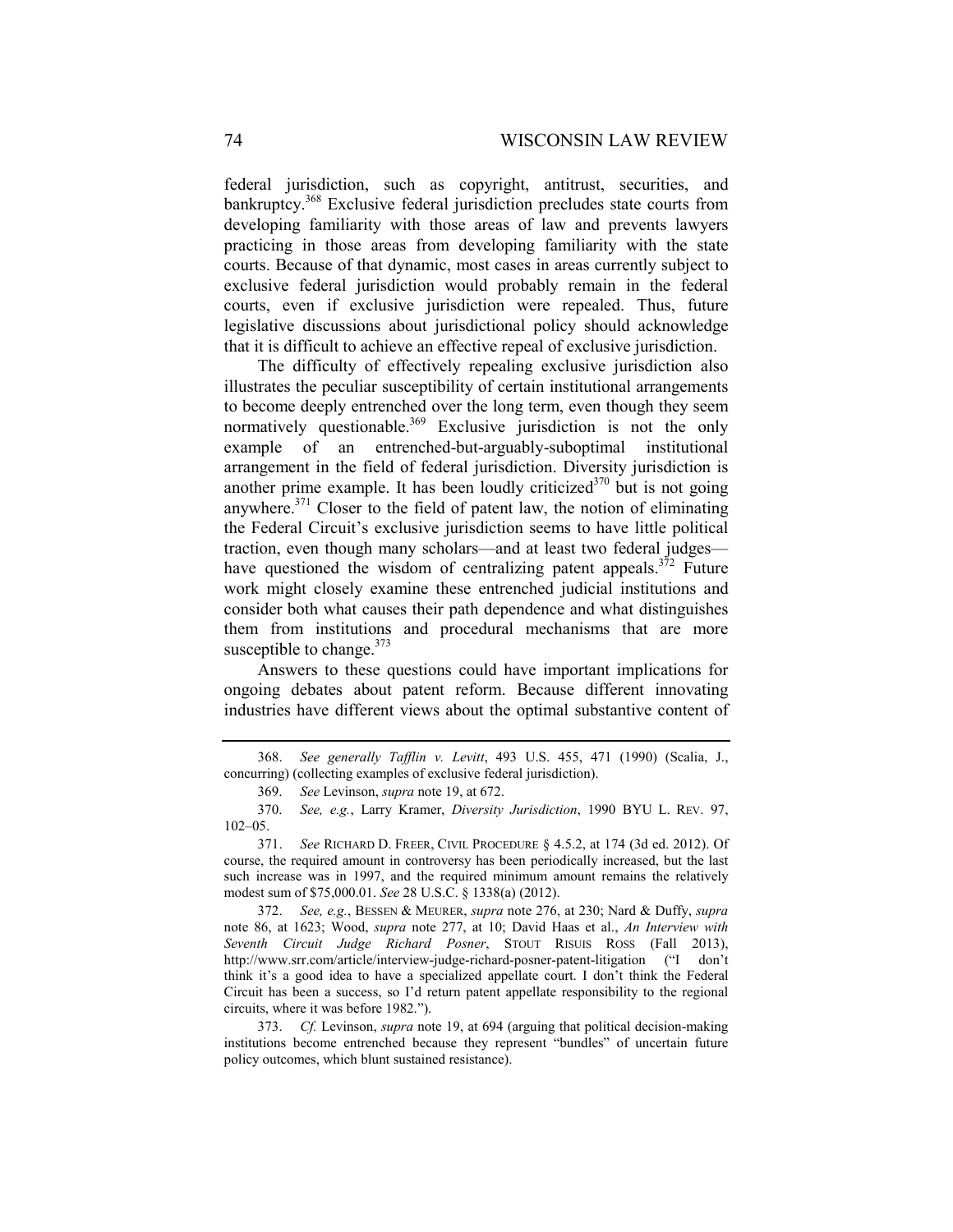patent law,<sup>374</sup> contemporary reforms have focused mostly on matters of procedure and institutional structure—such as creating additional mechanisms by which interested parties can challenge patent validity $^{375}$ and allowing judges in certain judicial districts to specialize in patent cases.376 In addition, proposals currently pending in Congress would shift attorneys' fees to the losing party in patent litigation<sup> $377$ </sup> and impose a heightened pleading standard on patent infringement plaintiffs.<sup>378</sup> But by focusing on procedure and institutions rather than on substance, Congress could be making policy that will prove exceedingly difficult to change in the future. Thus, Congress might consider including sunset provisions in future reforms, as it did in the statute creating the Pilot Program.<sup>379</sup>

#### **CONCLUSION**

Rethinking patent jurisdiction illustrates that conversations about patent law's institutional structure should discuss not only broad concerns about uniformity and substantive expertise, but also more nuanced considerations, such as the adjudicative uniformity provided by federal preclusion doctrine and the expertise of federal judges in managing complex civil litigation. Future work could usefully apply the theoretical framework developed by this Article to evaluate other areas of exclusive federal jurisdiction and to jurisdiction in other fields of intellectual property.

Under this framework, the justifications for exclusive federal jurisdiction, if any, may be unique to each individual substantive area. In bankruptcy, for instance, exclusive jurisdiction might actually provide a substantial quantum of legal expertise because of the existence of federal bankruptcy judges.<sup>380</sup> In antitrust, by contrast, state judges might

 <sup>374.</sup> *See* DAN L. BURK & MARK A. LEMLEY, THE PATENT CRISIS AND HOW THE COURTS CAN SOLVE IT 4 (2009).

 <sup>375.</sup> *See* Sarah Tran, *Patent Powers*, 25 HARV. J.L. & TECH. 595, 632–39 (2012) (discussing new and reformed PTO proceedings created by the America Invents Act).

 <sup>376.</sup> *See* Pilot Program in Certain District Courts, Pub. L. No. 111-349, 124 Stat. 3674 (2011); *see also supra* notes 69–74 and accompanying text (discussing the Pilot Program).

 <sup>377.</sup> *See supra* note 18 and accompanying text.

 <sup>378.</sup> *See, e.g.*, Innovation Act, H.R. 3309, 113th Cong. § 3 (2013); Patent Abuse Reduction Act of 2013, S. 1013, 113th Cong. § 2.

 <sup>379.</sup> Pilot Program § 1(c), 124 Stat. at 3675 (providing that the program will end after ten years); *see also* Innovation Act, H.R. 3309, 113th Cong. § 9(g) (2013) (extending the duration of the Pilot Program to twenty years).

 <sup>380.</sup> There is empirical support for the notion that bankruptcy judges provide useful expertise. Bankruptcy appeals may be heard in the first instance either by panels of bankruptcy judges sitting as a Bankruptcy Appellate Panel (BAP), or by a district judge,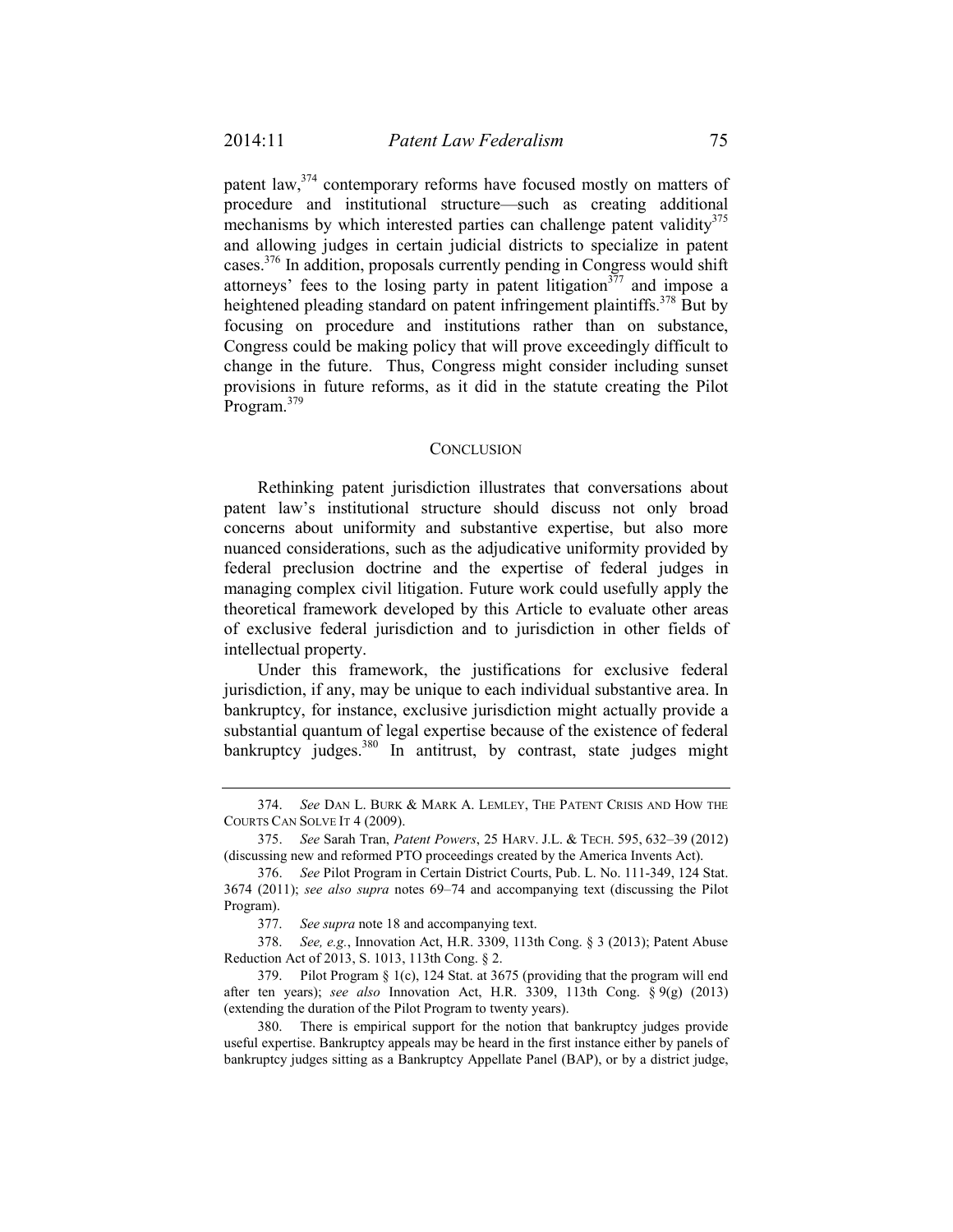themselves have a modest amount of relevant experience because antitrust statutes exist in every state, and most of those state statutes are similar to the federal antitrust laws.<sup>381</sup>

This fine-grained approach could also be used to assess jurisdiction in other areas of intellectual property law. For example, the federal courts have exclusive jurisdiction over cases arising under the copyright laws,<sup>382</sup> but there is no centralized appellate court for copyright appeals. By contrast, the state and federal courts share concurrent jurisdiction over trademark cases, but the Federal Circuit is the sole appellate forum for appeals from registration proceedings at the PTO.<sup>383</sup> Appeals in trademark litigation, as in copyright litigation, are heard by the regional circuits. The heterogeneity in jurisdictional structure among the three fields of federal intellectual property law invites a comparative analysis.

and one study suggests that, as measured by affirmance and citation rates, BAP decisions are perceived to be of higher quality than decisions by district judges. Jonathan Remy Nash & Rafael I. Pardo, *An Empirical Investigation into Appellate Structure and the Perceived Quality of Appellate Review*, 61 VAND. L. REV. 1745, 1747 (2008).

 <sup>381.</sup> *See* Solimine, *supra* note 15, at 430.

 <sup>382.</sup> *See* 28 U.S.C. § 1338(a) (2012).

 <sup>383.</sup> *See* § 1295(a)(4)(B).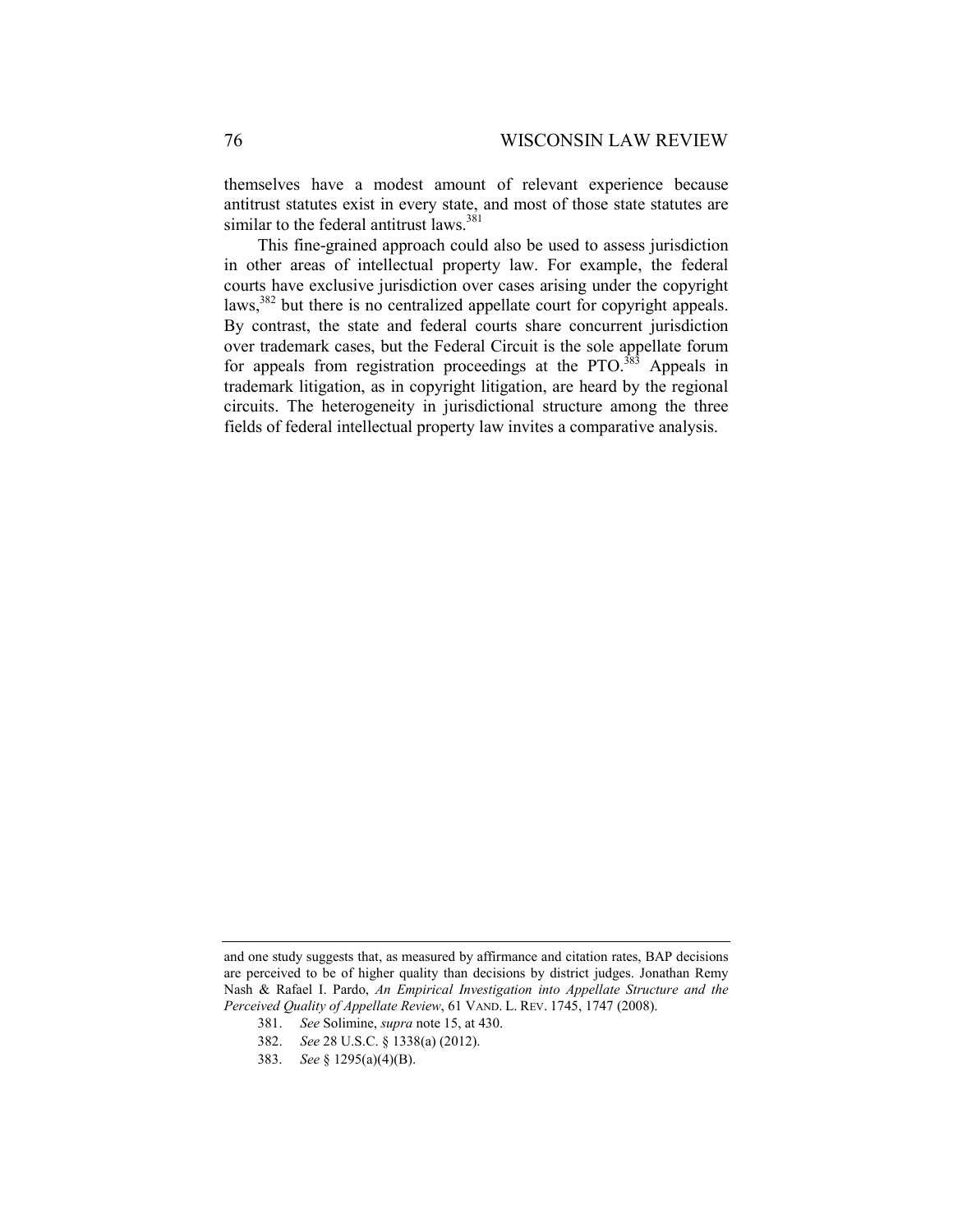# APPENDIX

# FEDERAL CIRCUIT PATENT CASES DECIDED BY THE SUPREME COURT, OCTOBER TERM 2001 THROUGH OCTOBER TERM 2012

| Case                                                                               | <b>Disposition</b>                       |
|------------------------------------------------------------------------------------|------------------------------------------|
| J.E.M. Ag Supply, Inc. v. Pioneer Hi-Bred Int'l, Inc.,<br>534 U.S. 124 (2001)      | Affirmed                                 |
| Festo Corp. v. Shoketsu Kinzoku Kogyo Kabushiki<br>Co.<br>535 U.S. 722 (2002)      | Vacated                                  |
| Holmes Grp., Inc. v. Vornado Air Circulation Sys.,<br>Inc.,<br>535 U.S. 826 (2002) | Vacated                                  |
| Merck KGaA v. Intergra Lifesciences I, Ltd.,<br>545 U.S. 193 (2005)                | Vacated                                  |
| Unitherm Food Sys., Inc. v. Swift-Eckrich, Inc.,<br>546 U.S. 394 (2006)            | Reversed                                 |
| Ill. Tool Works Inc. v. Indep. Ink, Inc.,<br>547 U.S. 28 (2006)                    | Vacated                                  |
| eBay, Inc. v. MercExchange, L.L.C.,<br>547 U.S. 388 (2006)                         | Vacated                                  |
| Lab. Corp. of Am. Holdings v. Metabolite Labs.,<br>Inc.,<br>548 U.S. 124 (2006)    | Dismissed as<br>improvidently<br>granted |
| MedImmune, Inc. v. Genentech, Inc.,<br>549 U.S. 118 (2007)                         | Reversed                                 |
| KSR Int'l Co. v. Teleflex Inc.,<br>550 U.S. 398 (2007)                             | Reversed                                 |
| Microsoft Corp. v. AT&T Corp.,<br>550 U.S. 437 (2007)                              | Reversed                                 |
| Quanta Computer, Inc. v. LG Elecs., Inc.,<br>553 U.S. 617 (2008)                   | Reversed                                 |
| Carlsbad Tech., Inc. v. HIF Bio, Inc.,<br>556 U.S. 635 (2009)                      | Reversed                                 |
| Bilski v. Kappos,<br>130 S. Ct. 3218 (2010)                                        | Affirmed                                 |